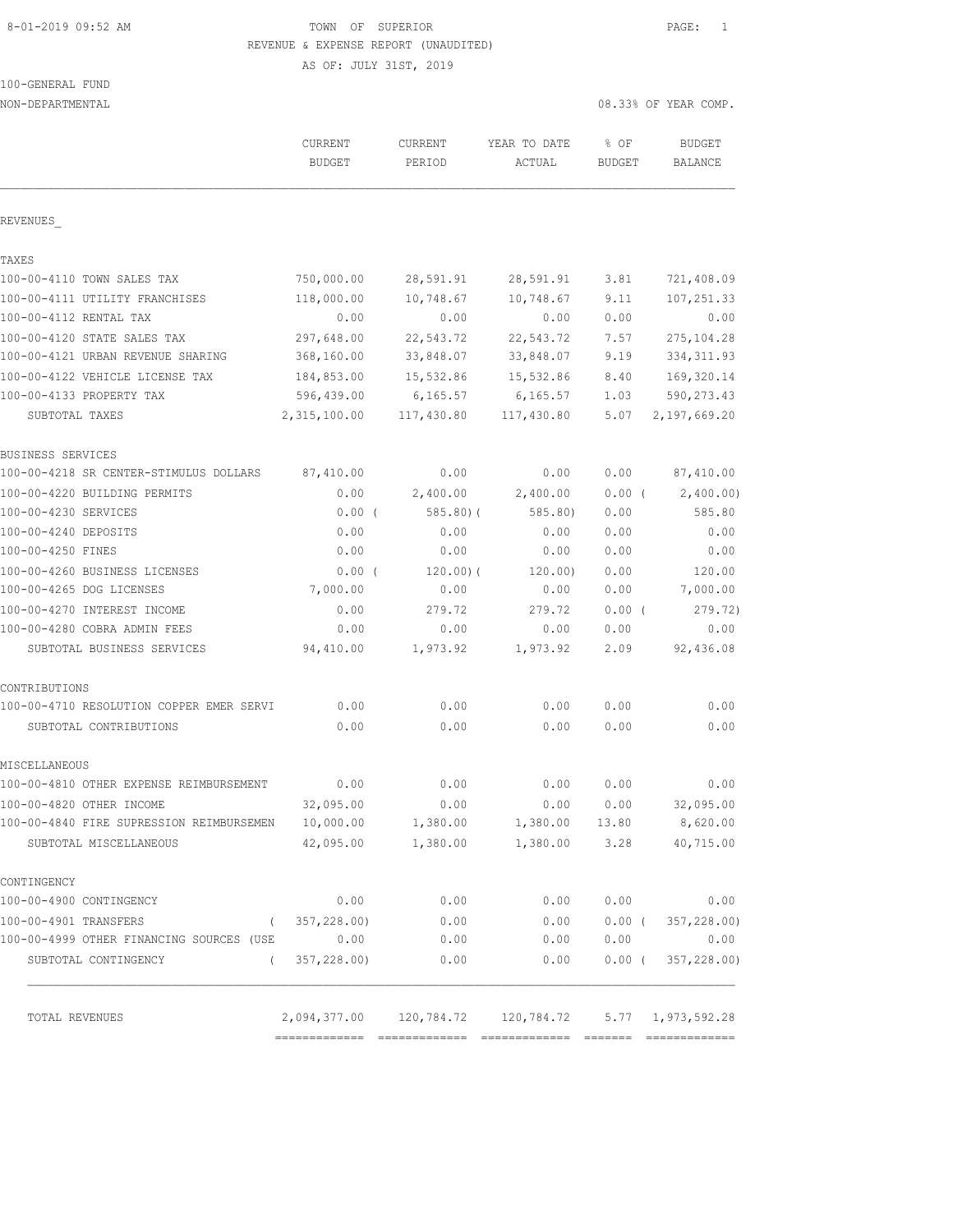100-GENERAL FUND

# 8-01-2019 09:52 AM TOWN OF SUPERIOR PAGE: 2 REVENUE & EXPENSE REPORT (UNAUDITED)

AS OF: JULY 31ST, 2019

NON-DEPARTMENTAL 08.33% OF YEAR COMP.

|                                    | CURRENT       | CURRENT | YEAR TO DATE | $8$ OF        | BUDGET         |
|------------------------------------|---------------|---------|--------------|---------------|----------------|
|                                    | <b>BUDGET</b> | PERIOD  | ACTUAL       | <b>BUDGET</b> | <b>BALANCE</b> |
| EXPENDITURES                       |               |         |              |               |                |
| GENERAL BUSINESS EXPENSE           |               |         |              |               |                |
| 100-00-5492 BAD DEBT EXPENSE       | 0.00          | 0.00    | 0.00         | 0.00          | 0.00           |
| 100-00-5495 PENALTY                | 0.00          | 0.00    | 0.00         | 0.00          | 0.00           |
| SUBTOTAL GENERAL BUSINESS EXPENSE  | 0.00          | 0.00    | 0.00         | 0.00          | 0.00           |
| NON-OPERATING                      |               |         |              |               |                |
| 100-00-5800 DEPRECIATION           | 0.00          | 0.00    | 0.00         | 0.00          | 0.00           |
| SUBTOTAL NON-OPERATING             | 0.00          | 0.00    | 0.00         | 0.00          | 0.00           |
| DEBT SERVICE                       |               |         |              |               |                |
| 100-00-5990 URGENT NEEDS           | 0.00          | 0.00    | 0.00         | 0.00          | 0.00           |
| 100-00-5999 CONTINGENCY            | 107,559.00    | 0.00    | 0.00         | 0.00          | 107,559.00     |
| SUBTOTAL DEBT SERVICE              | 107,559.00    | 0.00    | 0.00         | 0.00          | 107,559.00     |
| TOTAL EXPENDITURES                 | 107,559.00    | 0.00    | 0.00         | 0.00          | 107,559.00     |
|                                    |               |         |              |               |                |
| REVENUES OVER/(UNDER) EXPENDITURES |               |         |              |               | 1,866,033.28   |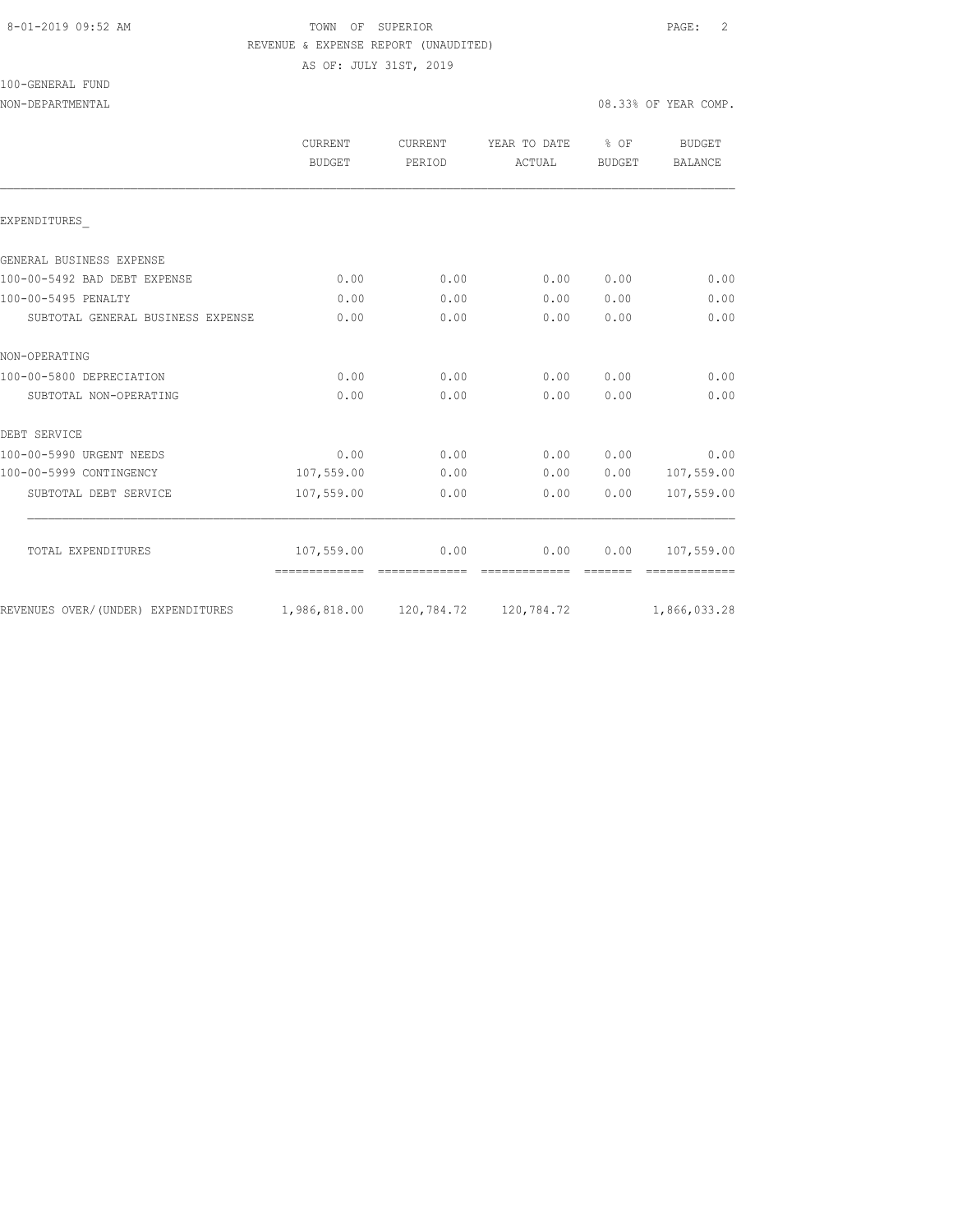# TOWN OF SUPERIOR **Example 2019** PAGE: 3 REVENUE & EXPENSE REPORT (UNAUDITED)

AS OF: JULY 31ST, 2019

| 100-GENERAL FUND |  |
|------------------|--|
|                  |  |

MAYOR AND COUNCIL COUNCIL COMP. THE COMPLETE STATE OF STATE OF STATE OF STATE OF STATE OF STATE OF STATE OF STATE OF STATE OF STATE OF STATE OF STATE OF STATE OF STATE OF STATE OF STATE OF STATE OF STATE OF STATE OF STATE

|                                                                                                  | CURRENT<br><b>BUDGET</b> | CURRENT<br>PERIOD                            | YEAR TO DATE<br>ACTUAL                    | % OF<br><b>BUDGET</b> | <b>BUDGET</b><br>BALANCE |
|--------------------------------------------------------------------------------------------------|--------------------------|----------------------------------------------|-------------------------------------------|-----------------------|--------------------------|
|                                                                                                  |                          |                                              |                                           |                       |                          |
| EXPENDITURES                                                                                     |                          |                                              |                                           |                       |                          |
| PERSONEL                                                                                         |                          |                                              |                                           |                       |                          |
| 100-01-5100 SALARIES                                                                             | 0.00                     | 0.00                                         | 0.00                                      | 0.00                  | 0.00                     |
| 100-01-5101 OVERTIME                                                                             | 0.00                     | 0.00                                         | 0.00                                      | 0.00                  | 0.00                     |
| 100-01-5151 FICA                                                                                 | 0.00                     | 0.00                                         | 0.00                                      | 0.00                  | 0.00                     |
| 100-01-5152 MEDICARE                                                                             | 0.00                     | 0.00                                         | 0.00                                      | 0.00                  | 0.00                     |
| 100-01-5153 STATE UNEMPLOYMENT                                                                   | 0.00                     | 0.00                                         | 0.00                                      | 0.00                  | 0.00                     |
| 100-01-5154 WORKERS COMP INSURANCE                                                               | 0.00                     | 0.00                                         | 0.00                                      | 0.00                  | 0.00                     |
| 100-01-5161 ARIZONA STATE RETIREMENT                                                             | 0.00                     | 0.00                                         | 0.00                                      | 0.00                  | 0.00                     |
| 100-01-5162 LIFE INSURANCE                                                                       | 0.00                     | 0.00                                         | 0.00                                      | 0.00                  | 0.00                     |
| 100-01-5163 HEALTH INSURANCE                                                                     | 0.00                     | 0.00                                         | 0.00                                      | 0.00                  | 0.00                     |
| 100-01-5164 DENTAL INSURANCE                                                                     | 0.00                     | 0.00                                         | 0.00                                      | 0.00                  | 0.00                     |
| SUBTOTAL PERSONEL                                                                                | 0.00                     | 0.00                                         | 0.00                                      | 0.00                  | 0.00                     |
|                                                                                                  |                          |                                              |                                           |                       |                          |
| SUPPLIES                                                                                         |                          |                                              |                                           |                       |                          |
| 100-01-5210 OFFICE SUPPLIES                                                                      | 0.00                     | 0.00                                         | 0.00                                      | 0.00                  | 0.00                     |
| 100-01-5220 MEDICAL SUPPLIES                                                                     | 0.00                     | 0.00                                         | 0.00                                      | 0.00                  | 0.00                     |
| 100-01-5225 SAFETY SUPPLIES/EQUIPMENT                                                            | 0.00                     | 0.00                                         | 0.00                                      | 0.00                  | 0.00                     |
| 100-01-5230 SANITATION SUPPLIES                                                                  | 0.00                     | 0.00                                         | 0.00                                      | 0.00                  | 0.00                     |
| 100-01-5299 OPERATING SUPPLIES                                                                   | 0.00                     | 0.00                                         | 0.00                                      | 0.00                  | 0.00                     |
| SUBTOTAL SUPPLIES                                                                                | 0.00                     | 0.00                                         | 0.00                                      | 0.00                  | 0.00                     |
| UTILITIES                                                                                        |                          |                                              |                                           |                       |                          |
| 100-01-5350 TELEPHONE                                                                            | 4,500.00                 | 0.00                                         | 0.00                                      | 0.00                  | 4,500.00                 |
| SUBTOTAL UTILITIES                                                                               | 4,500.00                 | 0.00                                         | 0.00                                      | 0.00                  | 4,500.00                 |
| GENERAL BUSINESS EXPENSE                                                                         |                          |                                              |                                           |                       |                          |
| 100-01-5410 ADVERTISING                                                                          | 10,000.00                | 1,908.70                                     | 1,908.70                                  | 19.09                 | 8,091.30                 |
| 100-01-5420 DUES & SUBSCRIPTIONS                                                                 | 6,500.00                 | 5,987.00                                     | 5,987.00                                  | 92.11                 | 513.00                   |
| 100-01-5425 CONFERENCES & TRAINING                                                               | 7,000.00                 | 60.00                                        | 60.00                                     | 0.86                  | 6,940.00                 |
|                                                                                                  |                          |                                              |                                           |                       |                          |
| 100-01-5430 PRINTING<br>100-01-5450 UNIFORMS                                                     | 0.00<br>0.00             | 0.00<br>0.00                                 | 0.00<br>0.00                              | 0.00<br>0.00          | 0.00<br>0.00             |
| 100-01-5460 POSTAGE                                                                              |                          |                                              |                                           |                       |                          |
|                                                                                                  | 0.00                     | 0.00<br>445.81                               | 0.00                                      | 0.00                  | 0.00                     |
| 100-01-5470 TRAVEL                                                                               | 0.00                     |                                              | 445.81                                    |                       | $0.00$ ( $445.81$ )      |
| 100-01-5471 HOST/MEALS                                                                           | 0.00                     | 0.00                                         | 0.00                                      | 0.00                  | 0.00                     |
| 100-01-5480 GENERAL INSURANCE                                                                    | 0.00                     | 0.00                                         | 0.00                                      | 0.00                  | 0.00                     |
| 100-01-5481 VEHICLE INSURANCE                                                                    | 0.00                     | 0.00                                         | 0.00                                      | 0.00                  | 0.00                     |
| 100-01-5482 LIABILITY INSURANCE<br>SUBTOTAL GENERAL BUSINESS EXPENSE 23,500.00 8,401.51 8,401.51 | 0.00                     | 0.00                                         | 0.00                                      | 0.00                  | 0.00                     |
|                                                                                                  |                          |                                              |                                           |                       | 35.75 15,098.49          |
| PROFESSIONAL SERVICES                                                                            |                          |                                              |                                           |                       |                          |
| 100-01-5550 OTHER PROFESSIONAL SERVICES                                                          |                          |                                              | $0.00$ 3,680.86 3,680.86 0.00 ( 3,680.86) |                       |                          |
| SUBTOTAL PROFESSIONAL SERVICES                                                                   | 0.00                     |                                              | 3,680.86 3,680.86 0.00 (                  |                       | 3,680.86                 |
| TOTAL EXPENDITURES                                                                               |                          | 28,000.00    12,082.37    12,082.37    43.15 |                                           |                       | 15,917.63                |

REVENUES OVER/(UNDER) EXPENDITURES ( 28,000.00)( 12,082.37)( 12,082.37) ( 15,917.63)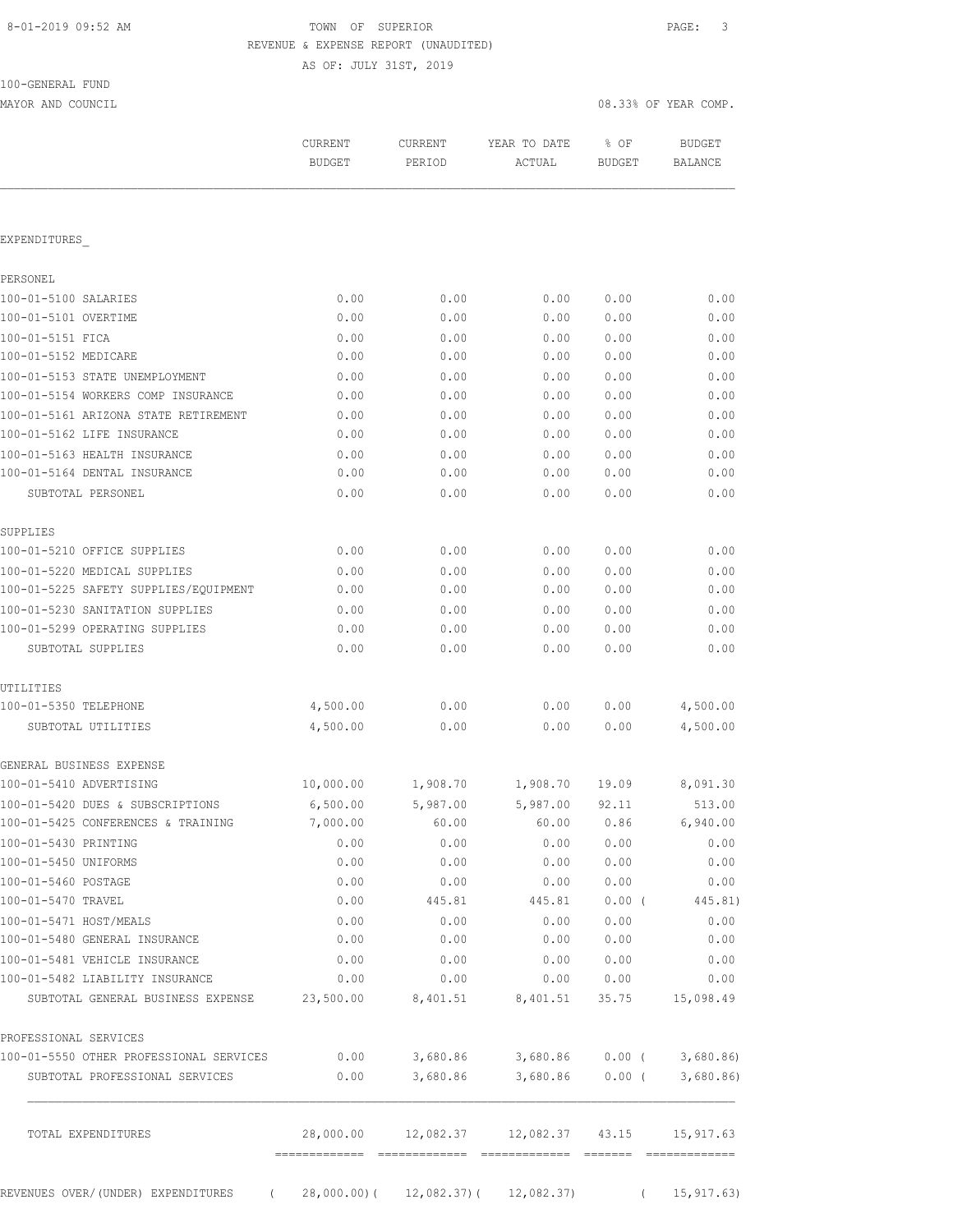# 8-01-2019 09:52 AM TOWN OF SUPERIOR PAGE: 4 REVENUE & EXPENSE REPORT (UNAUDITED)

AS OF: JULY 31ST, 2019

| 100-GENERAL FUND |
|------------------|
|------------------|

TOWN MANAGER 2008 OF YEAR COMP.

|                                                                       | CURRENT<br><b>BUDGET</b> | CURRENT<br>PERIOD   | YEAR TO DATE<br>ACTUAL | % OF<br><b>BUDGET</b> | <b>BUDGET</b><br><b>BALANCE</b> |
|-----------------------------------------------------------------------|--------------------------|---------------------|------------------------|-----------------------|---------------------------------|
| EXPENDITURES                                                          |                          |                     |                        |                       |                                 |
| PERSONEL                                                              |                          |                     |                        |                       |                                 |
| 100-02-5100 SALARIES                                                  | 71,482.00                |                     | 4,929.90               | 6.90                  | 66,552.10                       |
| 100-02-5101 OVERTIME                                                  | 0.00                     | 4,929.90<br>0.00    | 0.00                   | 0.00                  | 0.00                            |
| 100-02-5151 FICA                                                      |                          | 305.66              |                        |                       |                                 |
| 100-02-5152 MEDICARE                                                  | 4,432.00<br>1,036.00     | 71.48               | 305.66<br>71.48        | 6.90<br>6.90          | 4,126.34<br>964.52              |
| 100-02-5153 STATE UNEMPLOYMENT                                        | 119.00                   | 0.00                | 0.00                   | 0.00                  | 119.00                          |
| 100-02-5154 WORKERS COMP INSURANCE                                    | 205.00                   | 0.00                | 0.00                   | 0.00                  | 205.00                          |
| 100-02-5161 ARIZONA STATE RETIREMENT                                  |                          | 597.02              | 597.02                 | 7.08                  |                                 |
| 100-02-5162 LIFE INSURANCE                                            | 8,435.00<br>64.00        | 0.00                | 0.00                   | 0.00                  | 7,837.98<br>64.00               |
| 100-02-5163 HEALTH INSURANCE                                          | 13,032.00                |                     |                        | 10.54                 |                                 |
| 100-02-5164 DENTAL INSURANCE                                          | 296.00                   | 1,373.72<br>0.00    | 1,373.72<br>0.00       | 0.00                  | 11,658.28<br>296.00             |
|                                                                       |                          |                     |                        | 7.34                  |                                 |
| SUBTOTAL PERSONEL                                                     | 99,101.00                | 7,277.78            | 7,277.78               |                       | 91,823.22                       |
| SUPPLIES                                                              |                          |                     |                        |                       |                                 |
| 100-02-5210 OFFICE SUPPLIES                                           | 0.00                     | 0.00                | 0.00                   | 0.00                  | 0.00                            |
| 100-02-5220 MEDICAL SUPPLIES                                          | 0.00                     | 0.00                | 0.00                   | 0.00                  | 0.00                            |
| 100-02-5225 SAFETY SUPPLIES/EQUIPMENT                                 | 0.00                     | 0.00                | 0.00                   | 0.00                  | 0.00                            |
| 100-02-5230 SANITATION SUPPLIES                                       | 0.00                     | 0.00                | 0.00                   | 0.00                  | 0.00                            |
| 100-02-5299 OPERATING SUPPLIES                                        | 0.00                     | 0.00                | 0.00                   | 0.00                  | 0.00                            |
| SUBTOTAL SUPPLIES                                                     | 0.00                     | 0.00                | 0.00                   | 0.00                  | 0.00                            |
| UTILITIES                                                             |                          |                     |                        |                       |                                 |
| 100-02-5350 TELEPHONE                                                 | 0.00                     | 0.00                | 0.00                   | 0.00                  | 0.00                            |
| SUBTOTAL UTILITIES                                                    | 0.00                     | 0.00                | 0.00                   | 0.00                  | 0.00                            |
| GENERAL BUSINESS EXPENSE                                              |                          |                     |                        |                       |                                 |
| 100-02-5420 DUES & SUBSCRIPTIONS                                      | 0.00                     | 0.00                | 0.00                   | 0.00                  | 0.00                            |
| 100-02-5425 CONFERENCE & TRAINING                                     | 2,000.00                 | 0.00                | 0.00                   | 0.00                  | 2,000.00                        |
| 100-02-5430 PRINTING                                                  | 0.00                     | 0.00                | 0.00                   | 0.00                  | 0.00                            |
| 100-02-5450 UNIFORMS/SHIRTS                                           | 0.00                     | 0.00                | 0.00                   | 0.00                  | 0.00                            |
| 100-02-5470 TRAVEL                                                    | 1,000.00                 | 0.00                | 0.00                   | 0.00                  | 1,000.00                        |
| 100-02-5471 HOST/MEALS                                                | 0.00                     | 0.00                | 0.00                   | 0.00                  | 0.00                            |
| SUBTOTAL GENERAL BUSINESS EXPENSE                                     | 3,000.00                 | 0.00                | 0.00                   | 0.00                  | 3,000.00                        |
| REPAIR/MAINTENANCE                                                    |                          |                     |                        |                       |                                 |
| 100-02-5640 VEHICLE REPAIRS                                           | 0.00                     | 0.00                | 0.00                   | 0.00                  | 0.00                            |
| 100-02-5641 VEHICLE FUEL                                              | 0.00                     | 0.00                | 0.00                   | 0.00                  | 0.00                            |
| SUBTOTAL REPAIR/MAINTENANCE                                           | 0.00                     | 0.00                | 0.00                   | 0.00                  | 0.00                            |
| DEBT SERVICE                                                          |                          |                     |                        |                       |                                 |
| 100-02-5999 CONTINGENCY FUND                                          | 0.00                     | 0.00                |                        | 0.00 0.00             | 0.00                            |
| SUBTOTAL DEBT SERVICE                                                 | 0.00                     | 0.00                | 0.00                   | 0.00                  | 0.00                            |
| TOTAL EXPENDITURES                                                    |                          | 102,101.00 7,277.78 | 7,277.78               | 7.13                  | 94,823.22                       |
|                                                                       |                          |                     |                        |                       |                                 |
| REVENUES OVER/(UNDER) EXPENDITURES (102,101.00) (7,277.78) (7,277.78) |                          |                     |                        | $\sqrt{2}$            | 94,823.22)                      |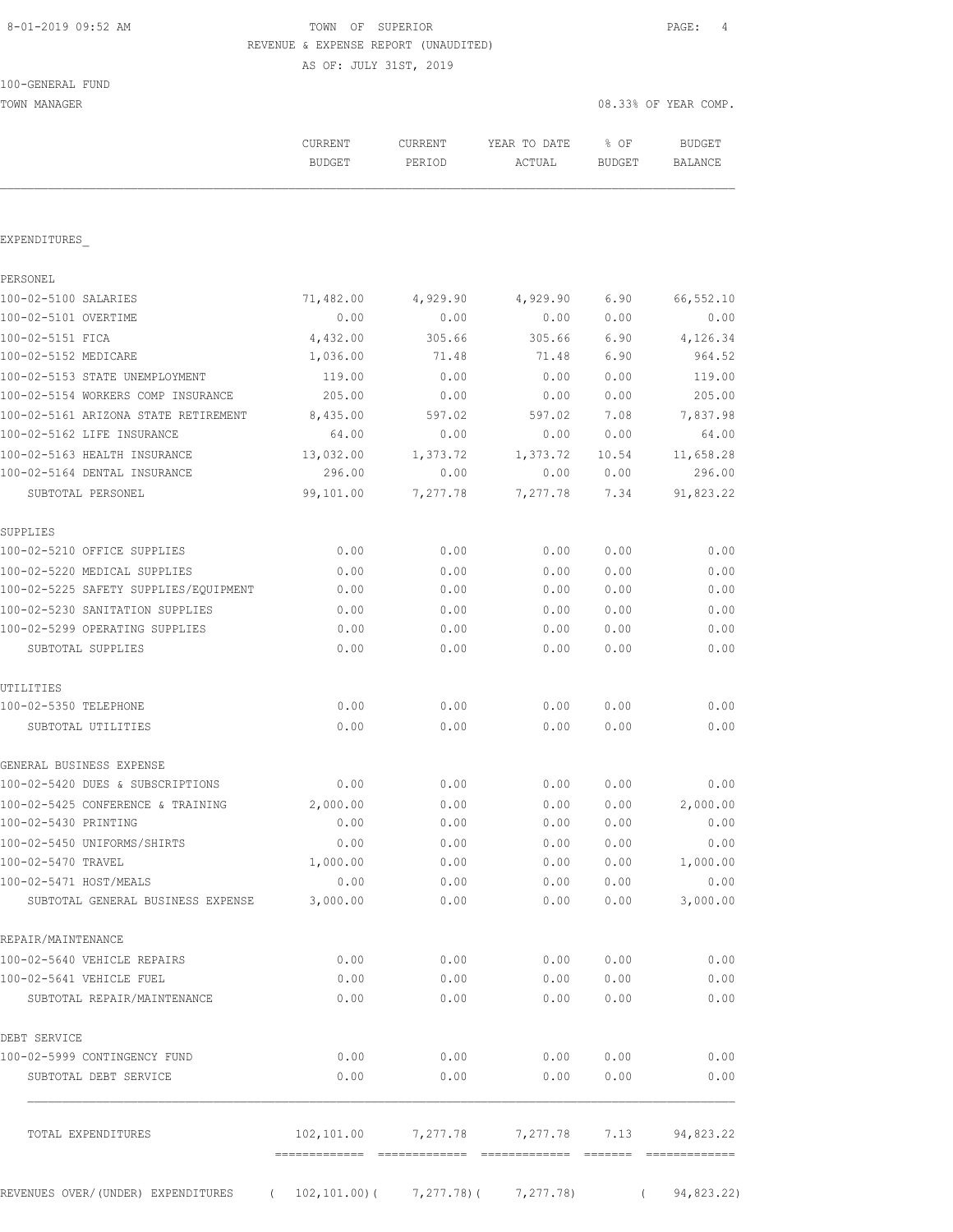| 8-01-2019 09:52 AM |  |  |
|--------------------|--|--|
|                    |  |  |

# FOWN OF SUPERIOR **Example 2019** PAGE: 5 REVENUE & EXPENSE REPORT (UNAUDITED)

AS OF: JULY 31ST, 2019

| TOWN ATTORNEY                           |                                  |          |                                     |        | 08.33% OF YEAR COMP. |
|-----------------------------------------|----------------------------------|----------|-------------------------------------|--------|----------------------|
|                                         | CURRENT<br><b>BUDGET</b>         | PERIOD   | CURRENT YEAR TO DATE % OF<br>ACTUAL | BUDGET | BUDGET<br>BALANCE    |
|                                         |                                  |          |                                     |        |                      |
| EXPENDITURES                            |                                  |          |                                     |        |                      |
| PERSONEL                                |                                  |          |                                     |        |                      |
| 100-03-5100 SALARIES                    | 0.00                             | 0.00     | 0.00                                | 0.00   | 0.00                 |
| SUBTOTAL PERSONEL                       | 0.00                             | 0.00     | 0.00                                | 0.00   | 0.00                 |
| SUPPLIES                                |                                  |          |                                     |        |                      |
| 100-03-5210 OFFICE SUPPLIES             | 0.00                             | 0.00     | 0.00                                | 0.00   | 0.00                 |
| 100-03-5220 MEDICAL SUPPLIES            | 0.00                             | 0.00     | 0.00                                | 0.00   | 0.00                 |
| 100-03-5225 SAFETY SUPPLIES/EQUIPMENT   | 0.00                             | 0.00     | 0.00                                | 0.00   | 0.00                 |
| 100-03-5230 SANITATION SUPPLIES         | 0.00                             | 0.00     | 0.00                                | 0.00   | 0.00                 |
| 100-03-5299 OPERATING SUPPLIES          | 0.00                             | 0.00     | 0.00                                | 0.00   | 0.00                 |
| SUBTOTAL SUPPLIES                       | 0.00                             | 0.00     | 0.00                                | 0.00   | 0.00                 |
| PROFESSIONAL SERVICES                   |                                  |          |                                     |        |                      |
| 100-03-5540 LEGAL SERVICES              | 63,000.00 5,376.91 5,376.91 8.53 |          |                                     |        | 57,623.09            |
| 100-03-5550 OTHER PROFESSIONAL SERVICES | 0.00                             | 0.00     | 0.00 0.00                           |        | 0.00                 |
| SUBTOTAL PROFESSIONAL SERVICES          | 63,000.00                        | 5,376.91 | 5,376.91 8.53                       |        | 57,623.09            |
| TOTAL EXPENDITURES                      | 63,000.00                        | 5,376.91 | 5,376.91 8.53                       |        | 57,623.09            |
| REVENUES OVER/(UNDER) EXPENDITURES      | 63,000.00) (5,376.91) (5,376.91) |          |                                     |        | 57,623.09)           |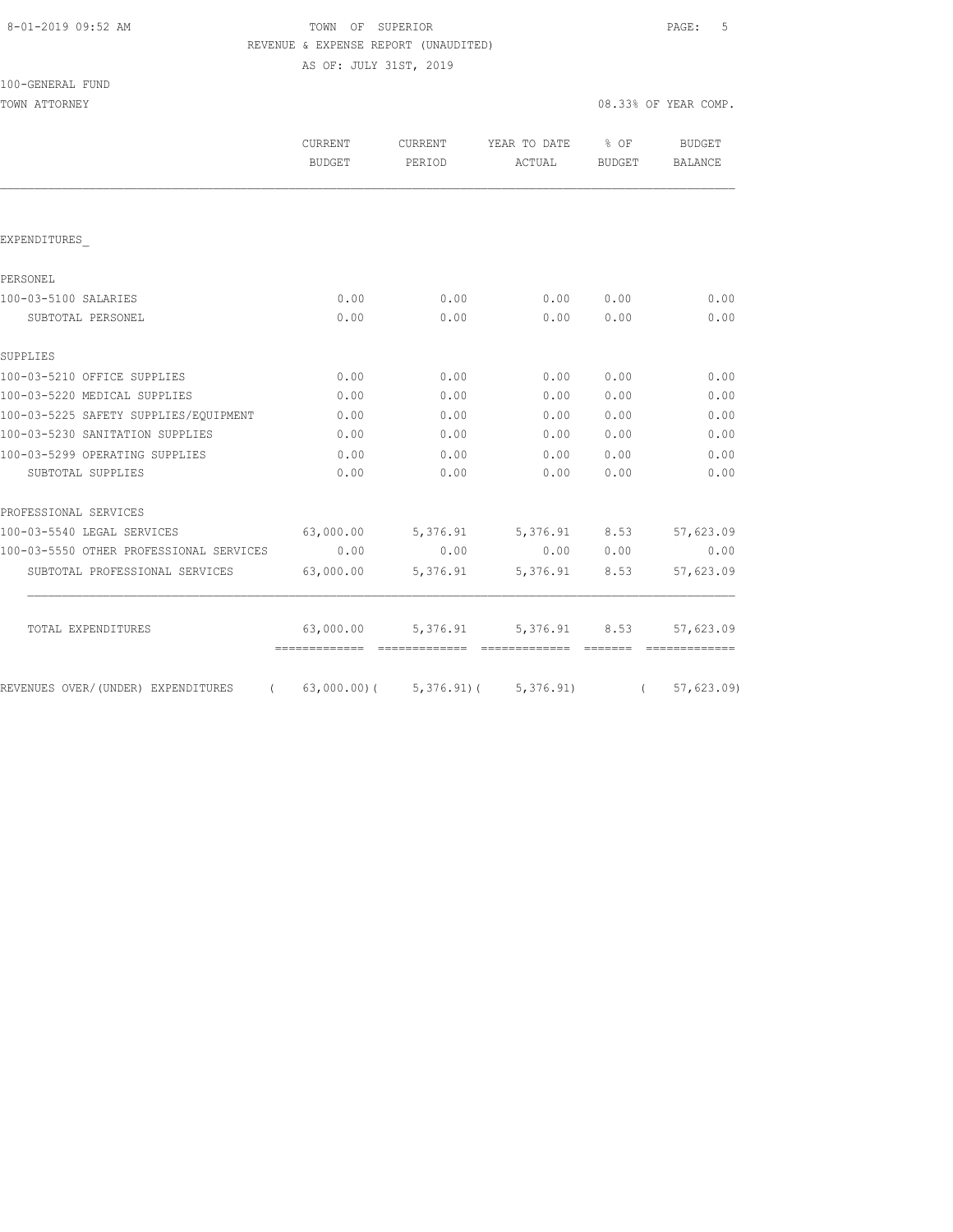# 8-01-2019 09:52 AM **TOWN OF SUPERIOR PAGE:** 6 REVENUE & EXPENSE REPORT (UNAUDITED)

AS OF: JULY 31ST, 2019

| MAGISTRATE                            |                                 |                          |                        | 08.33% OF YEAR COMP.  |                                 |
|---------------------------------------|---------------------------------|--------------------------|------------------------|-----------------------|---------------------------------|
|                                       | <b>CURRENT</b><br><b>BUDGET</b> | <b>CURRENT</b><br>PERIOD | YEAR TO DATE<br>ACTUAL | % OF<br><b>BUDGET</b> | <b>BUDGET</b><br><b>BALANCE</b> |
| REVENUES                              |                                 |                          |                        |                       |                                 |
| BUSINESS SERVICES                     |                                 |                          |                        |                       |                                 |
| 100-04-4250 FINES                     | 0.00                            | 7.50                     | 7.50                   | $0.00$ (              | 7.50)                           |
| 100-04-4251 MFTG - MAGISTRATE COURT   | 0.00                            | 26.39                    | 26.39                  | 0.00(                 | 26.39                           |
| SUBTOTAL BUSINESS SERVICES            | 0.00                            | 33.89                    | 33.89                  | 0.00(                 | 33.89                           |
| TOTAL REVENUES                        | 0.00<br>=============           | 33.89<br>=============   | 33.89<br>============= | $0.00$ (              | 33.89                           |
| EXPENDITURES                          |                                 |                          |                        |                       |                                 |
| PERSONEL                              |                                 |                          |                        |                       |                                 |
| 100-04-5100 SALARIES                  | 13,240.00                       | 985.60                   | 985.60                 | 7.44                  | 12,254.40                       |
| 100-04-5101 OVERTIME                  | 0.00                            | 0.00                     | 0.00                   | 0.00                  | 0.00                            |
| 100-04-5151 FICA                      | 821.00                          | 61.10                    | 61.10                  | 7.44                  | 759.90                          |
| 100-04-5152 MEDICARE                  | 192.00                          | 14.30                    | 14.30                  | 7.45                  | 177.70                          |
| 100-04-5153 STATE UNEMPLOYMENT        | 447.00                          | 8.58                     | 8.58                   | 1.92                  | 438.42                          |
| 100-04-5154 WORKERS COMP INSURANCE    | 192.00                          | 0.00                     | 0.00                   | 0.00                  | 192.00                          |
| 100-04-5161 ARIZONA STATE RETIREMENT  | 1,562.00                        | 21.32                    | 21.32                  | 1.36                  | 1,540.68                        |
| 100-04-5162 LIFE INSURANCE            | 0.00                            | 0.00                     | 0.00                   | 0.00                  | 0.00                            |
| 100-04-5163 HEALTH INSURANCE          | 0.00                            | 0.00                     | 0.00                   | 0.00                  | 0.00                            |
| 100-04-5164 DENTAL INSURANCE          | 0.00                            | 0.00                     | 0.00                   | 0.00                  | 0.00                            |
| SUBTOTAL PERSONEL                     | 16,454.00                       | 1,090.90                 | 1,090.90               | 6.63                  | 15,363.10                       |
| SUPPLIES                              |                                 |                          |                        |                       |                                 |
| 100-04-5210 OFFICE SUPPLIES           | 886.00                          | 0.00                     | 0.00                   | 0.00                  | 886.00                          |
| 100-04-5220 MEDICAL SUPPLIES          | 0.00                            | 0.00                     | 0.00                   | 0.00                  | 0.00                            |
| 100-04-5225 SAFETY SUPPLIES/EQUIPMENT | 0.00                            | 0.00                     | 0.00                   | 0.00                  | 0.00                            |
| 100-04-5230 SANITATION SUPPLIES       | 0.00                            | 0.00                     | 0.00                   | 0.00                  | 0.00                            |
| 100-04-5299 OPERATING SUPPLIES        | 4,000.00                        | 0.00                     | 0.00                   | 0.00                  | 4,000.00                        |
| SUBTOTAL SUPPLIES                     | 4,886.00                        | 0.00                     | 0.00                   | 0.00                  | 4,886.00                        |
| GENERAL BUSINESS EXPENSE              |                                 |                          |                        |                       |                                 |
| 100-04-5460 POSTAGE                   | 0.00                            | 0.00                     | 0.00                   | 0.00                  | 0.00                            |
| 100-04-5470 TRAVEL                    | 0.00                            | 319.14                   | 319.14                 | $0.00$ (              | 319.14)                         |
| 100-04-5471 AUDIT & ACCOUNTING        | 1,500.00                        | 0.00                     | 0.00                   | 0.00                  | 1,500.00                        |
| SUBTOTAL GENERAL BUSINESS EXPENSE     | 1,500.00                        | 319.14                   | 319.14                 | 21.28                 | 1,180.86                        |
| PROFESSIONAL SERVICES                 |                                 |                          |                        |                       |                                 |
| 100-04-5550 OTHER PROFESSIONAL SVC    | 0.00                            | 0.00                     | 0.00                   | 0.00                  | 0.00                            |

SUBTOTAL PROFESSIONAL SERVICES 0.00 0.00 0.00 0.00 0.00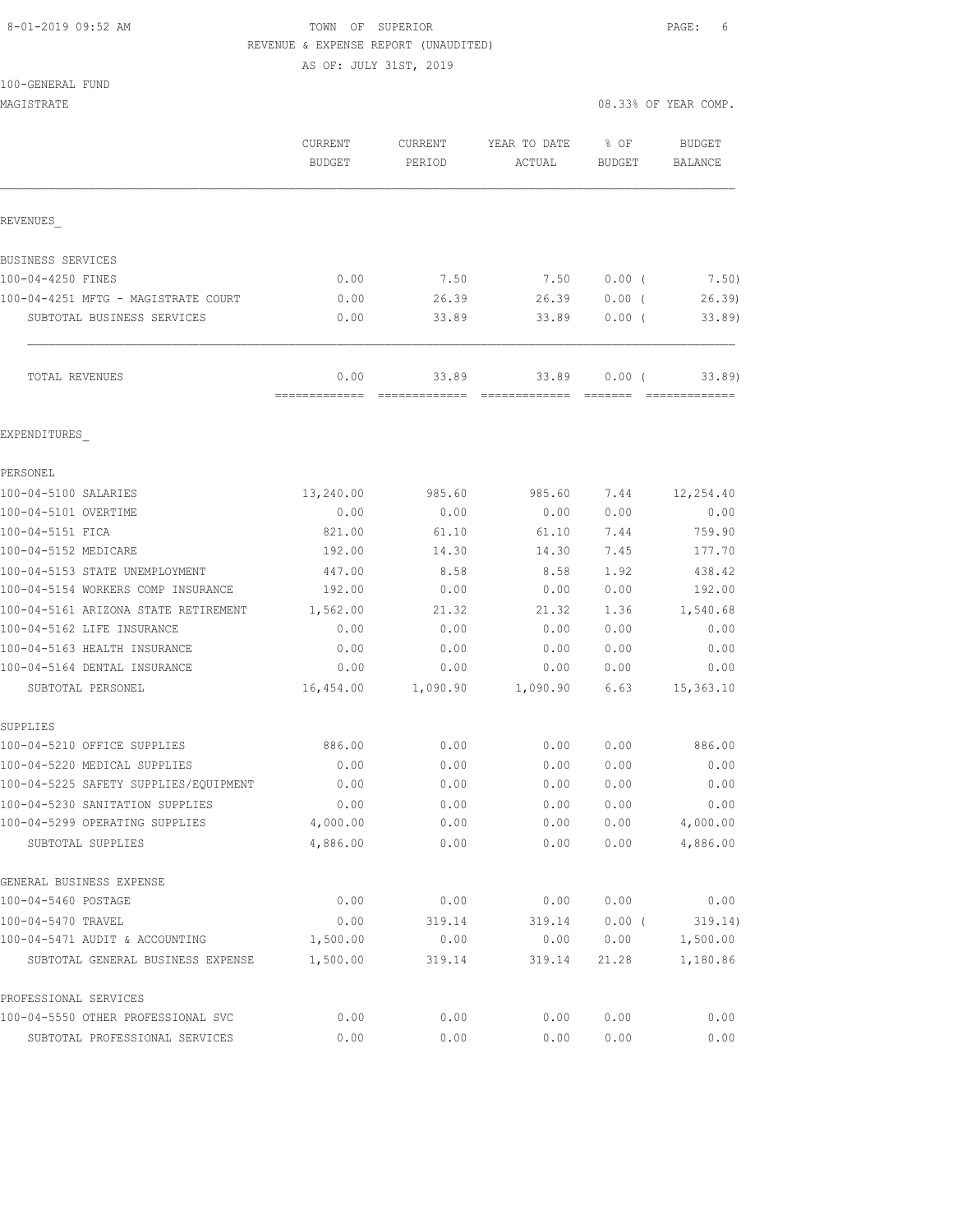# 8-01-2019 09:52 AM TOWN OF SUPERIOR PAGE: 7 REVENUE & EXPENSE REPORT (UNAUDITED) AS OF: JULY 31ST, 2019

100-GENERAL FUND

|                                    | CURRENT<br>BUDGET | <b>CURRENT</b><br>PERIOD  | YEAR TO DATE<br>ACTUAL | % OF<br><b>BUDGET</b> | <b>BUDGET</b><br><b>BALANCE</b> |
|------------------------------------|-------------------|---------------------------|------------------------|-----------------------|---------------------------------|
| CAPITAL OUTLAY                     |                   |                           |                        |                       |                                 |
| 100-04-5720 OFFICE EQUIPMENT       | 1,000.00          | 0.00                      | 0.00                   | 0.00                  | 1,000.00                        |
| SUBTOTAL CAPITAL OUTLAY            | 1,000.00          | 0.00                      | 0.00                   | 0.00                  | 1,000.00                        |
| TOTAL EXPENDITURES                 | 23,840.00         | 1,410.04                  | 1,410.04               | 5.91                  | 22,429.96                       |
| REVENUES OVER/(UNDER) EXPENDITURES |                   | $23,840.00$ ( 1,376.15) ( | 1,376.15               |                       | 22, 463.85                      |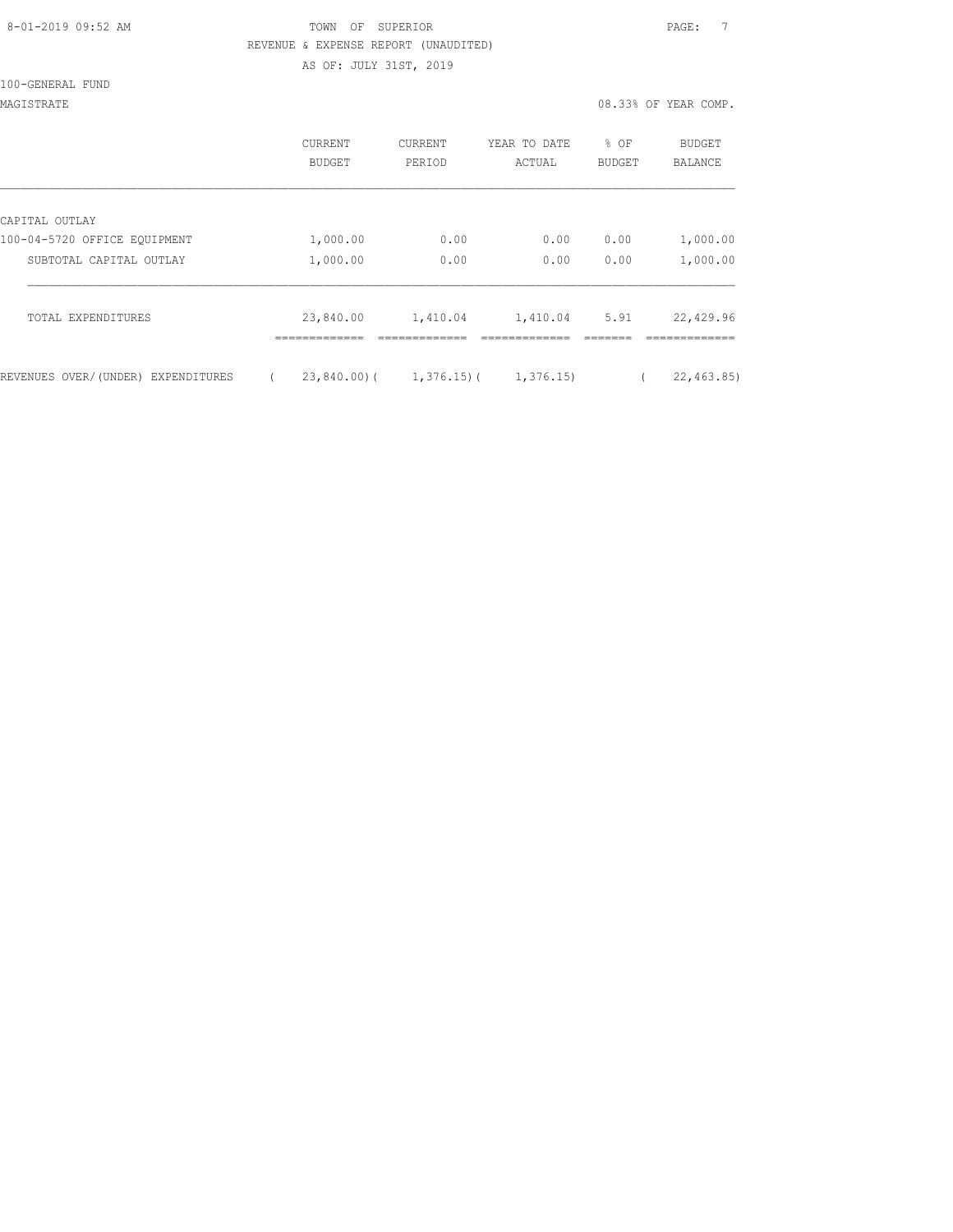# 8-01-2019 09:52 AM TOWN OF SUPERIOR PAGE: 8 REVENUE & EXPENSE REPORT (UNAUDITED) AS OF: JULY 31ST, 2019

100-GENERAL FUND

ADMIN/TOWN CLERK 08.33% OF YEAR COMP.

|                                                                   | CURRENT<br><b>BUDGET</b> | <b>CURRENT</b><br>PERIOD | YEAR TO DATE<br>ACTUAL           | % OF<br>BUDGET | <b>BUDGET</b><br><b>BALANCE</b> |
|-------------------------------------------------------------------|--------------------------|--------------------------|----------------------------------|----------------|---------------------------------|
| REVENUES                                                          |                          |                          |                                  |                |                                 |
| BUSINESS SERVICES                                                 |                          |                          |                                  |                |                                 |
| 100-05-4240 ADMIN FEES (FAX/COPY/NOTARY)                          | 0.00                     | 56.25                    | 56.25                            | $0.00$ (       | 56.25                           |
| SUBTOTAL BUSINESS SERVICES                                        | 0.00                     | 56.25                    | 56.25                            | $0.00$ (       | 56.25)                          |
| GRANTS                                                            |                          |                          |                                  |                |                                 |
| 100-05-4600 ADMIN RENUE                                           | 0.00                     | 50.23                    | 50.23                            | 0.00(          | 50.23                           |
| 100-05-4601 CC CONVENIENCE FEE                                    | 0.00                     | 127.40                   | 127.40                           | $0.00$ (       | 127.40                          |
| SUBTOTAL GRANTS                                                   | 0.00                     | 177.63                   | 177.63                           | 0.00(          | 177.63)                         |
| TOTAL REVENUES                                                    | 0.00<br>=============    | 233.88<br>---------      | 233.88<br>====================== | 0.00(          | 233.88)                         |
| EXPENDITURES                                                      |                          |                          |                                  |                |                                 |
| PERSONEL                                                          |                          |                          |                                  |                |                                 |
| 100-05-5100 SALARIES                                              | 98,567.00                | 7,266.60                 | 7,266.60                         | 7.37           | 91,300.40                       |
| 100-05-5101 OVERTIME                                              | 0.00                     | 395.10                   | 395.10                           | 0.00(          | 395.10)                         |
| 100-05-5151 FICA                                                  | 6,111.00                 | 456.79                   | 456.79                           | 7.47           | 5,654.21                        |
| 100-05-5152 MEDICARE                                              | 1,429.00                 | 106.83                   | 106.83                           | 7.48           | 1,322.17                        |
| 100-05-5153 STATE UNEMPLOYMENT                                    | 358.00                   | 0.00                     | 0.00                             | 0.00           | 358.00                          |
| 100-05-5154 WORKERS COMP INSURANCE                                | 283.00                   | 0.00                     | 0.00                             | 0.00           | 283.00                          |
| 100-05-5161 ARIZONA STATE RETIREMENT                              | 11,631.00                | 927.84                   | 927.84                           | 7.98           | 10,703.16                       |
| 100-05-5162 LIFE INSURANCE                                        | 193.00                   | 0.00                     | 0.00                             | 0.00           | 193.00                          |
| 100-05-5163 HEALTH INSURANCE                                      | 17,296.00                | 1,298.28                 | 1,298.28                         | 7.51           | 15,997.72                       |
| 100-05-5164 DENTAL INSURANCE                                      | 887.00                   | 0.00                     | 0.00                             | 0.00           | 887.00                          |
| SUBTOTAL PERSONEL                                                 | 136,755.00               | 10,451.44                | 10,451.44                        | 7.64           | 126,303.56                      |
| SUPPLIES                                                          |                          |                          |                                  |                |                                 |
| 100-05-5210 OFFICE SUPPLIES                                       | 10,000.00                | 10.68                    | 10.68                            | 0.11           | 9,989.32                        |
| 100-05-5220 MEDICAL SUPPLIES                                      | 0.00                     | 0.00                     | 0.00                             | 0.00           | 0.00                            |
| 100-05-5225 SAFETY SUPPLIES/EQUIPMENT                             | 0.00                     | 0.00                     | 0.00                             | 0.00           | 0.00                            |
| 100-05-5230 SANITATION SUPPLIES<br>100-05-5299 OPERATING SUPPLIES | 0.00                     | 0.00                     | 0.00                             | 0.00           | 0.00                            |
| SUBTOTAL SUPPLIES                                                 | 5,000.00<br>15,000.00    | 311.36<br>322.04         | 311.36<br>322.04                 | 6.23<br>2.15   | 4,688.64<br>14,677.96           |
| UTILITIES                                                         |                          |                          |                                  |                |                                 |
| 100-05-5310 ELECTRICITY                                           | 18,910.00                | 0.00                     | 0.00                             | 0.00           | 18,910.00                       |
| 100-05-5320 GAS                                                   | 1,200.00                 | 73.84                    | 73.84                            | 6.15           | 1,126.16                        |
| 100-05-5330 REFUSE                                                | 0.00                     | 0.00                     | 0.00                             | 0.00           | 0.00                            |
| 100-05-5340 SEWER                                                 | 0.00                     | 0.00                     | 0.00                             | 0.00           | 0.00                            |
| 100-05-5350 TELEPHONE                                             | 4,000.00                 | 0.00                     | 0.00                             | 0.00           | 4,000.00                        |
| 100-05-5360 WATER                                                 | 2,300.00                 | 107.84                   | 107.84                           | 4.69           | 2,192.16                        |
| 100-05-5380 SECURITY                                              | 1,230.00                 | 0.00                     | 0.00                             | 0.00           | 1,230.00                        |
| SUBTOTAL UTILITIES                                                | 27,640.00                | 181.68                   | 181.68                           | 0.66           | 27,458.32                       |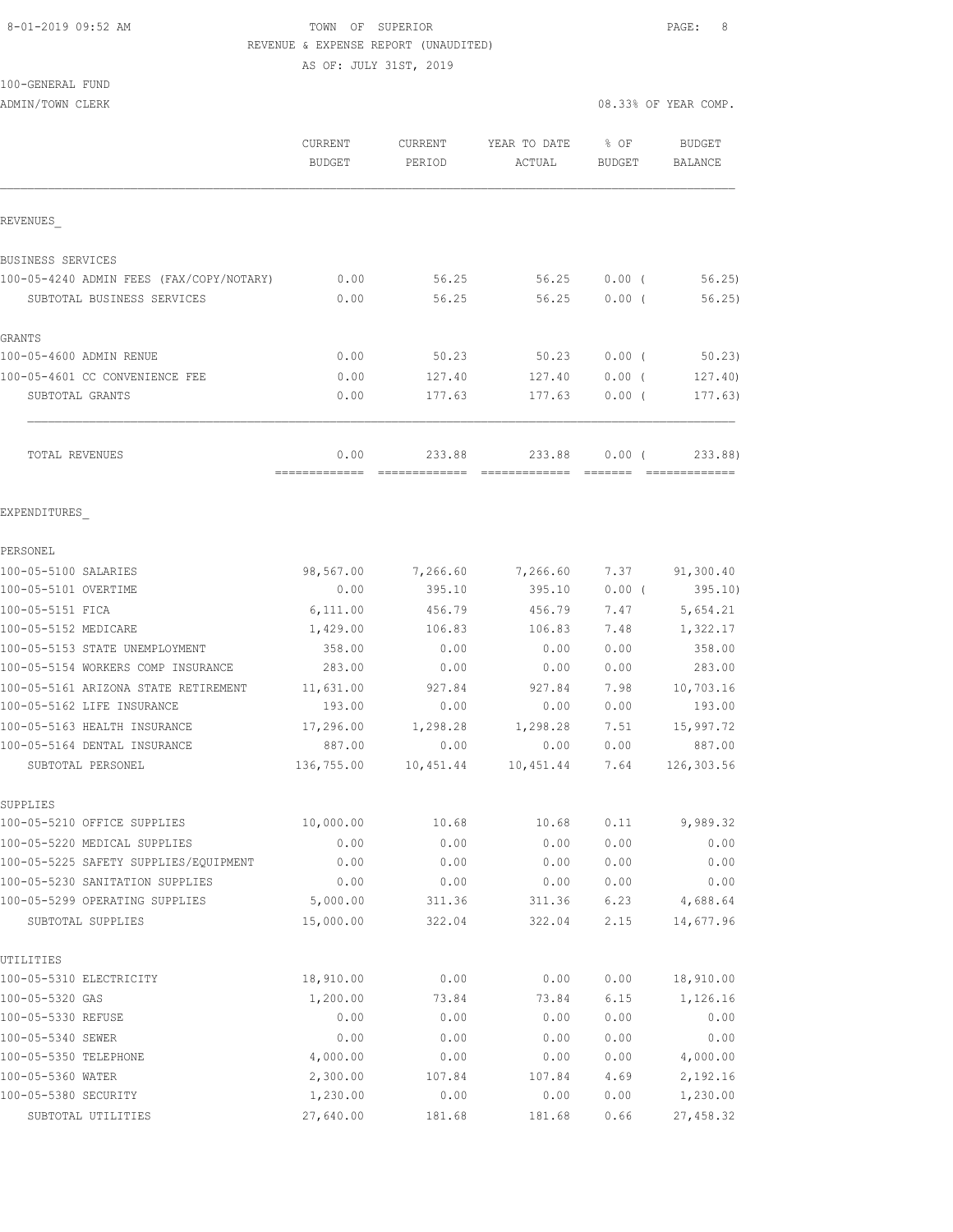#### 8-01-2019 09:52 AM TOWN OF SUPERIOR PAGE: 9 REVENUE & EXPENSE REPORT (UNAUDITED)

AS OF: JULY 31ST, 2019

100-GENERAL FUND

ADMIN/TOWN CLERK 2008 OF YEAR COMP.

|                                                  | CURRENT<br><b>BUDGET</b>     | CURRENT<br>PERIOD | YEAR TO DATE<br>ACTUAL                             | % OF<br><b>BUDGET</b> | <b>BUDGET</b><br><b>BALANCE</b> |
|--------------------------------------------------|------------------------------|-------------------|----------------------------------------------------|-----------------------|---------------------------------|
| GENERAL BUSINESS EXPENSE                         |                              |                   |                                                    |                       |                                 |
| 100-05-5410 ADVERTISING                          | 6,000.00                     | 0.00              | 0.00                                               | 0.00                  | 6,000.00                        |
| 100-05-5420 DUES & SUBSCRIPTIONS                 | 9,000.00                     | 599.44            | 599.44                                             | 6.66                  | 8,400.56                        |
| 100-05-5425 CONFERENCES & TRAINING               | 0.00                         | 50.00             | 50.00                                              | 0.00(                 | 50.00                           |
| 100-05-5430 PRINTING                             | 5,120.00                     | 0.00              | 0.00                                               | 0.00                  | 5,120.00                        |
| 100-05-5440 ELECTIONS                            | 5,000.00                     | 0.00              | 0.00                                               | 0.00                  | 5,000.00                        |
| 100-05-5450 UNIFORMS                             | 0.00                         | 0.00              | 0.00                                               | 0.00                  | 0.00                            |
| 100-05-5460 POSTAGE                              | 6,000.00                     | 210.51            | 210.51                                             | 3.51                  | 5,789.49                        |
| 100-05-5470 TRAVEL                               | 0.00                         | 0.00              | 0.00                                               | 0.00                  | 0.00                            |
| 100-05-5471 AUDIT & ACCOUNTING                   | 0.00                         | 0.00              | 0.00                                               | 0.00                  | 0.00                            |
| 100-05-5480 GENERAL INSURANCE                    | 12,820.00                    | 3,615.50          | 3,615.50                                           | 28.20                 | 9,204.50                        |
| 100-05-5481 VEHICLE INSURANCE                    | 0.00                         | 0.00              | 0.00                                               | 0.00                  | 0.00                            |
| 100-05-5482 LIABILITY INSURANCE                  | 0.00                         | 0.00              | 0.00                                               | 0.00                  | 0.00                            |
| 100-05-5491 FINANCE/BANK FEES                    | 3,000.00                     | 15.00             | 15.00                                              | 0.50                  | 2,985.00                        |
| 100-05-5495 PENALTY                              | 0.00                         | 0.00              | 0.00                                               | 0.00                  | 0.00                            |
| SUBTOTAL GENERAL BUSINESS EXPENSE                | 46,940.00                    | 4,490.45          | 4,490.45                                           | 9.57                  | 42, 449.55                      |
| PROFESSIONAL SERVICES                            |                              |                   |                                                    |                       |                                 |
| 100-05-5520 CONTRACT                             | 0.00                         | 0.00              | 0.00                                               | 0.00                  | 0.00                            |
| 100-05-5550 OTHER PROFESSIONAL SERVICES          | 80,000.00                    | 8,828.99          | 8,828.99                                           | 11.04                 | 71,171.01                       |
| 100-05-5590 AUDIT & ACCOUNTING                   | 1,545.00                     | 0.00              | 0.00                                               | 0.00                  | 1,545.00                        |
| SUBTOTAL PROFESSIONAL SERVICES                   | 81,545.00                    | 8,828.99          | 8,828.99                                           | 10.83                 | 72,716.01                       |
| REPAIR/MAINTENANCE                               |                              |                   |                                                    |                       |                                 |
| 100-05-5610 PARK & BLDG IMPROVEMENTS             | 0.00                         | 0.00              | 0.00                                               | 0.00                  | 0.00                            |
| 100-05-5640 AUTO & TRUCK REPAIRS                 | 0.00                         | 0.00              | 0.00                                               | 0.00                  | 0.00                            |
| 100-05-5641 GAS & OIL                            | 500.00                       | 0.00              | 0.00                                               | 0.00                  | 500.00                          |
| 100-05-5642 TIRES & TUBES                        | 0.00                         | 0.00              | 0.00                                               | 0.00                  | 0.00                            |
| 100-05-5650 OTHER EQUIPMENT REPAIRS              | 4,000.00                     | 0.00              | 0.00                                               | 0.00                  | 4,000.00                        |
| SUBTOTAL REPAIR/MAINTENANCE                      | 4,500.00                     | 0.00              | 0.00                                               | 0.00                  | 4,500.00                        |
| CAPITAL OUTLAY                                   |                              |                   |                                                    |                       |                                 |
| 100-05-5710 BUILDING                             | 9,000.00                     | 0.00              | 0.00                                               | 0.00                  | 9,000.00                        |
| 100-05-5720 OFFICE EQUIPMENT                     | 5,000.00                     | 0.00              | 0.00                                               | 0.00                  | 5,000.00                        |
| 100-05-5750 OTHER EQUIP/SMALL TOOLS              | 0.00                         | 0.00              | 0.00                                               | 0.00                  | 0.00                            |
| 100-05-5780 COMPUTER/INCODE SOFTWARE             | 32,539.00                    | 0.00              | 0.00                                               | 0.00                  | 32,539.00                       |
| SUBTOTAL CAPITAL OUTLAY                          | 46,539.00                    | 0.00              | 0.00                                               | 0.00                  | 46,539.00                       |
| DEBT SERVICE                                     |                              |                   |                                                    |                       |                                 |
| 100-05-5900 DEBT SERVICE: PRINCIPAL              | 0.00                         | 187.79            | 187.79                                             | $0.00$ (              | 187.79)                         |
| 100-05-5901 DEBT SERVCE INTEREST                 | 0.00                         | 53.85             | 53.85                                              | $0.00$ (              | 53.85)                          |
| SUBTOTAL DEBT SERVICE                            | 0.00                         | 241.64            | 241.64                                             | $0.00$ (              | 241.64)                         |
| TOTAL EXPENDITURES                               | ============================ |                   | 358,919.00  24,516.24  24,516.24  6.83  334,402.76 |                       | --------------                  |
| REVENUES OVER/(UNDER) EXPENDITURES<br>$\sqrt{2}$ |                              |                   | $358, 919.00$ ( $24, 282.36$ ( $24, 282.36$ )      | $\sqrt{2}$            | 334,636.64)                     |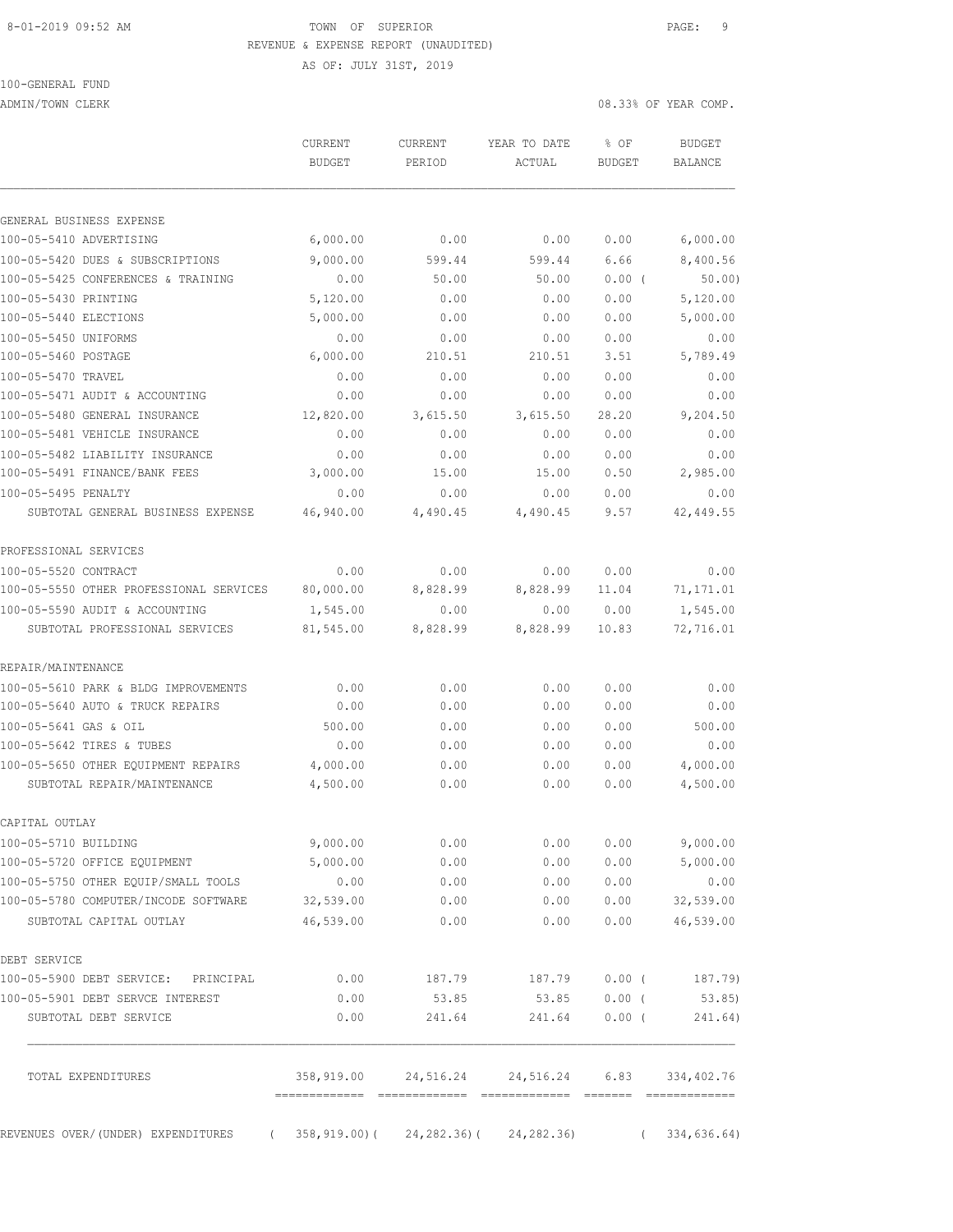## 8-01-2019 09:52 AM **TOWN OF SUPERIOR PAGE: 10** REVENUE & EXPENSE REPORT (UNAUDITED)

AS OF: JULY 31ST, 2019

| 100-GENERAL FUND |  |
|------------------|--|

| TAALQEMEUNT LAMA<br>FINANCE                         |                          |                       |                        | 08.33% OF YEAR COMP.    |                          |
|-----------------------------------------------------|--------------------------|-----------------------|------------------------|-------------------------|--------------------------|
|                                                     | CURRENT<br><b>BUDGET</b> | CURRENT<br>PERIOD     | YEAR TO DATE<br>ACTUAL | % OF<br>BUDGET          | <b>BUDGET</b><br>BALANCE |
| REVENUES                                            |                          |                       |                        |                         |                          |
| GRANTS                                              |                          |                       |                        |                         |                          |
| 100-06-4601 CC CONVENIENCE FEE                      | 0.00                     | 0.00                  | 0.00                   | 0.00                    | 0.00                     |
| SUBTOTAL GRANTS                                     | 0.00                     | 0.00                  | 0.00                   | 0.00                    | 0.00                     |
| TOTAL REVENUES                                      | 0.00<br>-------------    | 0.00<br>============= | 0.00<br>-------------  | 0.00<br>$=$ = = = = = = | 0.00<br>=============    |
| EXPENDITURES                                        |                          |                       |                        |                         |                          |
| PERSONEL                                            |                          |                       |                        |                         |                          |
| 100-06-5100 SALARIES                                | 0.00                     | 0.00                  | 0.00                   | 0.00                    | 0.00                     |
| 100-06-5101 OVERTIME                                | 0.00                     | 0.00                  | 0.00                   | 0.00                    | 0.00                     |
| 100-06-5151 FICA                                    | 0.00                     | 0.00                  | 0.00                   | 0.00                    | 0.00                     |
| 100-06-5152 MEDICARE                                | 0.00                     | 0.00                  | 0.00                   | 0.00                    | 0.00                     |
| 100-06-5153 STATE UNEMPLOYMENT                      | 0.00                     | 0.00                  | 0.00                   | 0.00                    | 0.00                     |
| 100-06-5154 WORKERS COMP INSURANCE                  | 0.00                     | 0.00                  | 0.00                   | 0.00                    | 0.00                     |
| 100-06-5161 ARIZONA STATE RETIREMENT                | 0.00                     | 0.00                  | 0.00                   | 0.00                    | 0.00                     |
| 100-06-5162 LIFE INSURANCE                          | 0.00                     | 0.00                  | 0.00                   | 0.00                    | 0.00                     |
| 100-06-5163 HEALTH INSURANCE                        | 0.00                     | 0.00                  | 0.00                   | 0.00                    | 0.00                     |
| 100-06-5164 DENTAL INSURANCE                        | 0.00                     | 0.00                  | 0.00                   | 0.00                    | 0.00                     |
| SUBTOTAL PERSONEL                                   | 0.00                     | 0.00                  | 0.00                   | 0.00                    | 0.00                     |
| SUPPLIES                                            |                          |                       |                        |                         |                          |
| 100-06-5210 OFFICE SUPPLIES                         | 0.00                     | 0.00                  | 0.00                   | 0.00                    | 0.00                     |
| 100-06-5220 MEDICAL SUPPLIES                        | 0.00                     | 0.00                  | 0.00                   | 0.00                    | 0.00                     |
| 100-06-5225 SAFETY SUPPLIES/EQUIPMENT               | 0.00                     | 0.00                  | 0.00                   | 0.00                    | 0.00                     |
| 100-06-5230 SANITATION SUPPLIES                     | 0.00                     | 0.00                  | 0.00                   | 0.00                    | 0.00                     |
| 100-06-5299 OPERATING SUPPLIES<br>SUBTOTAL SUPPLIES | $0.00$ (<br>$0.00$ (     | 5.00(<br>5.00(        | 5.00)<br>5.00)         | 0.00<br>0.00            | 5.00<br>5.00             |
| UTILITIES                                           |                          |                       |                        |                         |                          |
| 100-06-5310 ELECTRICITY                             | 0.00                     | 0.00                  | 0.00                   | 0.00                    | 0.00                     |
| 100-06-5320 GAS                                     | 0.00                     | 0.00                  | 0.00                   | 0.00                    | 0.00                     |
| 100-06-5330 REFUSE                                  | 0.00                     | 0.00                  | 0.00                   | 0.00                    | 0.00                     |
| 100-06-5340 SEWER                                   | 0.00                     | 0.00                  | 0.00                   | 0.00                    | 0.00                     |
| 100-06-5350 TELEPHONE                               | 0.00                     | 0.00                  | 0.00                   | 0.00                    | 0.00                     |
| 100-06-5360 WATER                                   | 0.00                     | 0.00                  | 0.00                   | 0.00                    | 0.00                     |
| SUBTOTAL UTILITIES                                  | 0.00                     | 0.00                  | 0.00                   | 0.00                    | 0.00                     |
| GENERAL BUSINESS EXPENSE                            |                          |                       |                        |                         |                          |
| 100-06-5410 ADVERTISING                             | 0.00                     | 0.00                  | 0.00                   | 0.00                    | 0.00                     |
| 100-06-5420 DUES & SUBSCRIPTIONS                    | 0.00                     | 0.00                  | 0.00                   | 0.00                    | 0.00                     |
| 100-06-5425 CONFERENCES & TRAINING                  | 0.00                     | 0.00                  | 0.00                   | 0.00                    | 0.00                     |
| 100-06-5430 PRINTING<br>100-06-5450 UNIFORMS        | 0.00<br>0.00             | 0.00<br>0.00          | 0.00<br>0.00           | 0.00<br>0.00            | 0.00<br>0.00             |
|                                                     |                          |                       |                        |                         |                          |
| 100-06-5460 POSTAGE                                 | 0.00                     | 0.00                  | 0.00                   | 0.00                    | 0.00                     |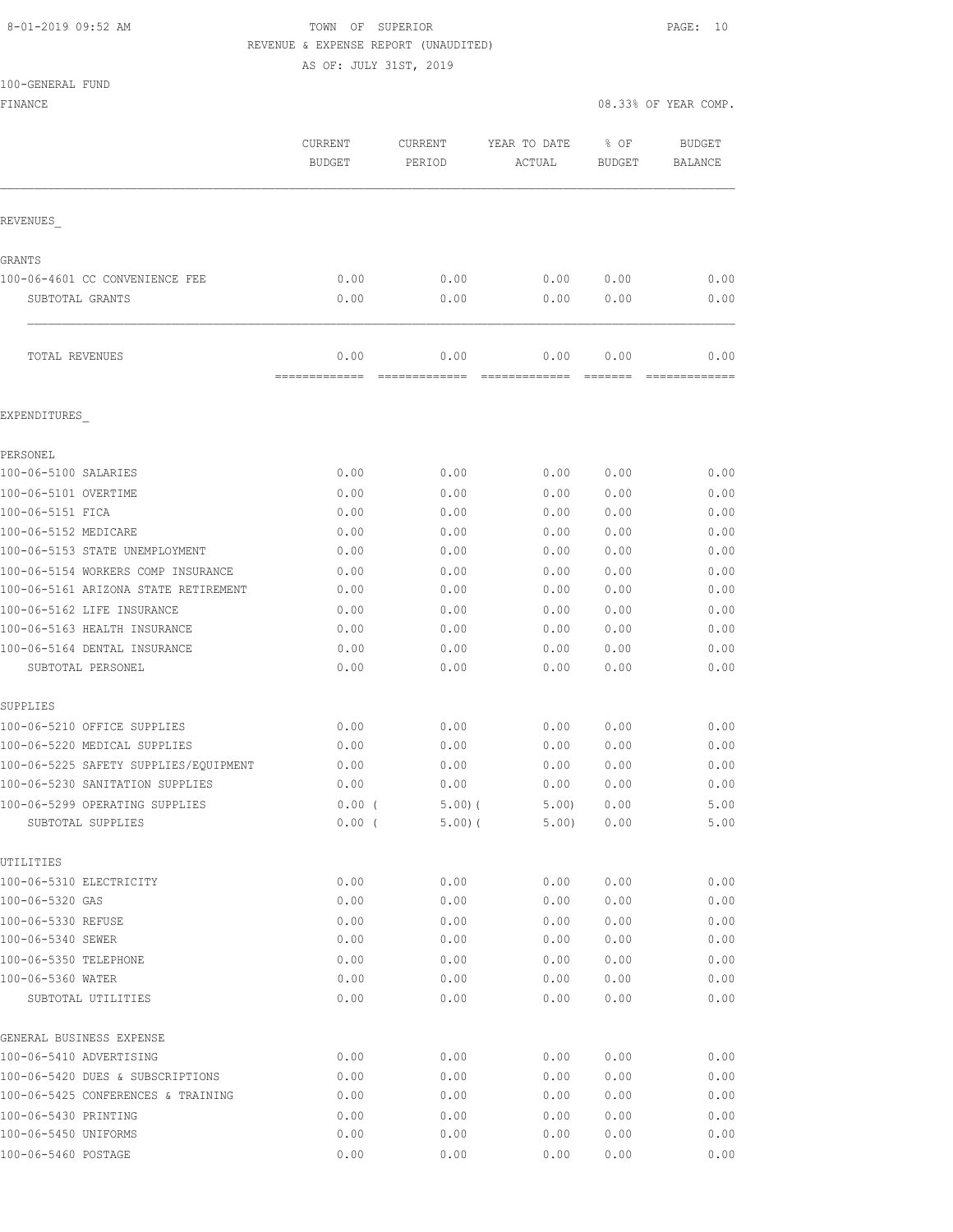### 8-01-2019 09:52 AM TOWN OF SUPERIOR PAGE: 11 REVENUE & EXPENSE REPORT (UNAUDITED)

AS OF: JULY 31ST, 2019

100-GENERAL FUND

|                                                | CURRENT                    | <b>CURRENT</b> | YEAR TO DATE            | % OF          | <b>BUDGET</b>  |
|------------------------------------------------|----------------------------|----------------|-------------------------|---------------|----------------|
|                                                | <b>BUDGET</b>              | PERIOD         | ACTUAL                  | <b>BUDGET</b> | <b>BALANCE</b> |
| 100-06-5470 TRAVEL                             | 0.00                       | 0.00           | 0.00                    | 0.00          | 0.00           |
| 100-06-5471 AUDIT & ACCOUNTING                 | 0.00                       | 0.00           | 0.00                    | 0.00          | 0.00           |
| 100-06-5480 GENERAL INSURANCE                  | 12,820.00                  | 0.00           | 0.00                    | 0.00          | 12,820.00      |
| 100-06-5481 VEHICLE INSURANCE                  | 0.00                       | 0.00           | 0.00                    | 0.00          | 0.00           |
| 100-06-5482 LIABILITY INSURANCE                | 0.00                       | 0.00           | 0.00                    | 0.00          | 0.00           |
| 100-06-5491 FINANCE/BANK FEES                  | 0.00                       | 734.80         | 734.80                  | 0.00(         | 734.80)        |
| SUBTOTAL GENERAL BUSINESS EXPENSE              | 12,820.00                  | 734.80         | 734.80                  | 5.73          | 12,085.20      |
| PROFESSIONAL SERVICES                          |                            |                |                         |               |                |
| 100-06-5550 OTHER PROFESSIONAL SERVICES        | 46,000.00                  | 0.00           | 0.00                    | 0.00          | 46,000.00      |
| 100-06-5590 AUDIT & ACCOUNTING                 | 1,545.00                   | 0.00           | 0.00                    | 0.00          | 1,545.00       |
| SUBTOTAL PROFESSIONAL SERVICES                 | 47,545.00                  | 0.00           | 0.00                    | 0.00          | 47,545.00      |
| CAPITAL OUTLAY                                 |                            |                |                         |               |                |
| 100-06-5720 OFFICE EOUIPMENT                   | 0.00                       | 0.00           | 0.00                    | 0.00          | 0.00           |
| SUBTOTAL CAPITAL OUTLAY                        | 0.00                       | 0.00           | 0.00                    | 0.00          | 0.00           |
|                                                |                            |                |                         |               |                |
| TOTAL EXPENDITURES                             | 60,365.00<br>------------- | 729.80         | 729.80<br>============= | 1.21          | 59,635.20      |
| REVENUES OVER/(UNDER) EXPENDITURES<br>$\left($ | $60, 365, 00)$ (           | 729.80(        | 729.80)                 | $\left($      | 59,635.20      |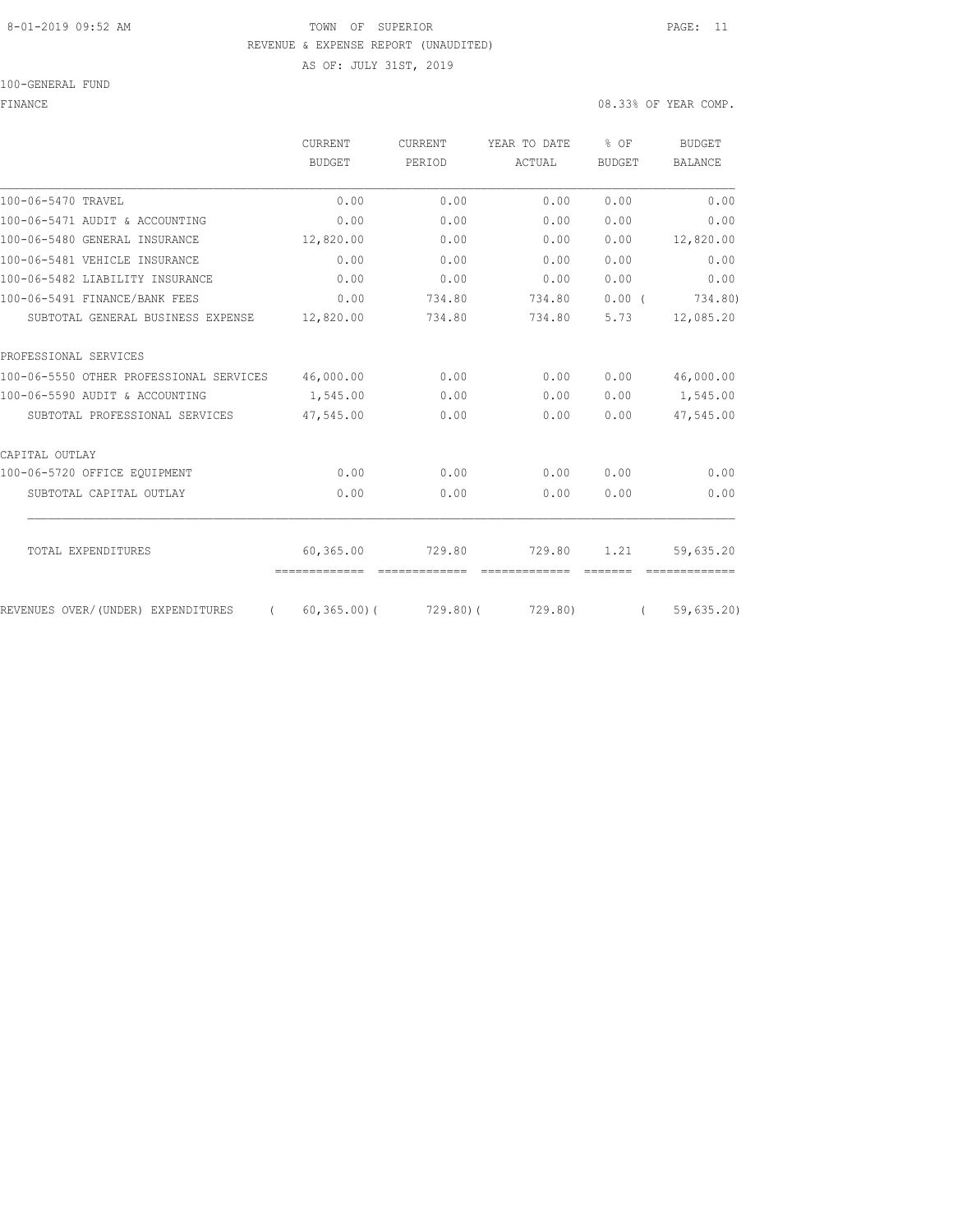## 8-01-2019 09:52 AM TOWN OF SUPERIOR PAGE: 12 REVENUE & EXPENSE REPORT (UNAUDITED)

AS OF: JULY 31ST, 2019

| POLICE                                                        |                          |                   |                        | 08.33% OF YEAR COMP.  |                          |  |
|---------------------------------------------------------------|--------------------------|-------------------|------------------------|-----------------------|--------------------------|--|
|                                                               | CURRENT<br><b>BUDGET</b> | CURRENT<br>PERIOD | YEAR TO DATE<br>ACTUAL | % OF<br><b>BUDGET</b> | <b>BUDGET</b><br>BALANCE |  |
| REVENUES                                                      |                          |                   |                        |                       |                          |  |
| BUSINESS SERVICES                                             |                          |                   |                        |                       |                          |  |
| 100-07-4230 PD SERVICES-IMPOUND/FING PRI                      | 10,000.00                | 225.00            | 225.00                 | 2.25                  | 9,775.00                 |  |
| 100-07-4231 K-9 REVENUE                                       | 0.00                     | 0.00              | 0.00                   | 0.00                  | 0.00                     |  |
| 100-07-4240 FEES                                              | 0.00                     | 0.00              | 0.00                   | 0.00                  | 0.00                     |  |
| 100-07-4250 TRAFFIC FINES                                     | 14,000.00                | 1,308.57          | 1,308.57               | 9.35                  | 12,691.43                |  |
| SUBTOTAL BUSINESS SERVICES                                    | 24,000.00                | 1,533.57          | 1,533.57               | 6.39                  | 22,466.43                |  |
| CONTRIBUTIONS                                                 |                          |                   |                        |                       |                          |  |
| 100-07-4780 OFF DUTY SALARIES                                 | 0.00                     | 0.00              | 0.00                   | 0.00                  | 0.00                     |  |
| 100-07-4781 OFF DUTY VEHICLE USE                              | 0.00                     | 0.00              | 0.00                   | 0.00                  | 0.00                     |  |
| SUBTOTAL CONTRIBUTIONS                                        | 0.00                     | 0.00              | 0.00                   | 0.00                  | 0.00                     |  |
| TOTAL REVENUES                                                | 24,000.00                | 1,533.57          | 1,533.57               | 6.39                  | 22,466.43                |  |
| EXPENDITURES                                                  |                          |                   |                        |                       |                          |  |
| PERSONEL                                                      |                          |                   |                        |                       |                          |  |
| 100-07-5100 SALARIES                                          | 417,491.00               | 35,573.36         | 35,573.36              | 8.52                  | 381, 917.64              |  |
| 100-07-5101 OVERTIME                                          | 30,000.00                | 1,788.55          | 1,788.55               | 5.96                  | 28, 211.45               |  |
| 100-07-5102 TAXABLE AUTO ALLOWANCE                            | 0.00                     | 0.00              | 0.00                   | 0.00                  | 0.00                     |  |
| 100-07-5151 FICA                                              | 2,431.00                 | 299.03            | 299.03                 | 12.30                 | 2,131.97                 |  |
| 100-07-5152 MEDICARE                                          | 5,879.00                 | 516.42            | 516.42                 | 8.78                  | 5,362.58                 |  |
| 100-07-5153 STATE UNEMPLOYMENT                                | 1,267.00                 | 51.78             | 51.78                  | 4.09                  | 1,215.22                 |  |
| 100-07-5154 WORKERS COMP INSURANCE                            | 25,849.00                | 0.00              | 0.00                   | 0.00                  | 25,849.00                |  |
| 100-07-5160 PUBLIC SAFETY RETIREMENT                          | 88,398.00                | 3,929.64          | 3,929.64               | 4.45                  | 84,468.36                |  |
| 100-07-5161 ARIZONA STATE RETIREMENT                          | 10,063.00                | 339.08            | 339.08                 | 3.37                  | 9,723.92                 |  |
| 100-07-5162 LIFE INSURANCE                                    | 683.00                   | 0.00              | 0.00                   | 0.00                  | 683.00                   |  |
| 100-07-5163 HEALTH INSURANCE                                  | 61,280.00                | 7,009.63          | 7,009.63               | 11.44                 | 54,270.37                |  |
| 100-07-5164 DENTAL INSURANCE                                  | 3,143.00                 | 0.00              | 0.00                   | 0.00                  | 3,143.00                 |  |
| 100-07-5180 RESOLUTION SALARIES                               | 0.00                     | 0.00              | 0.00                   | 0.00                  | 0.00                     |  |
| 100-07-5181 DALMOLIN EXCAVATING SALARIES<br>SUBTOTAL PERSONEL | 0.00<br>646,484.00       | 0.00<br>49,507.49 | 0.00<br>49,507.49      | 0.00<br>7.66          | 0.00<br>596,976.51       |  |
| SUPPLIES                                                      |                          |                   |                        |                       |                          |  |
| 100-07-5210 OFFICE SUPPLIES                                   | 3,500.00                 | 0.00              | 0.00                   | 0.00                  | 3,500.00                 |  |
| 100-07-5220 MEDICAL SUPPLIES                                  | 0.00                     | 0.00              | 0.00                   | 0.00                  | 0.00                     |  |
| 100-07-5225 SAFETY SUPPLIES/EOUIPMENT                         | 0.00                     | 0.00              | 0.00                   | 0.00                  | 0.00                     |  |
| 100-07-5227 K9 FOOD & MEDICAL SUPPLIES                        | 2,000.00                 | 0.00              | 0.00                   | 0.00                  | 2,000.00                 |  |
| 100-07-5230 SANITATION SUPPLIES                               | 0.00                     | 0.00              | 0.00                   | 0.00                  | 0.00                     |  |
| 100-07-5299 OPERATING SUPPLIES                                | 0.00                     | 200.00            | 200.00                 | $0.00$ (              | 200.00                   |  |
| SUBTOTAL SUPPLIES                                             | 5,500.00                 | 200.00            | 200.00                 | 3.64                  | 5,300.00                 |  |
|                                                               |                          |                   |                        |                       |                          |  |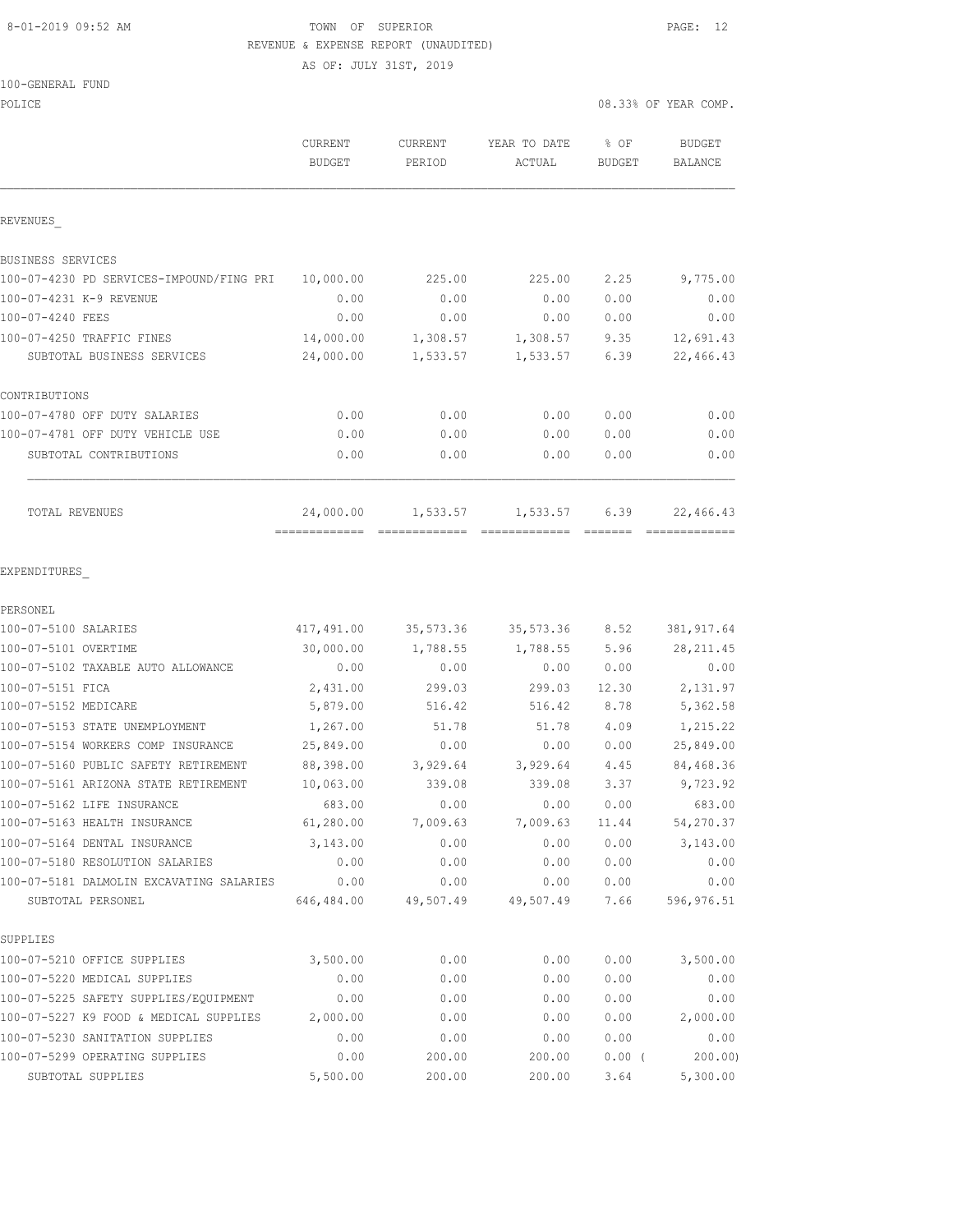# 8-01-2019 09:52 AM TOWN OF SUPERIOR PAGE: 13 REVENUE & EXPENSE REPORT (UNAUDITED)

AS OF: JULY 31ST, 2019

## 100-GENERAL FUND

POLICE 08.33% OF YEAR COMP. CURRENT CURRENT YEAR TO DATE % OF BUDGET

| UTILITIES<br>4,900.00<br>100-07-5310 ELECTRICITY<br>4,900.00<br>0.00<br>0.00<br>0.00<br>100-07-5320 GAS<br>200.00<br>0.00<br>0.00<br>0.00<br>0.00<br>0.00<br>0.00<br>0.00<br>0.00<br>100-07-5340 SEWER<br>0.00<br>0.00<br>0.00<br>0.00<br>0.00<br>100-07-5350 TELEPHONE<br>14,000.00<br>282.29<br>282.29<br>2.02<br>13,717.71<br>892.17<br>100-07-5360 WATER<br>1,000.00<br>107.83<br>107.83<br>10.78<br>100-07-5380 SECURITY<br>0.00<br>0.00<br>0.00<br>0.00<br>0.00<br>20,100.00<br>390.12<br>19,709.88<br>SUBTOTAL UTILITIES<br>390.12<br>1.94<br>GENERAL BUSINESS EXPENSE<br>500.00<br>0.00<br>0.00<br>0.00<br>500.00<br>100-07-5410 ADVERTISING<br>0.00<br>500.00<br>500.00<br>0.00<br>0.00<br>0.00<br>0.00<br>0.00<br>0.00<br>0.00<br>0.00<br>0.00<br>0.00<br>0.00<br>0.00<br>0.00<br>0.00<br>0.00<br>0.00<br>0.00<br>100-07-5460 POSTAGE<br>500.00<br>8.10<br>40.48<br>40.48<br>0.00<br>100-07-5470 TRAVEL<br>0.00<br>0.00<br>0.00<br>0.00<br>1,545.00<br>100-07-5471 AUDIT & ACCOUNTING<br>1,545.00<br>0.00<br>0.00<br>0.00<br>9,204.50<br>100-07-5480 GENERAL INSURANCE<br>12,820.00<br>3,615.50<br>28.20<br>3,615.50<br>0.00<br>100-07-5481 VEHICLE INSURANCE<br>0.00<br>0.00<br>0.00<br>0.00<br>100-07-5482 LIABILITY INSURANCE<br>0.00<br>0.00<br>0.00<br>0.00<br>0.00<br>100-07-5492 BAD DEBT EXPENSE<br>0.00<br>0.00<br>0.00<br>0.00<br>0.00<br>15,865.00<br>3,655.98<br>3,655.98<br>12,209.02<br>SUBTOTAL GENERAL BUSINESS EXPENSE<br>23.04<br>PROFESSIONAL SERVICES<br>100-07-5520 CONTRACTUAL SERVICES<br>75,000.00<br>0.00<br>0.00<br>0.00<br>75,000.00<br>100-07-5530 Animal Control<br>17,112.00<br>0.00<br>17, 112.00<br>0.00<br>0.00<br>100-07-5550 OTHER PROFESSIONAL SERVICES<br>2,000.00<br>0.00<br>0.00<br>0.00<br>94,112.00<br>0.00<br>94,112.00<br>SUBTOTAL PROFESSIONAL SERVICES<br>0.00<br>0.00<br>REPAIR/MAINTENANCE<br>100-07-5610 PARK & BLDG IMPROVEMENTS<br>0.00<br>0.00<br>0.00<br>0.00<br>100-07-5640 AUTO & TRUCK REPAIRS<br>0.00<br>0.00<br>0.00<br>0.00<br>100-07-5641 GAS & OIL<br>12,000.00<br>0.00<br>0.00<br>0.00<br>100-07-5642 TIRES & TUBES<br>0.00<br>0.00<br>0.00<br>0.00<br>100-07-5650 OTHER EQUIPMENT REPAIRS<br>0.00<br>0.00<br>0.00<br>0.00<br>0.00<br>SUBTOTAL REPAIR/MAINTENANCE<br>12,000.00<br>0.00<br>0.00<br>0.00<br>CAPITAL OUTLAY<br>100-07-5710 BUILDING<br>0.00<br>0.00<br>0.00<br>0.00<br>0.00<br>0.00<br>100-07-5715 VEHICLE<br>0.00<br>0.00<br>0.00<br>0.00<br>0.00<br>100-07-5720 OFFICE EQUIPMENT<br>0.00<br>0.00<br>0.00<br>100-07-5730 RADIO EQUIPMENT<br>0.00<br>0.00<br>0.00<br>0.00<br>0.00<br>100-07-5740 MEDICAL EQUIPMENT<br>0.00<br>0.00<br>0.00<br>0.00<br>0.00<br>100-07-5750 OTHER EQUIP/SMALL TOOLS<br>0.00<br>0.00<br>0.00<br>0.00<br>0.00<br>0.00<br>0.00<br>0.00<br>0.00<br>SUBTOTAL CAPITAL OUTLAY<br>TOTAL EXPENDITURES<br>794,061.00<br>53,753.59<br>53,753.59<br>6.77<br>$=$ = = = = = = |                                    | <b>CURREIVI</b><br><b>BUDGET</b> | <b>CURREIVI</b><br>PERIOD | IDAR IV DAID<br>ACTUAL | 6 U.P<br><b>BUDGET</b> | DANGE T<br><b>BALANCE</b> |
|-----------------------------------------------------------------------------------------------------------------------------------------------------------------------------------------------------------------------------------------------------------------------------------------------------------------------------------------------------------------------------------------------------------------------------------------------------------------------------------------------------------------------------------------------------------------------------------------------------------------------------------------------------------------------------------------------------------------------------------------------------------------------------------------------------------------------------------------------------------------------------------------------------------------------------------------------------------------------------------------------------------------------------------------------------------------------------------------------------------------------------------------------------------------------------------------------------------------------------------------------------------------------------------------------------------------------------------------------------------------------------------------------------------------------------------------------------------------------------------------------------------------------------------------------------------------------------------------------------------------------------------------------------------------------------------------------------------------------------------------------------------------------------------------------------------------------------------------------------------------------------------------------------------------------------------------------------------------------------------------------------------------------------------------------------------------------------------------------------------------------------------------------------------------------------------------------------------------------------------------------------------------------------------------------------------------------------------------------------------------------------------------------------------------------------------------------------------------------------------------------------------------------------------------------------------------------------------------------------------------------------------------------------------------------------------------------------------------------------------------------------------------------------------------------------------------------------------------------------------------------------------|------------------------------------|----------------------------------|---------------------------|------------------------|------------------------|---------------------------|
|                                                                                                                                                                                                                                                                                                                                                                                                                                                                                                                                                                                                                                                                                                                                                                                                                                                                                                                                                                                                                                                                                                                                                                                                                                                                                                                                                                                                                                                                                                                                                                                                                                                                                                                                                                                                                                                                                                                                                                                                                                                                                                                                                                                                                                                                                                                                                                                                                                                                                                                                                                                                                                                                                                                                                                                                                                                                                   |                                    |                                  |                           |                        |                        |                           |
|                                                                                                                                                                                                                                                                                                                                                                                                                                                                                                                                                                                                                                                                                                                                                                                                                                                                                                                                                                                                                                                                                                                                                                                                                                                                                                                                                                                                                                                                                                                                                                                                                                                                                                                                                                                                                                                                                                                                                                                                                                                                                                                                                                                                                                                                                                                                                                                                                                                                                                                                                                                                                                                                                                                                                                                                                                                                                   |                                    |                                  |                           |                        |                        |                           |
|                                                                                                                                                                                                                                                                                                                                                                                                                                                                                                                                                                                                                                                                                                                                                                                                                                                                                                                                                                                                                                                                                                                                                                                                                                                                                                                                                                                                                                                                                                                                                                                                                                                                                                                                                                                                                                                                                                                                                                                                                                                                                                                                                                                                                                                                                                                                                                                                                                                                                                                                                                                                                                                                                                                                                                                                                                                                                   |                                    |                                  |                           |                        |                        |                           |
|                                                                                                                                                                                                                                                                                                                                                                                                                                                                                                                                                                                                                                                                                                                                                                                                                                                                                                                                                                                                                                                                                                                                                                                                                                                                                                                                                                                                                                                                                                                                                                                                                                                                                                                                                                                                                                                                                                                                                                                                                                                                                                                                                                                                                                                                                                                                                                                                                                                                                                                                                                                                                                                                                                                                                                                                                                                                                   |                                    |                                  |                           |                        |                        | 200.00                    |
|                                                                                                                                                                                                                                                                                                                                                                                                                                                                                                                                                                                                                                                                                                                                                                                                                                                                                                                                                                                                                                                                                                                                                                                                                                                                                                                                                                                                                                                                                                                                                                                                                                                                                                                                                                                                                                                                                                                                                                                                                                                                                                                                                                                                                                                                                                                                                                                                                                                                                                                                                                                                                                                                                                                                                                                                                                                                                   | 100-07-5330 REFUSE                 |                                  |                           |                        |                        |                           |
|                                                                                                                                                                                                                                                                                                                                                                                                                                                                                                                                                                                                                                                                                                                                                                                                                                                                                                                                                                                                                                                                                                                                                                                                                                                                                                                                                                                                                                                                                                                                                                                                                                                                                                                                                                                                                                                                                                                                                                                                                                                                                                                                                                                                                                                                                                                                                                                                                                                                                                                                                                                                                                                                                                                                                                                                                                                                                   |                                    |                                  |                           |                        |                        |                           |
|                                                                                                                                                                                                                                                                                                                                                                                                                                                                                                                                                                                                                                                                                                                                                                                                                                                                                                                                                                                                                                                                                                                                                                                                                                                                                                                                                                                                                                                                                                                                                                                                                                                                                                                                                                                                                                                                                                                                                                                                                                                                                                                                                                                                                                                                                                                                                                                                                                                                                                                                                                                                                                                                                                                                                                                                                                                                                   |                                    |                                  |                           |                        |                        |                           |
|                                                                                                                                                                                                                                                                                                                                                                                                                                                                                                                                                                                                                                                                                                                                                                                                                                                                                                                                                                                                                                                                                                                                                                                                                                                                                                                                                                                                                                                                                                                                                                                                                                                                                                                                                                                                                                                                                                                                                                                                                                                                                                                                                                                                                                                                                                                                                                                                                                                                                                                                                                                                                                                                                                                                                                                                                                                                                   |                                    |                                  |                           |                        |                        |                           |
|                                                                                                                                                                                                                                                                                                                                                                                                                                                                                                                                                                                                                                                                                                                                                                                                                                                                                                                                                                                                                                                                                                                                                                                                                                                                                                                                                                                                                                                                                                                                                                                                                                                                                                                                                                                                                                                                                                                                                                                                                                                                                                                                                                                                                                                                                                                                                                                                                                                                                                                                                                                                                                                                                                                                                                                                                                                                                   |                                    |                                  |                           |                        |                        |                           |
|                                                                                                                                                                                                                                                                                                                                                                                                                                                                                                                                                                                                                                                                                                                                                                                                                                                                                                                                                                                                                                                                                                                                                                                                                                                                                                                                                                                                                                                                                                                                                                                                                                                                                                                                                                                                                                                                                                                                                                                                                                                                                                                                                                                                                                                                                                                                                                                                                                                                                                                                                                                                                                                                                                                                                                                                                                                                                   |                                    |                                  |                           |                        |                        |                           |
|                                                                                                                                                                                                                                                                                                                                                                                                                                                                                                                                                                                                                                                                                                                                                                                                                                                                                                                                                                                                                                                                                                                                                                                                                                                                                                                                                                                                                                                                                                                                                                                                                                                                                                                                                                                                                                                                                                                                                                                                                                                                                                                                                                                                                                                                                                                                                                                                                                                                                                                                                                                                                                                                                                                                                                                                                                                                                   |                                    |                                  |                           |                        |                        |                           |
|                                                                                                                                                                                                                                                                                                                                                                                                                                                                                                                                                                                                                                                                                                                                                                                                                                                                                                                                                                                                                                                                                                                                                                                                                                                                                                                                                                                                                                                                                                                                                                                                                                                                                                                                                                                                                                                                                                                                                                                                                                                                                                                                                                                                                                                                                                                                                                                                                                                                                                                                                                                                                                                                                                                                                                                                                                                                                   |                                    |                                  |                           |                        |                        |                           |
|                                                                                                                                                                                                                                                                                                                                                                                                                                                                                                                                                                                                                                                                                                                                                                                                                                                                                                                                                                                                                                                                                                                                                                                                                                                                                                                                                                                                                                                                                                                                                                                                                                                                                                                                                                                                                                                                                                                                                                                                                                                                                                                                                                                                                                                                                                                                                                                                                                                                                                                                                                                                                                                                                                                                                                                                                                                                                   | 100-07-5420 DUES & SUBSCRIPTIONS   |                                  |                           |                        |                        |                           |
|                                                                                                                                                                                                                                                                                                                                                                                                                                                                                                                                                                                                                                                                                                                                                                                                                                                                                                                                                                                                                                                                                                                                                                                                                                                                                                                                                                                                                                                                                                                                                                                                                                                                                                                                                                                                                                                                                                                                                                                                                                                                                                                                                                                                                                                                                                                                                                                                                                                                                                                                                                                                                                                                                                                                                                                                                                                                                   | 100-07-5425 CONFERENCES & TRAINING |                                  |                           |                        |                        |                           |
|                                                                                                                                                                                                                                                                                                                                                                                                                                                                                                                                                                                                                                                                                                                                                                                                                                                                                                                                                                                                                                                                                                                                                                                                                                                                                                                                                                                                                                                                                                                                                                                                                                                                                                                                                                                                                                                                                                                                                                                                                                                                                                                                                                                                                                                                                                                                                                                                                                                                                                                                                                                                                                                                                                                                                                                                                                                                                   | 100-07-5430 PRINTING               |                                  |                           |                        |                        |                           |
|                                                                                                                                                                                                                                                                                                                                                                                                                                                                                                                                                                                                                                                                                                                                                                                                                                                                                                                                                                                                                                                                                                                                                                                                                                                                                                                                                                                                                                                                                                                                                                                                                                                                                                                                                                                                                                                                                                                                                                                                                                                                                                                                                                                                                                                                                                                                                                                                                                                                                                                                                                                                                                                                                                                                                                                                                                                                                   | 100-07-5450 UNIFORMS               |                                  |                           |                        |                        |                           |
|                                                                                                                                                                                                                                                                                                                                                                                                                                                                                                                                                                                                                                                                                                                                                                                                                                                                                                                                                                                                                                                                                                                                                                                                                                                                                                                                                                                                                                                                                                                                                                                                                                                                                                                                                                                                                                                                                                                                                                                                                                                                                                                                                                                                                                                                                                                                                                                                                                                                                                                                                                                                                                                                                                                                                                                                                                                                                   |                                    |                                  |                           |                        |                        | 459.52                    |
|                                                                                                                                                                                                                                                                                                                                                                                                                                                                                                                                                                                                                                                                                                                                                                                                                                                                                                                                                                                                                                                                                                                                                                                                                                                                                                                                                                                                                                                                                                                                                                                                                                                                                                                                                                                                                                                                                                                                                                                                                                                                                                                                                                                                                                                                                                                                                                                                                                                                                                                                                                                                                                                                                                                                                                                                                                                                                   |                                    |                                  |                           |                        |                        |                           |
|                                                                                                                                                                                                                                                                                                                                                                                                                                                                                                                                                                                                                                                                                                                                                                                                                                                                                                                                                                                                                                                                                                                                                                                                                                                                                                                                                                                                                                                                                                                                                                                                                                                                                                                                                                                                                                                                                                                                                                                                                                                                                                                                                                                                                                                                                                                                                                                                                                                                                                                                                                                                                                                                                                                                                                                                                                                                                   |                                    |                                  |                           |                        |                        |                           |
|                                                                                                                                                                                                                                                                                                                                                                                                                                                                                                                                                                                                                                                                                                                                                                                                                                                                                                                                                                                                                                                                                                                                                                                                                                                                                                                                                                                                                                                                                                                                                                                                                                                                                                                                                                                                                                                                                                                                                                                                                                                                                                                                                                                                                                                                                                                                                                                                                                                                                                                                                                                                                                                                                                                                                                                                                                                                                   |                                    |                                  |                           |                        |                        |                           |
|                                                                                                                                                                                                                                                                                                                                                                                                                                                                                                                                                                                                                                                                                                                                                                                                                                                                                                                                                                                                                                                                                                                                                                                                                                                                                                                                                                                                                                                                                                                                                                                                                                                                                                                                                                                                                                                                                                                                                                                                                                                                                                                                                                                                                                                                                                                                                                                                                                                                                                                                                                                                                                                                                                                                                                                                                                                                                   |                                    |                                  |                           |                        |                        |                           |
|                                                                                                                                                                                                                                                                                                                                                                                                                                                                                                                                                                                                                                                                                                                                                                                                                                                                                                                                                                                                                                                                                                                                                                                                                                                                                                                                                                                                                                                                                                                                                                                                                                                                                                                                                                                                                                                                                                                                                                                                                                                                                                                                                                                                                                                                                                                                                                                                                                                                                                                                                                                                                                                                                                                                                                                                                                                                                   |                                    |                                  |                           |                        |                        |                           |
|                                                                                                                                                                                                                                                                                                                                                                                                                                                                                                                                                                                                                                                                                                                                                                                                                                                                                                                                                                                                                                                                                                                                                                                                                                                                                                                                                                                                                                                                                                                                                                                                                                                                                                                                                                                                                                                                                                                                                                                                                                                                                                                                                                                                                                                                                                                                                                                                                                                                                                                                                                                                                                                                                                                                                                                                                                                                                   |                                    |                                  |                           |                        |                        |                           |
|                                                                                                                                                                                                                                                                                                                                                                                                                                                                                                                                                                                                                                                                                                                                                                                                                                                                                                                                                                                                                                                                                                                                                                                                                                                                                                                                                                                                                                                                                                                                                                                                                                                                                                                                                                                                                                                                                                                                                                                                                                                                                                                                                                                                                                                                                                                                                                                                                                                                                                                                                                                                                                                                                                                                                                                                                                                                                   |                                    |                                  |                           |                        |                        |                           |
|                                                                                                                                                                                                                                                                                                                                                                                                                                                                                                                                                                                                                                                                                                                                                                                                                                                                                                                                                                                                                                                                                                                                                                                                                                                                                                                                                                                                                                                                                                                                                                                                                                                                                                                                                                                                                                                                                                                                                                                                                                                                                                                                                                                                                                                                                                                                                                                                                                                                                                                                                                                                                                                                                                                                                                                                                                                                                   |                                    |                                  |                           |                        |                        |                           |
|                                                                                                                                                                                                                                                                                                                                                                                                                                                                                                                                                                                                                                                                                                                                                                                                                                                                                                                                                                                                                                                                                                                                                                                                                                                                                                                                                                                                                                                                                                                                                                                                                                                                                                                                                                                                                                                                                                                                                                                                                                                                                                                                                                                                                                                                                                                                                                                                                                                                                                                                                                                                                                                                                                                                                                                                                                                                                   |                                    |                                  |                           |                        |                        |                           |
|                                                                                                                                                                                                                                                                                                                                                                                                                                                                                                                                                                                                                                                                                                                                                                                                                                                                                                                                                                                                                                                                                                                                                                                                                                                                                                                                                                                                                                                                                                                                                                                                                                                                                                                                                                                                                                                                                                                                                                                                                                                                                                                                                                                                                                                                                                                                                                                                                                                                                                                                                                                                                                                                                                                                                                                                                                                                                   |                                    |                                  |                           |                        |                        |                           |
|                                                                                                                                                                                                                                                                                                                                                                                                                                                                                                                                                                                                                                                                                                                                                                                                                                                                                                                                                                                                                                                                                                                                                                                                                                                                                                                                                                                                                                                                                                                                                                                                                                                                                                                                                                                                                                                                                                                                                                                                                                                                                                                                                                                                                                                                                                                                                                                                                                                                                                                                                                                                                                                                                                                                                                                                                                                                                   |                                    |                                  |                           |                        |                        | 2,000.00                  |
|                                                                                                                                                                                                                                                                                                                                                                                                                                                                                                                                                                                                                                                                                                                                                                                                                                                                                                                                                                                                                                                                                                                                                                                                                                                                                                                                                                                                                                                                                                                                                                                                                                                                                                                                                                                                                                                                                                                                                                                                                                                                                                                                                                                                                                                                                                                                                                                                                                                                                                                                                                                                                                                                                                                                                                                                                                                                                   |                                    |                                  |                           |                        |                        |                           |
|                                                                                                                                                                                                                                                                                                                                                                                                                                                                                                                                                                                                                                                                                                                                                                                                                                                                                                                                                                                                                                                                                                                                                                                                                                                                                                                                                                                                                                                                                                                                                                                                                                                                                                                                                                                                                                                                                                                                                                                                                                                                                                                                                                                                                                                                                                                                                                                                                                                                                                                                                                                                                                                                                                                                                                                                                                                                                   |                                    |                                  |                           |                        |                        |                           |
|                                                                                                                                                                                                                                                                                                                                                                                                                                                                                                                                                                                                                                                                                                                                                                                                                                                                                                                                                                                                                                                                                                                                                                                                                                                                                                                                                                                                                                                                                                                                                                                                                                                                                                                                                                                                                                                                                                                                                                                                                                                                                                                                                                                                                                                                                                                                                                                                                                                                                                                                                                                                                                                                                                                                                                                                                                                                                   |                                    |                                  |                           |                        |                        | 0.00                      |
|                                                                                                                                                                                                                                                                                                                                                                                                                                                                                                                                                                                                                                                                                                                                                                                                                                                                                                                                                                                                                                                                                                                                                                                                                                                                                                                                                                                                                                                                                                                                                                                                                                                                                                                                                                                                                                                                                                                                                                                                                                                                                                                                                                                                                                                                                                                                                                                                                                                                                                                                                                                                                                                                                                                                                                                                                                                                                   |                                    |                                  |                           |                        |                        | 0.00                      |
|                                                                                                                                                                                                                                                                                                                                                                                                                                                                                                                                                                                                                                                                                                                                                                                                                                                                                                                                                                                                                                                                                                                                                                                                                                                                                                                                                                                                                                                                                                                                                                                                                                                                                                                                                                                                                                                                                                                                                                                                                                                                                                                                                                                                                                                                                                                                                                                                                                                                                                                                                                                                                                                                                                                                                                                                                                                                                   |                                    |                                  |                           |                        |                        | 12,000.00                 |
|                                                                                                                                                                                                                                                                                                                                                                                                                                                                                                                                                                                                                                                                                                                                                                                                                                                                                                                                                                                                                                                                                                                                                                                                                                                                                                                                                                                                                                                                                                                                                                                                                                                                                                                                                                                                                                                                                                                                                                                                                                                                                                                                                                                                                                                                                                                                                                                                                                                                                                                                                                                                                                                                                                                                                                                                                                                                                   |                                    |                                  |                           |                        |                        | 0.00                      |
|                                                                                                                                                                                                                                                                                                                                                                                                                                                                                                                                                                                                                                                                                                                                                                                                                                                                                                                                                                                                                                                                                                                                                                                                                                                                                                                                                                                                                                                                                                                                                                                                                                                                                                                                                                                                                                                                                                                                                                                                                                                                                                                                                                                                                                                                                                                                                                                                                                                                                                                                                                                                                                                                                                                                                                                                                                                                                   |                                    |                                  |                           |                        |                        |                           |
|                                                                                                                                                                                                                                                                                                                                                                                                                                                                                                                                                                                                                                                                                                                                                                                                                                                                                                                                                                                                                                                                                                                                                                                                                                                                                                                                                                                                                                                                                                                                                                                                                                                                                                                                                                                                                                                                                                                                                                                                                                                                                                                                                                                                                                                                                                                                                                                                                                                                                                                                                                                                                                                                                                                                                                                                                                                                                   |                                    |                                  |                           |                        |                        | 12,000.00                 |
|                                                                                                                                                                                                                                                                                                                                                                                                                                                                                                                                                                                                                                                                                                                                                                                                                                                                                                                                                                                                                                                                                                                                                                                                                                                                                                                                                                                                                                                                                                                                                                                                                                                                                                                                                                                                                                                                                                                                                                                                                                                                                                                                                                                                                                                                                                                                                                                                                                                                                                                                                                                                                                                                                                                                                                                                                                                                                   |                                    |                                  |                           |                        |                        |                           |
|                                                                                                                                                                                                                                                                                                                                                                                                                                                                                                                                                                                                                                                                                                                                                                                                                                                                                                                                                                                                                                                                                                                                                                                                                                                                                                                                                                                                                                                                                                                                                                                                                                                                                                                                                                                                                                                                                                                                                                                                                                                                                                                                                                                                                                                                                                                                                                                                                                                                                                                                                                                                                                                                                                                                                                                                                                                                                   |                                    |                                  |                           |                        |                        |                           |
|                                                                                                                                                                                                                                                                                                                                                                                                                                                                                                                                                                                                                                                                                                                                                                                                                                                                                                                                                                                                                                                                                                                                                                                                                                                                                                                                                                                                                                                                                                                                                                                                                                                                                                                                                                                                                                                                                                                                                                                                                                                                                                                                                                                                                                                                                                                                                                                                                                                                                                                                                                                                                                                                                                                                                                                                                                                                                   |                                    |                                  |                           |                        |                        | 0.00                      |
|                                                                                                                                                                                                                                                                                                                                                                                                                                                                                                                                                                                                                                                                                                                                                                                                                                                                                                                                                                                                                                                                                                                                                                                                                                                                                                                                                                                                                                                                                                                                                                                                                                                                                                                                                                                                                                                                                                                                                                                                                                                                                                                                                                                                                                                                                                                                                                                                                                                                                                                                                                                                                                                                                                                                                                                                                                                                                   |                                    |                                  |                           |                        |                        |                           |
|                                                                                                                                                                                                                                                                                                                                                                                                                                                                                                                                                                                                                                                                                                                                                                                                                                                                                                                                                                                                                                                                                                                                                                                                                                                                                                                                                                                                                                                                                                                                                                                                                                                                                                                                                                                                                                                                                                                                                                                                                                                                                                                                                                                                                                                                                                                                                                                                                                                                                                                                                                                                                                                                                                                                                                                                                                                                                   |                                    |                                  |                           |                        |                        |                           |
|                                                                                                                                                                                                                                                                                                                                                                                                                                                                                                                                                                                                                                                                                                                                                                                                                                                                                                                                                                                                                                                                                                                                                                                                                                                                                                                                                                                                                                                                                                                                                                                                                                                                                                                                                                                                                                                                                                                                                                                                                                                                                                                                                                                                                                                                                                                                                                                                                                                                                                                                                                                                                                                                                                                                                                                                                                                                                   |                                    |                                  |                           |                        |                        |                           |
|                                                                                                                                                                                                                                                                                                                                                                                                                                                                                                                                                                                                                                                                                                                                                                                                                                                                                                                                                                                                                                                                                                                                                                                                                                                                                                                                                                                                                                                                                                                                                                                                                                                                                                                                                                                                                                                                                                                                                                                                                                                                                                                                                                                                                                                                                                                                                                                                                                                                                                                                                                                                                                                                                                                                                                                                                                                                                   |                                    |                                  |                           |                        |                        |                           |
|                                                                                                                                                                                                                                                                                                                                                                                                                                                                                                                                                                                                                                                                                                                                                                                                                                                                                                                                                                                                                                                                                                                                                                                                                                                                                                                                                                                                                                                                                                                                                                                                                                                                                                                                                                                                                                                                                                                                                                                                                                                                                                                                                                                                                                                                                                                                                                                                                                                                                                                                                                                                                                                                                                                                                                                                                                                                                   |                                    |                                  |                           |                        |                        | 0.00                      |
|                                                                                                                                                                                                                                                                                                                                                                                                                                                                                                                                                                                                                                                                                                                                                                                                                                                                                                                                                                                                                                                                                                                                                                                                                                                                                                                                                                                                                                                                                                                                                                                                                                                                                                                                                                                                                                                                                                                                                                                                                                                                                                                                                                                                                                                                                                                                                                                                                                                                                                                                                                                                                                                                                                                                                                                                                                                                                   |                                    |                                  |                           |                        |                        | 740,307.41                |
|                                                                                                                                                                                                                                                                                                                                                                                                                                                                                                                                                                                                                                                                                                                                                                                                                                                                                                                                                                                                                                                                                                                                                                                                                                                                                                                                                                                                                                                                                                                                                                                                                                                                                                                                                                                                                                                                                                                                                                                                                                                                                                                                                                                                                                                                                                                                                                                                                                                                                                                                                                                                                                                                                                                                                                                                                                                                                   |                                    |                                  |                           |                        |                        |                           |

REVENUES OVER/(UNDER) EXPENDITURES ( 770,061.00)( 52,220.02)( 52,220.02) ( 717,840.98)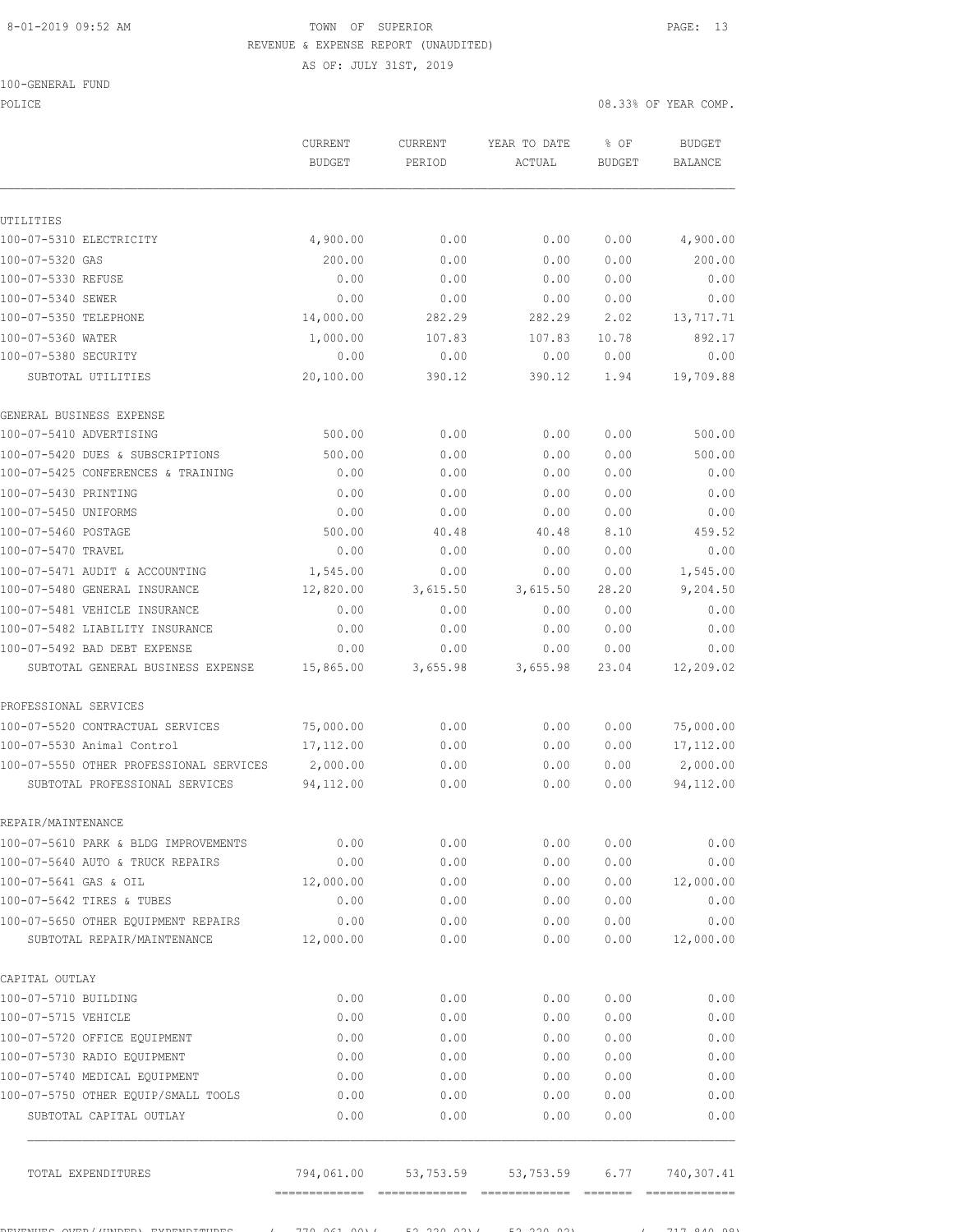# 8-01-2019 09:52 AM **TOWN** OF SUPERIOR **PAGE:** 14 REVENUE & EXPENSE REPORT (UNAUDITED)

AS OF: JULY 31ST, 2019

FIRE  $0.33\%$  OF YEAR COMP.

|                                                     | CURRENT<br><b>BUDGET</b> | CURRENT<br>PERIOD | YEAR TO DATE<br>ACTUAL | % OF<br><b>BUDGET</b> | BUDGET<br>BALANCE    |
|-----------------------------------------------------|--------------------------|-------------------|------------------------|-----------------------|----------------------|
| REVENUES                                            |                          |                   |                        |                       |                      |
| BUSINESS SERVICES                                   |                          |                   |                        |                       |                      |
| 100-08-4240 FEES                                    | 0.00                     | 0.00              | 0.00                   | 0.00                  | 0.00                 |
| 100-08-4250 FINES                                   | 0.00                     | 0.00              | 0.00                   | 0.00                  | 0.00                 |
| 100-08-4270 INTEREST INCOME                         | 0.00                     | 0.00              | 0.00                   | 0.00                  | 0.00                 |
| SUBTOTAL BUSINESS SERVICES                          | 0.00                     | 0.00              | 0.00                   | 0.00                  | 0.00                 |
| GRANTS                                              |                          |                   |                        |                       |                      |
| 100-08-4600 FIRE DEPT REVENUE                       | 0.00                     | 0.00              | 0.00                   | 0.00                  | 0.00                 |
| 100-08-4601 PUBLIC EDUCATION                        | 0.00                     | 0.00              | 0.00                   | 0.00                  | 0.00                 |
| SUBTOTAL GRANTS                                     | 0.00                     | 0.00              | 0.00                   | 0.00                  | 0.00                 |
| CONTRIBUTIONS                                       |                          |                   |                        |                       |                      |
| 100-08-4780 RESOLUTION SALARIES                     | 0.00                     | 0.00              | 0.00                   | 0.00                  | 0.00                 |
| SUBTOTAL CONTRIBUTIONS                              | 0.00                     | 0.00              | 0.00                   | 0.00                  | 0.00                 |
| TOTAL REVENUES                                      | 0.00                     | 0.00              | 0.00                   | 0.00                  | 0.00                 |
| EXPENDITURES<br>PERSONEL                            |                          |                   |                        |                       |                      |
| 100-08-5100 SALARIES                                | 59,655.00                | 4,888.08          | 4,888.08               | 8.19                  | 54,766.92            |
| 100-08-5101 OVERTIME                                | 4,500.00                 | 139.42            | 139.42                 | 3.10                  | 4,360.58             |
| 100-08-5151 FICA                                    | 3,757.00                 | 252.69            | 252.69                 | 6.73                  | 3,504.31             |
| 100-08-5152 MEDICARE                                | 879.00                   | 59.10             | 59.10                  | 6.72                  | 819.90               |
| 100-08-5153 STATE UNEMPLOYMENT                      | 403.00                   | 6.69              | 6.69                   | 1.66                  | 396.31               |
| 100-08-5154 WORKERS COMP INSURANCE                  | 2,839.00                 | 0.00              | 0.00                   | 0.00                  | 2,839.00             |
| 100-08-5160 PUBLIC SAFETY RETIREMENT                | 7,350.00                 | 296.36            | 296.36                 | 4.03                  | 7,053.64             |
| 100-08-5161 ARIZONA STATE RETIREMENT                | 0.00                     | 0.00              | 0.00                   | 0.00                  | 0.00                 |
| 100-08-5162 LIFE INSURANCE                          | 105.00                   | 0.00              | 0.00                   | 0.00                  | 105.00               |
| 100-08-5163 HEALTH INSURANCE                        | 5,045.00                 | 649.14            | 649.14                 | 12.87                 | 4,395.86             |
| 100-08-5164 DENTAL INSURANCE                        | 481.00                   | 0.00              | 0.00                   | 0.00                  | 481.00               |
| 100-08-5180 RESOLUTION SALARIES                     | 0.00                     | 0.00              | 0.00                   | 0.00                  | 0.00                 |
| SUBTOTAL PERSONEL                                   | 85,014.00                | 6,291.48          | 6, 291.48              | 7.40                  | 78,722.52            |
| SUPPLIES                                            |                          |                   |                        |                       |                      |
| 100-08-5210 OFFICE SUPPLIES                         | 250.00                   | 0.00              | 0.00                   | 0.00                  | 250.00               |
| 100-08-5215 PUBLIC EDUCATION                        | 0.00                     | 0.00              | 0.00                   | 0.00                  | 0.00                 |
| 100-08-5220 MEDICAL SUPPLIES                        | 0.00                     | 0.00              | 0.00                   | 0.00                  | 0.00                 |
| 100-08-5225 SAFETY SUPPLIES/EQUIPMENT               | 0.00                     | 0.00              | 0.00                   | 0.00                  | 0.00                 |
| 100-08-5230 SANITATION SUPPLIES                     | 0.00                     | 0.00              | 0.00                   | 0.00                  | 0.00                 |
| 100-08-5299 OPERATING SUPPLIES<br>SUBTOTAL SUPPLIES | 3,000.00<br>3,250.00     | 0.00<br>0.00      | 0.00<br>0.00           | 0.00<br>0.00          | 3,000.00<br>3,250.00 |
|                                                     |                          |                   |                        |                       |                      |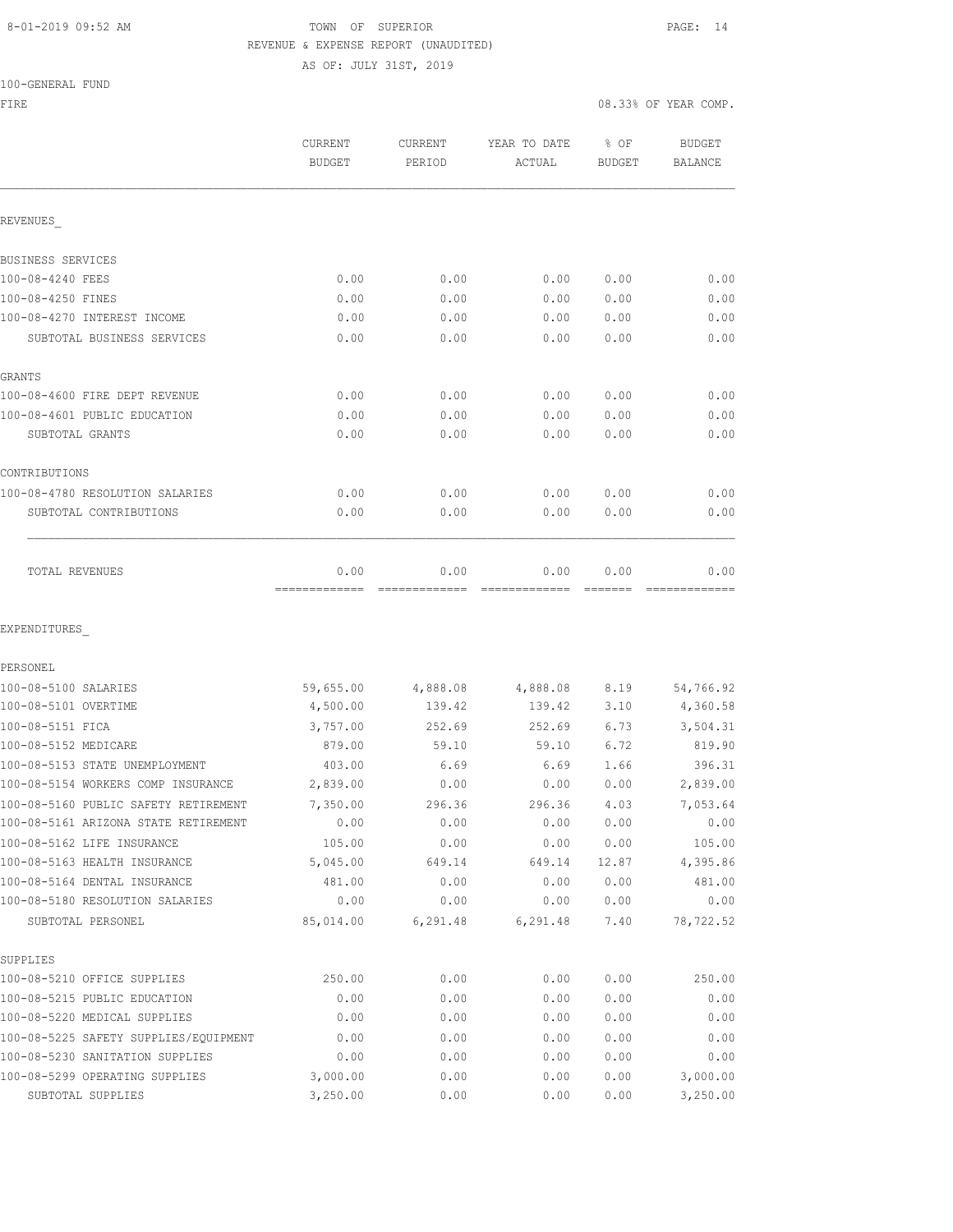#### 8-01-2019 09:52 AM TOWN OF SUPERIOR PAGE: 15 REVENUE & EXPENSE REPORT (UNAUDITED)

100-GENERAL FUND

AS OF: JULY 31ST, 2019

FIRE  $0.33\%$  OF YEAR COMP.

|                                         | CURRENT<br><b>BUDGET</b> | CURRENT<br>PERIOD | YEAR TO DATE<br>ACTUAL | % OF<br>BUDGET | <b>BUDGET</b><br><b>BALANCE</b> |
|-----------------------------------------|--------------------------|-------------------|------------------------|----------------|---------------------------------|
|                                         |                          |                   |                        |                |                                 |
| UTILITIES                               |                          |                   |                        |                |                                 |
| 100-08-5310 ELECTRICITY                 | 2,783.00                 | 0.00              | 0.00                   | 0.00           | 2,783.00                        |
| 100-08-5320 GAS                         | 0.00                     | 75.00             | 75.00                  | 0.00(          | 75.00)                          |
| 100-08-5330 REFUSE                      | 0.00                     | 0.00              | 0.00                   | 0.00           | 0.00                            |
| 100-08-5340 SEWER                       | 0.00                     | 0.00              | 0.00                   | 0.00           | 0.00                            |
| 100-08-5350 TELEPHONE                   | 1,163.00                 | 0.00              | 0.00                   | 0.00           | 1,163.00                        |
| 100-08-5360 WATER                       | 811.00                   | 77.58             | 77.58                  | 9.57           | 733.42                          |
| SUBTOTAL UTILITIES                      | 4,757.00                 | 152.58            | 152.58                 | 3.21           | 4,604.42                        |
| GENERAL BUSINESS EXPENSE                |                          |                   |                        |                |                                 |
| 100-08-5410 ADVERTISING                 | 1,200.00                 | 0.00              | 0.00                   | 0.00           | 1,200.00                        |
| 100-08-5420 DUES & SUBSCRIPTIONS        | 600.00                   | 0.00              | 0.00                   | 0.00           | 600.00                          |
| 100-08-5425 CONFERENCES & TRAINING      | 0.00                     | 0.00              | 0.00                   | 0.00           | 0.00                            |
| 100-08-5430 PRINTING                    | 700.00                   | 0.00              | 0.00                   | 0.00           | 700.00                          |
| 100-08-5450 UNIFORMS                    | 0.00                     | 0.00              | 0.00                   | 0.00           | 0.00                            |
| 100-08-5460 POSTAGE                     | 400.00                   | 40.48             | 40.48                  | 10.12          | 359.52                          |
| 100-08-5470 TRAVEL                      | 0.00                     | 0.00              | 0.00                   | 0.00           | 0.00                            |
| 100-08-5471 AUDIT                       | 1,545.00                 | 0.00              | 0.00                   | 0.00           | 1,545.00                        |
| 100-08-5480 GENERAL INSURANCE           | 6,410.00                 | 1,807.75          | 1,807.75               | 28.20          | 4,602.25                        |
| 100-08-5481 VEHICLE INSURANCE           | 0.00                     | 0.00              | 0.00                   | 0.00           | 0.00                            |
| 100-08-5482 LIABILITY INSURANCE         | 0.00                     | 0.00              | 0.00                   | 0.00           | 0.00                            |
| 100-08-5492 BAD DEBT EXPENSE            | 0.00                     | 0.00              | 0.00                   | 0.00           | 0.00                            |
| SUBTOTAL GENERAL BUSINESS EXPENSE       | 10,855.00                | 1,848.23          | 1,848.23               | 17.03          | 9,006.77                        |
| PROFESSIONAL SERVICES                   |                          |                   |                        |                |                                 |
| 100-08-5520 CONTRACTUAL SERVICES        | 0.00                     | 0.00              | 0.00                   | 0.00           | 0.00                            |
| 100-08-5550 OTHER PROFESSIONAL SERVICES | 3,000.00                 | 0.00              | 0.00                   | 0.00           | 3,000.00                        |
| 100-08-5555 HEALTH AND SAFETY           | 0.00                     | 0.00              | 0.00                   | 0.00           | 0.00                            |
| SUBTOTAL PROFESSIONAL SERVICES          | 3,000.00                 | 0.00              | 0.00                   | 0.00           | 3,000.00                        |
| REPAIR/MAINTENANCE                      |                          |                   |                        |                |                                 |
| 100-08-5610 PARK & BLDG IMPROVEMENTS    | 0.00                     | 0.00              | 0.00                   | 0.00           | 0.00                            |
| 100-08-5630 FIRE APPARATUS MAINT        | 0.00                     | 0.00              | 0.00                   | 0.00           | 0.00                            |
| 100-08-5640 AUTO & TRUCK REPAIRS        | 0.00                     | 0.00              | 0.00                   | 0.00           | 0.00                            |
| 100-08-5641 GAS & OIL                   | 2,125.00                 | 0.00              | 0.00                   | 0.00           | 2,125.00                        |
| 100-08-5642 TIRES & TUBES               | 0.00                     | 0.00              | 0.00                   | 0.00           | 0.00                            |
| 100-08-5650 OTHER EQUIPMENT REPAIRS     | 0.00                     | 0.00              | 0.00                   | 0.00           | 0.00                            |
| SUBTOTAL REPAIR/MAINTENANCE             | 2,125.00                 | 0.00              | 0.00                   | 0.00           | 2,125.00                        |
| CAPITAL OUTLAY                          |                          |                   |                        |                |                                 |
| 100-08-5710 BUILDING                    | 0.00                     | 0.00              | 0.00                   | 0.00           | 0.00                            |
| 100-08-5720 OFFICE EQUIPMENT            | 0.00                     | 0.00              | 0.00                   | 0.00           | 0.00                            |
| 100-08-5730 RADIO EQUIPMENT             | 0.00                     | 0.00              | 0.00                   | 0.00           | 0.00                            |
| 100-08-5740 MEDICAL EQUIPMENT           | 0.00                     | 0.00              | 0.00                   | 0.00           | 0.00                            |
| 100-08-5750 FIRE/PPE                    | 0.00                     | 0.00              | 0.00                   | 0.00           | 0.00                            |
| SUBTOTAL CAPITAL OUTLAY                 | 0.00                     | 0.00              | 0.00                   | 0.00           | 0.00                            |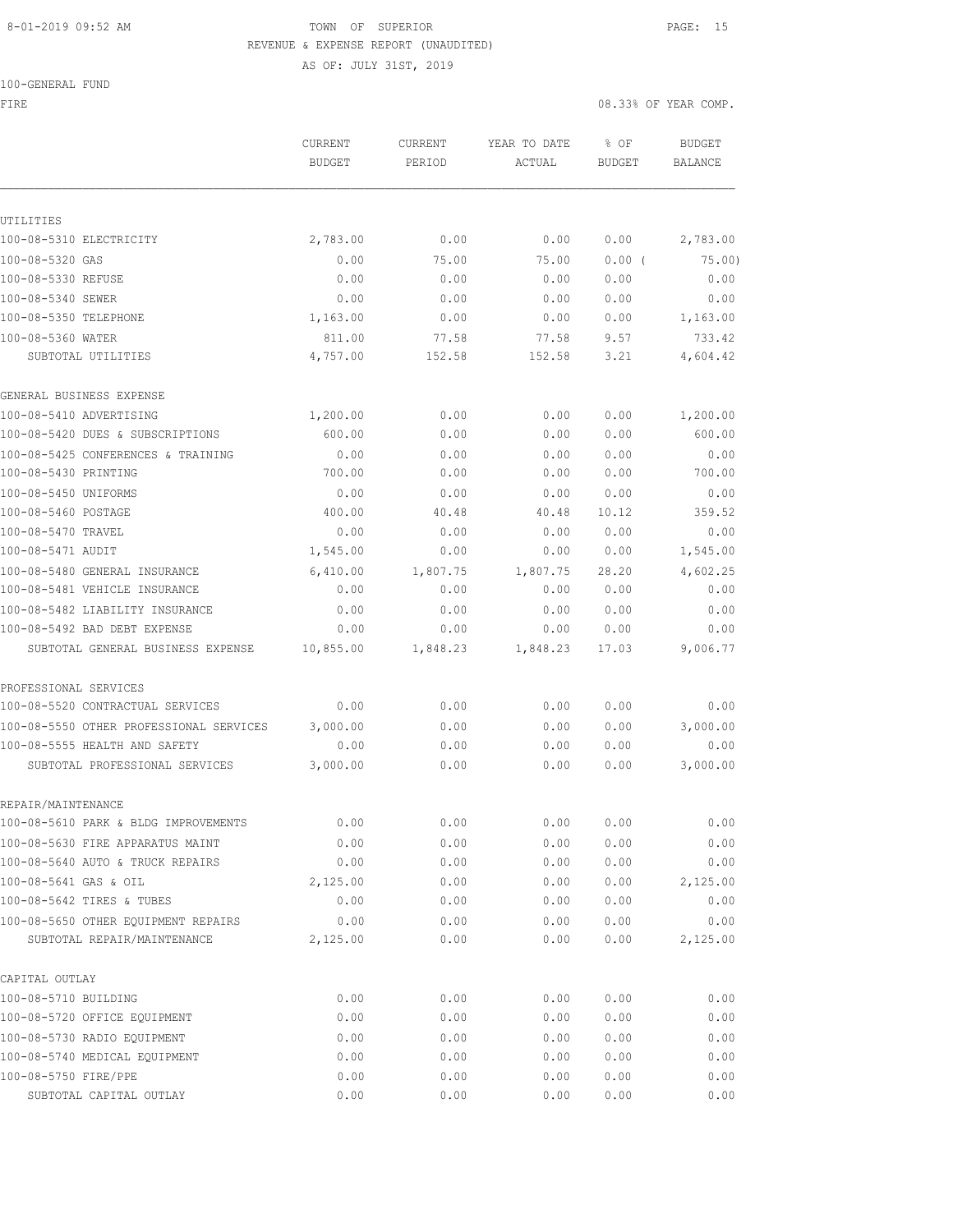## 8-01-2019 09:52 AM TOWN OF SUPERIOR PAGE: 16 REVENUE & EXPENSE REPORT (UNAUDITED)

AS OF: JULY 31ST, 2019

100-GENERAL FUND

|                |                |              |          | 08.33% OF YEAR COMP. |
|----------------|----------------|--------------|----------|----------------------|
| <b>CURRENT</b> | <b>CURRENT</b> | YEAR TO DATE | % OF     | BUDGET               |
| BUDGET         | PERIOD         | ACTUAL       | BUDGET   | BALANCE              |
|                |                |              |          |                      |
| 0.00           | 89.97          | 89.97        | $0.00$ ( | 89.97)               |
| 0.00           | 25.34          | 25.34        | $0.00$ ( | 25.34)               |
| 0.00           | 115.31         | 115.31       | $0.00$ ( | 115.31)              |
| 109,001.00     | 8,407.60       | 8,407.60     | 7.71     | 100,593.40           |
|                |                |              |          |                      |

REVENUES OVER/(UNDER) EXPENDITURES ( 109,001.00)( 8,407.60) ( 8,407.60) ( 100,593.40)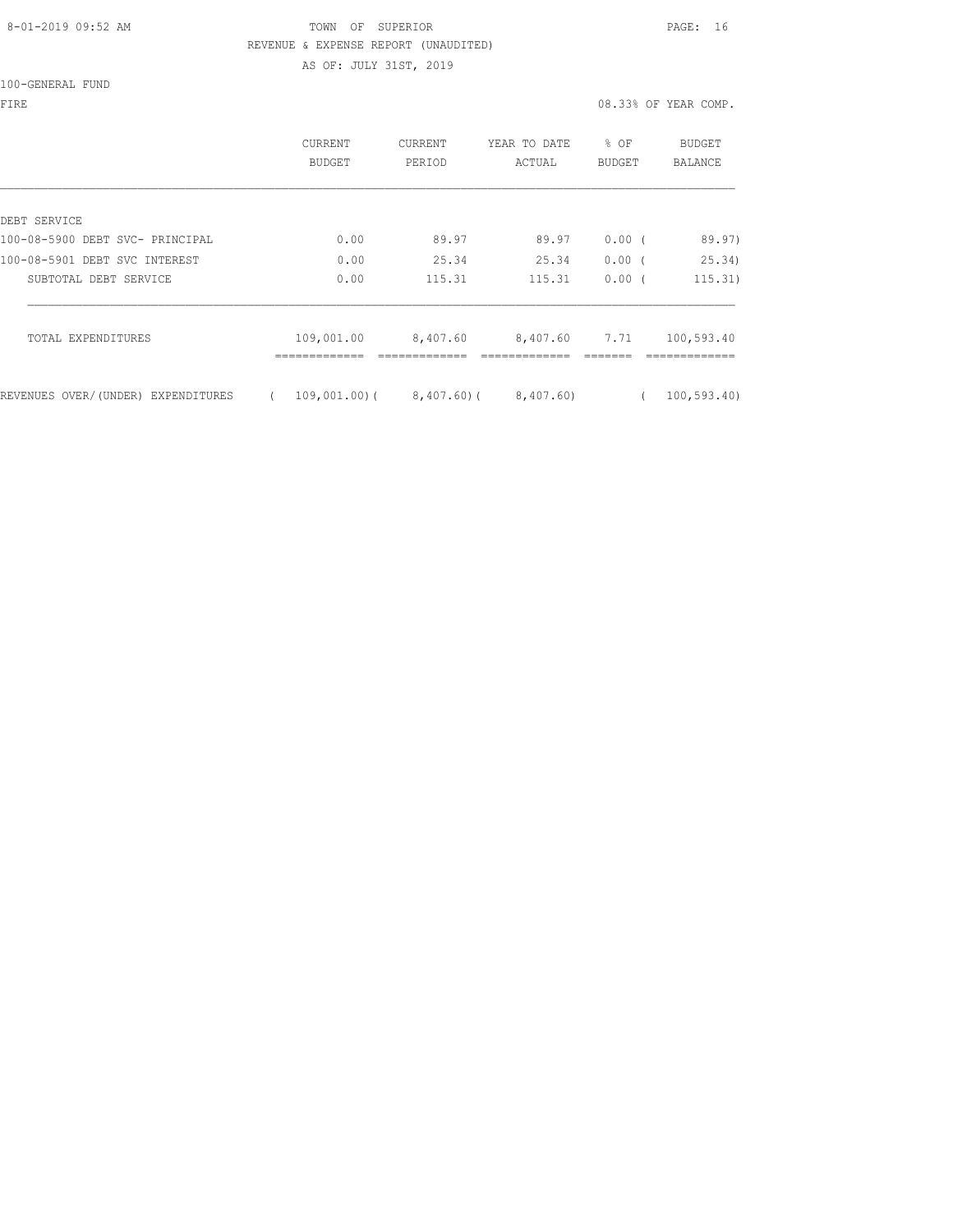# 8-01-2019 09:52 AM TOWN OF SUPERIOR PAGE: 17 REVENUE & EXPENSE REPORT (UNAUDITED)

AS OF: JULY 31ST, 2019

### 100-GENERAL FUND

PW-STREETS/BLDG MAINT 08.33% OF YEAR COMP.

|                                                                 | CURRENT               | CURRENT       | YEAR TO DATE  | % OF          | <b>BUDGET</b>          |
|-----------------------------------------------------------------|-----------------------|---------------|---------------|---------------|------------------------|
|                                                                 | <b>BUDGET</b>         | PERIOD        | ACTUAL        | <b>BUDGET</b> | <b>BALANCE</b>         |
| REVENUES                                                        |                       |               |               |               |                        |
| <b>GRANTS</b>                                                   |                       |               |               |               |                        |
| 100-09-4601 GRANT REIMBURSEMENTS                                | 0.00                  | 0.00          | 0.00          | 0.00          | 0.00                   |
| SUBTOTAL GRANTS                                                 | 0.00                  | 0.00          | 0.00          | 0.00          | 0.00                   |
| MISCELLANEOUS                                                   |                       |               |               |               |                        |
| 100-09-4820 OTHER INCOME                                        | 0.00                  | 0.00          | 0.00          | 0.00          | 0.00                   |
| 100-09-4821 RESIDENT DECAL                                      | 0.00                  | 0.00          | 0.00          | 0.00          | 0.00                   |
| 100-09-4822 TIPPING FEES                                        | 0.00                  | 0.00          | 0.00          | 0.00          | 0.00                   |
| SUBTOTAL MISCELLANEOUS                                          | 0.00                  | 0.00          | 0.00          | 0.00          | 0.00                   |
| TOTAL REVENUES                                                  | 0.00                  | 0.00          | 0.00          | 0.00          | 0.00                   |
| EXPENDITURES                                                    |                       |               |               |               |                        |
| PERSONEL                                                        |                       |               |               |               |                        |
| 100-09-5100 SALARIES                                            | 52,692.00             | 3,072.95      | 3,072.95      | 5.83          | 49,619.05              |
| 100-09-5101 OVERTIME                                            | 2,000.00              | 50.40         | 50.40         | 2.52          | 1,949.60               |
| 100-09-5120 INMATE LABOR                                        | 3,000.00              | 182.50        | 182.50        | 6.08          | 2,817.50               |
| 100-09-5151 FICA                                                | 3,267.00              | 189.25        | 189.25        | 5.79          | 3,077.75               |
| 100-09-5152 MEDICARE                                            | 764.00                | 44.26         | 44.26         | 5.79          | 719.74                 |
| 100-09-5153 STATE UNEMPLOYMENT                                  | 335.00                | 0.00          | 0.00          | 0.00          | 335.00                 |
| 100-09-5154 WORKERS COMP INSURANCE                              | 1,565.00              | 0.00          | 0.00          | 0.00          | 1,565.00               |
| 100-09-5161 ARIZONA STATE RETIREMENT                            | 4,103.00              | 271.74        | 271.74        | 6.62          | 3,831.26               |
| 100-09-5162 LIFE INSURANCE                                      | 60.00                 | 0.00          | 0.00          | 0.00          | 60.00                  |
| 100-09-5163 HEALTH INSURANCE                                    | 4,324.00              | 649.14        | 649.14        | 15.01         | 3,674.86               |
| 100-09-5164 DENTAL INSURANCE                                    | 462.00                | 0.00          | 0.00          | 0.00          | 462.00                 |
| SUBTOTAL PERSONEL                                               | 72,572.00             | 4,460.24      | 4,460.24      | 6.15          | 68, 111.76             |
| SUPPLIES                                                        |                       |               |               |               |                        |
| 100-09-5210 OFFICE SUPPLIES                                     | 0.00                  | 0.00          | 0.00          | 0.00          | 0.00                   |
| 100-09-5220 MEDICAL SUPPLIES                                    | 0.00                  | 0.00          | 0.00          | 0.00          | 0.00                   |
| 100-09-5225 SAFETY SUPPLIES/EQUIPMENT                           | 200.00                | 0.00          | 0.00          | 0.00          | 200.00                 |
| 100-09-5227 K9 FOOD & MEDICAL SUPPLIES                          | 0.00                  | 0.00          | 0.00          | 0.00          | 0.00                   |
| 100-09-5230 SANITATION SUPPLIES                                 | 14,000.00             | 0.00          | 0.00          | 0.00          | 14,000.00              |
| 100-09-5240 CHEMICAL SUPPLIES<br>100-09-5299 OPERATING SUPPLIES | 0.00                  | 0.00<br>30.78 | 0.00<br>30.78 | 0.00<br>0.38  | 0.00                   |
| SUBTOTAL SUPPLIES                                               | 8,000.00<br>22,200.00 | 30.78         | 30.78         | 0.14          | 7,969.22<br>22, 169.22 |
| UTILITIES                                                       |                       |               |               |               |                        |
| 100-09-5310 ELECTRICITY                                         | 5,390.00              | 0.00          | 0.00          | 0.00          | 5,390.00               |
| 100-09-5315 APS CONTRACT                                        | 0.00                  | 0.00          | 0.00          | 0.00          | 0.00                   |
| 100-09-5320 GAS                                                 | 0.00                  | 49.88         | 49.88         | 0.00(         | 49.88)                 |
| 100-09-5330 REFUSE                                              | 0.00                  | 0.00          | 0.00          | 0.00          | 0.00                   |
| 100-09-5340 SEWER                                               | 0.00                  | 0.00          | 0.00          | 0.00          | 0.00                   |
| 100-09-5350 TELEPHONE                                           | 450.00                | 0.00          | 0.00          | 0.00          | 450.00                 |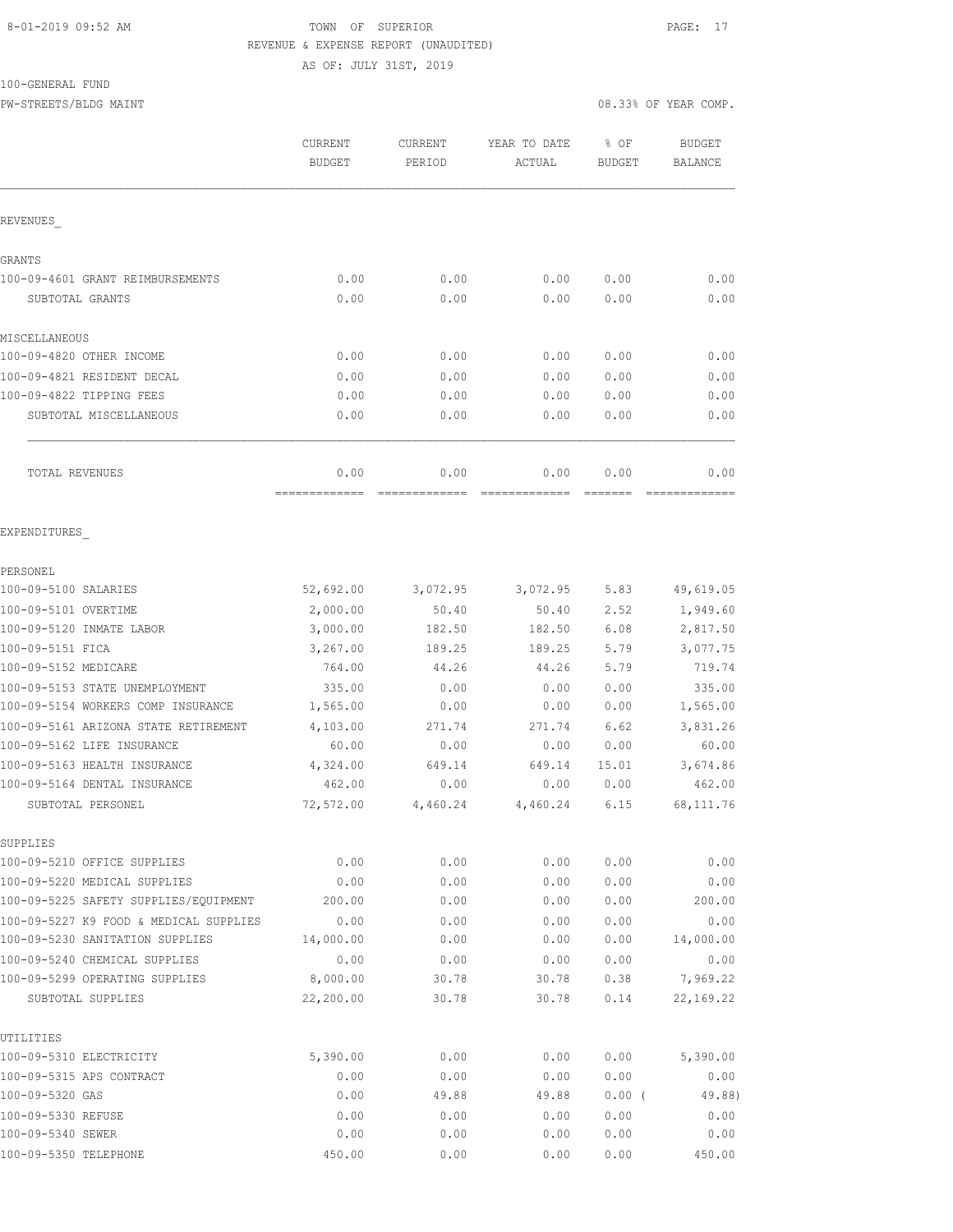# 8-01-2019 09:52 AM TOWN OF SUPERIOR PAGE: 18 REVENUE & EXPENSE REPORT (UNAUDITED) AS OF: JULY 31ST, 2019

## 100-GENERAL FUND

PW-STREETS/BLDG MAINT 08.33% OF YEAR COMP.

|                                                  | CURRENT<br><b>BUDGET</b> | <b>CURRENT</b><br>PERIOD | YEAR TO DATE<br>ACTUAL | % OF<br><b>BUDGET</b>  | <b>BUDGET</b><br>BALANCE      |
|--------------------------------------------------|--------------------------|--------------------------|------------------------|------------------------|-------------------------------|
| 100-09-5360 WATER                                | 4,870.00                 | 65.67                    | 65.67                  | 1.35                   | 4,804.33                      |
| 100-09-5380 SECURITY                             | 825.00                   | 0.00                     | 0.00                   | 0.00                   | 825.00                        |
| SUBTOTAL UTILITIES                               | 11,535.00                | 115.55                   | 115.55                 | 1.00                   | 11, 419.45                    |
| GENERAL BUSINESS EXPENSE                         |                          |                          |                        |                        |                               |
| 100-09-5410 ADVERTISING                          | 955.00                   | 0.00                     | 0.00                   | 0.00                   | 955.00                        |
| 100-09-5420 DUES & SUBSCRIPTIONS                 | 0.00                     | 0.00                     | 0.00                   | 0.00                   | 0.00                          |
| 100-09-5425 CONFERENCES & TRAINING               | 2,000.00                 | 0.00                     | 0.00                   | 0.00                   | 2,000.00                      |
| 100-09-5430 PRINTING                             | 0.00                     | 0.00                     | 0.00                   | 0.00                   | 0.00                          |
| 100-09-5450 UNIFORMS                             | 2,000.00                 | 393.59                   | 393.59                 | 19.68                  | 1,606.41                      |
| 100-09-5460 POSTAGE                              | 100.00                   | 0.00                     | 0.00                   | 0.00                   | 100.00                        |
| 100-09-5470 TRAVEL                               | 0.00                     | 0.00                     | 0.00                   | 0.00                   | 0.00                          |
| 100-09-5471 AUDIT & ACCOUNTING                   | 1,545.00                 | 0.00                     | 0.00                   | 0.00                   | 1,545.00                      |
| 100-09-5480 GENERAL INSURANCE                    | 12,820.00                | 3,615.50                 | 3,615.50               | 28.20                  | 9,204.50                      |
| 100-09-5481 VEHICLE INSURANCE                    | 0.00                     | 0.00                     | 0.00                   | 0.00                   | 0.00                          |
| 100-09-5482 LIABILITY INSURANCE                  | 0.00                     | 0.00                     | 0.00                   | 0.00                   | 0.00                          |
| SUBTOTAL GENERAL BUSINESS EXPENSE                | 19,420.00                | 4,009.09                 | 4,009.09               | 20.64                  | 15,410.91                     |
| PROFESSIONAL SERVICES                            |                          |                          |                        |                        |                               |
| 100-09-5520 CONTRACTUAL SERVICESL                | 0.00                     | 636.92                   | 636.92                 | $0.00$ (               | 636.92)                       |
| 100-09-5550 OTHER PROFESSIONAL SERVICES          | 6,000.00                 | 1,651.29                 | 1,651.29               | 27.52                  | 4,348.71                      |
| SUBTOTAL PROFESSIONAL SERVICES                   | 6,000.00                 | 2,288.21                 | 2,288.21               | 38.14                  | 3,711.79                      |
| REPAIR/MAINTENANCE                               |                          |                          |                        |                        |                               |
| 100-09-5610 PARK & BLDG IMPROVEMENTS             | 2,980.00                 | 0.00                     | 0.00                   | 0.00                   | 2,980.00                      |
| 100-09-5640 AUTO & TRUCK REPAIRS                 | 5,000.00                 | 292.31                   | 292.31                 | 5.85                   | 4,707.69                      |
| 100-09-5641 GAS & OIL                            | 1,000.00                 | 0.00                     | 0.00                   | 0.00                   | 1,000.00                      |
| 100-09-5642 TIRES & TUBES                        | 0.00                     | 594.01                   | 594.01                 | 0.00(                  | 594.01)                       |
| 100-09-5643 INMATE FUEL                          | 500.00                   | 0.00                     | 0.00                   | 0.00                   | 500.00                        |
| 100-09-5650 OTHER EOUIPMENT REPAIRS              | 8,000.00                 | 0.00                     | 0.00                   | 0.00                   | 8,000.00                      |
| 100-09-5670 STREET & SIDEWALK REPAIR             | 0.00                     | 0.00                     | 0.00                   | 0.00                   | 0.00                          |
| SUBTOTAL REPAIR/MAINTENANCE                      | 17,480.00                | 886.32                   | 886.32                 | 5.07                   | 16,593.68                     |
| CAPITAL OUTLAY                                   |                          |                          |                        |                        |                               |
| 100-09-5710 BUILDING                             | 0.00                     | 0.00                     | 0.00                   | 0.00                   | 0.00                          |
| 100-09-5711 MAGMA BUILDING                       | 2,000.00                 | 0.00                     | 0.00                   | 0.00                   | 2,000.00                      |
| 100-09-5712 ROOSEVELT BUILDING                   | 5,000.00                 | 0.00                     | 0.00                   | 0.00                   | 5,000.00                      |
| 100-09-5720 OFFICE EQUIPMENT                     | 0.00                     | 0.00                     | 0.00                   | 0.00                   | 0.00                          |
| 100-09-5750 OTHER EQUIP/SMALL TOOLS              | 5,000.00                 | 0.00                     | 0.00                   | 0.00                   | 5,000.00                      |
| 100-09-5770 TRAFFIC SIGNS                        | 0.00                     | 0.00                     | 0.00                   | 0.00                   | 0.00                          |
| SUBTOTAL CAPITAL OUTLAY                          | 12,000.00                | 0.00                     | 0.00                   | 0.00                   | 12,000.00                     |
| DEBT SERVICE                                     |                          |                          |                        |                        |                               |
| 100-09-5900 DEBT SVC - PRINCIPAL                 | 0.00                     | 0.00                     | 0.00                   | 0.00                   | 0.00                          |
| 100-09-5901 DEBT SVC - INTEREST                  | 0.00                     | 0.00                     | 0.00                   | 0.00                   | 0.00                          |
| 100-09-5999 CONTINGENCY                          | 0.00                     | 0.00                     | 0.00                   | 0.00                   | 0.00                          |
| SUBTOTAL DEBT SERVICE                            | 0.00                     | 0.00                     | 0.00                   | 0.00                   | 0.00                          |
| TOTAL EXPENDITURES                               | 161,207.00               | 11,790.19                | 11,790.19              | 7.31                   | 149,416.81                    |
| REVENUES OVER/(UNDER) EXPENDITURES<br>$\sqrt{2}$ | 161,207.00)(             | $11,790.19$ (            | 11,790.19              | --------<br>$\sqrt{2}$ | =============<br>149, 416.81) |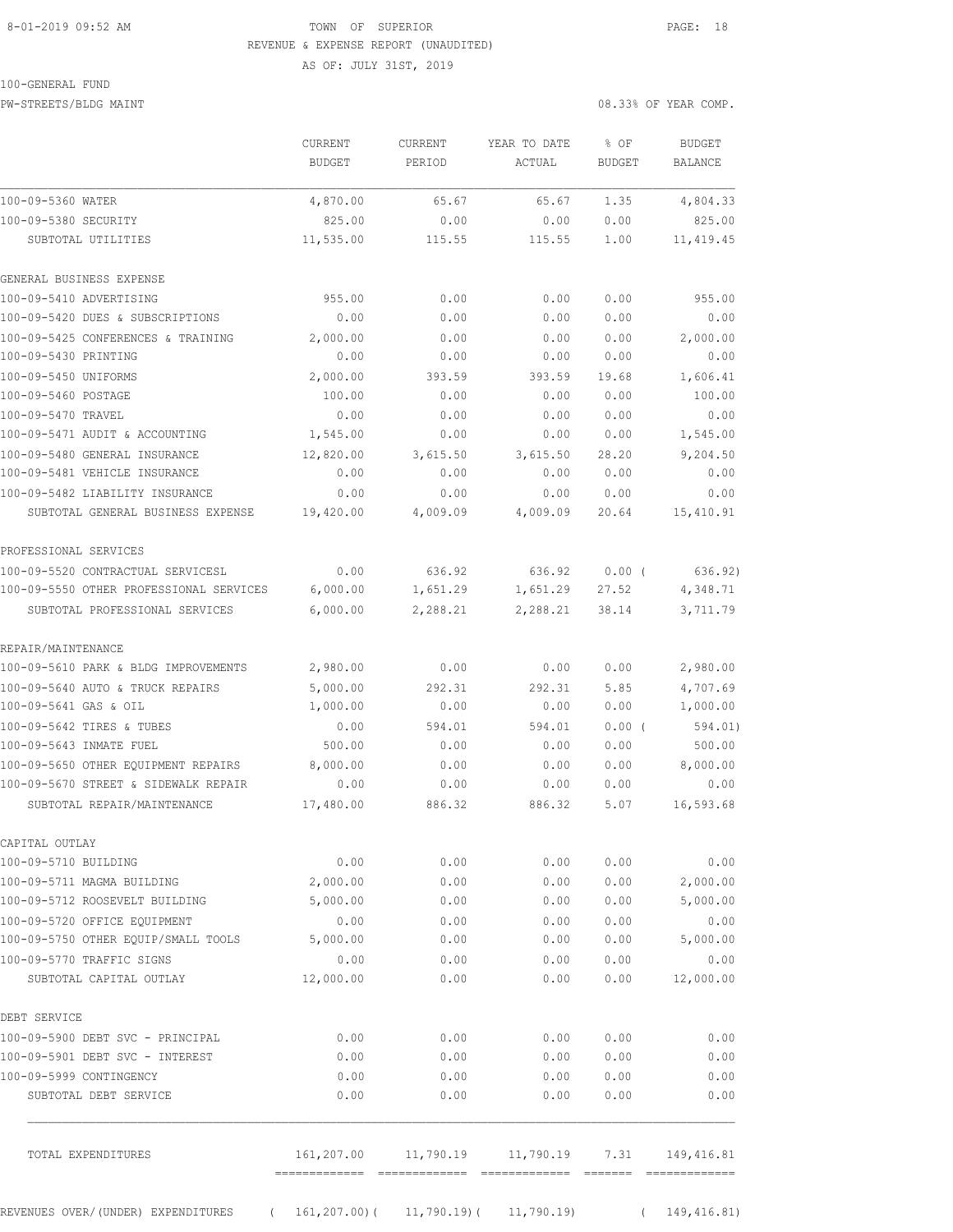# 8-01-2019 09:52 AM TOWN OF SUPERIOR PAGE: 19 REVENUE & EXPENSE REPORT (UNAUDITED)

AS OF: JULY 31ST, 2019

100-GENERAL FUND

PW-BLDG REGS/ZONING  $08.33\%$  OF YEAR COMP.

GENERAL BUSINESS EXPENSE

|                                       | <b>CURRENT</b><br><b>BUDGET</b> | CURRENT<br>PERIOD     | YEAR TO DATE<br>ACTUAL | $8$ OF<br><b>BUDGET</b> | <b>BUDGET</b><br>BALANCE   |
|---------------------------------------|---------------------------------|-----------------------|------------------------|-------------------------|----------------------------|
| REVENUES                              |                                 |                       |                        |                         |                            |
|                                       |                                 |                       |                        |                         |                            |
| BUSINESS SERVICES                     |                                 |                       |                        |                         |                            |
| 100-10-4240 FEES                      | 10,000.00                       | 0.00                  | 0.00                   | 0.00                    | 10,000.00                  |
| 100-10-4250 FINES                     | 0.00                            | 0.00                  | 0.00                   | 0.00                    | 0.00                       |
| SUBTOTAL BUSINESS SERVICES            | 10,000.00                       | 0.00                  | 0.00                   | 0.00                    | 10,000.00                  |
| TOTAL REVENUES                        | 10,000.00<br>=============      | 0.00<br>------------- | 0.00<br>=============  | 0.00                    | 10,000.00<br>------------- |
| EXPENDITURES                          |                                 |                       |                        |                         |                            |
| PERSONEL                              |                                 |                       |                        |                         |                            |
| 100-10-5100 SALARIES                  | 0.00                            | 5,168.00              | 5,168.00               | $0.00$ (                | 5, 168.00                  |
| 100-10-5101 OVERTIME                  | 0.00                            | 0.00                  | 0.00                   | 0.00                    | 0.00                       |
| 100-10-5151 FICA                      | 0.00                            | 320.42                | 320.42                 | 0.00(                   | 320.42)                    |
| 100-10-5152 MEDICARE                  | 0.00                            | 74.94                 | 74.94                  | 0.00(                   | 74.94)                     |
| 100-10-5153 STATE UNEMPLOYMENT        | 0.00                            | 0.00                  | 0.00                   | 0.00                    | 0.00                       |
| 100-10-5154 WORKERS COMP INSURANCE    | 0.00                            | 0.00                  | 0.00                   | 0.00                    | 0.00                       |
| 100-10-5161 ARIZONA STATE RETIREMENT  | 0.00                            | 625.84                | 625.84                 | 0.00(                   | 625.84)                    |
| 100-10-5162 LIFE INSURANCE            | 0.00                            | 0.00                  | 0.00                   | 0.00                    | 0.00                       |
| 100-10-5163 HEALTH INSURANCE          | 0.00                            | 0.00                  | 0.00                   | 0.00                    | 0.00                       |
| 100-10-5164 DENTAL INSURANCE          | 0.00                            | 0.00                  | 0.00                   | 0.00                    | 0.00                       |
| SUBTOTAL PERSONEL                     | 0.00                            | 6,189.20              | 6,189.20               | 0.00(                   | 6, 189.20                  |
| SUPPLIES                              |                                 |                       |                        |                         |                            |
| 100-10-5210 OFFICE SUPPLIES           | 0.00                            | 0.00                  | 0.00                   | 0.00                    | 0.00                       |
| 100-10-5220 MEDICAL SUPPLIES          | 0.00                            | 0.00                  | 0.00                   | 0.00                    | 0.00                       |
| 100-10-5225 SAFETY SUPPLIES/EQUIPMENT | 0.00                            | 0.00                  | 0.00                   | 0.00                    | 0.00                       |
| 100-10-5230 SANITATION SUPPLIES       | 0.00                            | 0.00                  | 0.00                   | 0.00                    | 0.00                       |
| 100-10-5299 OPERATING SUPPLIES        | 0.00                            | 0.00                  | 0.00                   | 0.00                    | 0.00                       |
| SUBTOTAL SUPPLIES                     | 0.00                            | 0.00                  | 0.00                   | 0.00                    | 0.00                       |
| UTILITIES                             |                                 |                       |                        |                         |                            |
| 100-10-5310 ELECTRICITY               | 0.00                            | 0.00                  | 0.00                   | 0.00                    | 0.00                       |
| 100-10-5320 GAS                       | 0.00                            | 0.00                  | 0.00                   | 0.00                    | 0.00                       |
| 100-10-5330 REFUSE                    | 0.00                            | 0.00                  | 0.00                   | 0.00                    | 0.00                       |
| 100-10-5340 SEWER                     | 0.00                            | 0.00                  | 0.00                   | 0.00                    | 0.00                       |

100-10-5350 TELEPHONE 0.00 0.00 0.00 0.00 0.00 100-10-5360 WATER 0.00 0.00 0.00 0.00 0.00 SUBTOTAL UTILITIES 6.00 0.00 0.00 0.00 0.00 0.00 0.00

100-10-5410 ADVERTISING 0.00 0.00 0.00 0.00 0.00 100-10-5420 DUES & SUBSCRIPTIONS 0.00 0.00 0.00 0.00 0.00 100-10-5425 CONFERENCES & TRAINING 0.00 0.00 0.00 0.00 0.00 100-10-5450 PRINTING CONDITIONS<br>100-10-5450 PRINTING 0.00 45.10 45.10 0.00 (45.10)<br>100-10-5450 PRINTEORMS 0.00 0.00 0.00 0.00 0.00 0.00 0.00 100-10-5450 UNIFORMS 0.00 0.00 0.00 0.00 0.00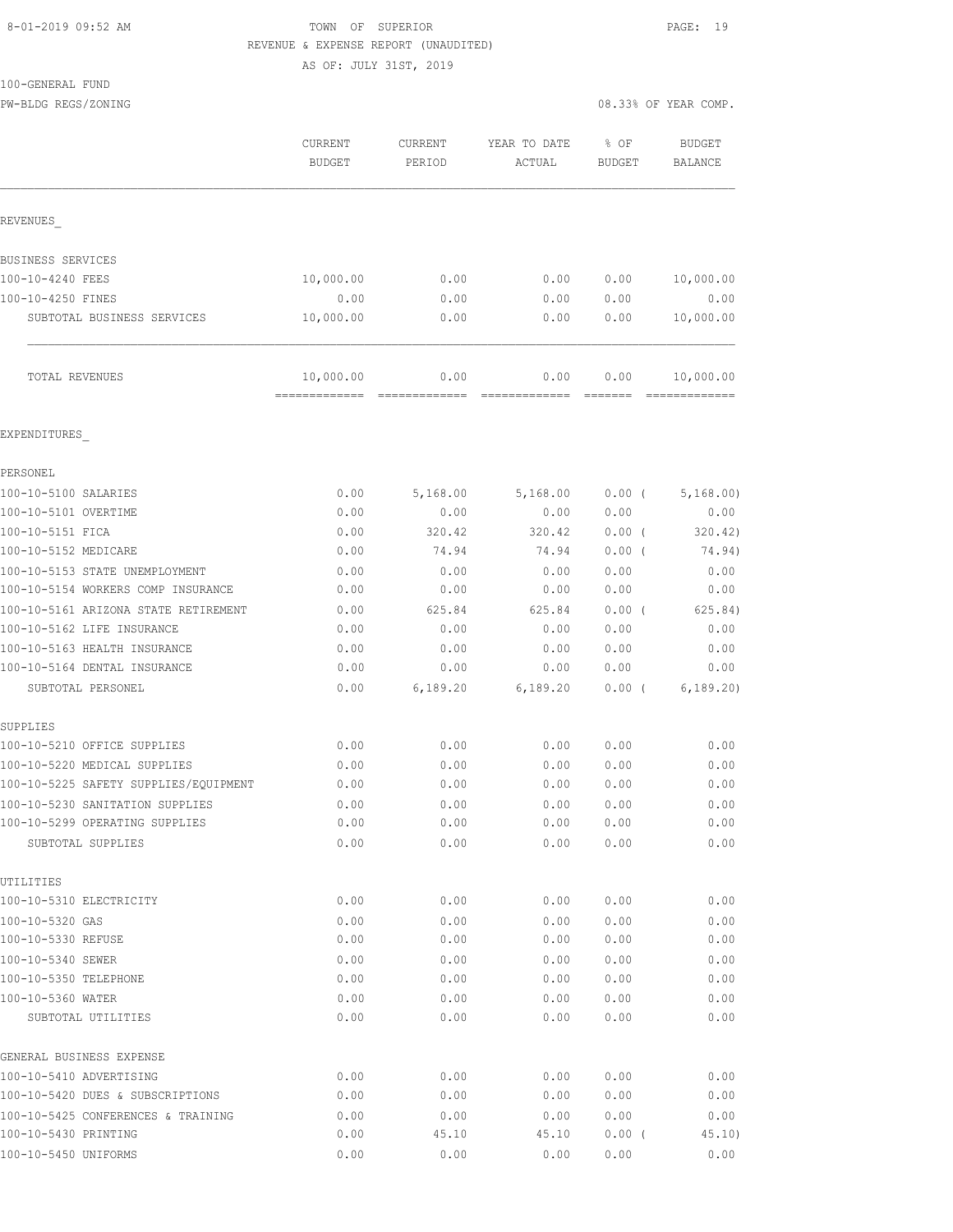# 8-01-2019 09:52 AM TOWN OF SUPERIOR PAGE: 20 REVENUE & EXPENSE REPORT (UNAUDITED) AS OF: JULY 31ST, 2019

### 100-GENERAL FUND

PW-BLDG REGS/ZONING 08.33% OF YEAR COMP.

|                                         | CURRENT<br><b>BUDGET</b> | <b>CURRENT</b><br>PERIOD | YEAR TO DATE | % OF<br><b>BUDGET</b> | <b>BUDGET</b>  |
|-----------------------------------------|--------------------------|--------------------------|--------------|-----------------------|----------------|
|                                         |                          |                          | ACTUAL       |                       | <b>BALANCE</b> |
| 100-10-5460 POSTAGE                     | 0.00                     | 0.00                     | 0.00         | 0.00                  | 0.00           |
| 100-10-5470 TRAVEL                      | 0.00                     | 0.00                     | 0.00         | 0.00                  | 0.00           |
| 100-10-5471 HOST/MEALS                  | 0.00                     | 0.00                     | 0.00         | 0.00                  | 0.00           |
| 100-10-5480 GENERAL INSURANCE           | 0.00                     | 0.00                     | 0.00         | 0.00                  | 0.00           |
| 100-10-5481 VEHICLE INSURANCE           | 0.00                     | 0.00                     | 0.00         | 0.00                  | 0.00           |
| 100-10-5482 LIABILITY INSURANCE         | 0.00                     | 0.00                     | 0.00         | 0.00                  | 0.00           |
| SUBTOTAL GENERAL BUSINESS EXPENSE       | 0.00                     | 45.10                    | 45.10        | $0.00$ (              | 45.10)         |
| PROFESSIONAL SERVICES                   |                          |                          |              |                       |                |
| 100-10-5510 CODE ENFORCEMENT/ABATEMENTS | 0.00                     | 0.00                     | 0.00         | 0.00                  | 0.00           |
| 100-10-5530 ENGINEERING                 | 0.00                     | 0.00                     | 0.00         | 0.00                  | 0.00           |
| 100-10-5550 OTHER PROFESSIONAL SERVICES | 0.00                     | 0.00                     | 0.00         | 0.00                  | 0.00           |
| SUBTOTAL PROFESSIONAL SERVICES          | 0.00                     | 0.00                     | 0.00         | 0.00                  | 0.00           |
| REPAIR/MAINTENANCE                      |                          |                          |              |                       |                |
| 100-10-5610 PARK & BLDG IMPROVEMENTS    | 0.00                     | 0.00                     | 0.00         | 0.00                  | 0.00           |
| 100-10-5640 AUTO & TRUCK REPAIRS        | 0.00                     | 0.00                     | 0.00         | 0.00                  | 0.00           |
| 100-10-5641 GAS & OIL                   | 0.00                     | 0.00                     | 0.00         | 0.00                  | 0.00           |
| 100-10-5642 TIRES & TUBES               | 0.00                     | 0.00                     | 0.00         | 0.00                  | 0.00           |
| 100-10-5650 OTHER EQUIPMENT REPAIRS     | 0.00                     | 0.00                     | 0.00         | 0.00                  | 0.00           |
| SUBTOTAL REPAIR/MAINTENANCE             | 0.00                     | 0.00                     | 0.00         | 0.00                  | 0.00           |
| CAPITAL OUTLAY                          |                          |                          |              |                       |                |
| 100-10-5710 BUILDING                    | 0.00                     | 0.00                     | 0.00         | 0.00                  | 0.00           |
| 100-10-5750 OTHER EQUIP/SMALL TOOLS     | 0.00                     | 0.00                     | 0.00         | 0.00                  | 0.00           |
| 100-10-5780 COMPUTER/INCODE SOFTWARE    | 0.00                     | 0.00                     | 0.00         | 0.00                  | 0.00           |
| SUBTOTAL CAPITAL OUTLAY                 | 0.00                     | 0.00                     | 0.00         | 0.00                  | 0.00           |
| TOTAL EXPENDITURES                      | 0.00                     | 6,234.30                 | 6,234.30     | 0.00(                 | 6, 234, 30)    |
| REVENUES OVER/(UNDER) EXPENDITURES      | $10,000.00$ (            | $6, 234.30$ (            | 6, 234.30    |                       | 16,234.30      |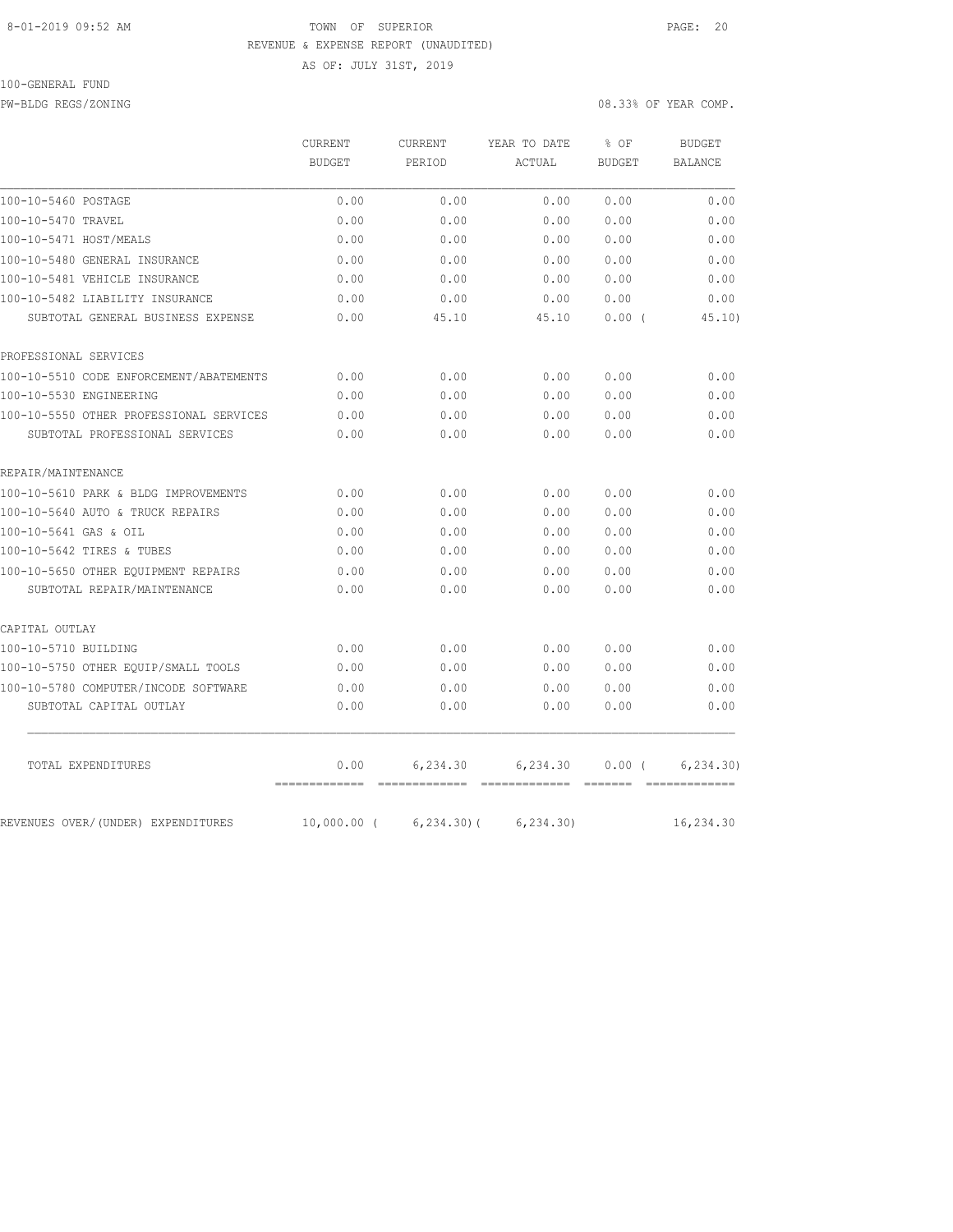| 8-01-2019 09:52 AM |  |
|--------------------|--|
|                    |  |

| 8-01-2019 09:52 AM                                     | TOWN OF SUPERIOR<br>REVENUE & EXPENSE REPORT (UNAUDITED) |                              |                              |                              | PAGE: 21                                                                                                                                                                                                                                                                                                                                                                                                                                                                                           |  |  |  |
|--------------------------------------------------------|----------------------------------------------------------|------------------------------|------------------------------|------------------------------|----------------------------------------------------------------------------------------------------------------------------------------------------------------------------------------------------------------------------------------------------------------------------------------------------------------------------------------------------------------------------------------------------------------------------------------------------------------------------------------------------|--|--|--|
|                                                        | AS OF: JULY 31ST, 2019                                   |                              |                              |                              |                                                                                                                                                                                                                                                                                                                                                                                                                                                                                                    |  |  |  |
| 100-GENERAL FUND                                       |                                                          |                              |                              |                              |                                                                                                                                                                                                                                                                                                                                                                                                                                                                                                    |  |  |  |
| SWIMMING POOL                                          |                                                          |                              |                              |                              | 08.33% OF YEAR COMP.                                                                                                                                                                                                                                                                                                                                                                                                                                                                               |  |  |  |
|                                                        | CURRENT<br><b>BUDGET</b>                                 | CURRENT<br>PERIOD            | YEAR TO DATE<br>ACTUAL       | $8$ OF<br>BUDGET             | <b>BUDGET</b><br>BALANCE                                                                                                                                                                                                                                                                                                                                                                                                                                                                           |  |  |  |
| REVENUES                                               |                                                          |                              |                              |                              |                                                                                                                                                                                                                                                                                                                                                                                                                                                                                                    |  |  |  |
| BUSINESS SERVICES                                      |                                                          |                              |                              |                              |                                                                                                                                                                                                                                                                                                                                                                                                                                                                                                    |  |  |  |
| 100-11-4240 POOL SWIM/POOL RENTAL                      | 2,000.00                                                 | 980.50                       | 980.50 49.03                 |                              | 1,019.50                                                                                                                                                                                                                                                                                                                                                                                                                                                                                           |  |  |  |
| SUBTOTAL BUSINESS SERVICES                             | 2,000.00                                                 | 980.50                       | 980.50                       | 49.03                        | 1,019.50                                                                                                                                                                                                                                                                                                                                                                                                                                                                                           |  |  |  |
| TOTAL REVENUES                                         | 2,000.00<br>------------- --------------                 | 980.50                       | 980.50<br>-------------      | 49.03<br>assesse i           | 1,019.50<br>$\begin{array}{cccccccccc} \multicolumn{2}{c}{} & \multicolumn{2}{c}{} & \multicolumn{2}{c}{} & \multicolumn{2}{c}{} & \multicolumn{2}{c}{} & \multicolumn{2}{c}{} & \multicolumn{2}{c}{} & \multicolumn{2}{c}{} & \multicolumn{2}{c}{} & \multicolumn{2}{c}{} & \multicolumn{2}{c}{} & \multicolumn{2}{c}{} & \multicolumn{2}{c}{} & \multicolumn{2}{c}{} & \multicolumn{2}{c}{} & \multicolumn{2}{c}{} & \multicolumn{2}{c}{} & \multicolumn{2}{c}{} & \multicolumn{2}{c}{} & \mult$ |  |  |  |
| EXPENDITURES                                           |                                                          |                              |                              |                              |                                                                                                                                                                                                                                                                                                                                                                                                                                                                                                    |  |  |  |
| PERSONEL                                               |                                                          |                              |                              |                              |                                                                                                                                                                                                                                                                                                                                                                                                                                                                                                    |  |  |  |
| 100-11-5100 SALARIES                                   | 19,200.00                                                | 10,345.00                    | 10,345.00                    | 53.88                        | 8,855.00                                                                                                                                                                                                                                                                                                                                                                                                                                                                                           |  |  |  |
| 100-11-5101 OVERTIME                                   | 0.00                                                     | 0.00                         | 0.00                         | 0.00                         | 0.00                                                                                                                                                                                                                                                                                                                                                                                                                                                                                               |  |  |  |
| 100-11-5151 FICA                                       | 1,250.00                                                 | 641.39                       | 641.39                       | 51.31                        | 608.61                                                                                                                                                                                                                                                                                                                                                                                                                                                                                             |  |  |  |
| 100-11-5152 MEDICARE<br>100-11-5153 STATE UNEMPLOYMENT | 292.00<br>149.00                                         | 150.01<br>90.00              | 150.01<br>90.00              | 51.37<br>60.40               | 141.99<br>59.00                                                                                                                                                                                                                                                                                                                                                                                                                                                                                    |  |  |  |
| 100-11-5154 WORKERS COMP INSURANCE                     | 413.00                                                   | 0.00                         | 0.00                         | 0.00                         | 413.00                                                                                                                                                                                                                                                                                                                                                                                                                                                                                             |  |  |  |
| 100-11-5161 ARIZONA STATE RETIREMENT                   | 0.00                                                     | 0.00                         | 0.00                         | 0.00                         | 0.00                                                                                                                                                                                                                                                                                                                                                                                                                                                                                               |  |  |  |
| 100-11-5162 LIFE INSURANCE                             | 0.00                                                     | 0.00                         | 0.00                         | 0.00                         | 0.00                                                                                                                                                                                                                                                                                                                                                                                                                                                                                               |  |  |  |
| 100-11-5163 HEALTH INSURANCE                           | 0.00                                                     | 0.00                         | 0.00                         | 0.00                         | 0.00                                                                                                                                                                                                                                                                                                                                                                                                                                                                                               |  |  |  |
| 100-11-5164 DENTAL INSURANCE                           | 0.00                                                     | 0.00                         | 0.00                         | 0.00                         | 0.00                                                                                                                                                                                                                                                                                                                                                                                                                                                                                               |  |  |  |
| SUBTOTAL PERSONEL                                      | 21,304.00                                                | 11,226.40                    | 11,226.40                    | 52.70                        | 10,077.60                                                                                                                                                                                                                                                                                                                                                                                                                                                                                          |  |  |  |
| SUPPLIES                                               |                                                          |                              |                              |                              |                                                                                                                                                                                                                                                                                                                                                                                                                                                                                                    |  |  |  |
| 100-11-5210 OFFICE SUPPLIES                            | 0.00                                                     | 0.00                         | 0.00                         | 0.00                         | 0.00                                                                                                                                                                                                                                                                                                                                                                                                                                                                                               |  |  |  |
| 100-11-5220 MEDICAL SUPPLIES                           | 0.00                                                     | 0.00                         | 0.00                         | 0.00                         | 0.00                                                                                                                                                                                                                                                                                                                                                                                                                                                                                               |  |  |  |
| 100-11-5225 SAFETY SUPPLIES/EQUIPMENT                  | 0.00<br>$\sim$ $\sim$ $\sim$                             | 0.00<br>$\sim$ $\sim$ $\sim$ | 0.00<br>$\sim$ $\sim$ $\sim$ | 0.00<br>$\sim$ $\sim$ $\sim$ | 0.00<br>$\sim$ $\sim$ $\sim$                                                                                                                                                                                                                                                                                                                                                                                                                                                                       |  |  |  |

| 0.00      | 0.00   | 0.00   | 0.00  | 0.00      |
|-----------|--------|--------|-------|-----------|
| 0.00      | 0.00   | 0.00   | 0.00  | 0.00      |
| 0.00      | 0.00   | 0.00   | 0.00  | 0.00      |
| 0.00      | 0.00   | 0.00   | 0.00  | 0.00      |
| 1,900.00  | 0.00   | 0.00   | 0.00  | 1,900.00  |
| 2,000.00  | 0.00   | 0.00   | 0.00  | 2,000.00  |
| 3,900.00  | 0.00   | 0.00   | 0.00  | 3,900.00  |
|           |        |        |       |           |
| 6,860.00  | 0.00   | 0.00   | 0.00  | 6,860.00  |
| 0.00      | 0.00   | 0.00   | 0.00  | 0.00      |
| 0.00      | 0.00   | 0.00   | 0.00  | 0.00      |
| 0.00      | 0.00   | 0.00   | 0.00  | 0.00      |
| 453.00    | 0.00   | 0.00   | 0.00  | 453.00    |
| 5,666.00  | 348.04 | 348.04 | 6.14  | 5,317.96  |
| 12,979.00 | 348.04 | 348.04 | 2.68  | 12,630.96 |
|           |        |        |       |           |
| 100.00    | 0.00   | 0.00   | 0.00  | 100.00    |
| 200.00    | 192.00 | 192.00 | 96.00 | 8.00      |
| 500.00    | 0.00   | 0.00   | 0.00  | 500.00    |
| 0.00      | 0.00   | 0.00   | 0.00  | 0.00      |
| 250.00    | 0.00   | 0.00   | 0.00  | 250.00    |
|           |        |        |       |           |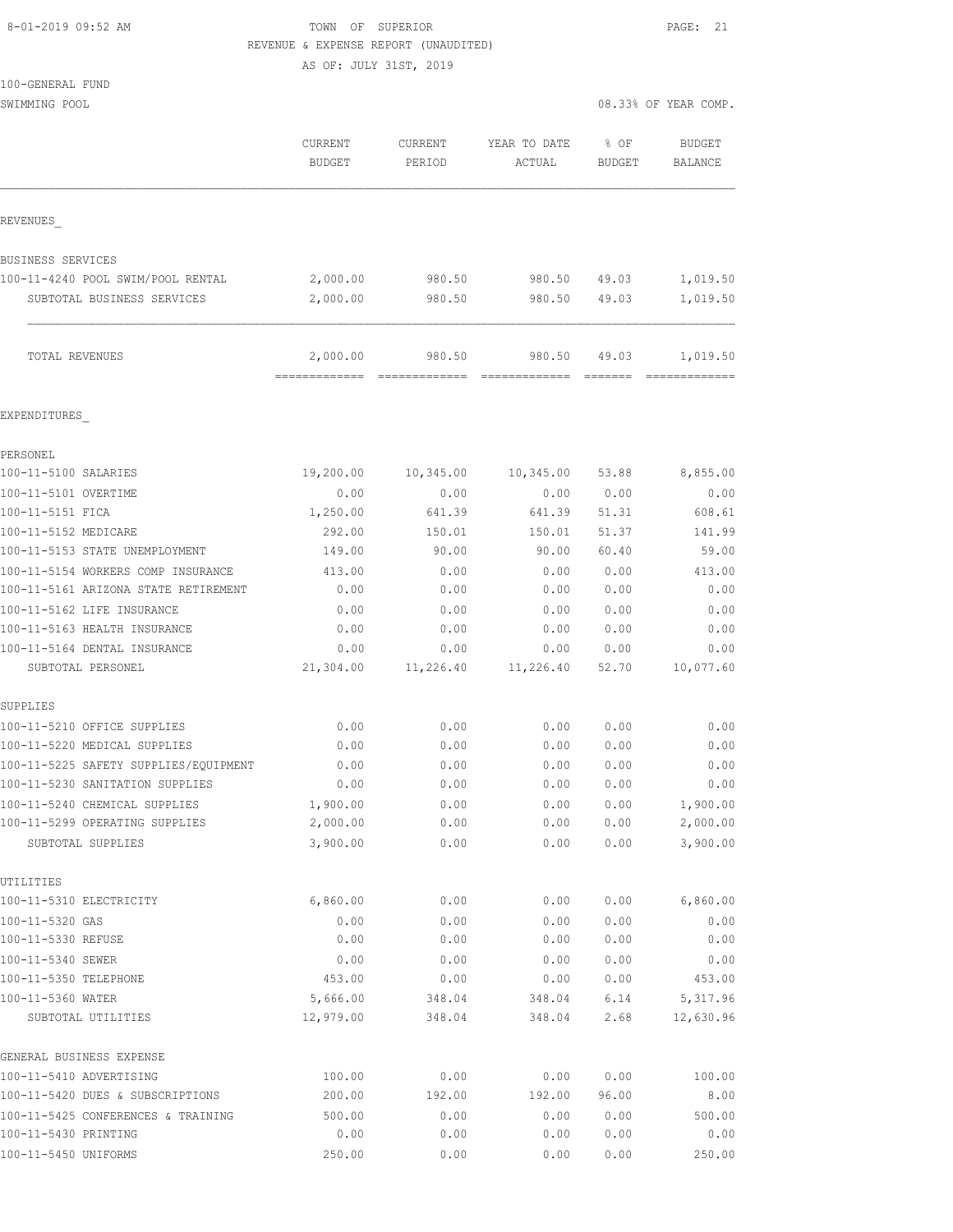## 8-01-2019 09:52 AM TOWN OF SUPERIOR PAGE: 22 REVENUE & EXPENSE REPORT (UNAUDITED)

AS OF: JULY 31ST, 2019

100-GENERAL FUND

SWIMMING POOL 08.33% OF YEAR COMP.

|                                                | CURRENT<br>BUDGET          | <b>CURRENT</b><br>PERIOD   | YEAR TO DATE                                    | % OF<br><b>BUDGET</b> | <b>BUDGET</b><br><b>BALANCE</b> |
|------------------------------------------------|----------------------------|----------------------------|-------------------------------------------------|-----------------------|---------------------------------|
|                                                |                            |                            | ACTUAL                                          |                       |                                 |
| 100-11-5460 POSTAGE                            | 0.00                       | 0.00                       | 0.00                                            | 0.00                  | 0.00                            |
| 100-11-5470 TRAVEL                             | 0.00                       | 0.00                       | 0.00                                            | 0.00                  | 0.00                            |
| 100-11-5471 HOST/MEALS                         | 0.00                       | 0.00                       | 0.00                                            | 0.00                  | 0.00                            |
| 100-11-5480 GENERAL INSURANCE                  | 0.00                       | 0.00                       | 0.00                                            | 0.00                  | 0.00                            |
| 100-11-5481 VEHICLE INSURANCE                  | 0.00                       | 0.00                       | 0.00                                            | 0.00                  | 0.00                            |
| 100-11-5482 LIABILITY INSURANCE                | 0.00                       | 0.00                       | 0.00                                            | 0.00                  | 0.00                            |
| SUBTOTAL GENERAL BUSINESS EXPENSE              | 1,050.00                   | 192.00                     | 192.00                                          | 18.29                 | 858.00                          |
| PROFESSIONAL SERVICES                          |                            |                            |                                                 |                       |                                 |
| 100-11-5550 OTHER PROFESSIONAL SERVICES        | 6,000.00                   | 577.50                     | 577.50                                          | 9.63                  | 5,422.50                        |
| SUBTOTAL PROFESSIONAL SERVICES                 | 6,000.00                   | 577.50                     | 577.50                                          | 9.63                  | 5,422.50                        |
| REPAIR/MAINTENANCE                             |                            |                            |                                                 |                       |                                 |
| 100-11-5610 PARK & BLDG IMPROVEMENTS           | 0.00                       | 0.00                       | 0.00                                            | 0.00                  | 0.00                            |
| 100-11-5650 OTHER EQUIPMENT REPAIRS            | 8,000.00                   | 0.00                       | 0.00                                            | 0.00                  | 8,000.00                        |
| SUBTOTAL REPAIR/MAINTENANCE                    | 8,000.00                   | 0.00                       | 0.00                                            | 0.00                  | 8,000.00                        |
|                                                |                            |                            |                                                 |                       |                                 |
| TOTAL EXPENDITURES                             | 53,233.00<br>============= | 12,343.94<br>============= | 12,343.94<br>=============                      | 23.19                 | 40,889.06                       |
|                                                |                            |                            |                                                 |                       |                                 |
| REVENUES OVER/(UNDER) EXPENDITURES<br>$\left($ |                            |                            | $51, 233, 00$ ( $11, 363, 44$ ( $11, 363, 44$ ) | $\sqrt{2}$            | 39,869.56)                      |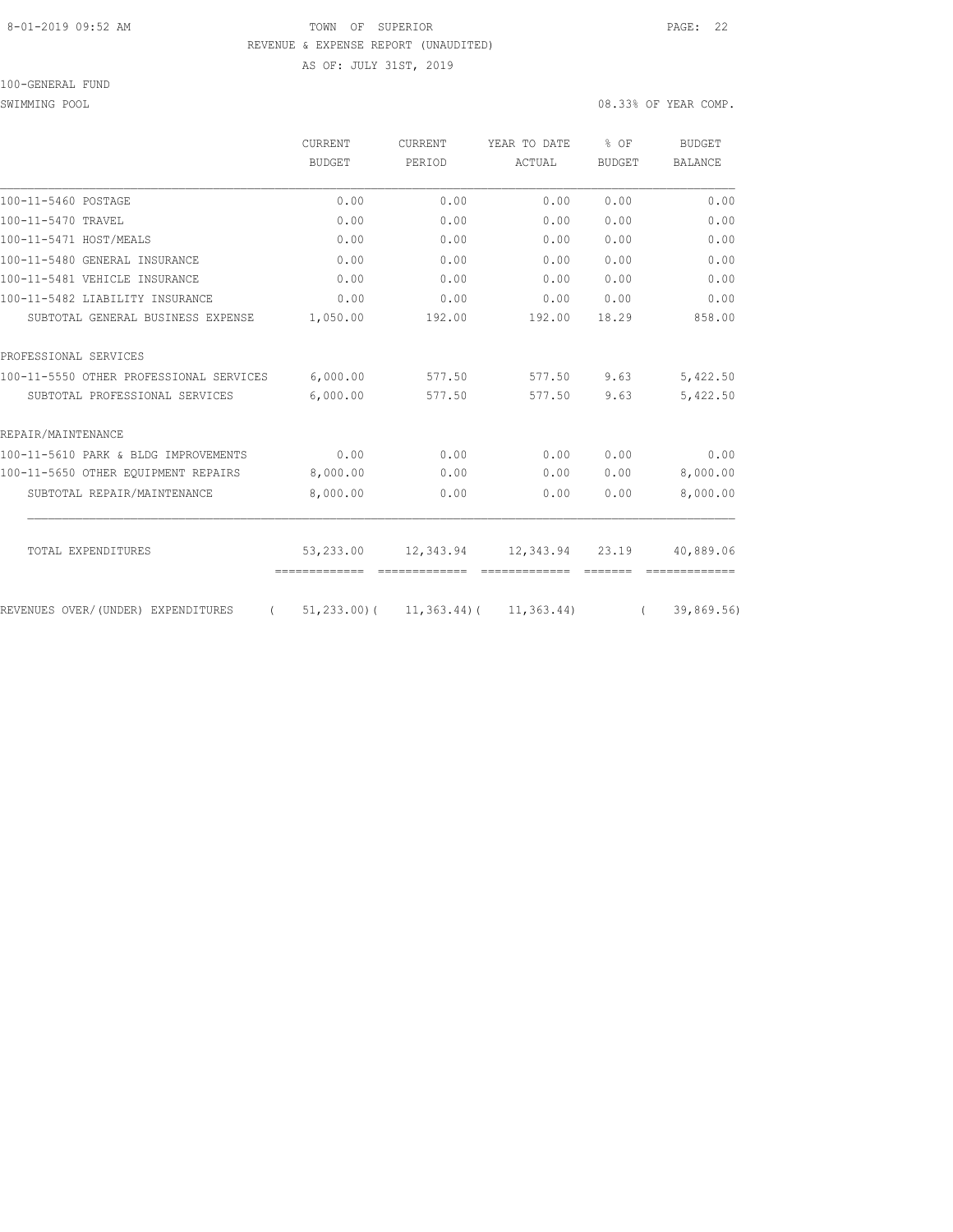#### 8-01-2019 09:52 AM TOWN OF SUPERIOR PAGE: 23 REVENUE & EXPENSE REPORT (UNAUDITED)

AS OF: JULY 31ST, 2019

100-GENERAL FUND

RECREATION 08.33% OF YEAR COMP.

|                                                                       | CURRENT<br><b>BUDGET</b> | <b>CURRENT</b><br>PERIOD | YEAR TO DATE<br>ACTUAL | % OF<br>BUDGET | <b>BUDGET</b><br><b>BALANCE</b> |
|-----------------------------------------------------------------------|--------------------------|--------------------------|------------------------|----------------|---------------------------------|
| <b>REVENUES</b>                                                       |                          |                          |                        |                |                                 |
| BUSINESS SERVICES                                                     |                          |                          |                        |                |                                 |
| 100-12-4220 PARK RENTAL                                               | 0.00                     | 50.00                    | 50.00                  | $0.00$ (       | 50.00                           |
| 100-12-4240 RECREATION ACTIVITY FEES                                  | 0.00                     | 0.00                     | 0.00                   | 0.00           | 0.00                            |
| SUBTOTAL BUSINESS SERVICES                                            | 0.00                     | 50.00                    | 50.00                  | $0.00$ (       | 50.00                           |
| MISCELLANEOUS                                                         |                          |                          |                        |                |                                 |
| 100-12-4820 OTHER INCOME                                              | 0.00                     | 52.10                    | 52.10                  | $0.00$ (       | 52,10)                          |
| SUBTOTAL MISCELLANEOUS                                                | 0.00                     | 52.10                    | 52.10                  | $0.00$ (       | 52.10                           |
| TOTAL REVENUES                                                        | 0.00                     | 102.10                   | 102.10                 | 0.00(          | 102, 10)                        |
| EXPENDITURES                                                          |                          |                          |                        |                |                                 |
| PERSONEL                                                              |                          |                          |                        |                |                                 |
| 100-12-5100 SALARIES                                                  | 0.00                     | 750.00                   | 750.00                 | $0.00$ (       | 750.00)                         |
| 100-12-5101 OVERTIME                                                  | 0.00                     | 75.00                    | 75.00                  | $0.00$ (       | 75.00)                          |
| 100-12-5151 FICA                                                      | 0.00                     | 51.15                    | 51.15                  | $0.00$ (       | 51.15)                          |
| 100-12-5152 MEDICARE                                                  | 0.00                     | 11.97                    | 11.97                  | $0.00$ (       | 11.97)                          |
| 100-12-5153 STATE UNEMPLOYMENT                                        | 0.00                     | 7.18                     | 7.18                   | $0.00$ (       | 7.18)                           |
| 100-12-5154 WORKERS COMP INSURANCE                                    | 0.00                     | 0.00                     | 0.00                   | 0.00           | 0.00                            |
| 100-12-5161 ARIZONA STATE RETIREMENT                                  | 0.00                     | 99.91                    | 99.91                  | $0.00$ (       | 99.91)                          |
| 100-12-5162 LIFE INSURANCE                                            | 0.00                     | 0.00                     | 0.00                   | 0.00           | 0.00                            |
| 100-12-5163 HEALTH INSURANCE                                          | 0.00                     | 0.00                     | 0.00                   | 0.00           | 0.00                            |
| 100-12-5164 DENTAL INSURANCE                                          | 0.00                     | 0.00                     | 0.00                   | 0.00           | 0.00                            |
| SUBTOTAL PERSONEL                                                     | 0.00                     | 995.21                   | 995.21                 | 0.00(          | 995.21)                         |
| SUPPLIES                                                              |                          |                          |                        |                |                                 |
| 100-12-5210 OFFICE SUPPLIES                                           | 0.00                     | 0.00                     | 0.00                   | 0.00           | 0.00                            |
| 100-12-5220 MEDICAL SUPPLIES<br>100-12-5225 SAFETY SUPPLIES/EQUIPMENT | 0.00                     | 0.00                     | 0.00                   | 0.00           | 0.00                            |
|                                                                       | 0.00                     | 0.00                     | 0.00                   | 0.00           | 0.00                            |
| 100-12-5230 SANITATION SUPPLIES<br>100-12-5299 OPERATING SUPPLIES     | 0.00<br>12,500.00        | 0.00<br>130.79           | 0.00<br>130.79         | 0.00<br>1.05   | 0.00<br>12,369.21               |
| SUBTOTAL SUPPLIES                                                     | 12,500.00                | 130.79                   | 130.79                 | 1.05           | 12,369.21                       |
| UTILITIES                                                             |                          |                          |                        |                |                                 |
| 100-12-5310 LITTLE LEAGUE ELECTRICITY                                 | 0.00                     | 0.00                     | 0.00                   | 0.00           | 0.00                            |
| 100-12-5360 LITTLE LEAGUE WATER                                       | 0.00                     | 0.00                     | 0.00                   | 0.00           | 0.00                            |
| SUBTOTAL UTILITIES                                                    | 0.00                     | 0.00                     | 0.00                   | 0.00           | 0.00                            |
| GENERAL BUSINESS EXPENSE                                              |                          |                          |                        |                |                                 |
| 100-12-5410 ADVERTISING                                               | 0.00                     | 0.00                     | 0.00                   | 0.00           | 0.00                            |
| 100-12-5420 DUES & SUBSCRIPTIONS                                      | 0.00                     | 0.00                     | 0.00                   | 0.00           | 0.00                            |
| 100-12-5425 CONFERENCES & TRAINING                                    | 0.00                     | 0.00                     | 0.00                   | 0.00           | 0.00                            |
| 100-12-5430 PRINTING                                                  | 0.00                     | 0.00                     | 0.00                   | 0.00           | 0.00                            |
| 100-12-5450 UNIFORMS                                                  | 0.00                     | 0.00                     | 0.00                   | 0.00           | 0.00                            |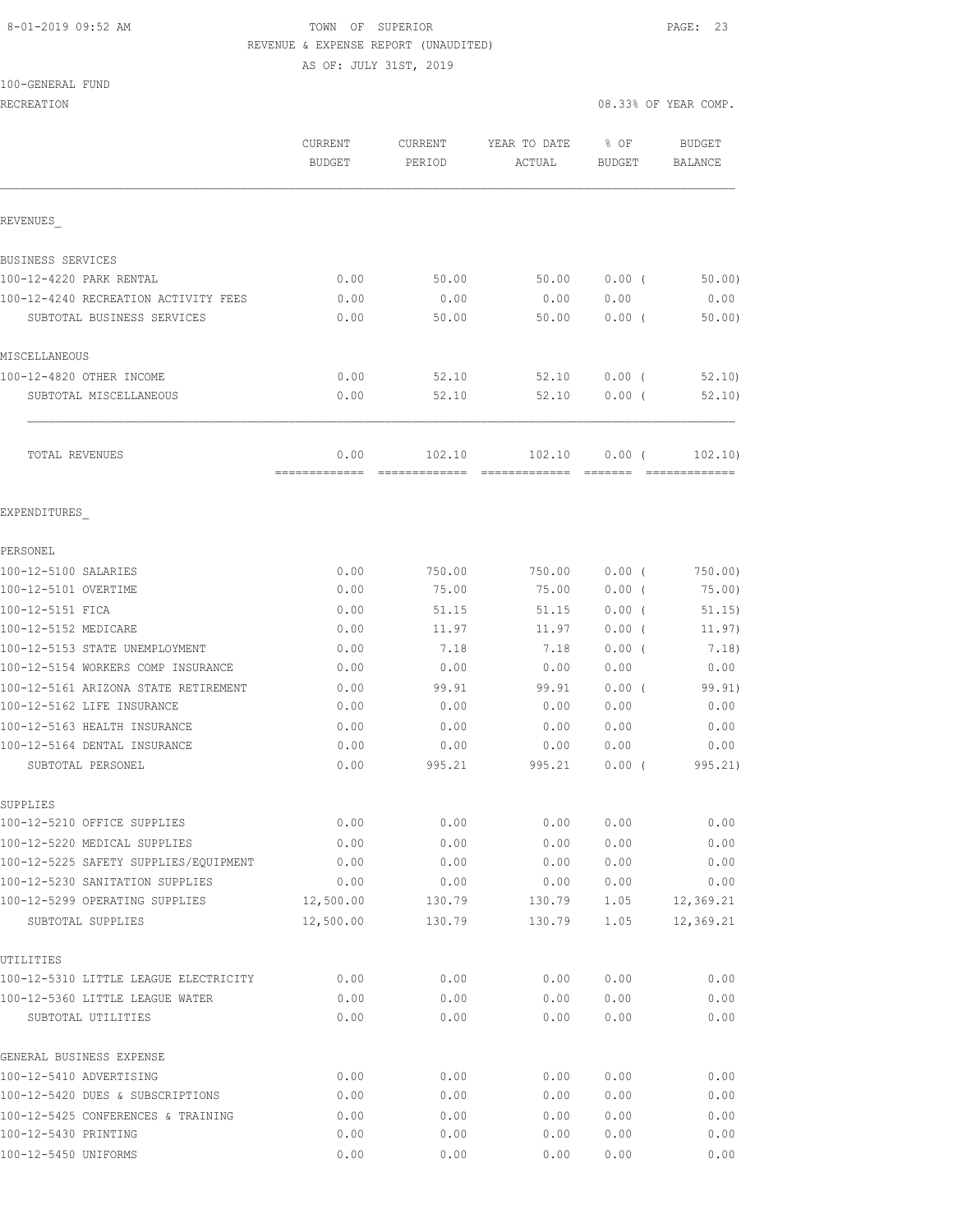## 8-01-2019 09:52 AM TOWN OF SUPERIOR PAGE: 24 REVENUE & EXPENSE REPORT (UNAUDITED) AS OF: JULY 31ST, 2019

100-GENERAL FUND

|                                                | CURRENT<br><b>BUDGET</b> | <b>CURRENT</b><br>PERIOD | YEAR TO DATE                            | $8$ OF<br><b>BUDGET</b> | <b>BUDGET</b>  |
|------------------------------------------------|--------------------------|--------------------------|-----------------------------------------|-------------------------|----------------|
|                                                |                          |                          | <b>ACTUAL</b>                           |                         | <b>BALANCE</b> |
| 100-12-5460 POSTAGE                            | 0.00                     | 0.00                     | 0.00                                    | 0.00                    | 0.00           |
| 100-12-5470 TRAVEL                             | 0.00                     | 0.00                     | 0.00                                    | 0.00                    | 0.00           |
| 100-12-5471 HOST/MEALS                         | 0.00                     | 0.00                     | 0.00                                    | 0.00                    | 0.00           |
| 100-12-5480 GENERAL INSURANCE                  | 0.00                     | 0.00                     | 0.00                                    | 0.00                    | 0.00           |
| 100-12-5481 VEHICLE INSURANCE                  | 0.00                     | 0.00                     | 0.00                                    | 0.00                    | 0.00           |
| 100-12-5482 LIABILITY INSURANCE                | 0.00                     | 0.00                     | 0.00                                    | 0.00                    | 0.00           |
| 100-12-5492 BAD DEBT EXPENSE                   | 0.00                     | 0.00                     | 0.00                                    | 0.00                    | 0.00           |
| SUBTOTAL GENERAL BUSINESS EXPENSE              | 0.00                     | 0.00                     | 0.00                                    | 0.00                    | 0.00           |
| PROFESSIONAL SERVICES                          |                          |                          |                                         |                         |                |
| 100-12-5520 CONTRACTUAL SERVICES               | 0.00                     | 0.00                     | 0.00                                    | 0.00                    | 0.00           |
| 100-12-5550 OTHER PROFESSIONAL SERVICES        | 0.00                     | 0.00                     | 0.00                                    | 0.00                    | 0.00           |
| SUBTOTAL PROFESSIONAL SERVICES                 | 0.00                     | 0.00                     | 0.00                                    | 0.00                    | 0.00           |
| TOTAL EXPENDITURES                             | 12,500.00                | 1,126.00                 | 1,126.00                                | 9.01                    | 11,374.00      |
| REVENUES OVER/(UNDER) EXPENDITURES<br>$\left($ |                          |                          | $12,500.00$ ( $1,023.90$ ( $1,023.90$ ) | $\left($                | 11,476.10      |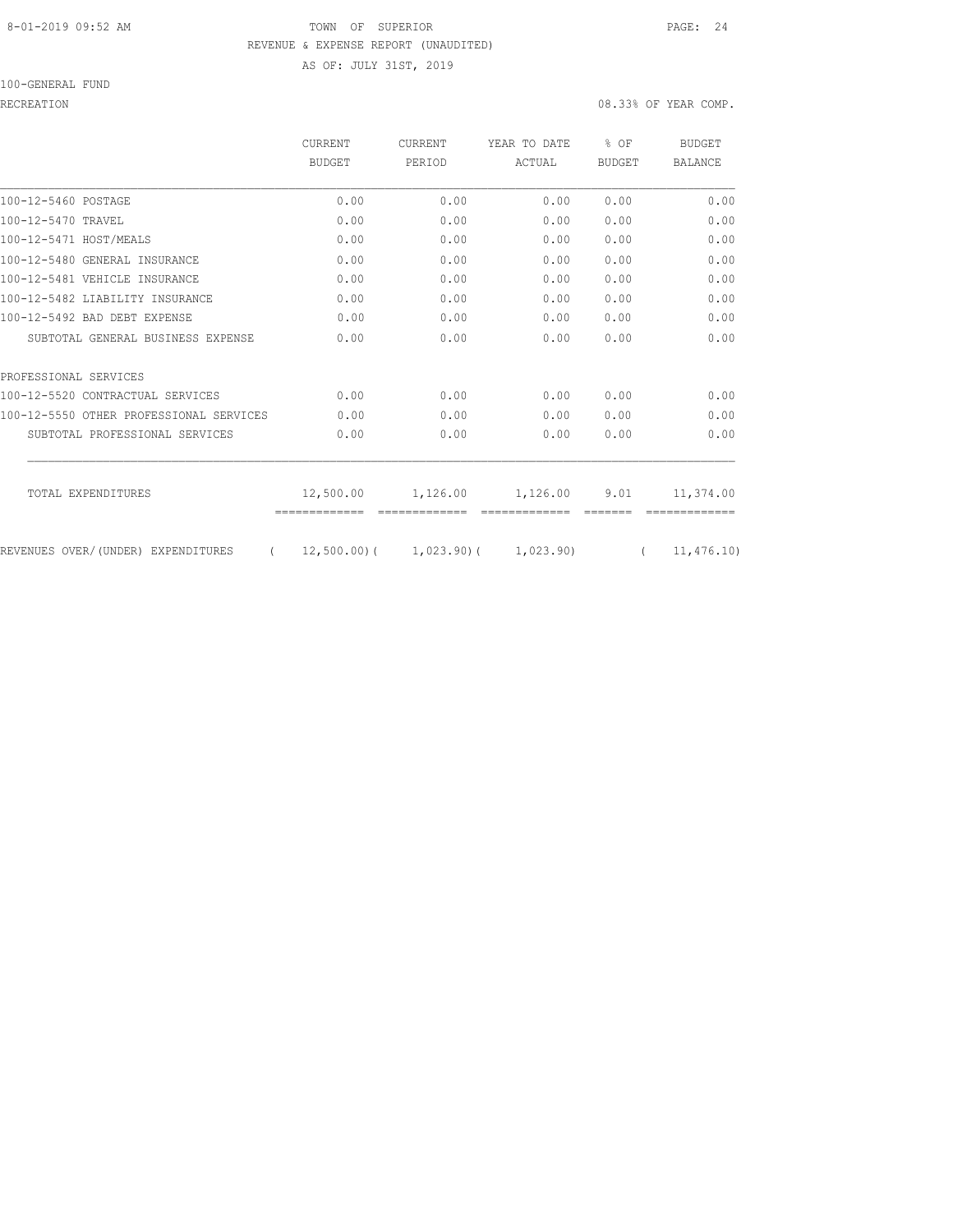# 8-01-2019 09:52 AM **TOWN OF SUPERIOR PAGE: 25** REVENUE & EXPENSE REPORT (UNAUDITED)

AS OF: JULY 31ST, 2019

|  |  |  | 100-GENERAL FUND |  |
|--|--|--|------------------|--|
|--|--|--|------------------|--|

| LIBRARY                                                      |                           |                         |                         |                       | 08.33% OF YEAR COMP.     |
|--------------------------------------------------------------|---------------------------|-------------------------|-------------------------|-----------------------|--------------------------|
|                                                              | <b>CURRENT</b><br>BUDGET  | CURRENT<br>PERIOD       | YEAR TO DATE<br>ACTUAL  | % OF<br><b>BUDGET</b> | <b>BUDGET</b><br>BALANCE |
| REVENUES                                                     |                           |                         |                         |                       |                          |
| BUSINESS SERVICES                                            |                           |                         |                         |                       |                          |
| 100-13-4240 FEES                                             | 0.00                      | 0.00                    | 0.00                    | 0.00                  | 0.00                     |
| 100-13-4250 INTERNET/LATE FEES                               | 2,000.00                  | 117.46                  | 117.46                  | 5.87                  | 1,882.54                 |
| SUBTOTAL BUSINESS SERVICES                                   | 2,000.00                  | 117.46                  | 117.46                  | 5.87                  | 1,882.54                 |
| TOTAL REVENUES                                               | 2,000.00<br>============= | 117.46<br>============= | 117.46<br>============= | 5.87<br>=======       | 1,882.54                 |
| EXPENDITURES                                                 |                           |                         |                         |                       |                          |
| PERSONEL                                                     |                           |                         |                         |                       |                          |
| 100-13-5100 SALARIES                                         | 35,082.00                 | 3,058.08                | 3,058.08                | 8.72                  | 32,023.92                |
| 100-13-5101 OVERTIME                                         | 0.00                      | 0.00                    | 0.00                    | 0.00                  | 0.00                     |
| 100-13-5151 FICA                                             | 2,175.00                  | 188.74                  | 188.74                  | 8.68                  | 1,986.26                 |
| 100-13-5152 MEDICARE                                         | 509.00                    | 44.14                   | 44.14                   | 8.67                  | 464.86                   |
| 100-13-5153 STATE UNEMPLOYMENT                               | 298.00                    | 11.09                   | 11.09                   | 3.72                  | 286.91                   |
| 100-13-5154 WORKERS COMP INSURANCE                           | 126.00                    | 0.00                    | 0.00                    | 0.00                  | 126.00                   |
| 100-13-5161 ARIZONA STATE RETIREMENT                         | 4,140.00                  | 213.14                  | 213.14                  | 5.15                  | 3,926.86                 |
| 100-13-5162 LIFE INSURANCE                                   | 80.00                     | 0.00                    | 0.00                    | 0.00                  | 80.00                    |
| 100-13-5163 HEALTH INSURANCE<br>100-13-5164 DENTAL INSURANCE | 7,207.00<br>370.00        | 649.14<br>0.00          | 649.14                  | 9.01<br>0.00          | 6,557.86<br>370.00       |
| SUBTOTAL PERSONEL                                            | 49,987.00                 | 4,164.33                | 0.00<br>4,164.33        | 8.33                  | 45,822.67                |
| SUPPLIES                                                     |                           |                         |                         |                       |                          |
| 100-13-5210 OFFICE SUPPLIES                                  | 0.00                      | 0.00                    | 0.00                    | 0.00                  | 0.00                     |
| 100-13-5220 MEDICAL SUPPLIES                                 | 0.00                      | 0.00                    | 0.00                    | 0.00                  | 0.00                     |
| 100-13-5225 SAFETY SUPPLIES/EQUIPMENT                        | 0.00                      | 0.00                    | 0.00                    | 0.00                  | 0.00                     |
| 100-13-5230 SANITATION SUPPLIES                              | 0.00                      | 0.00                    | 0.00                    | 0.00                  | 0.00                     |
| 100-13-5270 LIBRARY BOOKS                                    | 2,000.00                  | 0.00                    | 0.00                    | 0.00                  | 2,000.00                 |
| 100-13-5299 OPERATING SUPPLIES                               | 0.00                      | 0.00                    | 0.00                    | 0.00                  | 0.00                     |
| SUBTOTAL SUPPLIES                                            | 2,000.00                  | 0.00                    | 0.00                    | 0.00                  | 2,000.00                 |
| UTILITIES                                                    |                           |                         |                         |                       |                          |
| 100-13-5310 ELECTRICITY                                      | 6,174.00                  | 0.00                    | 0.00                    | 0.00                  | 6,174.00                 |
| 100-13-5320 GAS                                              | 1,100.00                  | 31.53                   | 31.53                   | 2.87                  | 1,068.47                 |
| 100-13-5330 REFUSE                                           | 0.00                      | 0.00                    | 0.00                    | 0.00                  | 0.00                     |
| 100-13-5340 SEWER                                            | 0.00                      | 0.00                    | 0.00                    | 0.00                  | 0.00                     |
| 100-13-5350 TELEPHONE                                        | 1,009.00                  | 0.00                    | 0.00                    | 0.00                  | 1,009.00                 |
| 100-13-5360 WATER                                            | 400.00                    | 29.56                   | 29.56                   | 7.39                  | 370.44                   |
| 100-13-5380 SECURITY                                         | 200.00                    | 25.00                   | 25.00                   | 12.50                 | 175.00                   |

SUBTOTAL UTILITIES 8,883.00 86.09 86.09 0.97 8,796.91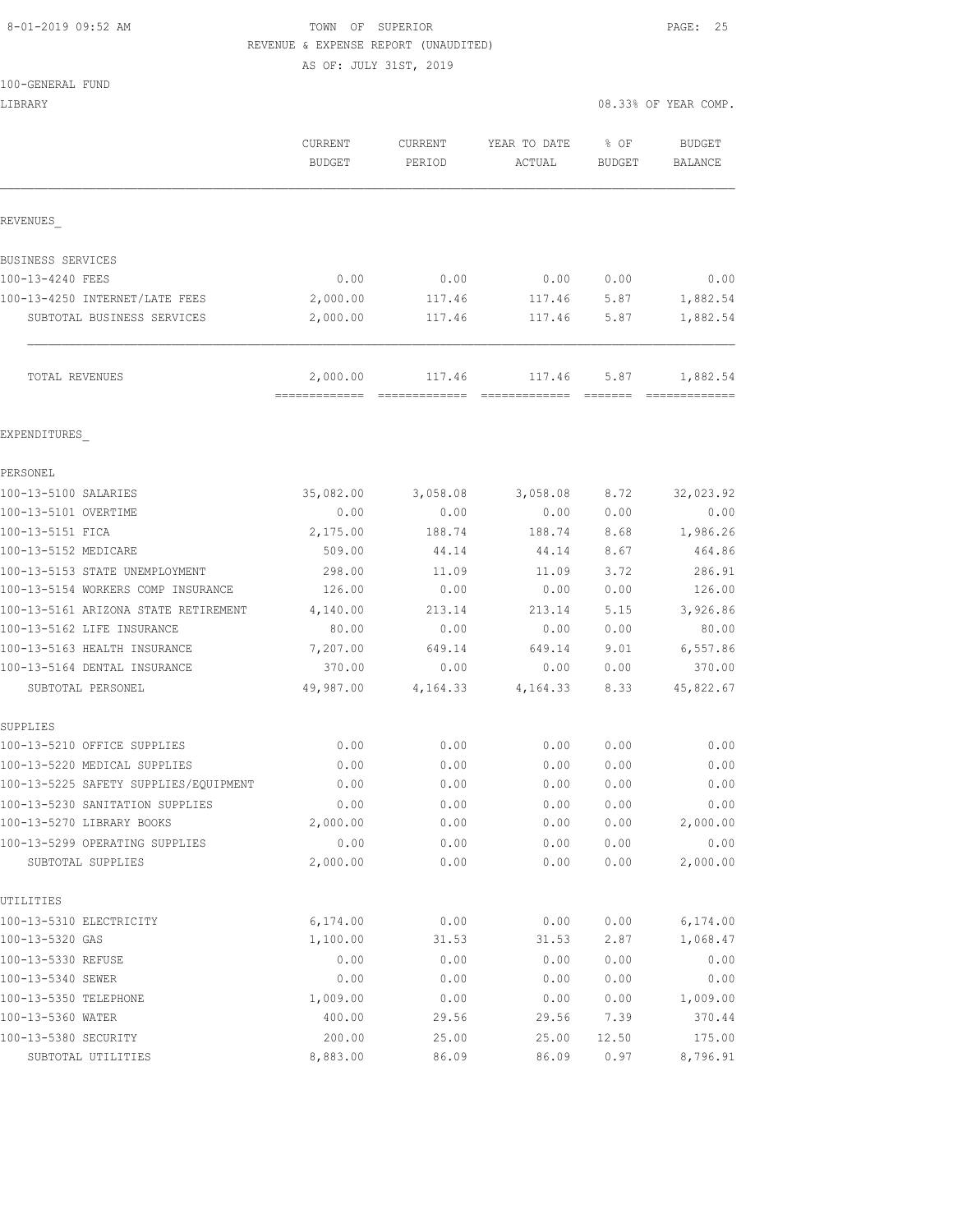## 8-01-2019 09:52 AM TOWN OF SUPERIOR PAGE: 26 REVENUE & EXPENSE REPORT (UNAUDITED)

AS OF: JULY 31ST, 2019

100-GENERAL FUND

LIBRARY 08.33% OF YEAR COMP.

|                                         | <b>CURRENT</b><br><b>BUDGET</b> | <b>CURRENT</b><br>PERIOD | YEAR TO DATE<br>ACTUAL | % OF<br><b>BUDGET</b> | <b>BUDGET</b><br><b>BALANCE</b> |
|-----------------------------------------|---------------------------------|--------------------------|------------------------|-----------------------|---------------------------------|
|                                         |                                 |                          |                        |                       |                                 |
| GENERAL BUSINESS EXPENSE                |                                 |                          |                        |                       |                                 |
| 100-13-5410 ADVERTISING                 | 100.00                          | 0.00                     | 0.00                   | 0.00                  | 100.00                          |
| 100-13-5420 DUES & SUBSCRIPTIONS        | 1,000.00                        | 0.00                     | 0.00                   | 0.00                  | 1,000.00                        |
| 100-13-5425 CONFERENCES & TRAINING      | 0.00                            | 0.00                     | 0.00                   | 0.00                  | 0.00                            |
| 100-13-5430 PRINTING                    | 900.00                          | 0.00                     | 0.00                   | 0.00                  | 900.00                          |
| 100-13-5450 UNIFORMS                    | 0.00                            | 0.00                     | 0.00                   | 0.00                  | 0.00                            |
| 100-13-5460 POSTAGE                     | 0.00                            | 80.97                    | 80.97                  | 0.00(                 | 80.97)                          |
| 100-13-5470 TRAVEL                      | 0.00                            | 0.00                     | 0.00                   | 0.00                  | 0.00                            |
| 100-13-5471 AUDIT                       | 1,545.00                        | 0.00                     | 0.00                   | 0.00                  | 1,545.00                        |
| 100-13-5480 GENERAL INSURANCE           | 12,820.00                       | 3,615.50                 | 3,615.50               | 28.20                 | 9,204.50                        |
| 100-13-5481 VEHICLE INSURANCE           | 0.00                            | 0.00                     | 0.00                   | 0.00                  | 0.00                            |
| 100-13-5482 LIABILITY INSURANCE         | 0.00                            | 0.00                     | 0.00                   | 0.00                  | 0.00                            |
| 100-13-5492 BAD DEBT EXPENSE            | 0.00                            | 0.00                     | 0.00                   | 0.00                  | 0.00                            |
| SUBTOTAL GENERAL BUSINESS EXPENSE       | 16,365.00                       | 3,696.47                 | 3,696.47               | 22.59                 | 12,668.53                       |
| PROFESSIONAL SERVICES                   |                                 |                          |                        |                       |                                 |
| 100-13-5520 CONTRACTUAL SERVICES        | 0.00                            | 0.00                     | 0.00                   | 0.00                  | 0.00                            |
| 100-13-5550 OTHER PROFESSIONAL SERVICES | 0.00                            | 0.00                     | 0.00                   | 0.00                  | 0.00                            |
| SUBTOTAL PROFESSIONAL SERVICES          | 0.00                            | 0.00                     | 0.00                   | 0.00                  | 0.00                            |
| REPAIR/MAINTENANCE                      |                                 |                          |                        |                       |                                 |
| 100-13-5650 OTHER EQUIPMENT REPAIRS     | 5,000.00                        | 0.00                     | 0.00                   | 0.00                  | 5,000.00                        |
| SUBTOTAL REPAIR/MAINTENANCE             | 5,000.00                        | 0.00                     | 0.00                   | 0.00                  | 5,000.00                        |
|                                         |                                 |                          |                        |                       |                                 |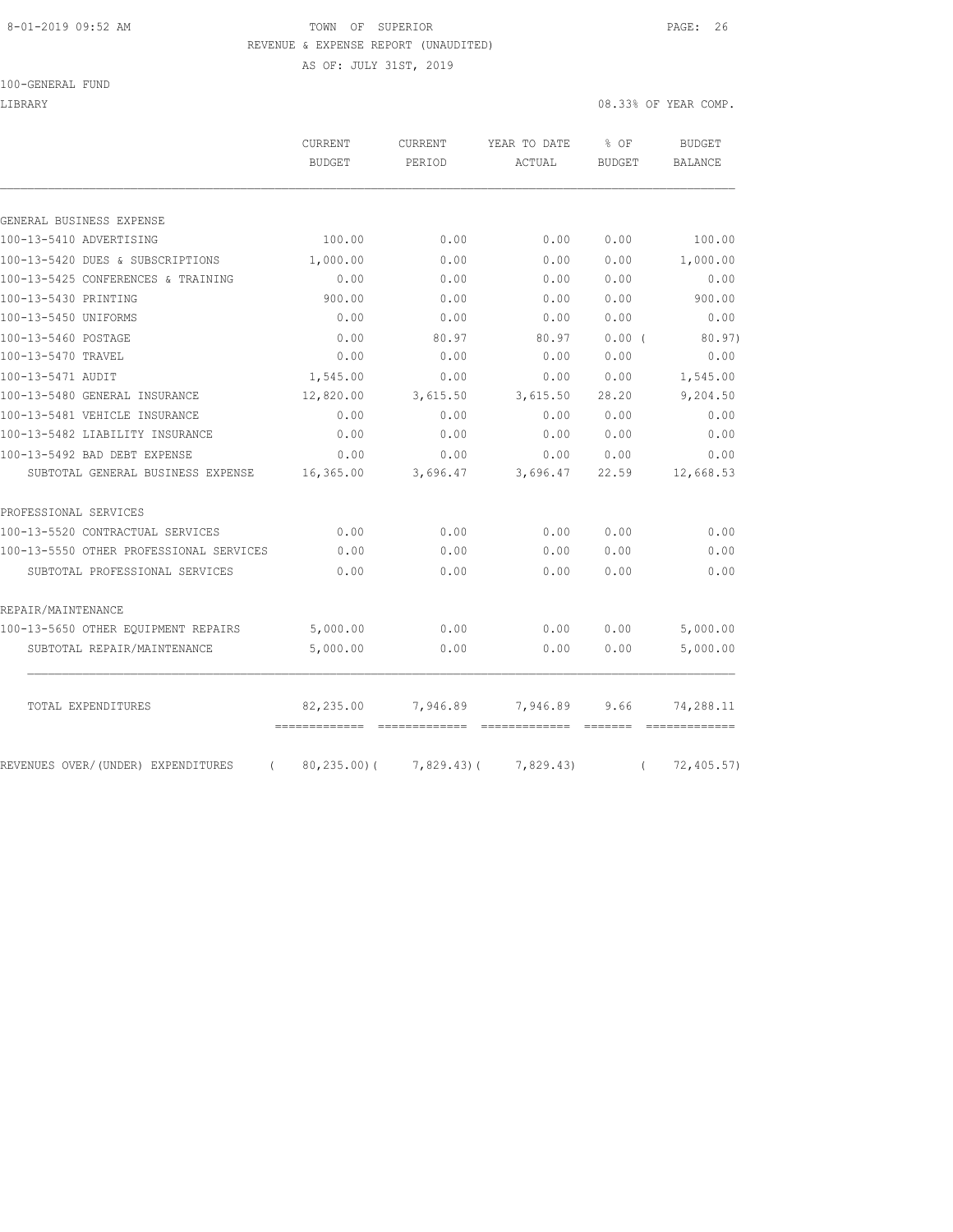|  | 8-01-2019 09:52 AM |  |
|--|--------------------|--|
|  |                    |  |

# TOWN OF SUPERIOR **EXECUTER** PAGE: 27 REVENUE & EXPENSE REPORT (UNAUDITED)

AS OF: JULY 31ST, 2019

| 100-GENERAL FUND |  |
|------------------|--|
|                  |  |

| BUILDING RENTALS                        |                          |                   |                        |                       | 08.33% OF YEAR COMP.            |
|-----------------------------------------|--------------------------|-------------------|------------------------|-----------------------|---------------------------------|
|                                         | CURRENT<br><b>BUDGET</b> | CURRENT<br>PERIOD | YEAR TO DATE<br>ACTUAL | % OF<br><b>BUDGET</b> | <b>BUDGET</b><br><b>BALANCE</b> |
| REVENUES                                |                          |                   |                        |                       |                                 |
| ENTERPRISE SERVICES                     |                          |                   |                        |                       |                                 |
| 100-14-4330 RENTAL INCOME               | 11,000.00                | 1,560.00          | 1,560.00               | 14.18                 | 9,440.00                        |
| SUBTOTAL ENTERPRISE SERVICES            | 11,000.00                | 1,560.00          | 1,560.00               | 14.18                 | 9,440.00                        |
| TOTAL REVENUES                          | 11,000.00                |                   | 1,560.00 1,560.00      | 14.18                 | 9,440.00                        |
| EXPENDITURES                            |                          |                   |                        |                       |                                 |
| SUPPLIES                                |                          |                   |                        |                       |                                 |
| 100-14-5210 OFFICE SUPPLIES             | 0.00                     | 0.00              | 0.00                   | 0.00                  | 0.00                            |
| 100-14-5220 MEDICAL SUPPLIES            | 0.00                     | 0.00              | 0.00                   | 0.00                  | 0.00                            |
| 100-14-5225 SAFETY SUPPLIES/EQUIPMENT   | 0.00                     | 0.00              | 0.00                   | 0.00                  | 0.00                            |
| 100-14-5230 SANITATION SUPPLIES         | 0.00                     | 0.00              | 0.00                   | 0.00                  | 0.00                            |
| 100-14-5299 OPERATING SUPPLIES          | 0.00                     | 0.00              | 0.00                   | 0.00                  | 0.00                            |
| SUBTOTAL SUPPLIES                       | 0.00                     | 0.00              | 0.00                   | 0.00                  | 0.00                            |
| UTILITIES                               |                          |                   |                        |                       |                                 |
| 100-14-5310 ELECTRICITY                 | 8,000.00                 | 0.00              | 0.00                   | 0.00                  | 8,000.00                        |
| 100-14-5320 GAS                         | 0.00                     | 0.00              | 0.00                   | 0.00                  | 0.00                            |
| 100-14-5330 REFUSE                      | 0.00                     | 0.00              | 0.00                   | 0.00                  | 0.00                            |
| 100-14-5340 SEWER                       | 0.00                     | 0.00              | 0.00                   | 0.00                  | 0.00                            |
| 100-14-5350 TELEPHONE                   | 0.00                     | 0.00              | 0.00                   | 0.00                  | 0.00                            |
| 100-14-5360 WATER                       | 0.00                     | 0.00              | 0.00                   | 0.00                  | 0.00                            |
| SUBTOTAL UTILITIES                      | 8,000.00                 | 0.00              | 0.00                   | 0.00                  | 8,000.00                        |
| GENERAL BUSINESS EXPENSE                |                          |                   |                        |                       |                                 |
| 100-14-5410 ADVERTISING                 | 0.00                     | 0.00              | 0.00                   | 0.00                  | 0.00                            |
| 100-14-5420 DUES & SUBSCRIPTIONS        | 0.00                     | 0.00              | 0.00                   | 0.00                  | 0.00                            |
| 100-14-5430 PRINTING                    | 0.00                     | 0.00              | 0.00                   | 0.00                  | 0.00                            |
| 100-14-5460 POSTAGE                     | 0.00                     | 0.00              | 0.00                   | 0.00                  | 0.00                            |
| 100-14-5480 GENERAL INSURANCE           | 0.00                     | 0.00              | 0.00                   | 0.00                  | 0.00                            |
| 100-14-5481 VEHICLE INSURANCE           | 0.00                     | 0.00              | 0.00                   | 0.00                  | 0.00                            |
| 100-14-5482 LIABILITY INSURANCE         | 0.00                     | 0.00              | 0.00                   | 0.00                  | 0.00                            |
| 100-14-5492 BAD DEBT EXPENSE            | 0.00                     | 0.00              | 0.00                   | 0.00                  | 0.00                            |
| SUBTOTAL GENERAL BUSINESS EXPENSE       | 0.00                     | 0.00              | 0.00                   | 0.00                  | 0.00                            |
| PROFESSIONAL SERVICES                   |                          |                   |                        |                       |                                 |
| 100-14-5550 OTHER PROFESSIONAL SERVICES | 0.00                     | 0.00              | 0.00                   | 0.00                  | 0.00                            |

SUBTOTAL PROFESSIONAL SERVICES 0.00 0.00 0.00 0.00 0.00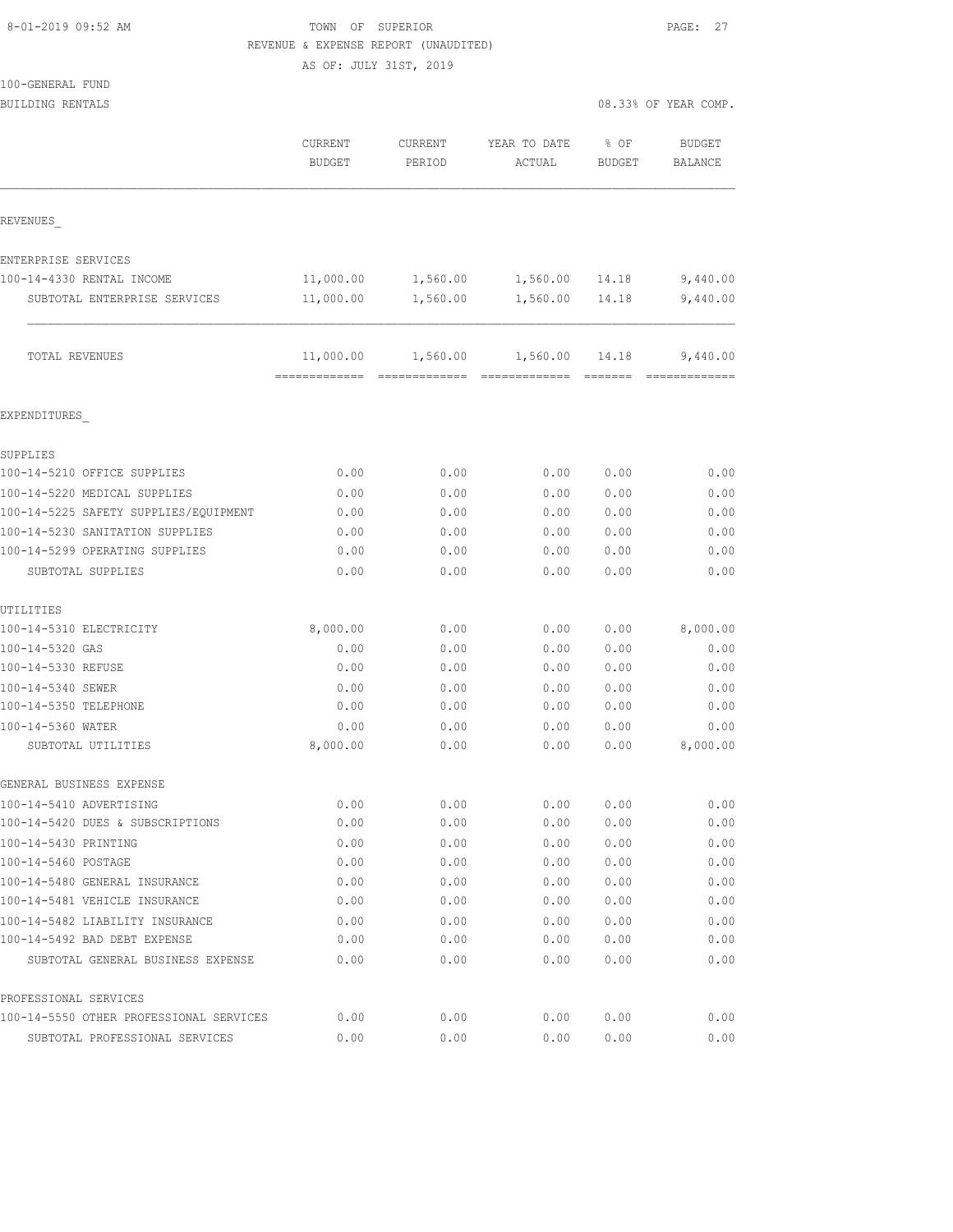| 8-01-2019 09:52 AM |  |
|--------------------|--|
|                    |  |

# TOWN OF SUPERIOR **Example 28** PAGE: 28 REVENUE & EXPENSE REPORT (UNAUDITED)

AS OF: JULY 31ST, 2019

100-GENERAL FUND

## BUILDING RENTALS 08.33% OF YEAR COMP.

|                                     | CURRENT<br><b>BUDGET</b> | <b>CURRENT</b><br>PERIOD | YEAR TO DATE<br>ACTUAL | % OF<br><b>BUDGET</b> | <b>BUDGET</b><br><b>BALANCE</b> |
|-------------------------------------|--------------------------|--------------------------|------------------------|-----------------------|---------------------------------|
| REPAIR/MAINTENANCE                  |                          |                          |                        |                       |                                 |
| 100-14-5650 OTHER EOUIPMENT REPAIRS | 0.00                     | 0.00                     | 0.00                   | 0.00                  | 0.00                            |
| SUBTOTAL REPAIR/MAINTENANCE         | 0.00                     | 0.00                     | 0.00                   | 0.00                  | 0.00                            |
| TOTAL EXPENDITURES                  | 8,000.00                 | 0.00                     | 0.00                   | 0.00                  | 8,000.00                        |
| REVENUES OVER/(UNDER) EXPENDITURES  | 3,000.00                 | 1,560.00                 | 1,560.00               |                       | 1,440.00                        |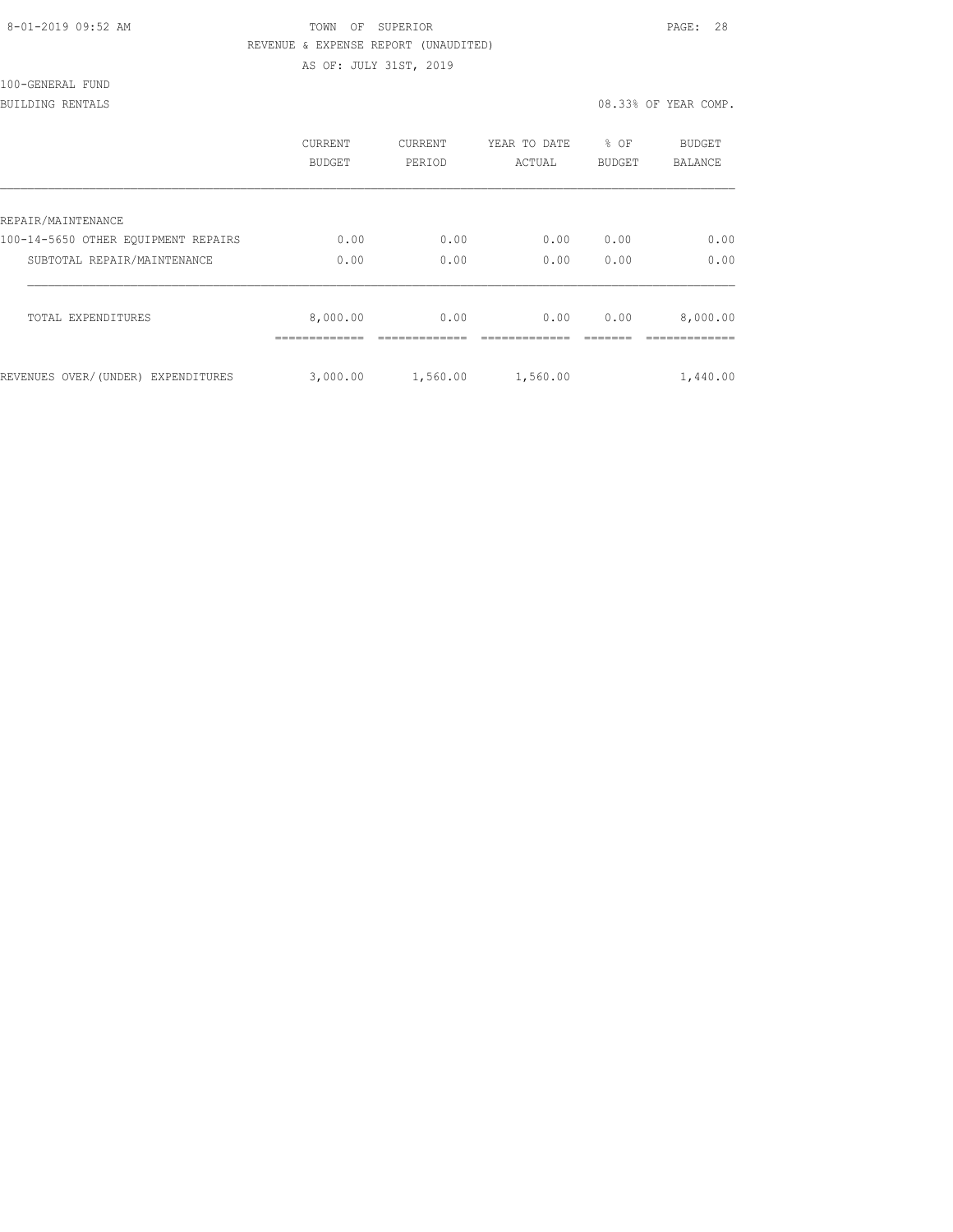# 8-01-2019 09:52 AM TOWN OF SUPERIOR PAGE: 29 REVENUE & EXPENSE REPORT (UNAUDITED)

AS OF: JULY 31ST, 2019

100-GENERAL FUND

SR CITIZENS-CONGREGATE **1999** CONGREGATE **1999** COMP.

|                                       | CURRENT<br><b>BUDGET</b> | CURRENT<br>PERIOD | YEAR TO DATE<br>ACTUAL | % OF<br>BUDGET | <b>BUDGET</b><br><b>BALANCE</b> |
|---------------------------------------|--------------------------|-------------------|------------------------|----------------|---------------------------------|
| REVENUES                              |                          |                   |                        |                |                                 |
| BUSINESS SERVICES                     |                          |                   |                        |                |                                 |
| 100-15-4215 SRC AAA DOLLARS           | 0.00                     | 0.00              | 0.00                   | 0.00           | 0.00                            |
| 100-15-4216 SRC ALTECS REVENUE        | 0.00                     | 0.00              | 0.00                   | 0.00           | 0.00                            |
| 100-15-4217 SRC PROGRAM REVENUE       | 0.00                     | 575.09            | 575.09                 | 0.00(          | 575.09                          |
| 100-15-4219 UNITED WAY                | 0.00                     | 0.00              | 0.00                   | 0.00           | 0.00                            |
| 100-15-4220 FEMA                      | 0.00                     | 0.00              | 0.00                   | 0.00           | 0.00                            |
| SUBTOTAL BUSINESS SERVICES            | 0.00                     | 575.09            | 575.09                 | $0.00$ (       | 575.09)                         |
| GRANTS                                |                          |                   |                        |                |                                 |
| 100-15-4600 SR CENTER REVENUE         | 0.00                     | 25.50             | 25.50                  | $0.00$ (       | 25.50                           |
| SUBTOTAL GRANTS                       | 0.00                     | 25.50             | 25.50                  | $0.00$ (       | 25.50)                          |
| TOTAL REVENUES                        | 0.00<br>=============    | 600.59            | 600.59                 | 0.00(          | 600.59                          |
| EXPENDITURES<br>PERSONEL              |                          |                   |                        |                |                                 |
| 100-15-5100 SALARIES                  | 12,280.00                | 1,153.43          | 1,153.43               | 9.39           | 11, 126.57                      |
| 100-15-5101 OVERTIME                  | 0.00                     | 0.00              | 0.00                   | 0.00           | 0.00                            |
| 100-15-5120 INMATE LABOR              | 0.00                     | 18.00             | 18.00                  | 0.00(          | 18.00)                          |
| 100-15-5151 FICA                      | 761.00                   | 71.51             | 71.51                  | 9.40           | 689.49                          |
| 100-15-5152 MEDICARE                  | 178.00                   | 16.72             | 16.72                  | 9.39           | 161.28                          |
| 100-15-5153 STATE UNEMPLOYMENT        | 112.00                   | 3.28              | 3.28                   | 2.93           | 108.72                          |
| 100-15-5154 WORKERS COMP INSURANCE    | 220.00                   | 0.00              | 0.00                   | 0.00           | 220.00                          |
| 100-15-5161 ARIZONA STATE RETIREMENT  | 1,449.00                 | 102.38            | 102.38                 | 7.07           | 1,346.62                        |
| 100-15-5162 LIFE INSURANCE            | 0.00                     | 0.00              | 0.00                   | 0.00           | 0.00                            |
| 100-15-5163 HEALTH INSURANCE          | 0.00                     | 0.00              | 0.00                   | 0.00           | 0.00                            |
| 100-15-5164 DENTAL INSURANCE          | 0.00                     | 0.00              | 0.00                   | 0.00           | 0.00                            |
| SUBTOTAL PERSONEL                     | 15,000.00                | 1,365.32          | 1,365.32               | 9.10           | 13,634.68                       |
| SUPPLIES                              |                          |                   |                        |                |                                 |
| 100-15-5210 OFFICE SUPPLIES           | 500.00                   | 0.00              | 0.00                   | 0.00           | 500.00                          |
| 100-15-5220 MEDICAL SUPPLIES          | 0.00                     | 0.00              | 0.00                   | 0.00           | 0.00                            |
| 100-15-5225 SAFETY SUPPLIES/EQUIPMENT | 0.00                     | 0.00              | 0.00                   | 0.00           | 0.00                            |
| 100-15-5230 SANITATION SUPPLIES       | 300.00                   | 0.00              | 0.00                   | 0.00           | 300.00                          |
| 100-15-5240 CHEMICALS & SUPPLIES      | 0.00                     | 0.00              | 0.00                   | 0.00           | 0.00                            |

100-15-5250 KITCHEN SUPPLIES 500.00 0.00 0.00 0.00 500.00 100-15-5260 FOOD SUPPLIES 1,000.00 0.00 0.00 0.00 1,000.00 100-15-5299 OPERATING SUPPLIES 500.00 0.00 0.00 0.00 500.00 SUBTOTAL SUPPLIES 2,800.00 0.00 0.00 0.00 2,800.00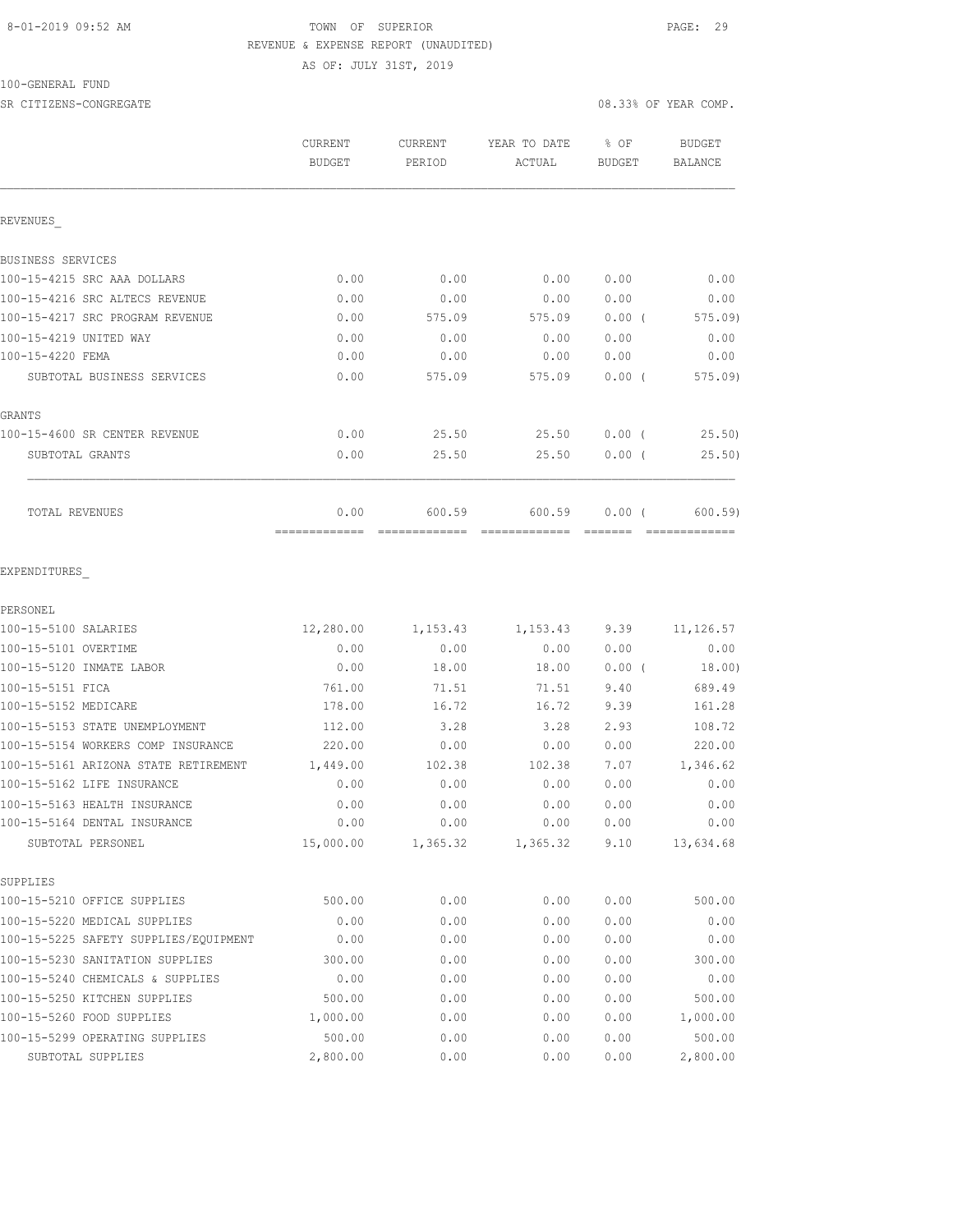### 8-01-2019 09:52 AM TOWN OF SUPERIOR PAGE: 30 REVENUE & EXPENSE REPORT (UNAUDITED)

AS OF: JULY 31ST, 2019

100-GENERAL FUND

SR CITIZENS-CONGREGATE **1999** OB SASES OF YEAR COMP.

|                                                                                   | <b>CURRENT</b><br><b>BUDGET</b> | <b>CURRENT</b><br>PERIOD | YEAR TO DATE<br>ACTUAL | % OF<br><b>BUDGET</b> | <b>BUDGET</b><br><b>BALANCE</b> |
|-----------------------------------------------------------------------------------|---------------------------------|--------------------------|------------------------|-----------------------|---------------------------------|
|                                                                                   |                                 |                          |                        |                       |                                 |
| UTILITIES                                                                         |                                 |                          |                        |                       |                                 |
| 100-15-5310 ELECTRICITY                                                           | 4,547.00                        | 0.00                     | 0.00                   | 0.00                  | 4,547.00                        |
| 100-15-5320 GAS                                                                   | 746.00                          | 48.67                    | 48.67                  | 6.52                  | 697.33                          |
| 100-15-5330 REFUSE                                                                | 0.00                            | 0.00                     | 0.00                   | 0.00                  | 0.00                            |
| 100-15-5340 SEWER                                                                 | 0.00                            | 0.00                     | 0.00                   | 0.00                  | 0.00                            |
| 100-15-5350 TELEPHONE                                                             | 250.00                          | 0.00                     | 0.00                   | 0.00                  | 250.00                          |
| 100-15-5360 WATER                                                                 | 200.00                          | 0.00                     | 0.00                   | 0.00                  | 200.00                          |
| 100-15-5370 RENT                                                                  | 0.00                            | 0.00                     | 0.00                   | 0.00                  | 0.00                            |
| SUBTOTAL UTILITIES                                                                | 5,743.00                        | 48.67                    | 48.67                  | 0.85                  | 5,694.33                        |
| GENERAL BUSINESS EXPENSE                                                          |                                 |                          |                        |                       |                                 |
| 100-15-5410 ADVERTISING                                                           | 0.00                            | 0.00                     | 0.00                   | 0.00                  | 0.00                            |
| 100-15-5420 DUES & SUBSCRIPTIONS                                                  | 200.00                          | 0.00                     | 0.00                   | 0.00                  | 200.00                          |
| 100-15-5425 CONFERENCES & TRAINING                                                | 0.00                            | 0.00                     | 0.00                   | 0.00                  | 0.00                            |
| 100-15-5430 PRINTING                                                              | 0.00                            | 0.00                     | 0.00                   | 0.00                  | 0.00                            |
| 100-15-5450 UNIFORMS                                                              | 0.00                            | 0.00                     | 0.00                   | 0.00                  | 0.00                            |
| 100-15-5460 POSTAGE                                                               | 0.00                            | 12.14                    | 12.14                  | $0.00$ (              | 12.14)                          |
| 100-15-5470 TRAVEL                                                                | 0.00                            | 0.00                     | 0.00                   | 0.00                  | 0.00                            |
| 100-15-5471 AUDIT                                                                 | 773.00                          | 0.00                     | 0.00                   | 0.00                  | 773.00                          |
| 100-15-5480 GENERAL INSURANCE                                                     | 4,273.00                        | 1,205.17                 | 1,205.17               | 28.20                 | 3,067.83                        |
| 100-15-5481 VEHICLE INSURANCE                                                     | 0.00                            | 0.00                     | 0.00                   | 0.00                  | 0.00                            |
| 100-15-5482 LIABILITY INSURANCE                                                   | 0.00                            | 0.00                     | 0.00                   | 0.00                  | 0.00                            |
| SUBTOTAL GENERAL BUSINESS EXPENSE                                                 | 5,246.00                        | 1,217.31                 | 1,217.31               | 23.20                 | 4,028.69                        |
| PROFESSIONAL SERVICES                                                             |                                 |                          |                        |                       |                                 |
| 100-15-5520 CONTRACT EMPLOYEE                                                     | 0.00                            | 0.00                     | 0.00                   | 0.00                  | 0.00                            |
| 100-15-5550 OTHER PROFESSIONAL SERVICES                                           | 23, 344.00                      | 3, 153. 24               | 3,153.24               | 13.51                 | 20,190.76                       |
| SUBTOTAL PROFESSIONAL SERVICES                                                    | 23,344.00                       | 3, 153. 24               | 3, 153. 24             | 13.51                 | 20,190.76                       |
| REPAIR/MAINTENANCE                                                                |                                 |                          |                        |                       |                                 |
| 100-15-5610 PARK & BLDG IMPROVEMENTS                                              | 0.00                            | 0.00                     | 0.00                   | 0.00                  | 0.00                            |
| 100-15-5640 AUTO & TRUCK REPAIRS                                                  | 0.00                            | 0.00                     | 0.00                   | 0.00                  | 0.00                            |
| 100-15-5641 GAS & OIL                                                             | 0.00                            | 0.00                     | 0.00                   | 0.00                  | 0.00                            |
| 100-15-5642 TIRES & TUBES                                                         | 0.00                            | 0.00                     | 0.00                   | 0.00                  | 0.00                            |
| 100-15-5643 INMATE FUEL                                                           | 0.00                            | 0.00                     | 0.00                   | 0.00                  | 0.00                            |
| 100-15-5650 OTHER EQUIPMENT REPAIRS                                               | 150.00                          | 0.00                     | 0.00                   | 0.00                  | 150.00                          |
| SUBTOTAL REPAIR/MAINTENANCE                                                       | 150.00                          | 0.00                     | 0.00                   | 0.00                  | 150.00                          |
| TOTAL EXPENDITURES                                                                | 52,283.00                       | 5,784.54                 |                        | 5,784.54 11.06        | 46,498.46                       |
| REVENUES OVER/(UNDER) EXPENDITURES ( 52,283.00)( 5,183.95)( 5,183.95) ( 6.189.95) |                                 |                          |                        |                       | 47,099.05)                      |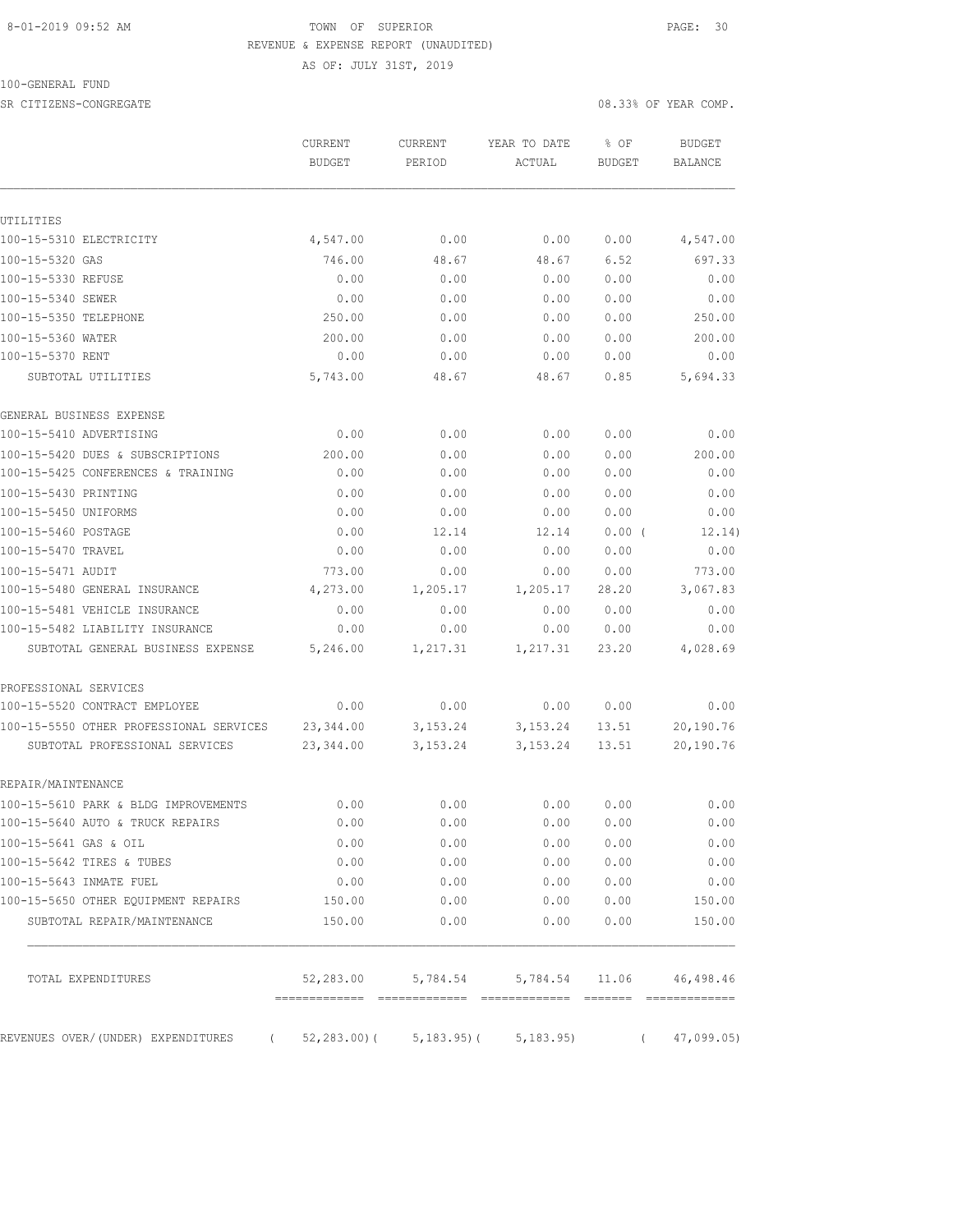#### 8-01-2019 09:52 AM TOWN OF SUPERIOR PAGE: 31 REVENUE & EXPENSE REPORT (UNAUDITED)

AS OF: JULY 31ST, 2019

### 100-GENERAL FUND

SR CITIZENS-HOME DELIVERY 08.33% OF YEAR COMP.

|                                                                       | CURRENT               | CURRENT      | YEAR TO DATE | % OF          | <b>BUDGET</b>  |
|-----------------------------------------------------------------------|-----------------------|--------------|--------------|---------------|----------------|
|                                                                       | <b>BUDGET</b>         | PERIOD       | ACTUAL       | <b>BUDGET</b> | <b>BALANCE</b> |
| REVENUES                                                              |                       |              |              |               |                |
| BUSINESS SERVICES                                                     |                       |              |              |               |                |
| 100-16-4215 SRC AAA REVENUE                                           | 0.00                  | 0.00         | 0.00         | 0.00          | 0.00           |
| 100-16-4216 SRC ALTECS REVENUE                                        | 0.00                  | 0.00         | 0.00         | 0.00          | 0.00           |
| 100-16-4217 SRC PROGRAM REVENUE                                       | 0.00                  | 1,971.12     | 1,971.12     | $0.00$ (      | 1, 971.12)     |
| 100-16-4219 UNITED WAY                                                | 0.00                  | 0.00         | 0.00         | 0.00          | 0.00           |
| 100-16-4220 FEMA                                                      | 0.00                  | 0.00         | 0.00         | 0.00          | 0.00           |
| SUBTOTAL BUSINESS SERVICES                                            | 0.00                  | 1,971.12     | 1,971.12     | $0.00$ (      | 1, 971.12)     |
| TOTAL REVENUES                                                        | 0.00<br>------------- | 1,971.12     | 1,971.12     | $0.00$ (      | 1, 971.12)     |
| EXPENDITURES                                                          |                       |              |              |               |                |
| PERSONEL                                                              |                       |              |              |               |                |
| 100-16-5100 SALARIES                                                  | 13,587.00             | 902.04       | 902.04       | 6.64          | 12,684.96      |
| 100-16-5101 OVERTIME                                                  | 0.00                  | 0.00         | 0.00         | 0.00          | 0.00           |
| 100-16-5120 INMATE LABOR                                              | 0.00                  | 27.00        | 27.00        | $0.00$ (      | 27.00)         |
| 100-16-5151 FICA                                                      | 842.00                | 55.93        | 55.93        | 6.64          | 786.07         |
| 100-16-5152 MEDICARE                                                  | 197.00                | 13.08        | 13.08        | 6.64          | 183.92         |
| 100-16-5153 STATE UNEMPLOYMENT                                        | 134.00                | 2.06         | 2.06         | 1.54          | 131.94         |
| 100-16-5154 WORKERS COMP INSURANCE                                    | 227.00                | 0.00         | 0.00         | 0.00          | 227.00         |
| 100-16-5161 ARIZONA STATE RETIREMENT                                  | 1,603.00              | 109.24       | 109.24       | 6.81          | 1,493.76       |
| 100-16-5162 LIFE INSURANCE                                            | 0.00                  | 0.00         | 0.00         | 0.00          | 0.00           |
| 100-16-5163 HEALTH INSURANCE                                          | 0.00                  | 0.00         | 0.00         | 0.00          | 0.00           |
| 100-16-5164 DENTAL INSURANCE                                          | 0.00                  | 0.00         | 0.00         | 0.00          | 0.00           |
| SUBTOTAL PERSONEL                                                     | 16,590.00             | 1,109.35     | 1,109.35     | 6.69          | 15,480.65      |
| SUPPLIES                                                              |                       |              |              |               |                |
| 100-16-5210 OFFICE SUPPLIES                                           | 0.00                  | 0.00         | 0.00         | 0.00          | 0.00           |
| 100-16-5220 MEDICAL SUPPLIES<br>100-16-5225 SAFETY SUPPLIES/EQUIPMENT | 0.00                  | 0.00         | 0.00         | 0.00          | 0.00           |
|                                                                       | 0.00                  | 0.00         | 0.00         | 0.00          | 0.00           |
| 100-16-5230 SANITATION SUPPLIES<br>100-16-5240 CHEMICALS & SUPPLIES   | 0.00<br>0.00          | 0.00<br>0.00 | 0.00<br>0.00 | 0.00<br>0.00  | 0.00<br>0.00   |
| 100-16-5250 KITCHEN SUPPLIES                                          |                       |              |              |               |                |
| 100-16-5260 FOOD SUPPLIES                                             | 0.00<br>0.00          | 0.00<br>0.00 | 0.00<br>0.00 | 0.00<br>0.00  | 0.00<br>0.00   |
| 100-16-5299 OPERATING SUPPLIES                                        | 0.00                  | 0.00         | 0.00         | 0.00          | 0.00           |
| SUBTOTAL SUPPLIES                                                     | 0.00                  | 0.00         | 0.00         | 0.00          | 0.00           |
| UTILITIES                                                             |                       |              |              |               |                |
| 100-16-5310 ELECTRICITY                                               | 4,547.00              | 0.00         | 0.00         | 0.00          | 4,547.00       |
| 100-16-5320 GAS                                                       | 802.00                | 48.68        | 48.68        | 6.07          | 753.32         |
| 100-16-5330 REFUSE                                                    | 0.00                  | 0.00         | 0.00         | 0.00          | 0.00           |
| 100-16-5340 SEWER                                                     | 0.00                  | 0.00         | 0.00         | 0.00          | 0.00           |
| 100-16-5350 TELEPHONE                                                 | 250.00                | 0.00         | 0.00         | 0.00          | 250.00         |
| 100-16-5360 WATER                                                     | 200.00                | 0.00         | 0.00         | 0.00          | 200.00         |
| 100-16-5370 RENT                                                      | 0.00                  | 0.00         | 0.00         | 0.00          | 0.00           |
| SUBTOTAL UTILITIES                                                    | 5,799.00              | 48.68        | 48.68        | 0.84          | 5,750.32       |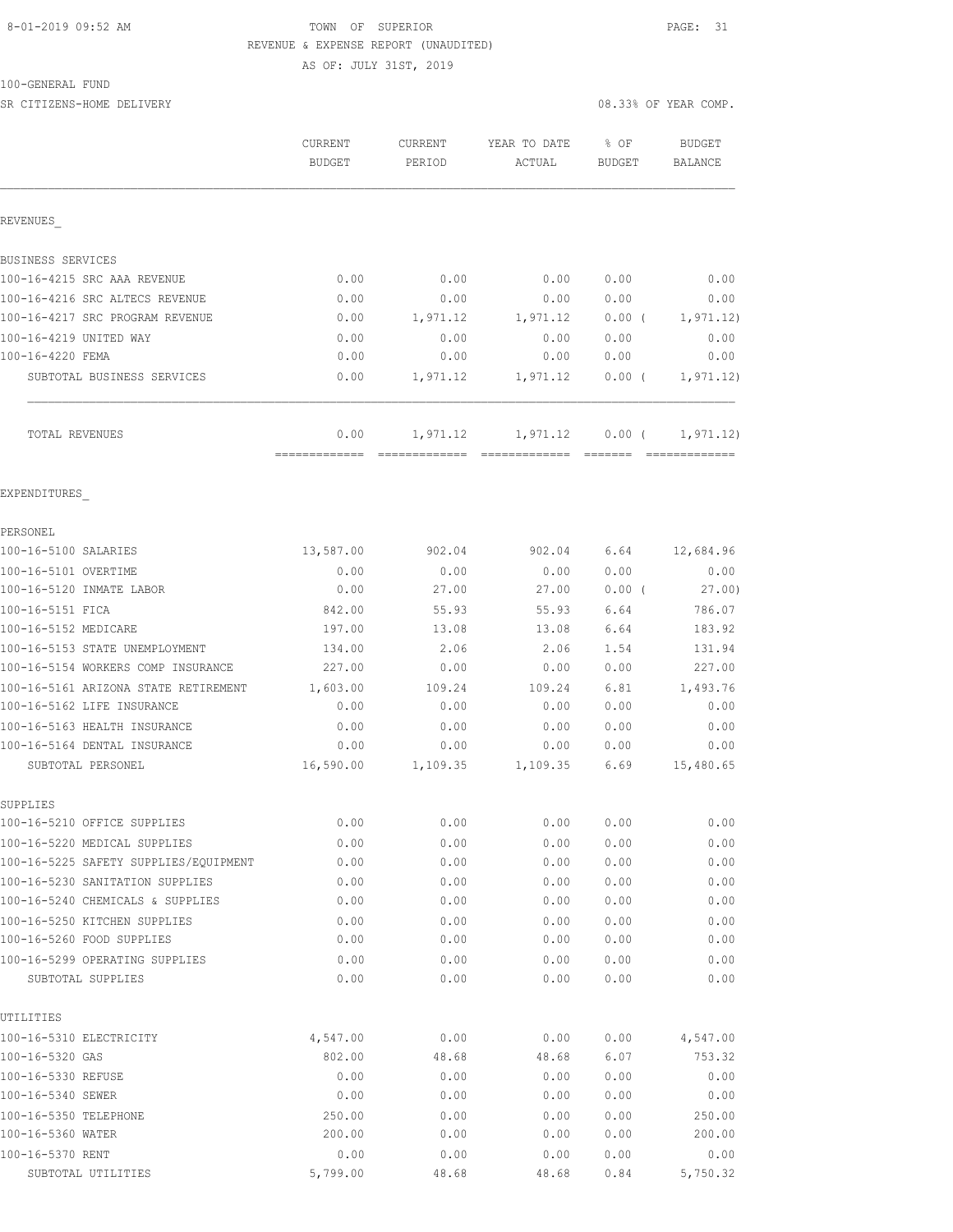#### 8-01-2019 09:52 AM TOWN OF SUPERIOR PAGE: 32 REVENUE & EXPENSE REPORT (UNAUDITED)

AS OF: JULY 31ST, 2019

100-GENERAL FUND

SR CITIZENS-HOME DELIVERY 08.33% OF YEAR COMP.

|                                                | CURRENT<br><b>BUDGET</b> | CURRENT<br>PERIOD | YEAR TO DATE<br>ACTUAL | % OF<br><b>BUDGET</b> | <b>BUDGET</b><br>BALANCE |
|------------------------------------------------|--------------------------|-------------------|------------------------|-----------------------|--------------------------|
|                                                |                          |                   |                        |                       |                          |
| GENERAL BUSINESS EXPENSE                       |                          |                   |                        |                       |                          |
| 100-16-5410 ADVERTISING                        | 0.00                     | 0.00              | 0.00                   | 0.00                  | 0.00                     |
| 100-16-5420 DUES & SUBSCRIPTIONS               | 0.00                     | 0.00              | 0.00                   | 0.00                  | 0.00                     |
| 100-16-5425 CONFERENCES & TRAINING             | 0.00                     | 0.00              | 0.00                   | 0.00                  | 0.00                     |
| 100-16-5430 PRINTING                           | 0.00                     | 0.00              | 0.00                   | 0.00                  | 0.00                     |
| 100-16-5450 UNIFORMS                           | 0.00                     | 0.00              | 0.00                   | 0.00                  | 0.00                     |
| 100-16-5460 POSTAGE                            | 0.00                     | 12.15             | 12.15                  | 0.00(                 | 12, 15)                  |
| 100-16-5470 TRAVEL                             | 0.00                     | 0.00              | 0.00                   | 0.00                  | 0.00                     |
| 100-16-5471 AUDIT                              | 773.00                   | 0.00              | 0.00                   | 0.00                  | 773.00                   |
| 100-16-5480 GENERAL INSURANCE                  | 4,273.00                 | 1,205.17          | 1,205.17               | 28.20                 | 3,067.83                 |
| 100-16-5481 VEHICLE INSURANCE                  | 0.00                     | 0.00              | 0.00                   | 0.00                  | 0.00                     |
| 100-16-5482 LIABILITY INSURANCE                | 0.00                     | 0.00              | 0.00                   | 0.00                  | 0.00                     |
| SUBTOTAL GENERAL BUSINESS EXPENSE              | 5,046.00                 | 1,217.32          | 1,217.32               | 24.12                 | 3,828.68                 |
| PROFESSIONAL SERVICES                          |                          |                   |                        |                       |                          |
| 100-16-5550 OTHER PROFESSIONAL SERVICES        | 34,179.00                | 2,766.00          | 2,766.00               | 8.09                  | 31, 413.00               |
| SUBTOTAL PROFESSIONAL SERVICES                 | 34,179.00                | 2,766.00          | 2,766.00               | 8.09                  | 31, 413.00               |
| REPAIR/MAINTENANCE                             |                          |                   |                        |                       |                          |
| 100-16-5610 PARK & BLDG IMPROVEMENTS           | 0.00                     | 0.00              | 0.00                   | 0.00                  | 0.00                     |
| 100-16-5640 AUTO & TRUCK REPAIRS               | 0.00                     | 0.00              | 0.00                   | 0.00                  | 0.00                     |
| 100-16-5641 GAS & OIL                          | 500.00                   | 0.00              | 0.00                   | 0.00                  | 500.00                   |
| 100-16-5642 TIRES & TUBES                      | 0.00                     | 0.00              | 0.00                   | 0.00                  | 0.00                     |
| 100-16-5643 INMATE FUEL                        | 0.00                     | 0.00              | 0.00                   | 0.00                  | 0.00                     |
| 100-16-5650 OTHER EQUIPMENT REPAIRS            | 0.00                     | 0.00              | 0.00                   | 0.00                  | 0.00                     |
| SUBTOTAL REPAIR/MAINTENANCE                    | 500.00                   | 0.00              | 0.00                   | 0.00                  | 500.00                   |
| TOTAL EXPENDITURES                             | 62,114.00                | 5, 141.35         | 5, 141.35              | 8.28                  | 56,972.65                |
| REVENUES OVER/(UNDER) EXPENDITURES<br>$\left($ | $62, 114.00$ (           | $3, 170.23$ ) (   | 3, 170.23              | $\left($              | 58, 943. 77)             |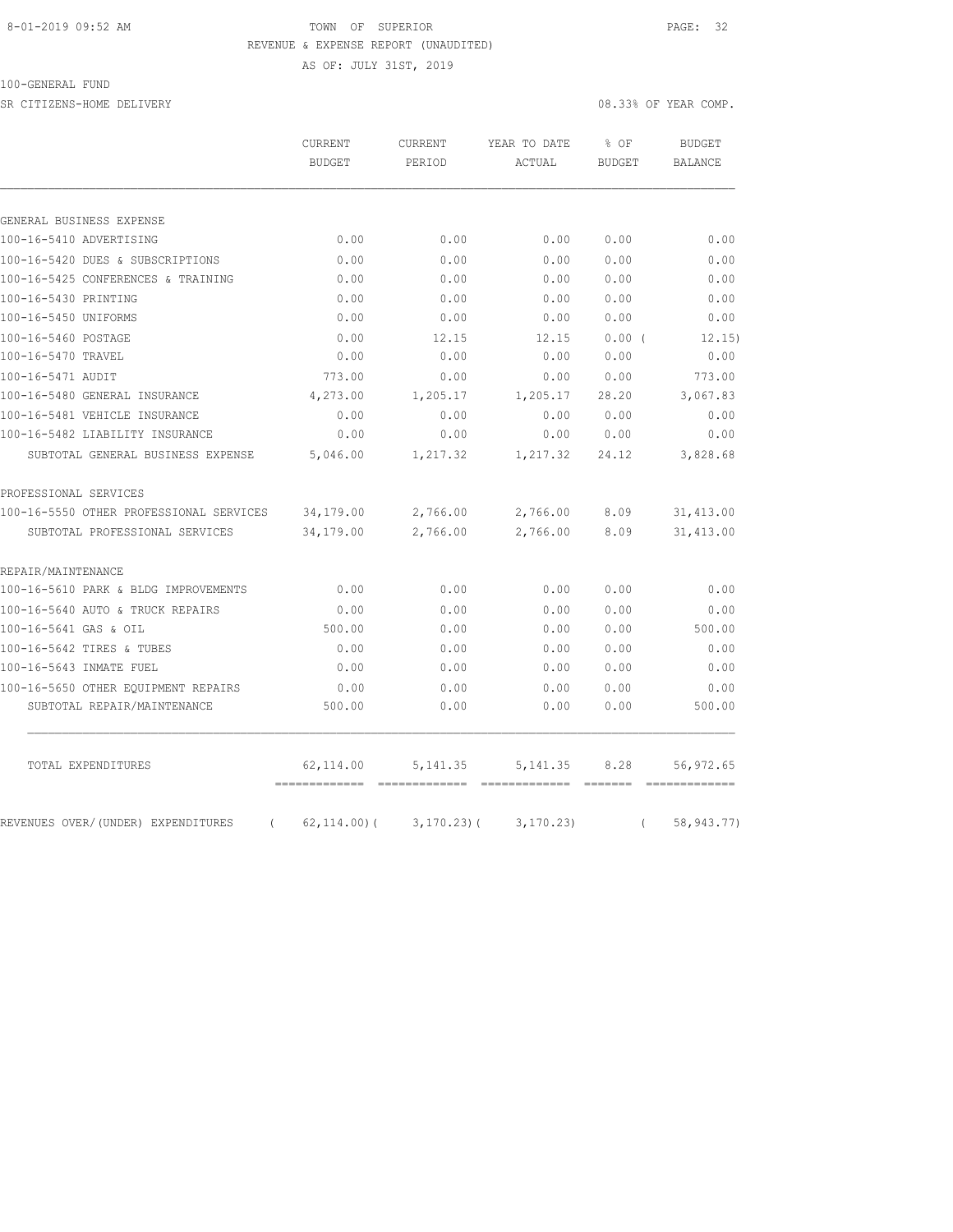#### 8-01-2019 09:52 AM TOWN OF SUPERIOR PAGE: 33 REVENUE & EXPENSE REPORT (UNAUDITED)

AS OF: JULY 31ST, 2019

100-GENERAL FUND

SR CITIZENS-TRANSPORTATIO 08.33% OF YEAR COMP.

|                                                                       | CURRENT<br><b>BUDGET</b> | CURRENT<br>PERIOD | YEAR TO DATE<br>ACTUAL | % OF<br>BUDGET | <b>BUDGET</b><br>BALANCE |
|-----------------------------------------------------------------------|--------------------------|-------------------|------------------------|----------------|--------------------------|
| REVENUES                                                              |                          |                   |                        |                |                          |
| BUSINESS SERVICES                                                     |                          |                   |                        |                |                          |
| 100-17-4215 SRC AAA REVENUE                                           | 0.00                     | 0.00              | 0.00                   | 0.00           | 0.00                     |
| 100-17-4216 SRC ALTECS REVENUE                                        | 0.00                     | 0.00              | 0.00                   | 0.00           | 0.00                     |
| 100-17-4217 SRC PROGRAM REVENUE                                       | 0.00                     | 318.00            | 318.00                 | 0.00(          | 318.00)                  |
| 100-17-4219 UNITED WAY                                                | 0.00                     | 0.00              | 0.00                   | 0.00           | 0.00                     |
| 100-17-4220 FEMA                                                      | 0.00                     | 0.00              | 0.00                   | 0.00           | 0.00                     |
| SUBTOTAL BUSINESS SERVICES                                            | 0.00                     | 318.00            | 318.00                 | 0.00(          | 318.00)                  |
| TOTAL REVENUES                                                        | 0.00                     | 318.00            | 318.00                 | 0.00(          | 318.00)                  |
| EXPENDITURES                                                          |                          |                   |                        |                |                          |
| PERSONEL                                                              |                          |                   |                        |                |                          |
| 100-17-5100 SALARIES                                                  | 5,238.00                 | 346.33            | 346.33                 | 6.61           | 4,891.67                 |
| 100-17-5101 OVERTIME                                                  | 0.00                     | 0.00              | 0.00                   | 0.00           | 0.00                     |
| 100-17-5120 INMATE LABOR                                              | 0.00                     | 0.00              | 0.00                   | 0.00           | 0.00                     |
| 100-17-5151 FICA                                                      | 325.00                   | 21.48             | 21.48                  | 6.61           | 303.52                   |
| 100-17-5152 MEDICARE                                                  | 76.00                    | 5.02              | 5.02                   | 6.61           | 70.98                    |
| 100-17-5153 STATE UNEMPLOYMENT                                        | 52.00                    | 1.00              | 1.00                   | 1.92           | 51.00                    |
| 100-17-5154 WORKERS COMP INSURANCE                                    | 36.00                    | 0.00              | 0.00                   | 0.00           | 36.00                    |
| 100-17-5161 ARIZONA STATE RETIREMENT                                  | 618.00                   | 41.94             | 41.94                  | 6.79           | 576.06                   |
| 100-17-5162 LIFE INSURANCE                                            | 0.00                     | 0.00              | 0.00                   | 0.00           | 0.00                     |
| 100-17-5163 HEALTH INSURANCE                                          | 0.00                     | 0.00              | 0.00                   | 0.00           | 0.00                     |
| 100-17-5164 DENTAL INSURANCE                                          | 0.00                     | 0.00              | 0.00                   | 0.00           | 0.00                     |
| SUBTOTAL PERSONEL                                                     | 6,345.00                 | 415.77            | 415.77                 | 6.55           | 5,929.23                 |
| SUPPLIES                                                              |                          |                   |                        |                |                          |
| 100-17-5210 OFFICE SUPPLIES                                           | 0.00                     | 0.00              | 0.00                   | 0.00           | 0.00                     |
| 100-17-5220 MEDICAL SUPPLIES<br>100-17-5225 SAFETY SUPPLIES/EQUIPMENT | 0.00<br>0.00             | 0.00<br>0.00      | 0.00<br>0.00           | 0.00<br>0.00   | 0.00<br>0.00             |
| 100-17-5230 SANITATION SUPPLIES                                       | 0.00                     | 0.00              | 0.00                   | 0.00           | 0.00                     |
| 100-17-5250 KITCHEN SUPPLIES                                          | 0.00                     | 0.00              | 0.00                   | 0.00           | 0.00                     |
| 100-17-5260 FOOD SUPPLIES                                             | 0.00                     | 0.00              | 0.00                   | 0.00           | 0.00                     |
| 100-17-5299 OPERATING SUPPLIES                                        | 0.00                     | 0.00              | 0.00                   | 0.00           | 0.00                     |
| SUBTOTAL SUPPLIES                                                     | 0.00                     | 0.00              | 0.00                   | 0.00           | 0.00                     |
| UTILITIES                                                             |                          |                   |                        |                |                          |
| 100-17-5310 ELECTRICITY                                               | 0.00                     | 0.00              | 0.00                   | 0.00           | 0.00                     |
| 100-17-5320 GAS                                                       | 0.00                     | 0.00              | 0.00                   | 0.00           | 0.00                     |
| 100-17-5330 REFUSE                                                    | 0.00                     | 0.00              | 0.00                   | 0.00           | 0.00                     |
| 100-17-5340 SEWER                                                     | 0.00                     | 0.00              | 0.00                   | 0.00           | 0.00                     |
| 100-17-5350 TELEPHONE                                                 | 490.00                   | 0.00              | 0.00                   | 0.00           | 490.00                   |
| 100-17-5360 WATER                                                     | 0.00                     | 0.00              | 0.00                   | 0.00           | 0.00                     |
| 100-17-5370 RENT                                                      | 0.00                     | 0.00              | 0.00                   | 0.00           | 0.00                     |
| SUBTOTAL UTILITIES                                                    | 490.00                   | 0.00              | 0.00                   | 0.00           | 490.00                   |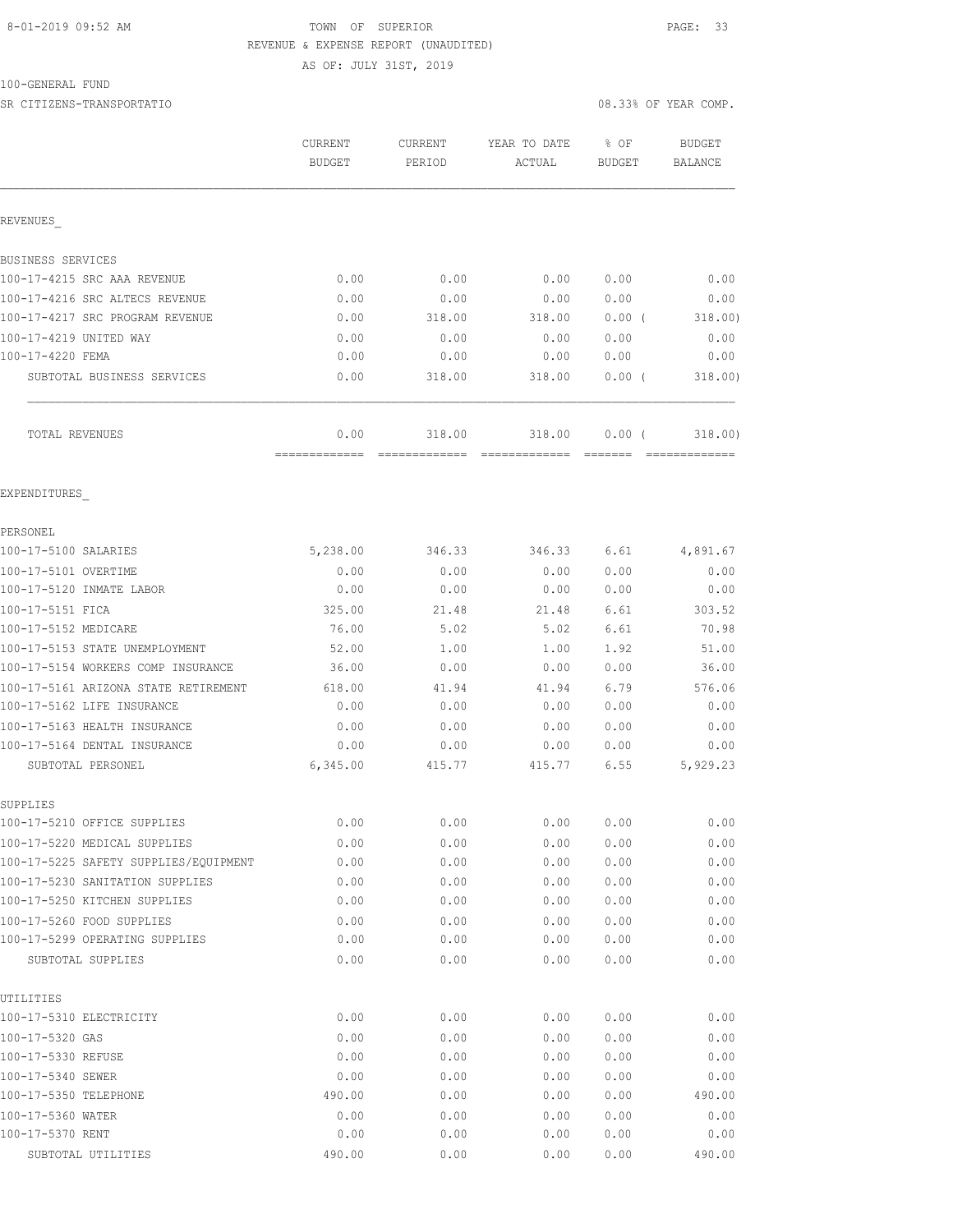#### 8-01-2019 09:52 AM TOWN OF SUPERIOR PAGE: 34 REVENUE & EXPENSE REPORT (UNAUDITED)

AS OF: JULY 31ST, 2019

### 100-GENERAL FUND

SR CITIZENS-TRANSPORTATIO 08.33% OF YEAR COMP.

|                                         | <b>CURRENT</b><br><b>BUDGET</b> | CURRENT<br>PERIOD | YEAR TO DATE<br>ACTUAL | % OF<br><b>BUDGET</b> | <b>BUDGET</b><br>BALANCE |
|-----------------------------------------|---------------------------------|-------------------|------------------------|-----------------------|--------------------------|
|                                         |                                 |                   |                        |                       |                          |
|                                         |                                 |                   |                        |                       |                          |
| GENERAL BUSINESS EXPENSE                |                                 |                   |                        |                       |                          |
| 100-17-5410 ADVERTISING                 | 0.00                            | 0.00              | 0.00                   | 0.00                  | 0.00                     |
| 100-17-5420 DUES & SUBSCRIPTIONS        | 0.00                            | 0.00              | 0.00                   | 0.00                  | 0.00                     |
| 100-17-5425 CONFERENCES & TRAINING      | 0.00                            | 0.00              | 0.00                   | 0.00                  | 0.00                     |
| 100-17-5430 PRINTING                    | 0.00                            | 0.00              | 0.00                   | 0.00                  | 0.00                     |
| 100-17-5450 UNIFORMS                    | 0.00                            | 0.00              | 0.00                   | 0.00                  | 0.00                     |
| 100-17-5460 POSTAGE                     | 0.00                            | 0.00              | 0.00                   | 0.00                  | 0.00                     |
| 100-17-5470 TRAVEL                      | 0.00                            | 0.00              | 0.00                   | 0.00                  | 0.00                     |
| 100-17-5471 AUDIT                       | 773.00                          | 0.00              | 0.00                   | 0.00                  | 773.00                   |
| 100-17-5480 GENERAL INSURANCE           | 4,273.00                        | 1,205.17          | 1,205.17               | 28.20                 | 3,067.83                 |
| 100-17-5481 VEHICLE INSURANCE           | 0.00                            | 0.00              | 0.00                   | 0.00                  | 0.00                     |
| 100-17-5482 LIABILITY INSURANCE         | 0.00                            | 0.00              | 0.00                   | 0.00                  | 0.00                     |
| SUBTOTAL GENERAL BUSINESS EXPENSE       | 5,046.00                        | 1,205.17          | 1,205.17               | 23.88                 | 3,840.83                 |
| PROFESSIONAL SERVICES                   |                                 |                   |                        |                       |                          |
| 100-17-5550 OTHER PROFESSIONAL SERVICES | 1,000.00                        | 0.00              | 0.00                   | 0.00                  | 1,000.00                 |
| SUBTOTAL PROFESSIONAL SERVICES          | 1,000.00                        | 0.00              | 0.00                   | 0.00                  | 1,000.00                 |
| REPAIR/MAINTENANCE                      |                                 |                   |                        |                       |                          |
| 100-17-5610 PARK & BLDG IMPROVEMENTS    | 0.00                            | 0.00              | 0.00                   | 0.00                  | 0.00                     |
| 100-17-5640 AUTO & TRUCK REPAIRS        | 2,000.00                        | 0.00              | 0.00                   | 0.00                  | 2,000.00                 |
| 100-17-5641 GAS & OIL                   | 500.00                          | 0.00              | 0.00                   | 0.00                  | 500.00                   |
| 100-17-5642 TIRES & TUBES               | 0.00                            | 0.00              | 0.00                   | 0.00                  | 0.00                     |
| 100-17-5643 INMATE FUEL                 | 0.00                            | 0.00              | 0.00                   | 0.00                  | 0.00                     |
| 100-17-5650 OTHER EQUIPMENT REPAIRS     | 0.00                            | 0.00              | 0.00                   | 0.00                  | 0.00                     |
| SUBTOTAL REPAIR/MAINTENANCE             | 2,500.00                        | 0.00              | 0.00                   | 0.00                  | 2,500.00                 |
|                                         | 15,381.00                       | 1,620.94          | 1,620.94               | 10.54                 | 13,760.06                |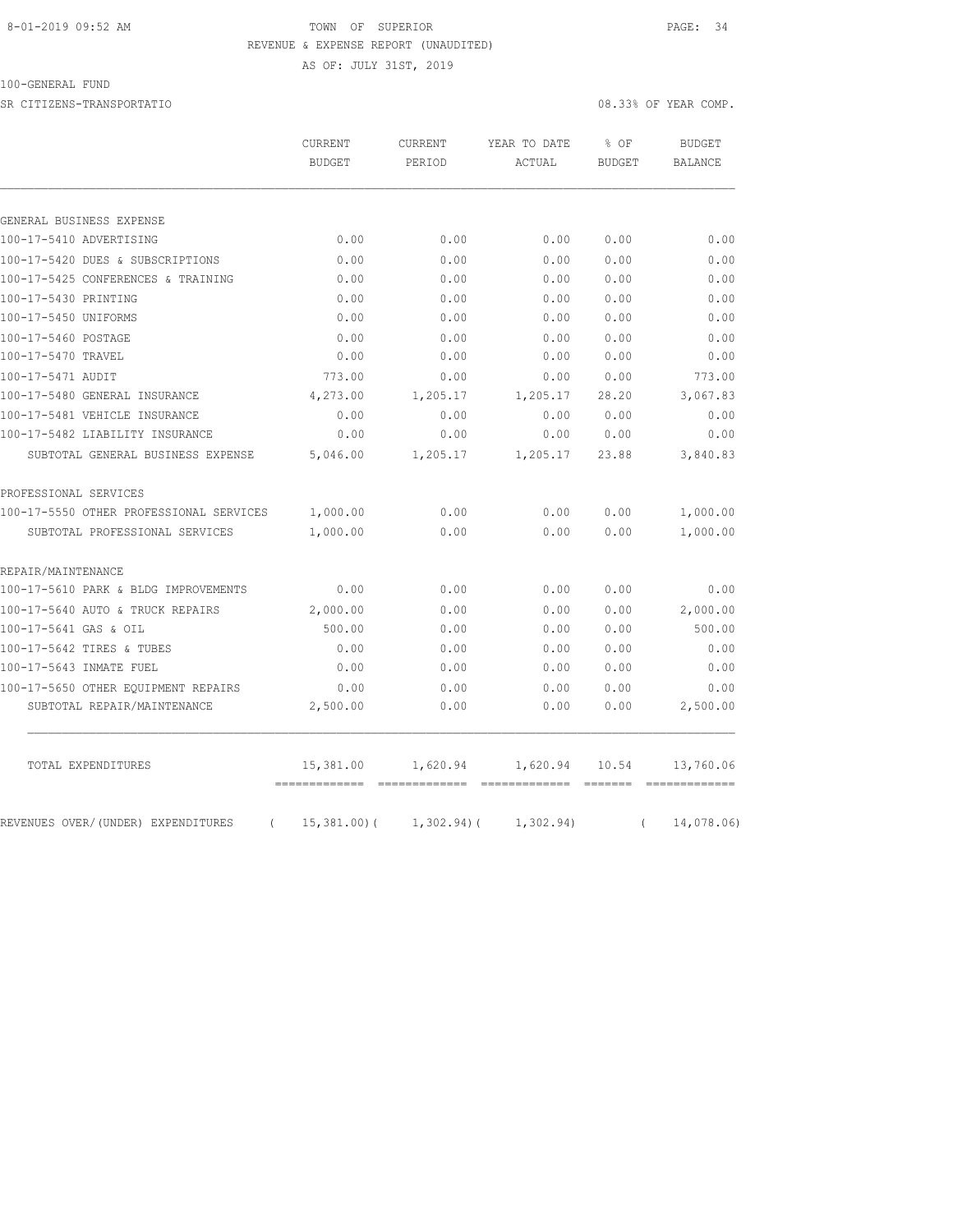#### 8-01-2019 09:52 AM TOWN OF SUPERIOR PAGE: 35 REVENUE & EXPENSE REPORT (UNAUDITED)

AS OF: JULY 31ST, 2019

| 100-GENERAL FUND |  |
|------------------|--|

CODE ENFORCEMENT COMP. THE SECOND EXAMPLE THE SECOND CODE ENFORCEMENT COMP.

|                                      | CURRENT<br><b>BUDGET</b> | CURRENT<br>PERIOD      | YEAR TO DATE<br>ACTUAL | % OF<br><b>BUDGET</b> | <b>BUDGET</b><br><b>BALANCE</b> |
|--------------------------------------|--------------------------|------------------------|------------------------|-----------------------|---------------------------------|
| REVENUES                             |                          |                        |                        |                       |                                 |
| GRANTS                               |                          |                        |                        |                       |                                 |
| 100-18-4600 BLIGHT REVENUE           | 0.00                     | 0.00                   | 0.00                   | 0.00                  | 0.00                            |
| SUBTOTAL GRANTS                      | 0.00                     | 0.00                   | 0.00                   | 0.00                  | 0.00                            |
| TOTAL REVENUES                       | 0.00<br>----------       | 0.00<br>-------------- | 0.00                   | 0.00                  | 0.00                            |
| EXPENDITURES                         |                          |                        |                        |                       |                                 |
| PERSONEL                             |                          |                        |                        |                       |                                 |
| 100-18-5100 SALARIES                 | 21,584.00                | 1,581.60               | 1,581.60               | 7.33                  | 20,002.40                       |
| 100-18-5101 OVERTIME                 | 0.00                     | 0.00                   | 0.00                   | 0.00                  | 0.00                            |
| 100-18-5151 FICA                     | 1,338.00                 | 0.00                   | 0.00                   | 0.00                  | 1,338.00                        |
| 100-18-5152 MEDICARE                 | 313.00                   | 22.94                  | 22.94                  | 7.33                  | 290.06                          |
| 100-18-5153 STATE UNEMPLOYMENT       | 75.00                    | 0.00                   | 0.00                   | 0.00                  | 75.00                           |
| 100-18-5154 WORKERS COMP INSURANCE   | 500.00                   | 0.00                   | 0.00                   | 0.00                  | 500.00                          |
| 100-18-5160 PUBLIC SAFETY RETIREMENT | 0.00                     | 0.00                   | 0.00                   | 0.00                  | 0.00                            |
| 100-18-5161 ARIZONA STATE RETIREMENT | 5,541.00                 | 0.00                   | 0.00                   | 0.00                  | 5,541.00                        |
| 100-18-5162 LIFE INSURANCE           | 40.00                    | 0.00                   | 0.00                   | 0.00                  | 40.00                           |
| 100-18-5163 HEALTH INSURANCE         | 0.00                     | 0.00                   | 0.00                   | 0.00                  | 0.00                            |
| 100-18-5164 DENTAL INSURANCE         | 185.00                   | 0.00                   | 0.00                   | 0.00                  | 185.00                          |
| SUBTOTAL PERSONEL                    | 29,576.00                | 1,604.54               | 1,604.54               | 5.43                  | 27,971.46                       |
| PROFESSIONAL SERVICES                |                          |                        |                        |                       |                                 |
| 100-18-5520 Blight Mitigation        | 20,000.00                | 0.00                   | 0.00                   | 0.00                  | 20,000.00                       |
| SUBTOTAL PROFESSIONAL SERVICES       | 20,000.00                | 0.00                   | 0.00                   | 0.00                  | 20,000.00                       |
| TOTAL EXPENDITURES                   | 49,576.00                | 1,604.54               | 1,604.54               | 3.24                  | 47,971.46                       |

REVENUES OVER/(UNDER) EXPENDITURES (49,576.00)( 1,604.54)( 1,604.54) (47,971.46)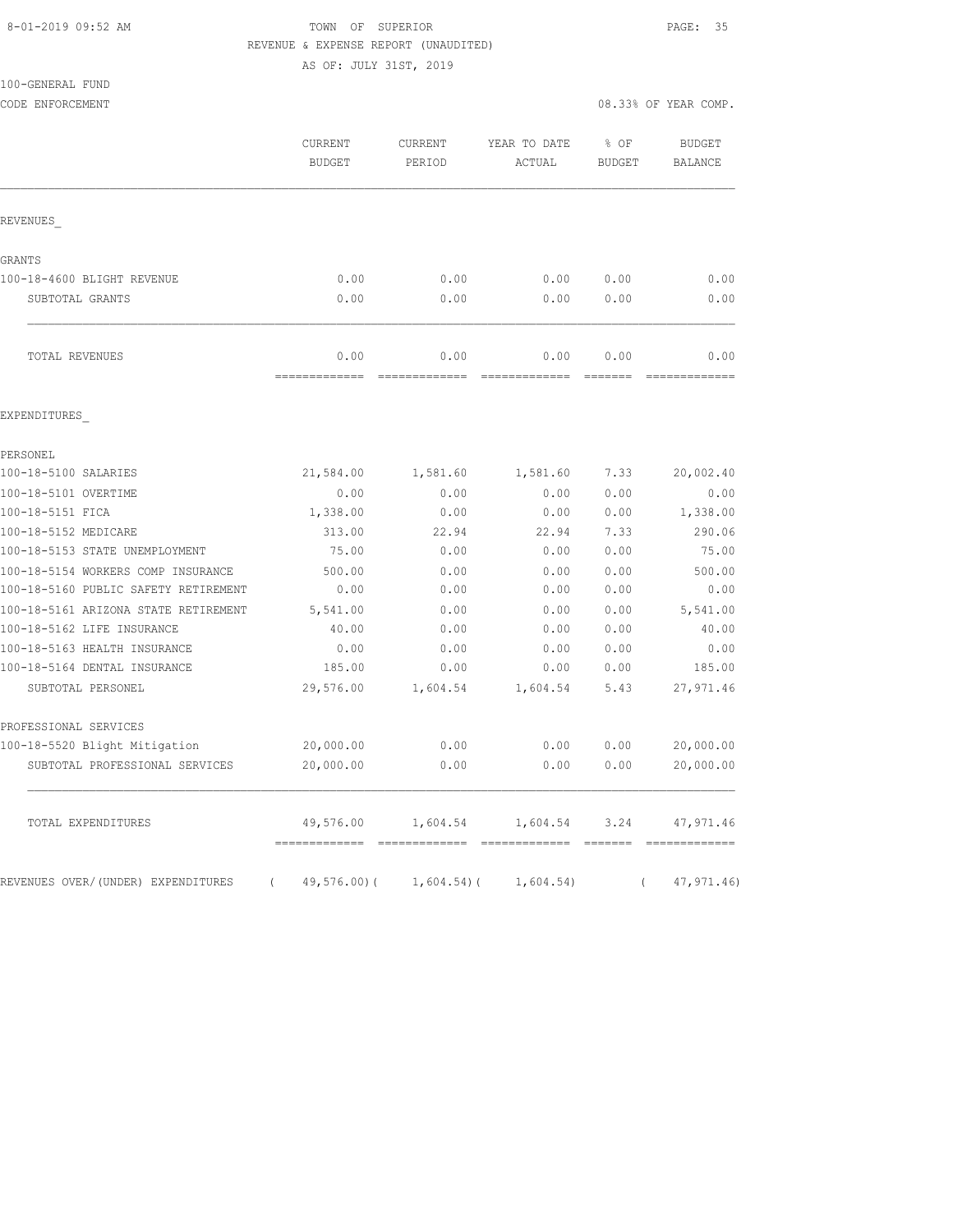# 8-01-2019 09:52 AM TOWN OF SUPERIOR PAGE: 36 REVENUE & EXPENSE REPORT (UNAUDITED)

AS OF: JULY 31ST, 2019

| EDC                                    |                          |                                                                                                                                                                                                                                                                                                                                                                                                                                                                                        |                        | 08.33% OF YEAR COMP.              |                                 |
|----------------------------------------|--------------------------|----------------------------------------------------------------------------------------------------------------------------------------------------------------------------------------------------------------------------------------------------------------------------------------------------------------------------------------------------------------------------------------------------------------------------------------------------------------------------------------|------------------------|-----------------------------------|---------------------------------|
|                                        | CURRENT<br><b>BUDGET</b> | CURRENT<br>PERIOD                                                                                                                                                                                                                                                                                                                                                                                                                                                                      | YEAR TO DATE<br>ACTUAL | $\frac{8}{6}$ OF<br><b>BUDGET</b> | <b>BUDGET</b><br><b>BALANCE</b> |
|                                        |                          |                                                                                                                                                                                                                                                                                                                                                                                                                                                                                        |                        |                                   |                                 |
| EXPENDITURES                           |                          |                                                                                                                                                                                                                                                                                                                                                                                                                                                                                        |                        |                                   |                                 |
| SUPPLIES                               |                          |                                                                                                                                                                                                                                                                                                                                                                                                                                                                                        |                        |                                   |                                 |
| 100-19-5210 OFFICE SUPPLIES            | 0.00                     | 0.00                                                                                                                                                                                                                                                                                                                                                                                                                                                                                   | 0.00                   | 0.00                              | 0.00                            |
| 100-19-5299 OPERATING SUPPLIES         | 0.00                     | 0.00                                                                                                                                                                                                                                                                                                                                                                                                                                                                                   | 0.00                   | 0.00                              | 0.00                            |
| SUBTOTAL SUPPLIES                      | 0.00                     | 0.00                                                                                                                                                                                                                                                                                                                                                                                                                                                                                   | 0.00                   | 0.00                              | 0.00                            |
| GENERAL BUSINESS EXPENSE               |                          |                                                                                                                                                                                                                                                                                                                                                                                                                                                                                        |                        |                                   |                                 |
| 100-19-5420 DUES & SUBSCRIPTIONS       | 0.00                     | 0.00                                                                                                                                                                                                                                                                                                                                                                                                                                                                                   | 0.00                   | 0.00                              | 0.00                            |
| 100-19-5425 CONFERENCES & TRAINING     | 0.00                     | 0.00                                                                                                                                                                                                                                                                                                                                                                                                                                                                                   | 0.00                   | 0.00                              | 0.00                            |
| 100-19-5470 TRAVEL                     | 0.00                     | 0.00                                                                                                                                                                                                                                                                                                                                                                                                                                                                                   | 0.00                   | 0.00                              | 0.00                            |
| SUBTOTAL GENERAL BUSINESS EXPENSE      | 0.00                     | 0.00                                                                                                                                                                                                                                                                                                                                                                                                                                                                                   | 0.00                   | 0.00                              | 0.00                            |
| PROFESSIONAL SERVICES                  |                          |                                                                                                                                                                                                                                                                                                                                                                                                                                                                                        |                        |                                   |                                 |
| 100-19-5540 LEGAL SERVICES             | 0.00                     | 0.00                                                                                                                                                                                                                                                                                                                                                                                                                                                                                   | 0.00                   | 0.00                              | 0.00                            |
| 100-19-5550 OTHER PROFESSIONAL SERVICE | 0.00                     | 0.00                                                                                                                                                                                                                                                                                                                                                                                                                                                                                   | 0.00                   | 0.00                              | 0.00                            |
| SUBTOTAL PROFESSIONAL SERVICES         | 0.00                     | 0.00                                                                                                                                                                                                                                                                                                                                                                                                                                                                                   | 0.00                   | 0.00                              | 0.00                            |
| TOTAL EXPENDITURES                     | 0.00                     | 0.00                                                                                                                                                                                                                                                                                                                                                                                                                                                                                   | 0.00                   | 0.00                              | 0.00                            |
|                                        | =============            | $\begin{array}{cccccccccc} \multicolumn{2}{c}{} & \multicolumn{2}{c}{} & \multicolumn{2}{c}{} & \multicolumn{2}{c}{} & \multicolumn{2}{c}{} & \multicolumn{2}{c}{} & \multicolumn{2}{c}{} & \multicolumn{2}{c}{} & \multicolumn{2}{c}{} & \multicolumn{2}{c}{} & \multicolumn{2}{c}{} & \multicolumn{2}{c}{} & \multicolumn{2}{c}{} & \multicolumn{2}{c}{} & \multicolumn{2}{c}{} & \multicolumn{2}{c}{} & \multicolumn{2}{c}{} & \multicolumn{2}{c}{} & \multicolumn{2}{c}{} & \mult$ | --------------         |                                   |                                 |
| REVENUES OVER/(UNDER) EXPENDITURES     | 0.00                     | 0.00                                                                                                                                                                                                                                                                                                                                                                                                                                                                                   | 0.00                   |                                   | 0.00                            |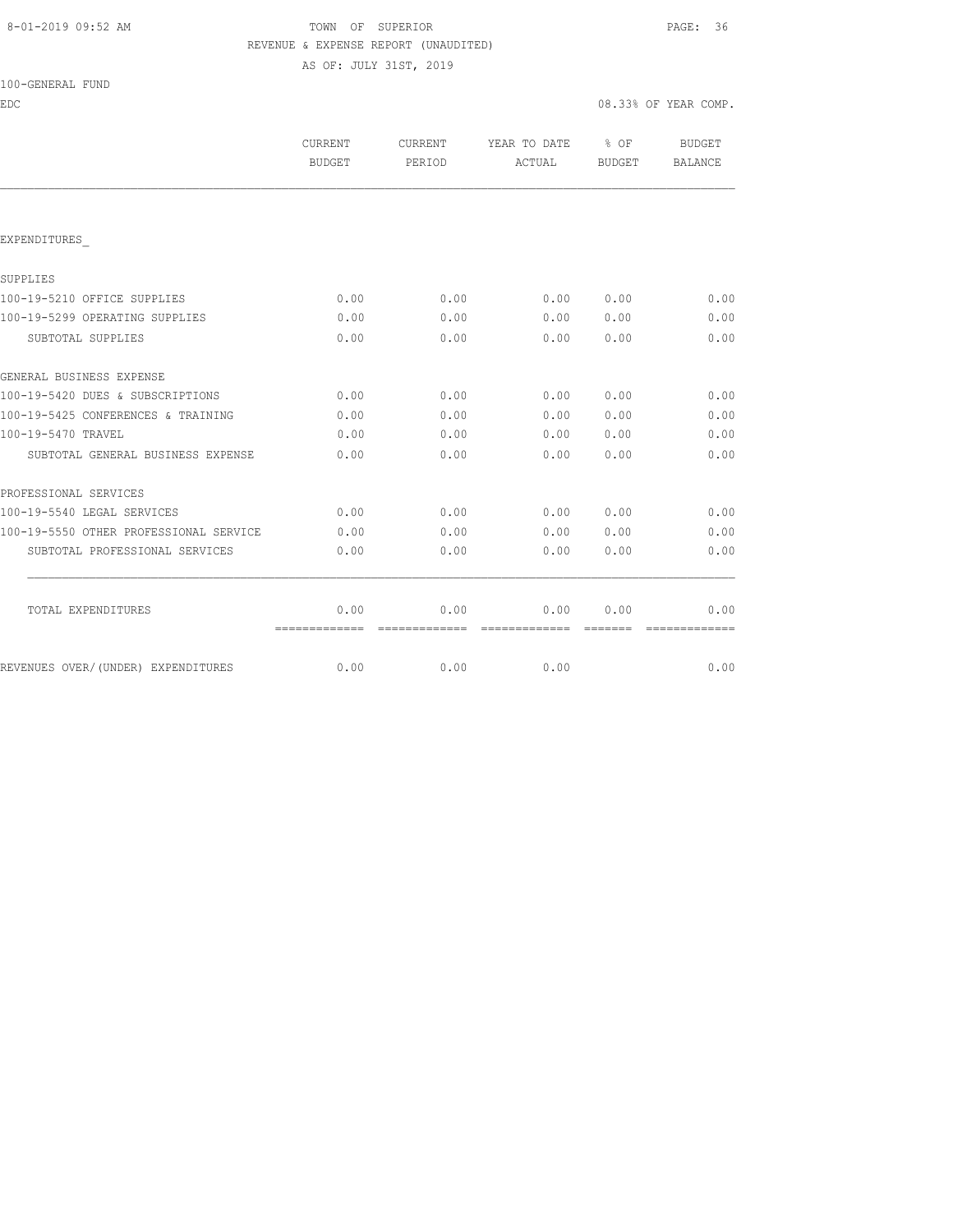## TOWN OF SUPERIOR **Example 2019** PAGE: 37 REVENUE & EXPENSE REPORT (UNAUDITED) AS OF: JULY 31ST, 2019

#### 100-GENERAL FUND

|                                      | CURRENT<br>BUDGET | CURRENT<br>PERIOD | YEAR TO DATE<br>ACTUAL | % OF<br>BUDGET | BUDGET<br>BALANCE |
|--------------------------------------|-------------------|-------------------|------------------------|----------------|-------------------|
|                                      |                   |                   |                        |                |                   |
| EXPENDITURES                         |                   |                   |                        |                |                   |
| <b>SUPPLIES</b>                      |                   |                   |                        |                |                   |
| 100-20-5299 OTHER OPERATING SUPPLIES | 0.00              | 0.00              | 0.00                   | 0.00           | 0.00              |
| SUBTOTAL SUPPLIES                    | 0.00              | 0.00              | 0.00                   | 0.00           | 0.00              |
| TOTAL EXPENDITURES                   | 0.00              | 0.00              | 0.00                   | 0.00           | 0.00              |
| REVENUES OVER/(UNDER) EXPENDITURES   | 0.00              | 0.00              | 0.00                   |                | 0.00              |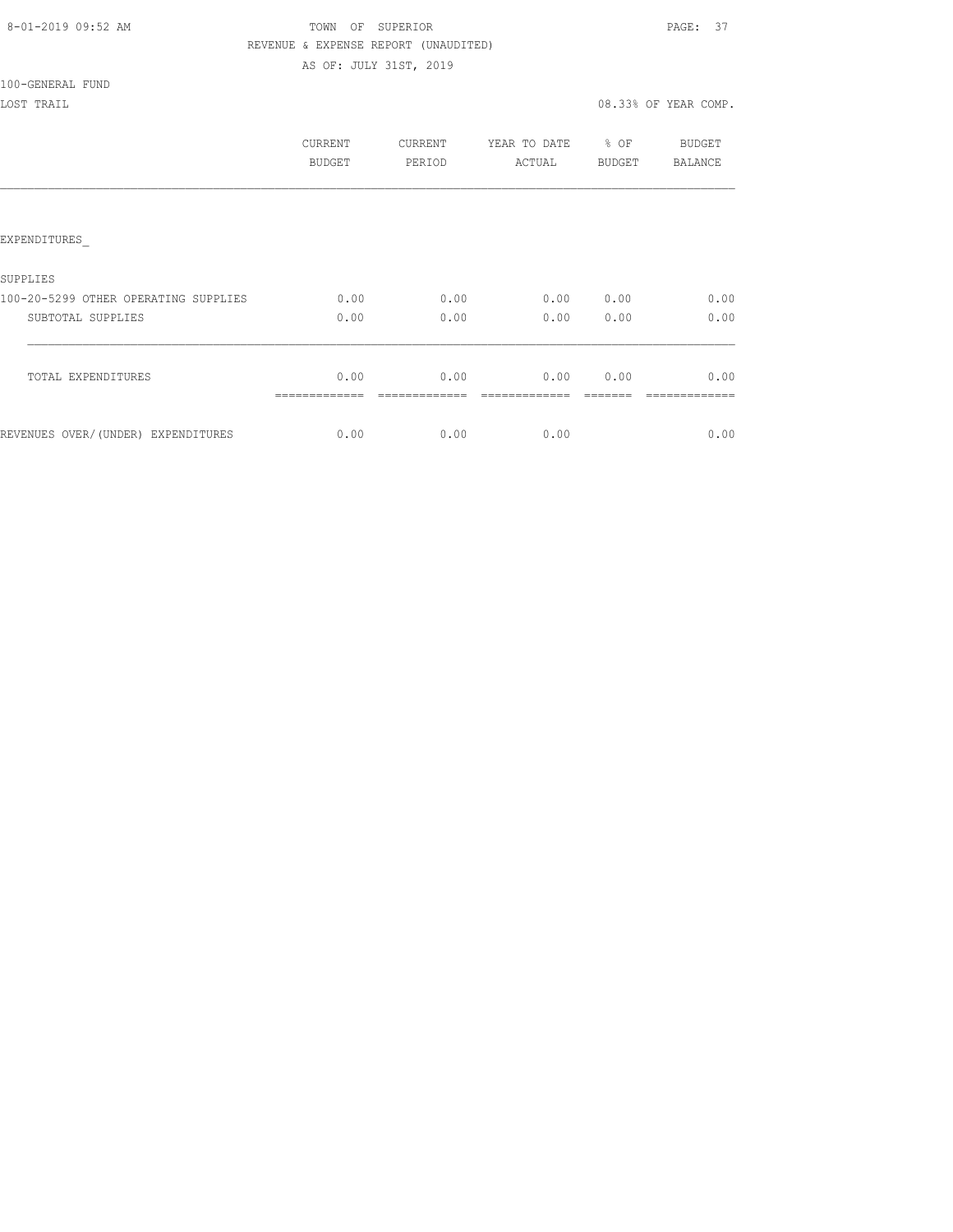|  | 8-01-2019 09:52 AM |  |
|--|--------------------|--|
|  |                    |  |

## TOWN OF SUPERIOR **Example 2019** PAGE: 38 REVENUE & EXPENSE REPORT (UNAUDITED)

AS OF: JULY 31ST, 2019

100-GENERAL FUND

SOCIO-ECONOMIC CONTINGNCY 08.33% OF YEAR COMP.

|                                        | <b>CURRENT</b><br><b>BUDGET</b> | <b>CURRENT</b><br>PERIOD | YEAR TO DATE % OF<br>ACTUAL | BUDGET | <b>BUDGET</b><br><b>BALANCE</b> |
|----------------------------------------|---------------------------------|--------------------------|-----------------------------|--------|---------------------------------|
| REVENUES                               |                                 |                          |                             |        |                                 |
| CONTRIBUTIONS                          |                                 |                          |                             |        |                                 |
| 100-98-4720 SOCIO-ECONOMIC CONTINGENCY | 0.00                            | 0.00                     | 0.00 0.00                   |        | 0.00                            |
| SUBTOTAL CONTRIBUTIONS                 | 0.00                            | 0.00                     | 0.00                        | 0.00   | 0.00                            |
| TOTAL REVENUES                         | 0.00<br>-------------           | 0.00<br>--------------   | 0.00<br>=============       | 0.00   | 0.00<br>=============           |
| EXPENDITURES                           |                                 |                          |                             |        |                                 |
| SUPPLIES                               |                                 |                          |                             |        |                                 |
| 100-98-5299 OPERATING SUPPLIES         | 0.00                            | 0.00                     | 0.00                        | 0.00   | 0.00                            |
| SUBTOTAL SUPPLIES                      | 0.00                            | 0.00                     | 0.00                        | 0.00   | 0.00                            |
| TOTAL EXPENDITURES                     | 0.00<br>=============           | 0.00                     | 0.00<br>-------------       | 0.00   | 0.00                            |
| REVENUES OVER/(UNDER) EXPENDITURES     | 0.00                            | 0.00                     | 0.00                        |        | 0.00                            |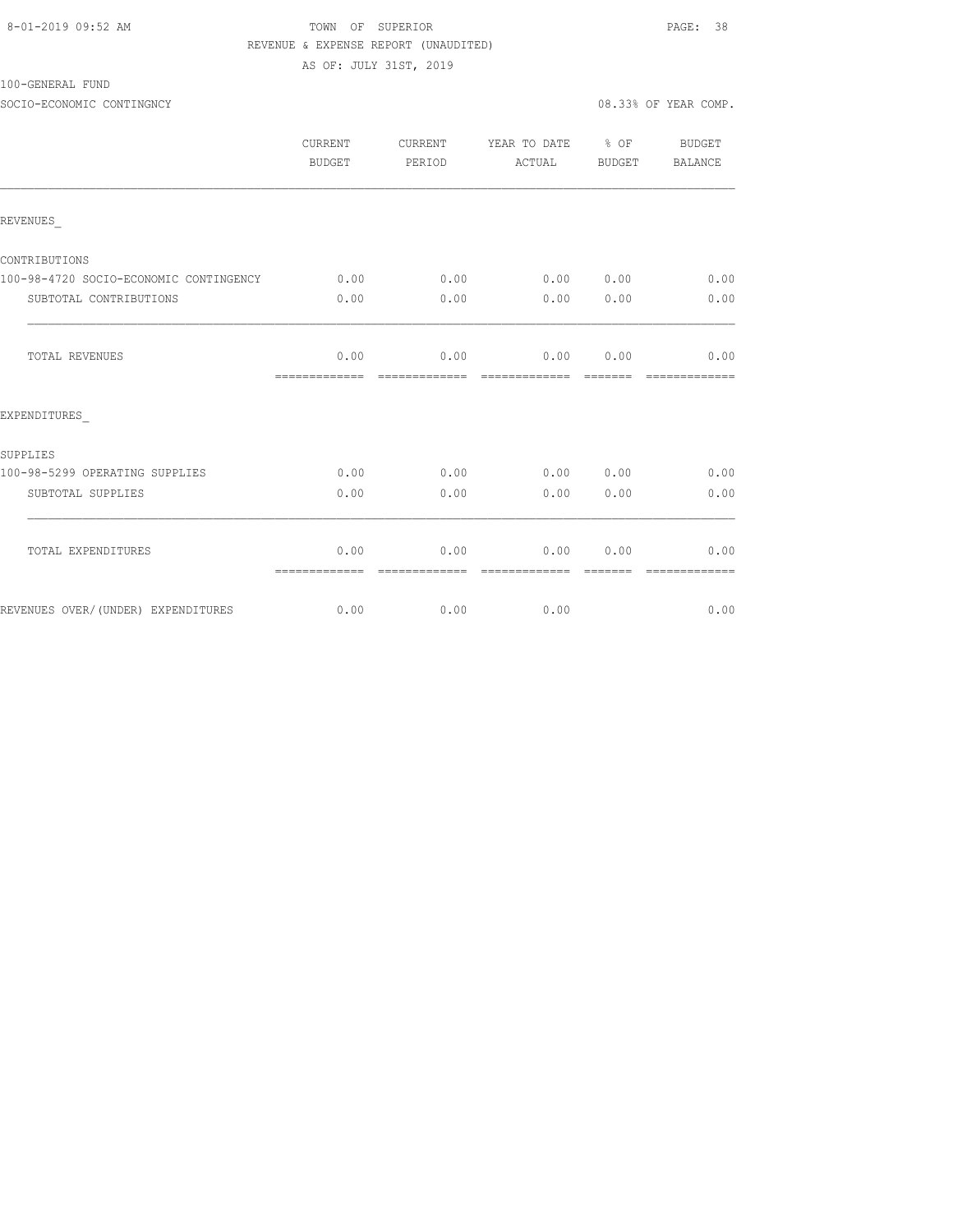|  |  |  | 8-01-2019 09:52 AM |  |
|--|--|--|--------------------|--|
|--|--|--|--------------------|--|

## TOWN OF SUPERIOR **Example 2019** PAGE: 39 REVENUE & EXPENSE REPORT (UNAUDITED) AS OF: JULY 31ST, 2019

## 100-GENERAL FUND

|                                    | CURRENT<br><b>BUDGET</b> | <b>CURRENT</b><br>PERIOD | YEAR TO DATE<br>ACTUAL | % OF<br><b>BUDGET</b> | <b>BUDGET</b><br>BALANCE |
|------------------------------------|--------------------------|--------------------------|------------------------|-----------------------|--------------------------|
|                                    |                          |                          |                        |                       |                          |
| EXPENDITURES                       |                          |                          |                        |                       |                          |
| <b>SUPPLIES</b>                    |                          |                          |                        |                       |                          |
| 100-99-5299 OPERATING SUPPLIES     | 0.00                     | 0.00                     | 0.00                   | 0.00                  | 0.00                     |
| SUBTOTAL SUPPLIES                  | 0.00                     | 0.00                     | 0.00                   | 0.00                  | 0.00                     |
| TOTAL EXPENDITURES                 | 0.00                     | 0.00                     | 0.00                   | 0.00                  | 0.00                     |
| REVENUES OVER/(UNDER) EXPENDITURES | 0.00                     | 0.00                     | 0.00                   |                       | 0.00                     |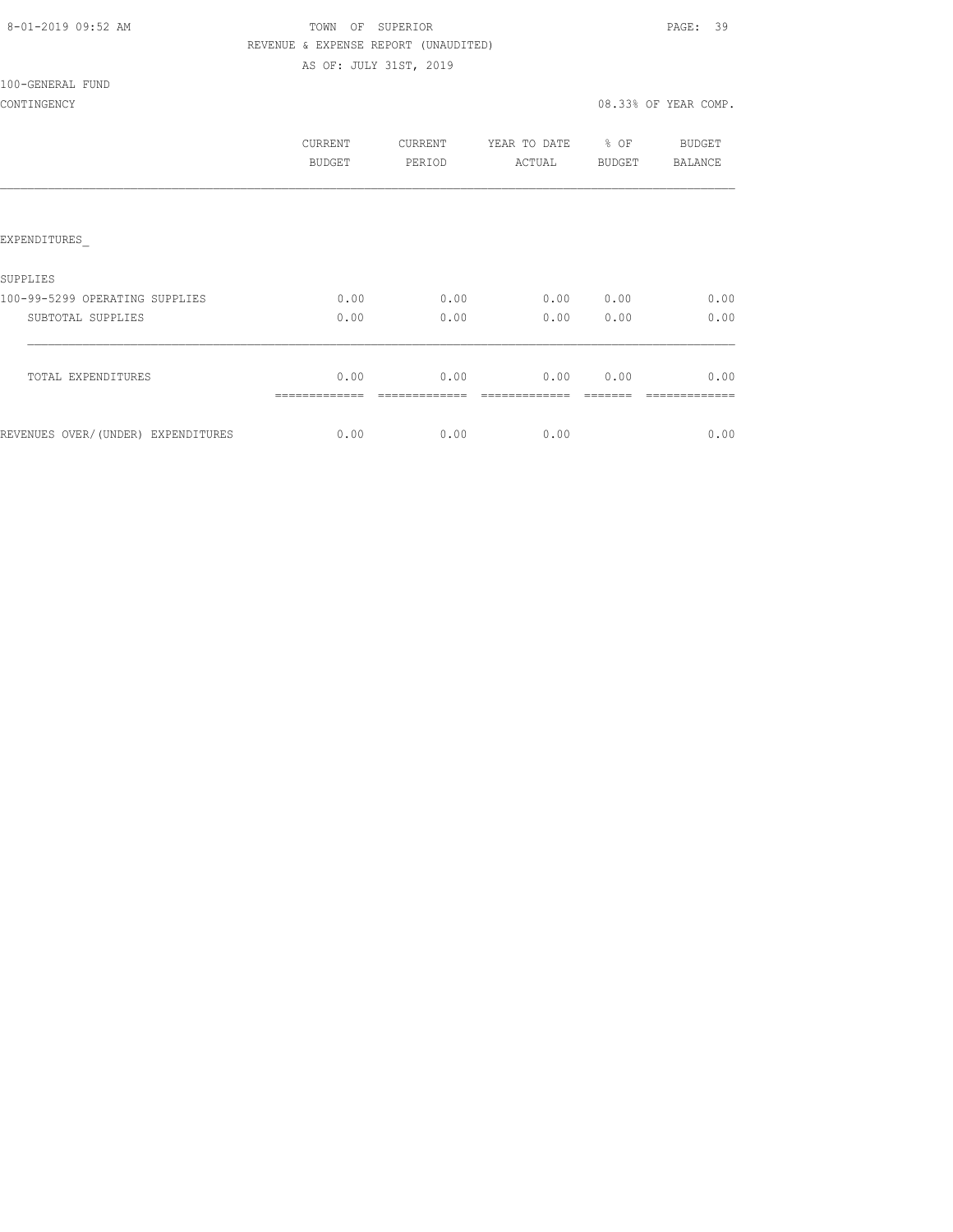|  | 8-01-2019 09:52 AM |  |
|--|--------------------|--|
|  |                    |  |

## TOWN OF SUPERIOR **Example 2019** PAGE: 40 REVENUE & EXPENSE REPORT (UNAUDITED) AS OF: JULY 31ST, 2019

100-GENERAL FUND

| FUND TOTAL EXPENDITURES | 2, 143, 375.00 | 167, 147.02 | 167, 147.02  | 7.80   | 1,976,227.98         |
|-------------------------|----------------|-------------|--------------|--------|----------------------|
| FUND TOTAL REVENUES     | 2,143,377.00   | 128,235.83  | 128,235.83   | 5.98   | 2,015,141.17         |
|                         |                |             |              |        |                      |
|                         | BUDGET         | PERIOD      | ACTUAL       | BUDGET | BALANCE              |
|                         | <b>CURRENT</b> | CURRENT     | YEAR TO DATE | % OF   | BUDGET               |
|                         |                |             |              |        | 08.33% OF YEAR COMP. |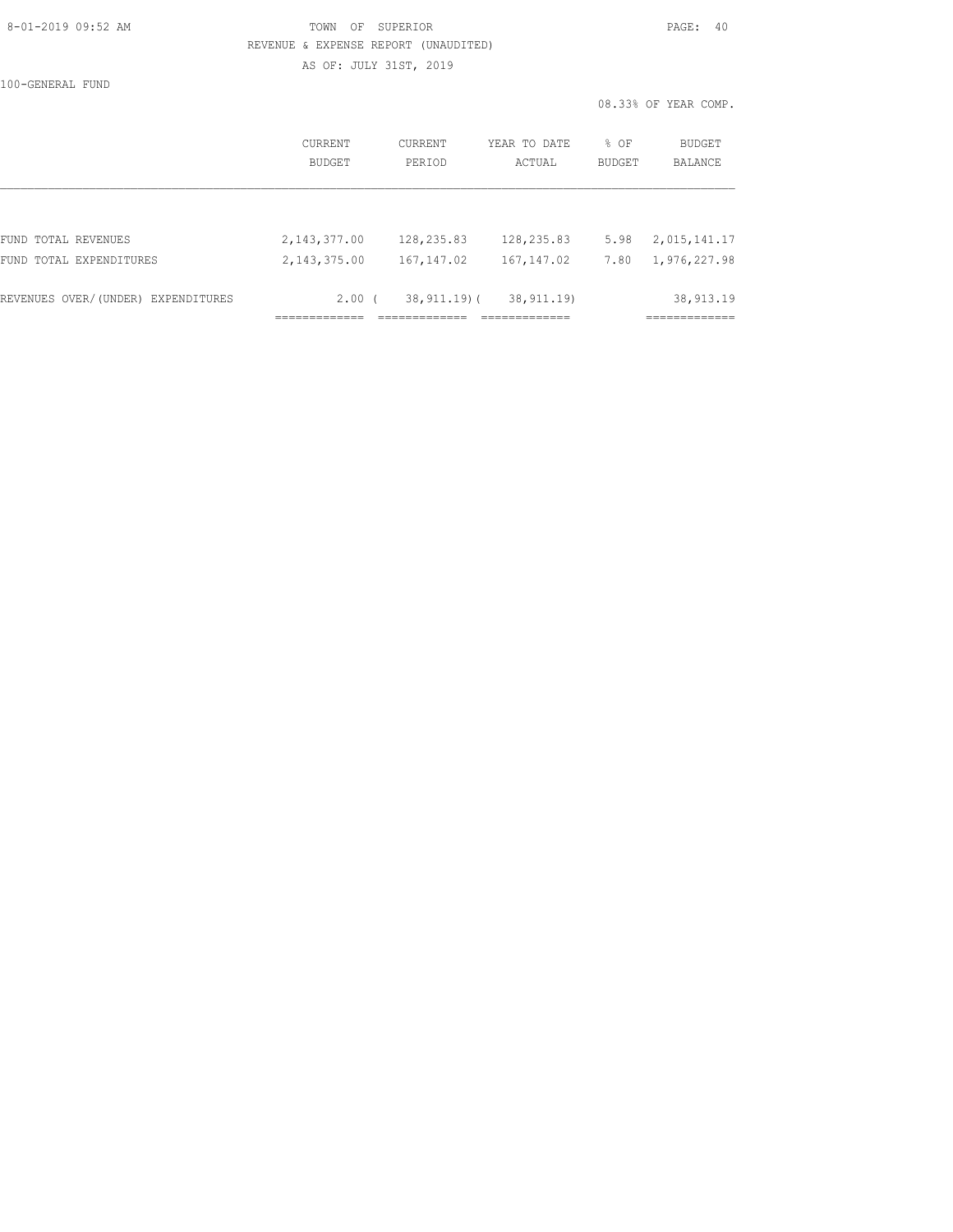## 8-01-2019 09:52 AM **TOWN** OF SUPERIOR **PAGE:** 1 REVENUE & EXPENSE REPORT (UNAUDITED)

AS OF: JULY 31ST, 2019

# 200-REFUSE SERVICE

NON-DEPARTMENTAL 08.33% OF YEAR COMP.

|                                          | CURRENT<br><b>BUDGET</b> | CURRENT<br>PERIOD | YEAR TO DATE<br>ACTUAL | % OF<br>BUDGET | <b>BUDGET</b><br><b>BALANCE</b> |
|------------------------------------------|--------------------------|-------------------|------------------------|----------------|---------------------------------|
| REVENUES                                 |                          |                   |                        |                |                                 |
| BUSINESS SERVICES                        |                          |                   |                        |                |                                 |
| 200-00-4240 REFUSE FEES                  | 4,000.00                 | 180.00            | 180.00                 | 4.50           | 3,820.00                        |
| 200-00-4241 TIPPING FEES-                | 0.00                     | 440.00            | 440.00                 | $0.00$ (       | 440.00)                         |
| 200-00-4250 PENALTIES                    | 0.00                     | 0.00              | 0.00                   | 0.00           | 0.00                            |
| SUBTOTAL BUSINESS SERVICES               | 4,000.00                 | 620.00            | 620.00                 | 15.50          | 3,380.00                        |
| ENTERPRISE SERVICES                      |                          |                   |                        |                |                                 |
| 200-00-4340 COMMUNITY PICK-UPS           | 0.00                     | 0.00              | 0.00                   | 0.00           | 0.00                            |
| 200-00-4350 RECYCLING INCOME             | 0.00                     | 0.00              | 0.00                   | 0.00           | 0.00                            |
| SUBTOTAL ENTERPRISE SERVICES             | 0.00                     | 0.00              | 0.00                   | 0.00           | 0.00                            |
| TOTAL REVENUES                           | 4,000.00                 | 620.00            | 620.00                 | 15.50          | 3,380.00                        |
|                                          | =============            | -------------     |                        |                | ------------                    |
| EXPENDITURES                             |                          |                   |                        |                |                                 |
| PERSONEL                                 |                          |                   |                        |                |                                 |
| 200-00-5100 Salaries                     | 9,857.00                 | 750.00            | 750.00                 | 7.61           | 9,107.00                        |
| 200-00-5101 OVERTIME                     | 0.00                     | 75.00             | 75.00                  | $0.00$ (       | 75.00)                          |
| 200-00-5151 FICA                         | 611.00                   | 51.15             | 51.15                  | 8.37           | 559.85                          |
| 200-00-5152 Medicare                     | 143.00                   | 11.97             | 11.97                  | 8.37           | 131.03                          |
| 200-00-5153 SUTA                         | 60.00                    | 7.18              | 7.18                   | 11.97          | 52.82                           |
| 200-00-5154 Workers Comp                 | 183.00                   | 0.00              | 0.00                   | 0.00           | 183.00                          |
| 200-00-5161 ASRS                         | 1,163.00                 | 99.91             | 99.91                  | 8.59           | 1,063.09                        |
| 200-00-5162 Life Insurance               | 32.00                    | 0.00              | 0.00                   | 0.00           | 32.00                           |
| 200-00-5164 Dental Insurance             | 148.00                   | 0.00              | 0.00                   | 0.00           | 148.00                          |
| SUBTOTAL PERSONEL                        | 12,197.00                | 995.21            | 995.21                 | 8.16           | 11,201.79                       |
| SUPPLIES                                 |                          |                   |                        |                |                                 |
| 200-00-5225 Safety Supplies & Equip      | 1,000.00                 | 0.00              | 0.00                   | 0.00           | 1,000.00                        |
| 200-00-5299 Operating Supplies           | 500.00                   | 0.00              | 0.00                   | 0.00           | 500.00                          |
| SUBTOTAL SUPPLIES                        | 1,500.00                 | 0.00              | 0.00                   | 0.00           | 1,500.00                        |
| UTILITIES                                |                          |                   |                        |                |                                 |
| 200-00-5310 Electricity                  | 0.00                     | 0.00              | 0.00                   | 0.00           | 0.00                            |
| 200-00-5330 REFUSE                       | 0.00                     | 0.00              | 0.00                   | 0.00           | 0.00                            |
| SUBTOTAL UTILITIES                       | 0.00                     | 0.00              | 0.00                   | 0.00           | 0.00                            |
| GENERAL BUSINESS EXPENSE                 |                          |                   |                        |                |                                 |
| 200-00-5410 ADVERTISING                  | 0.00                     | 0.00              | 0.00                   | 0.00           | 0.00                            |
| 200-00-5420 DUES, PERMITS, SUBSCRIPTIONS | 0.00                     | 0.00              | 0.00                   | 0.00           | 0.00                            |
| 200-00-5425 CONFERENCE/TRAINING          | 0.00                     | 0.00              | 0.00                   | 0.00           | 0.00                            |
| 200-00-5492 BAD DEBT EXPENSE             | 0.00                     | 0.00              | 0.00                   | 0.00           | 0.00                            |

SUBTOTAL GENERAL BUSINESS EXPENSE  $0.00$  0.00 0.00 0.00 0.00 0.00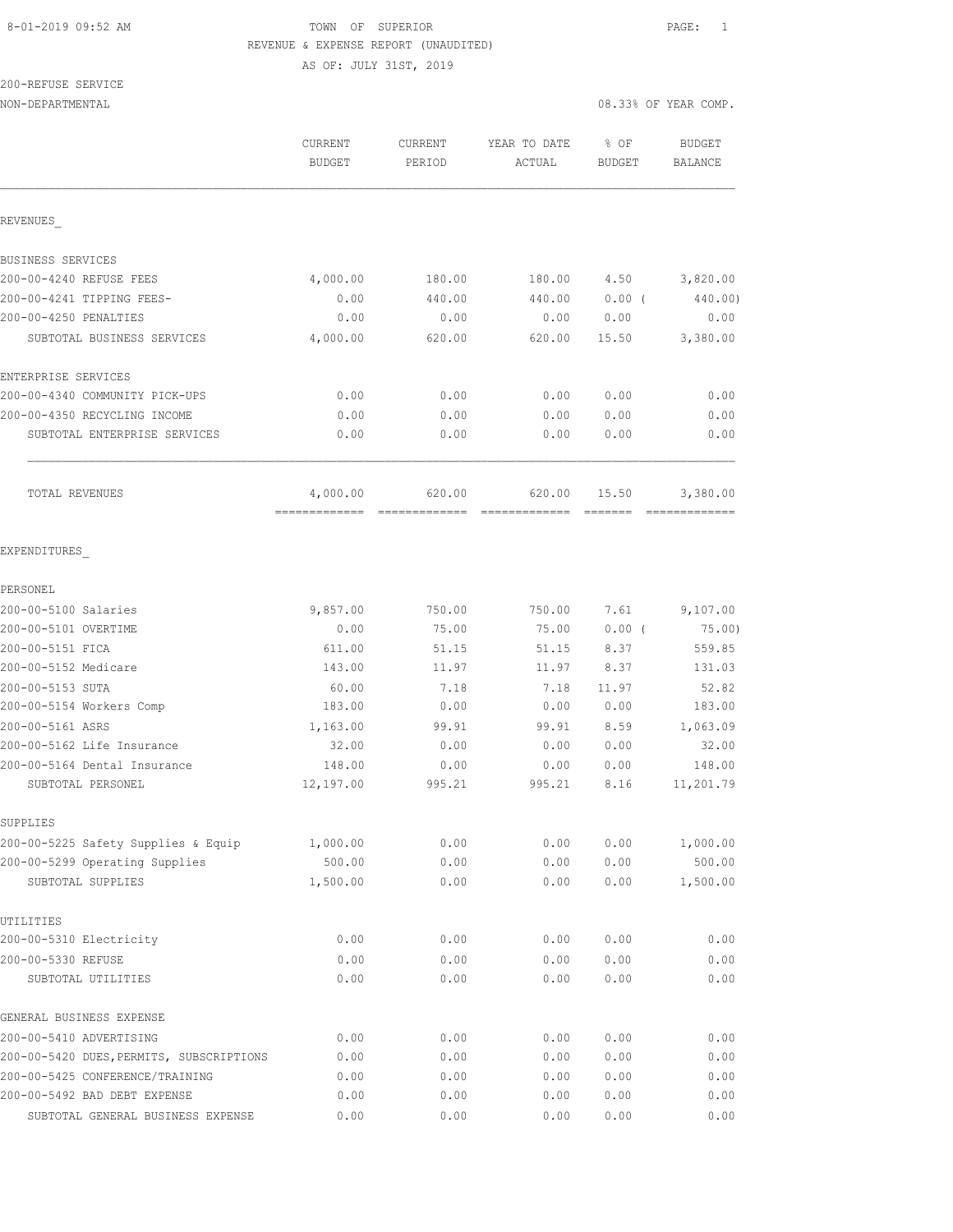## 8-01-2019 09:52 AM **TOWN OF SUPERIOR PAGE:** 2 REVENUE & EXPENSE REPORT (UNAUDITED)

AS OF: JULY 31ST, 2019

| 200-REFUSE SERVICE |  |
|--------------------|--|
|                    |  |

NON-DEPARTMENTAL 08.33% OF YEAR COMP.

|                                     | <b>CURRENT</b><br><b>BUDGET</b>                            | <b>CURRENT</b><br>PERIOD | YEAR TO DATE<br>ACTUAL    | % OF<br><b>BUDGET</b>                                                                                                                                                                                                                                                                                                                                                                                                                                                                                                                                                                                     | <b>BUDGET</b><br><b>BALANCE</b> |
|-------------------------------------|------------------------------------------------------------|--------------------------|---------------------------|-----------------------------------------------------------------------------------------------------------------------------------------------------------------------------------------------------------------------------------------------------------------------------------------------------------------------------------------------------------------------------------------------------------------------------------------------------------------------------------------------------------------------------------------------------------------------------------------------------------|---------------------------------|
| PROFESSIONAL SERVICES               |                                                            |                          |                           |                                                                                                                                                                                                                                                                                                                                                                                                                                                                                                                                                                                                           |                                 |
| 200-00-5520 CONTRACT SERVICES       | 15,000.00                                                  | 343.86                   | 343.86                    | 2.29                                                                                                                                                                                                                                                                                                                                                                                                                                                                                                                                                                                                      | 14,656.14                       |
| 200-00-5550 Professional Services   | 80,000.00                                                  | 0.00                     | 0.00                      | 0.00                                                                                                                                                                                                                                                                                                                                                                                                                                                                                                                                                                                                      | 80,000.00                       |
| 200-00-5560 REFUSE LANDFILL TIPPING | 0.00                                                       | 0.00                     | 0.00                      | 0.00                                                                                                                                                                                                                                                                                                                                                                                                                                                                                                                                                                                                      | 0.00                            |
| 200-00-5570 ROLL OFF REMOVAL        | 0.00                                                       | 0.00                     | 0.00                      | 0.00                                                                                                                                                                                                                                                                                                                                                                                                                                                                                                                                                                                                      | 0.00                            |
| 200-00-5599 Transfer Clean-Up       | 0.00                                                       | 0.00                     | 0.00                      | 0.00                                                                                                                                                                                                                                                                                                                                                                                                                                                                                                                                                                                                      | 0.00                            |
| SUBTOTAL PROFESSIONAL SERVICES      | 95,000.00                                                  | 343.86                   | 343.86                    | 0.36                                                                                                                                                                                                                                                                                                                                                                                                                                                                                                                                                                                                      | 94,656.14                       |
| REPAIR/MAINTENANCE                  |                                                            |                          |                           |                                                                                                                                                                                                                                                                                                                                                                                                                                                                                                                                                                                                           |                                 |
| 200-00-5640 Auto Truck Repair       | 1,000.00                                                   | 0.00                     | 0.00                      | 0.00                                                                                                                                                                                                                                                                                                                                                                                                                                                                                                                                                                                                      | 1,000.00                        |
| 200-00-5641 Gas & Oil               | 2,000.00                                                   | 0.00                     | 0.00                      | 0.00                                                                                                                                                                                                                                                                                                                                                                                                                                                                                                                                                                                                      | 2,000.00                        |
| SUBTOTAL REPAIR/MAINTENANCE         | 3,000.00                                                   | 0.00                     | 0.00                      | 0.00                                                                                                                                                                                                                                                                                                                                                                                                                                                                                                                                                                                                      | 3,000.00                        |
| CAPITAL OUTLAY                      |                                                            |                          |                           |                                                                                                                                                                                                                                                                                                                                                                                                                                                                                                                                                                                                           |                                 |
| 200-00-5720 OFICE EQUIPMENT         | 0.00                                                       | 0.00                     | 0.00                      | 0.00                                                                                                                                                                                                                                                                                                                                                                                                                                                                                                                                                                                                      | 0.00                            |
| SUBTOTAL CAPITAL OUTLAY             | 0.00                                                       | 0.00                     | 0.00                      | 0.00                                                                                                                                                                                                                                                                                                                                                                                                                                                                                                                                                                                                      | 0.00                            |
| DEBT SERVICE                        |                                                            |                          |                           |                                                                                                                                                                                                                                                                                                                                                                                                                                                                                                                                                                                                           |                                 |
| 200-00-5900 DEBT SVC - PRINCIPAL    | 0.00                                                       | 0.00                     | 0.00                      | 0.00                                                                                                                                                                                                                                                                                                                                                                                                                                                                                                                                                                                                      | 0.00                            |
| 200-00-5901 DEBT SVC - INTEREST     | 0.00                                                       | 0.00                     | 0.00                      | 0.00                                                                                                                                                                                                                                                                                                                                                                                                                                                                                                                                                                                                      | 0.00                            |
| SUBTOTAL DEBT SERVICE               | 0.00                                                       | 0.00                     | 0.00                      | 0.00                                                                                                                                                                                                                                                                                                                                                                                                                                                                                                                                                                                                      | 0.00                            |
| TOTAL EXPENDITURES                  | 111,697.00                                                 | 1,339.07                 | 1,339.07                  | 1.20                                                                                                                                                                                                                                                                                                                                                                                                                                                                                                                                                                                                      | 110,357.93                      |
| REVENUES OVER/ (UNDER) EXPENDITURES | ===============================<br>107,697.00(<br>$\left($ | $719.07$ ) (             | ==============<br>719.07) | $\qquad \qquad \overline{\qquad \qquad }=\overline{\qquad \qquad }=\overline{\qquad \qquad }=\overline{\qquad \qquad }=\overline{\qquad \qquad }=\overline{\qquad \qquad }=\overline{\qquad \qquad }=\overline{\qquad \qquad }=\overline{\qquad \qquad }=\overline{\qquad \qquad }=\overline{\qquad \qquad }=\overline{\qquad \qquad }=\overline{\qquad \qquad }=\overline{\qquad \qquad }=\overline{\qquad \qquad }=\overline{\qquad \qquad }=\overline{\qquad \qquad }=\overline{\qquad \qquad }=\overline{\qquad \qquad }=\overline{\qquad \qquad }=\overline{\qquad \qquad }=\overline{\$<br>$\left($ | 106, 977.93)                    |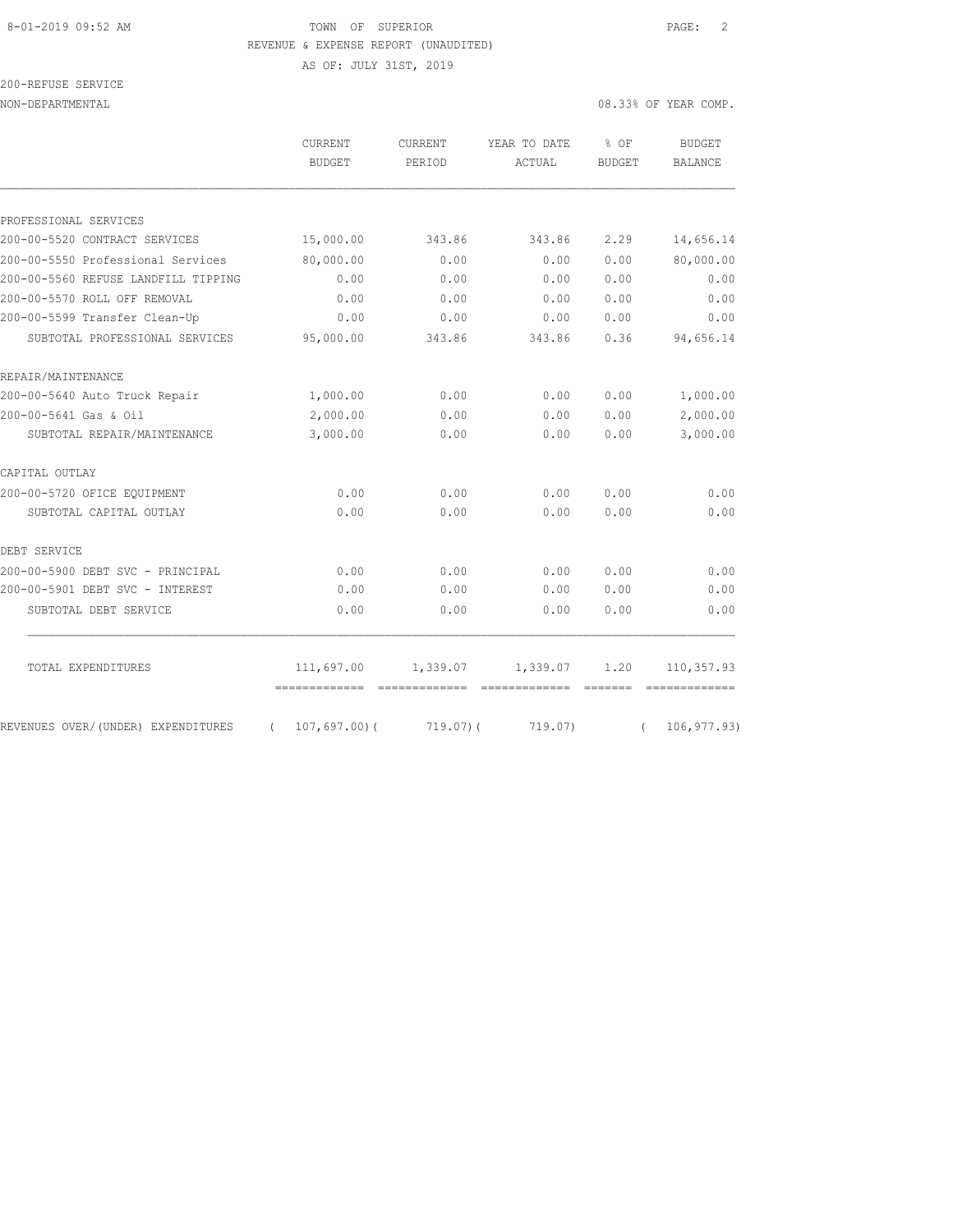| 8-01-2019 09:52 AM |  |
|--------------------|--|
|                    |  |

## TOWN OF SUPERIOR **Example 2019** PAGE: 3 REVENUE & EXPENSE REPORT (UNAUDITED) AS OF: JULY 31ST, 2019

200-REFUSE SERVICE

|                                    | CURRENT<br>BUDGET | <b>CURRENT</b><br>PERIOD | YEAR TO DATE<br>ACTUAL | % OF<br><b>BUDGET</b> | <b>BUDGET</b><br><b>BALANCE</b> |
|------------------------------------|-------------------|--------------------------|------------------------|-----------------------|---------------------------------|
|                                    |                   |                          |                        |                       |                                 |
| FUND TOTAL REVENUES                | 4,000.00          | 620.00                   | 620.00                 | 15.50                 | 3,380.00                        |
| FUND TOTAL EXPENDITURES            | 111,697.00        | 1,339.07                 | 1,339.07               | 1.20                  | 110,357.93                      |
| REVENUES OVER/(UNDER) EXPENDITURES | $107,697,00$ (    | $719.07$ ) (             | 719.07)                |                       | 106, 977.93)                    |
|                                    |                   |                          |                        |                       |                                 |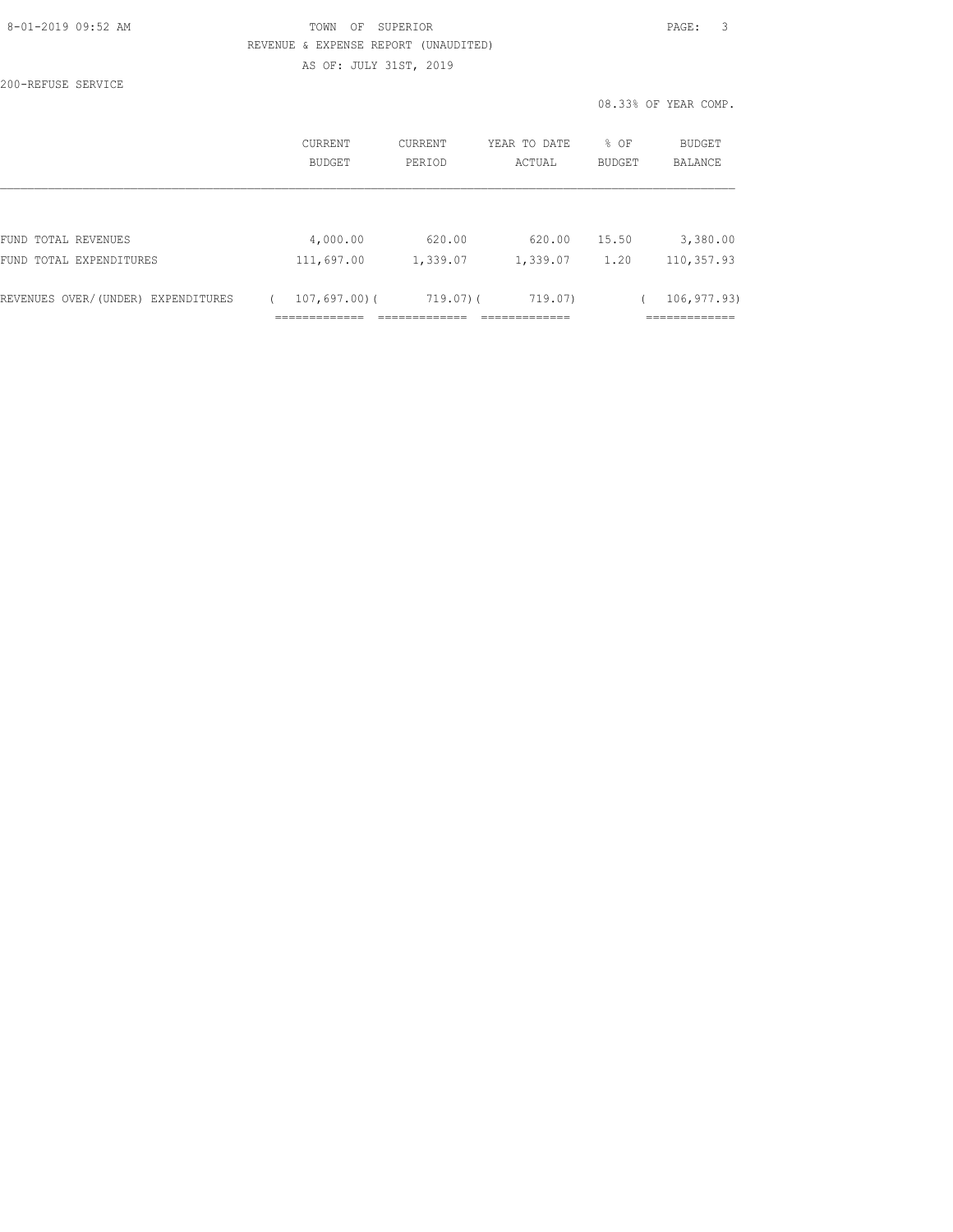## 8-01-2019 09:52 AM TOWN OF SUPERIOR PAGE: 1 REVENUE & EXPENSE REPORT (UNAUDITED)

AS OF: JULY 31ST, 2019

|                                         | CURRENT<br><b>BUDGET</b> | <b>CURRENT</b><br>PERIOD | YEAR TO DATE<br>ACTUAL | % OF<br><b>BUDGET</b> | <b>BUDGET</b><br>BALANCE |
|-----------------------------------------|--------------------------|--------------------------|------------------------|-----------------------|--------------------------|
| REVENUES                                |                          |                          |                        |                       |                          |
| TAXES                                   |                          |                          |                        |                       |                          |
| 210-00-4133 PROPERTY TAX                | 0.00                     | 0.00                     | 0.00                   | 0.00                  | 0.00                     |
| SUBTOTAL TAXES                          | 0.00                     | 0.00                     | 0.00                   | 0.00                  | 0.00                     |
| BUSINESS SERVICES                       |                          |                          |                        |                       |                          |
| 210-00-4240 SEWER FEES                  | 380,000.00               | 31, 515.73               | 31,515.73 8.29         |                       | 348,484.27               |
| 210-00-4250 PENALTIES                   | 0.00                     | 3,290.00                 | 3,290.00               | $0.00$ (              | 3, 290.00                |
| SUBTOTAL BUSINESS SERVICES              | 380,000.00               | 34,805.73                | 34,805.73              | 9.16                  | 345, 194.27              |
| GRANTS                                  |                          |                          |                        |                       |                          |
| 210-00-4600 GRANT REVENUE               | 0.00                     | 0.00                     | 0.00                   | 0.00                  | 0.00                     |
| 210-00-4601 NONOPERATING GRANTS         | 0.00                     | 0.00                     | 0.00                   | 0.00                  | 0.00                     |
| SUBTOTAL GRANTS                         | 0.00                     | 0.00                     | 0.00                   | 0.00                  | 0.00                     |
| CONTINGENCY                             |                          |                          |                        |                       |                          |
| 210-00-4900 CONTINGENCY                 | 0.00                     | 0.00                     | 0.00                   | 0.00                  | 0.00                     |
| 210-00-4901 INTERFUND TRANSFER-SEWER    | 0.00                     | 0.00                     | 0.00                   | 0.00                  | 0.00                     |
| 210-00-4902 FUND BALANCE CARRYFORWARD   | 0.00                     | 0.00                     | 0.00                   | 0.00                  | 0.00                     |
| 210-00-4950 Gain/loss on sale of assets | 0.00                     | 0.00                     | 0.00                   | 0.00                  | 0.00                     |
| SUBTOTAL CONTINGENCY                    | 0.00                     | 0.00                     | 0.00                   | 0.00                  | 0.00                     |
| TOTAL REVENUES                          | 380,000.00               | 34,805.73                | 34,805.73              | 9.16                  | 345, 194. 27             |
| EXPENDITURES                            |                          |                          |                        |                       |                          |
| PERSONEL                                |                          |                          |                        |                       |                          |
| 210-00-5100 SALARIES                    | 75,917.00                | 5,137.90                 | 5,137.90               | 6.77                  | 70,779.10                |
| 210-00-5101 OVERTIME                    | 5,000.00                 | 1,115.49                 | 1, 115.49              | 22.31                 | 3,884.51                 |
| 210-00-5151 FICA                        | 4,429.00                 | 382.38                   | 382.38                 | 8.63                  | 4,046.62                 |
| 210-00-5152 MEDICARE                    | 1,036.00                 | 89.43                    | 89.43                  | 8.63                  | 946.57                   |
| 210-00-5153 STATE UNEMPLOYMENT          | 306.00                   | 0.00                     | 0.00                   | 0.00                  | 306.00                   |
| 210-00-5154 WORKERS COMP INSURANCE      | 3,567.00                 | 0.00                     | 0.00                   | 0.00                  | 3,567.00                 |
| 210-00-5161 ARIZONA STATE RETIREMENT    | 8,430.00                 | 757.29                   | 757.29                 | 8.98                  | 7,672.71                 |
| 210-00-5162 LIFE INSURANCE              | 165.00                   | 0.00                     | 0.00                   | 0.00                  | 165.00                   |
| 210-00-5163 HEALTH INSURANCE            | 14,413.00                | 1,298.28                 | 1,298.28               | 9.01                  | 13, 114.72               |
| 210-00-5164 DENTAL INSURANCE            | 758.00                   | 0.00                     | 0.00                   | 0.00                  | 758.00                   |
| SUBTOTAL PERSONEL                       | 114,021.00               | 8,780.77                 | 8,780.77               | 7.70                  | 105,240.23               |
| SUPPLIES                                |                          |                          |                        |                       |                          |
| 210-00-5210 OFFICE SUPPLIES             | 2,000.00                 | 0.00                     | 0.00                   | 0.00                  | 2,000.00                 |
| 210-00-5220 MEDICAL SUPPLIES            | 0.00                     | 0.00                     | 0.00                   | 0.00                  | 0.00                     |
| 210-00-5225 SAFETY SUPPLIES/EQUIPMENT   | 0.00                     | 0.00                     | 0.00                   | 0.00                  | 0.00                     |
| 210-00-5230 SANITATION SUPPLIES         | 0.00                     | 0.00                     | 0.00                   | 0.00                  | 0.00                     |
| 210-00-5240 CHEMICAL SUPPLIES           | 15,146.00                | 0.00                     | 0.00                   | 0.00                  | 15,146.00                |
| 210-00-5299 OPERATING SUPPLIES          | 30,000.00                | 89.00                    | 89.00                  | 0.30                  | 29,911.00                |
| SUBTOTAL SUPPLIES                       | 47,146.00                | 89.00                    | 89.00                  | 0.19                  | 47,057.00                |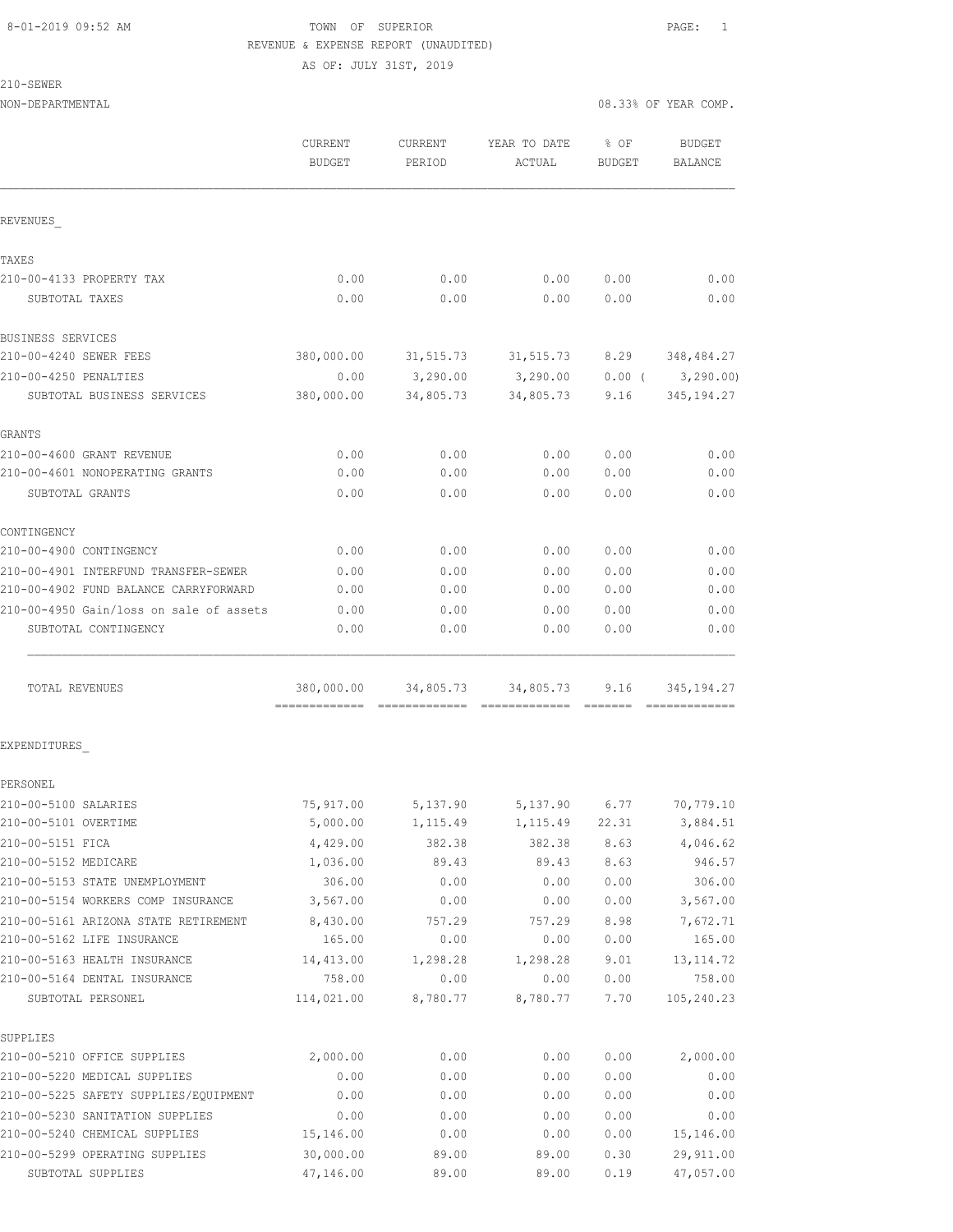### 8-01-2019 09:52 AM TOWN OF SUPERIOR PAGE: 2 REVENUE & EXPENSE REPORT (UNAUDITED)

AS OF: JULY 31ST, 2019

|                                        | CURRENT<br><b>BUDGET</b> | CURRENT<br>PERIOD | YEAR TO DATE<br>ACTUAL | % OF<br><b>BUDGET</b> | <b>BUDGET</b><br>BALANCE |
|----------------------------------------|--------------------------|-------------------|------------------------|-----------------------|--------------------------|
|                                        |                          |                   |                        |                       |                          |
|                                        |                          |                   |                        |                       |                          |
| UTILITIES<br>210-00-5310 ELECTRICITY   | 59,202.00                | 0.00              | 0.00                   | 0.00                  | 59,202.00                |
| 210-00-5320 GAS                        | 0.00                     | 0.00              | 0.00                   | 0.00                  | 0.00                     |
| 210-00-5330 REFUSE                     | 0.00                     | 0.00              | 0.00                   | 0.00                  | 0.00                     |
| 210-00-5340 SEWER                      | 0.00                     | 0.00              | 0.00                   | 0.00                  | 0.00                     |
| 210-00-5350 TELEPHONE                  | 1,158.00                 | 0.00              | 0.00                   | 0.00                  | 1,158.00                 |
| 210-00-5360 WATER                      | 3,000.00                 | 29.56             | 29.56                  | 0.99                  | 2,970.44                 |
| 210-00-5380 SECURITY                   | 500.00                   | 25.00             | 25.00                  | 5.00                  | 475.00                   |
| SUBTOTAL UTILITIES                     | 63,860.00                | 54.56             | 54.56                  | 0.09                  | 63,805.44                |
| GENERAL BUSINESS EXPENSE               |                          |                   |                        |                       |                          |
| 210-00-5410 ADVERTISING                | 0.00                     | 139.35            | 139.35                 | $0.00$ (              | 139.35)                  |
| 210-00-5420 DUES & SUBSCRIPTIONS       | 5,000.00                 | 0.00              | 0.00                   | 0.00                  | 5,000.00                 |
| 210-00-5425 CONFERENCES & TRAINING     | 2,000.00                 | 0.00              | 0.00                   | 0.00                  | 2,000.00                 |
| 210-00-5430 PRINTING                   | 0.00                     | 0.00              | 0.00                   | 0.00                  | 0.00                     |
| 210-00-5450 UNIFORMS                   | 659.00                   | 21.52             | 21.52                  | 3.27                  | 637.48                   |
| 210-00-5460 POSTAGE                    | 0.00                     | 412.93            | 412.93                 | 0.00(                 | 412.93)                  |
| 210-00-5470 TRAVEL                     | 0.00                     | 0.00              | 0.00                   | 0.00                  | 0.00                     |
| 210-00-5471 AUDIT                      | 1,545.00                 | 0.00              | 0.00                   | 0.00                  | 1,545.00                 |
| 210-00-5480 GENERAL INSURANCE          | 12,820.00                | 3,615.50          | 3,615.50               | 28.20                 | 9,204.50                 |
| 210-00-5481 VEHICLE INSURANCE          | 0.00                     | 0.00              | 0.00                   | 0.00                  | 0.00                     |
| 210-00-5482 LIABILITY INSURANCE        | 0.00                     | 0.00              | 0.00                   | 0.00                  | 0.00                     |
| 210-00-5491 Credit Card Fees           | 5,000.00                 | 0.00              | 0.00                   | 0.00                  | 5,000.00                 |
| 210-00-5492 BAD DEBT EXPENSE           | 15,000.00                | 0.00              | 0.00                   | 0.00                  | 15,000.00                |
| SUBTOTAL GENERAL BUSINESS EXPENSE      | 42,024.00                | 4,189.30          | 4,189.30               | 9.97                  | 37,834.70                |
| PROFESSIONAL SERVICES                  |                          |                   |                        |                       |                          |
| 210-00-5520 CONTRACTUAL SERVICES       | 0.00                     | 0.00              | 0.00                   | 0.00                  | 0.00                     |
| 210-00-5540 LEGAL SERVICES             | 0.00                     | 0.00              | 0.00                   | 0.00                  | 0.00                     |
| 210-00-5550 OTHER PROFESSIONAL SERVICE | 73,161.00                | 0.00              | 0.00                   | 0.00                  | 73,161.00                |
| 210-00-5551 COLLECTIONS                | 0.00                     | 273.42            | 273.42                 | 0.00(                 | 273.42)                  |
| 210-00-5570 ROLL OFF REMOVAL           | 0.00                     | 0.00              | 0.00                   | 0.00                  | 0.00                     |
| 210-00-5580 SLUDGE REMOVAL             | 9,000.00                 | 0.00              | 0.00                   | 0.00                  | 9,000.00                 |
| 210-00-5581 BACKFLOW TESTING           | 1,439.00                 | 0.00              | 0.00                   | 0.00                  | 1,439.00                 |
| SUBTOTAL PROFESSIONAL SERVICES         | 83,600.00                | 273.42            | 273.42                 | 0.33                  | 83, 326.58               |
| REPAIR/MAINTENANCE                     |                          |                   |                        |                       |                          |
| 210-00-5610 PARK & BLDG IMPROVEMENTS   | 0.00                     | 0.00              | 0.00                   | 0.00                  | 0.00                     |
| 210-00-5640 AUTO & TRUCK REPAIRS       | 2,000.00                 | 0.00              | 0.00                   | 0.00                  | 2,000.00                 |
| 210-00-5641 GAS & OIL                  | 3,000.00                 | 0.00              | 0.00                   | 0.00                  | 3,000.00                 |
| 210-00-5642 TIRES & TUBES              | 1,000.00                 | 0.00              | 0.00                   | 0.00                  | 1,000.00                 |
| 210-00-5650 OTHER EQUIPMENT REPAIRS    | 8,085.00                 | 0.00              | 0.00                   | 0.00                  | 8,085.00                 |
| 210-00-5670 STREET & SIDEWALK REPAIR   | 0.00                     | 0.00              | 0.00                   | 0.00                  | 0.00                     |
| SUBTOTAL REPAIR/MAINTENANCE            | 14,085.00                | 0.00              | 0.00                   | 0.00                  | 14,085.00                |
|                                        |                          |                   |                        |                       |                          |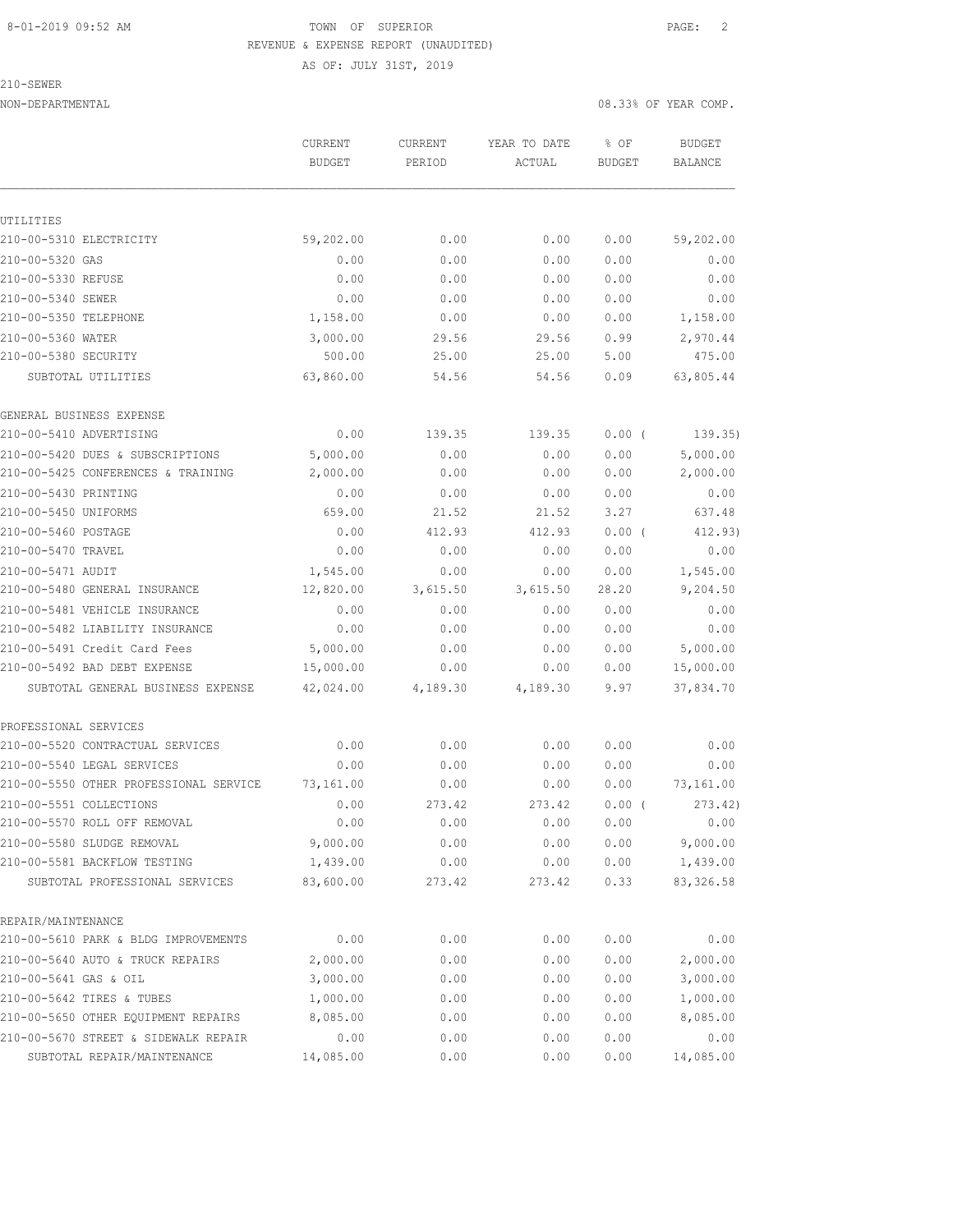### 8-01-2019 09:52 AM TOWN OF SUPERIOR PAGE: 3 REVENUE & EXPENSE REPORT (UNAUDITED) AS OF: JULY 31ST, 2019

|                                     | CURRENT                   | CURRENT<br>PERIOD | YEAR TO DATE<br>ACTUAL | % OF<br><b>BUDGET</b> | <b>BUDGET</b>  |
|-------------------------------------|---------------------------|-------------------|------------------------|-----------------------|----------------|
|                                     | <b>BUDGET</b>             |                   |                        |                       | <b>BALANCE</b> |
|                                     |                           |                   |                        |                       |                |
| CAPITAL OUTLAY                      |                           |                   |                        |                       |                |
| 210-00-5710 BUILDING                | 500.00                    | 0.00              | 0.00                   | 0.00                  | 500.00         |
| 210-00-5750 OTHER EOUIP/SMALL TOOLS | 8,151.00                  | 0.00              | 0.00                   | 0.00                  | 8,151.00       |
| 210-00-5760 R&M WELLS & PUMPS       | 0.00                      | 0.00              | 0.00                   | 0.00                  | 0.00           |
| 210-00-5790 MACHINERY AND EQUIPMENT | 0.00                      | 0.00              | 0.00                   | 0.00                  | 0.00           |
| SUBTOTAL CAPITAL OUTLAY             | 8,651.00                  | 0.00              | 0.00                   | 0.00                  | 8,651.00       |
| NON-OPERATING                       |                           |                   |                        |                       |                |
| 210-00-5800 DEPRECIATION            | 0.00                      | 0.00              | 0.00                   | 0.00                  | 0.00           |
| SUBTOTAL NON-OPERATING              | 0.00                      | 0.00              | 0.00                   | 0.00                  | 0.00           |
| DEBT SERVICE                        |                           |                   |                        |                       |                |
| 210-00-5999 CONTINGENCY             | 129,538.00                | 0.00              | 0.00                   | 0.00                  | 129,538.00     |
| SUBTOTAL DEBT SERVICE               | 129,538.00                | 0.00              | 0.00                   | 0.00                  | 129,538.00     |
| TOTAL EXPENDITURES                  | 502,925.00                | 13,387.05         | 13,387.05              | 2.66                  | 489,537.95     |
|                                     |                           |                   |                        |                       |                |
| REVENUES OVER/(UNDER) EXPENDITURES  | $(122, 925.00)$ 21,418.68 |                   | 21,418.68              |                       | (144, 343.68)  |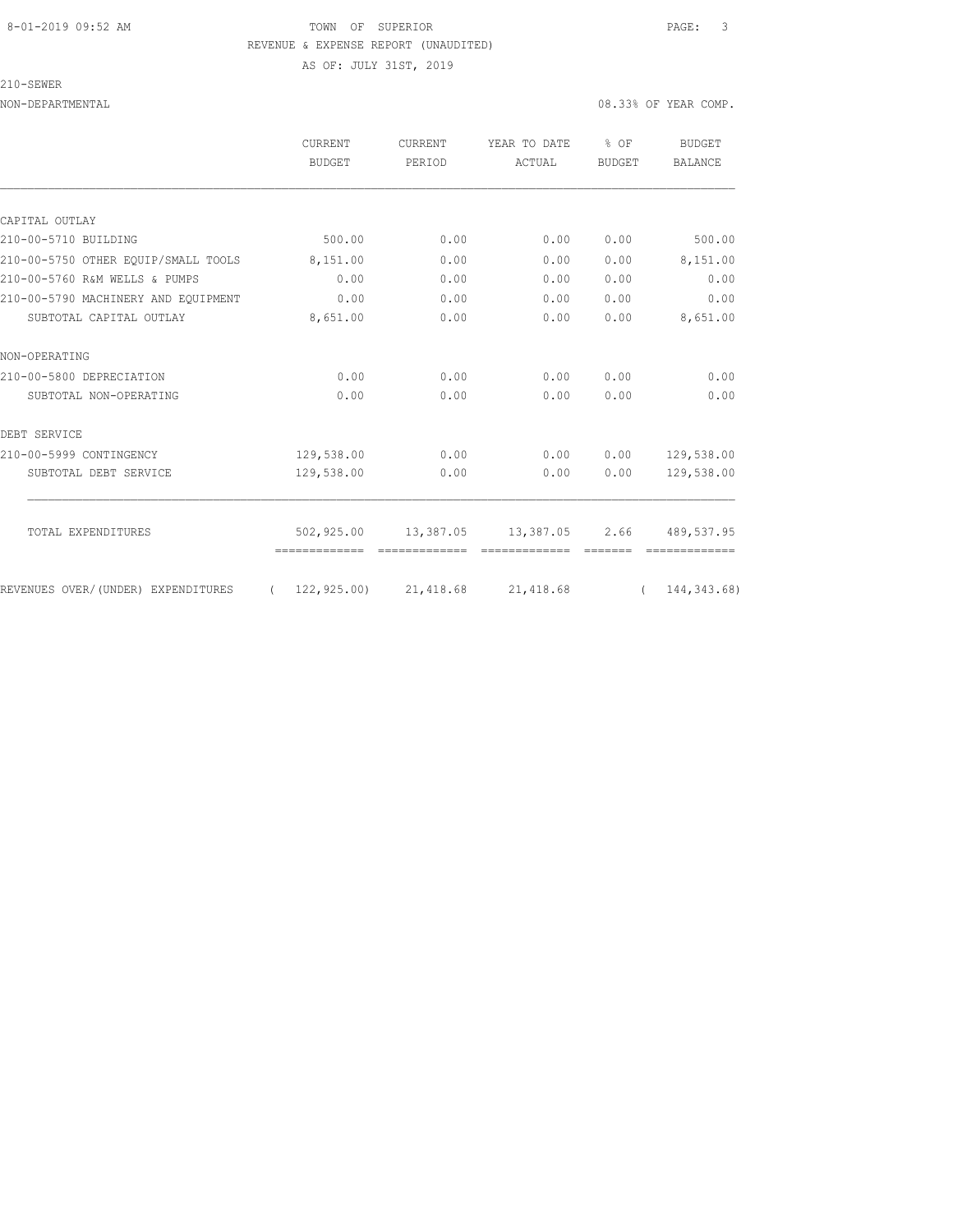### 8-01-2019 09:52 AM TOWN OF SUPERIOR PAGE: 4 REVENUE & EXPENSE REPORT (UNAUDITED) AS OF: JULY 31ST, 2019

|                                    |                          |                          |                        |                | 08.33% OF YEAR COMP.     |
|------------------------------------|--------------------------|--------------------------|------------------------|----------------|--------------------------|
|                                    | <b>CURRENT</b><br>BUDGET | <b>CURRENT</b><br>PERIOD | YEAR TO DATE<br>ACTUAL | % OF<br>BUDGET | BUDGET<br><b>BALANCE</b> |
|                                    |                          |                          |                        |                |                          |
| FUND TOTAL REVENUES                | 380,000.00               | 34,805.73                | 34,805.73              | 9.16           | 345, 194.27              |
| FUND TOTAL EXPENDITURES            | 502,925.00               | 13,387.05                | 13,387.05              | 2.66           | 489,537.95               |
| REVENUES OVER/(UNDER) EXPENDITURES | 122,925.00)              | 21,418.68                | 21, 418.68             |                | 144, 343.68)             |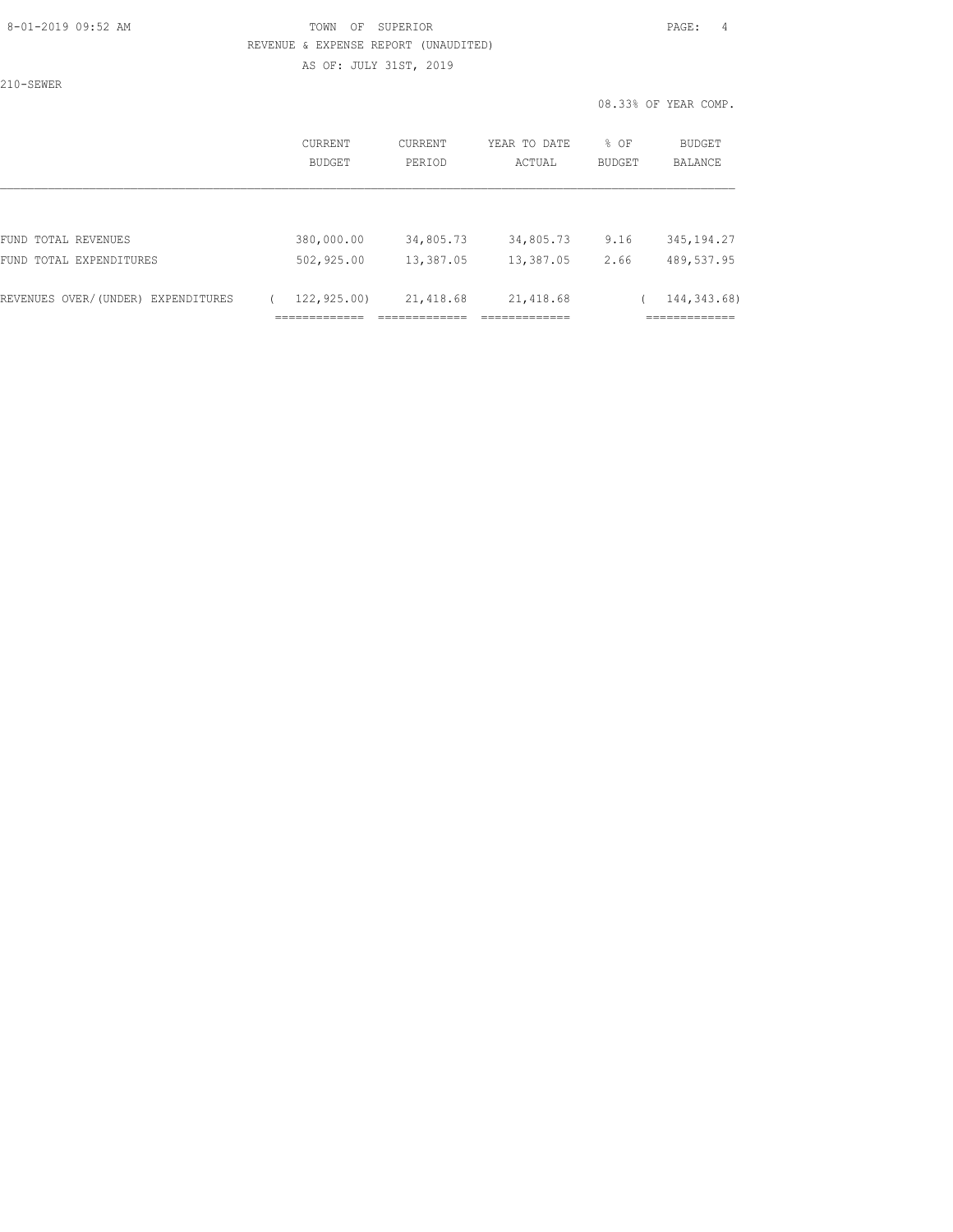## 8-01-2019 09:52 AM **TOWN OF SUPERIOR PAGE:** 1 REVENUE & EXPENSE REPORT (UNAUDITED)

AS OF: JULY 31ST, 2019

| NON-DEPARTMENTAL                                                   |                     |                  |                                     | 08.33% OF YEAR COMP. |                     |
|--------------------------------------------------------------------|---------------------|------------------|-------------------------------------|----------------------|---------------------|
|                                                                    | CURRENT<br>BUDGET   | PERIOD           | CURRENT YEAR TO DATE<br>ACTUAL      | $8$ OF<br>BUDGET     | BUDGET<br>BALANCE   |
| REVENUES                                                           |                     |                  |                                     |                      |                     |
| TAXES                                                              |                     |                  |                                     |                      |                     |
| 220-00-4133 PROPERTY TAXES                                         | 0.00                | 0.00             | 0.00                                | 0.00                 | 0.00                |
| SUBTOTAL TAXES                                                     | 0.00                | 0.00             | 0.00                                | 0.00                 | 0.00                |
| BUSINESS SERVICES                                                  |                     |                  |                                     |                      |                     |
| 220-00-4240 RENTAL FEES                                            | 0.00                | 0.00             | 0.00                                | 0.00                 | 0.00                |
| 220-00-4250 FINES                                                  | 0.00                | 0.00             | 0.00                                | 0.00                 | 0.00                |
| SUBTOTAL BUSINESS SERVICES                                         | 0.00                | 0.00             | 0.00                                | 0.00                 | 0.00                |
| ENTERPRISE SERVICES                                                |                     |                  |                                     |                      |                     |
| 220-00-4310 AMBULANCE BILLINGS                                     |                     |                  | 351,560.00 2,554.85 2,554.85        | 0.73                 | 349,005.15          |
| 220-00-4311 INTERFACILITY TRANSPORTS                               | 0.00                | 0.00             | 0.00                                | 0.00                 | 0.00                |
| SUBTOTAL ENTERPRISE SERVICES                                       | 351,560.00          | 2,554.85         | 2,554.85                            | 0.73                 | 349,005.15          |
| CONTINGENCY                                                        |                     |                  |                                     |                      |                     |
| 220-00-4900 CONTINGENCY                                            | 0.00                | 0.00             | 0.00                                | 0.00                 | 0.00                |
| 220-00-4901 INTERFUND TRANSFER-AMBULANCE 297,067.00                |                     | 0.00             | 0.00                                | 0.00                 | 297,067.00          |
| 220-00-4950 GAIN ON SALE OF ASSETS                                 | 0.00                | 0.00             | 0.00                                | 0.00                 | 0.00                |
| SUBTOTAL CONTINGENCY                                               | 297,067.00          | 0.00             | 0.00                                | 0.00                 | 297,067.00          |
| TOTAL REVENUES                                                     | 648,627.00          |                  | 2,554.85 2,554.85 0.39 646,072.15   |                      |                     |
|                                                                    |                     |                  |                                     |                      |                     |
| EXPENDITURES                                                       |                     |                  |                                     |                      |                     |
| PERSONEL                                                           |                     |                  |                                     |                      |                     |
| 220-00-5100 SALARIES                                               |                     |                  | 238,619.00 19,519.30 19,519.30 8.18 |                      | 219,099.70          |
| 220-00-5101 OVERTIME                                               | 30,000.00           | 557.66           | 557.66                              | 1.86                 | 29, 442.34          |
| 220-00-5151 FICA                                                   | 15,030.00           | 1,244.77         | 1,244.77                            | 8.28                 | 13,785.23           |
| 220-00-5152 MEDICARE                                               | 3,515.00            | 291.11           | 291.11                              | 8.28                 | 3,223.89            |
| 220-00-5153 STATE UNEMPLOYMENT                                     | 1,610.00            | 25.49            | 25.49                               | 1.58                 | 1,584.51            |
| 220-00-5154 WORKERS COMP INSURANCE                                 | 11,355.00           | 0.00             | 0.00                                | 0.00                 | 11,355.00           |
| 220-00-5160 PUBLIC SAFETY RETIREMENT                               | 29,399.00           | 1,185.44         | 1,185.44                            | 4.03                 | 28, 213.56          |
| 220-00-5161 ARIZONA STATE RETIREMENT<br>220-00-5162 LIFE INSURANCE | 0.00                | 0.00             | 0.00                                | 0.00                 | 0.00                |
| 220-00-5163 HEALTH INSURANCE                                       | 418.00<br>20,178.00 | 0.00             | 0.00                                | 0.00                 | 418.00<br>17,581.44 |
| 220-00-5164 DENTAL INSURANCE                                       | 1,923.00            | 2,596.56<br>0.00 | 2,596.56<br>0.00                    | 12.87<br>0.00        | 1,923.00            |
| SUBTOTAL PERSONEL                                                  | 352,047.00          | 25,420.33        | 25,420.33                           | 7.22                 | 326,626.67          |
| SUPPLIES                                                           |                     |                  |                                     |                      |                     |
| 220-00-5210 OFFICE SUPPLIES                                        | 0.00                | 0.00             | 0.00                                | 0.00                 | 0.00                |
| 220-00-5220 MEDICAL SUPPLIES                                       | 14,500.00           | 0.00             | 0.00                                | 0.00                 | 14,500.00           |
| 220-00-5225 SAFETY SUPPLIES/EQUIPMENT                              | 0.00                | 0.00             | 0.00                                | 0.00                 | 0.00                |
| 220-00-5230 SANITATION SUPPLIES                                    | 0.00                | 0.00             | 0.00                                | 0.00                 | 0.00                |
| 220-00-5299 OPERATING SUPPLIES                                     | 0.00                | 0.00             | 0.00                                | 0.00                 | 0.00                |

SUBTOTAL SUPPLIES 14,500.00 0.00 0.00 0.00 14,500.00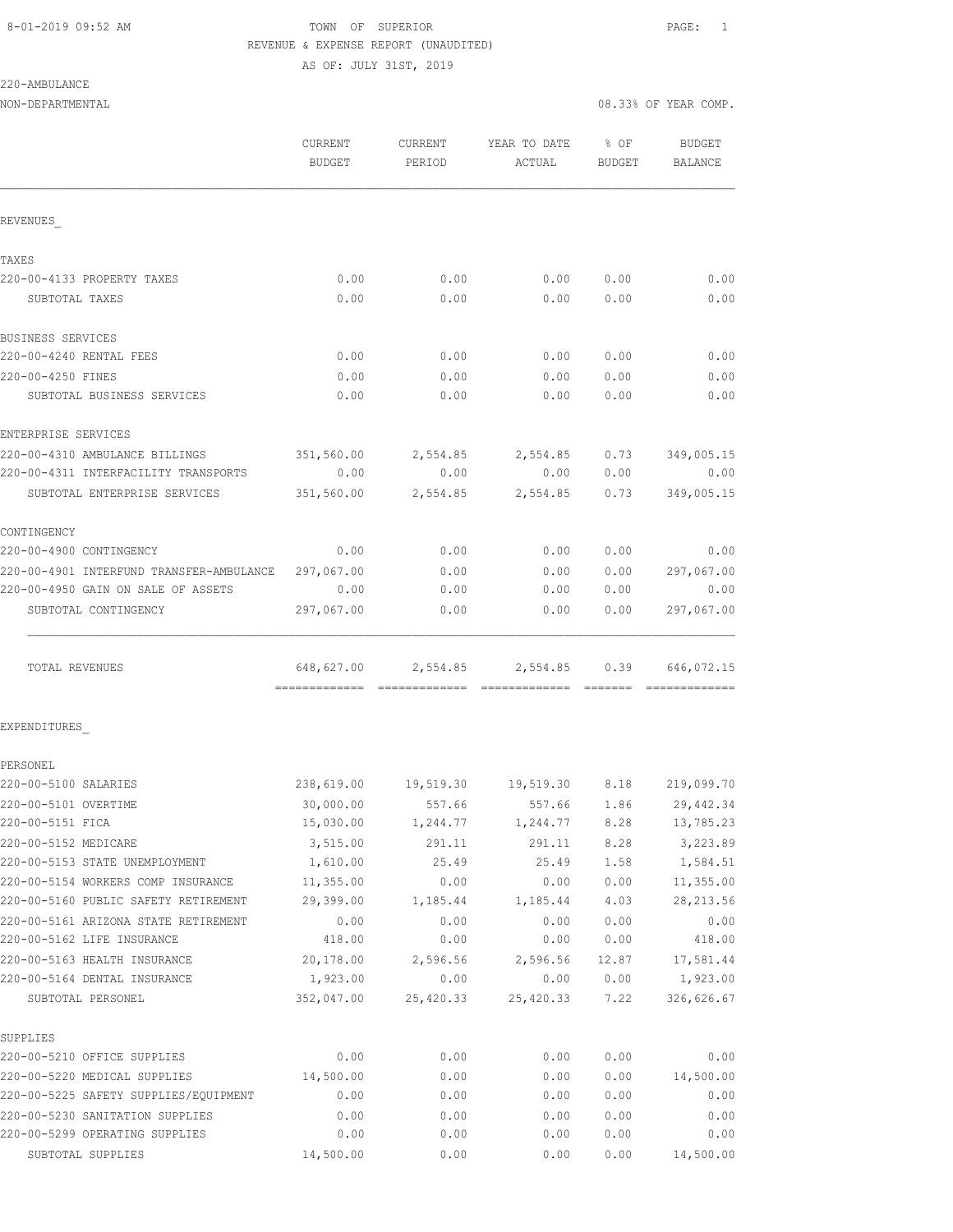## 8-01-2019 09:52 AM **TOWN OF SUPERIOR PAGE:** 2 REVENUE & EXPENSE REPORT (UNAUDITED)

AS OF: JULY 31ST, 2019

## 220-AMBULANCE

NON-DEPARTMENTAL 08.33% OF YEAR COMP.

|                                        | CURRENT<br><b>BUDGET</b> | CURRENT  | YEAR TO DATE<br>ACTUAL | % OF<br>BUDGET | <b>BUDGET</b><br><b>BALANCE</b> |
|----------------------------------------|--------------------------|----------|------------------------|----------------|---------------------------------|
|                                        |                          | PERIOD   |                        |                |                                 |
|                                        |                          |          |                        |                |                                 |
| UTILITIES                              |                          |          |                        |                |                                 |
| 220-00-5310 ELECTRICITY                | 2,783.00                 | 0.00     | 0.00                   | 0.00           | 2,783.00                        |
| 220-00-5320 GAS                        | 0.00                     | 0.00     | 0.00                   | 0.00           | 0.00                            |
| 220-00-5330 REFUSE                     | 0.00                     | 0.00     | 0.00                   | 0.00           | 0.00                            |
| 220-00-5340 SEWER                      | 0.00                     | 0.00     | 0.00                   | 0.00           | 0.00                            |
| 220-00-5350 TELEPHONE                  | 1,804.00                 | 0.00     | 0.00                   | 0.00           | 1,804.00                        |
| 220-00-5360 WATER                      | 900.00                   | 77.58    | 77.58                  | 8.62           | 822.42                          |
| SUBTOTAL UTILITIES                     | 5,487.00                 | 77.58    | 77.58                  | 1.41           | 5,409.42                        |
| GENERAL BUSINESS EXPENSE               |                          |          |                        |                |                                 |
| 220-00-5410 ADVERTISING                | 0.00                     | 0.00     | 0.00                   | 0.00           | 0.00                            |
| 220-00-5420 DUES & SUBSCRIPTIONS       | 811.00                   | 0.00     | 0.00                   | 0.00           | 811.00                          |
| 220-00-5425 CONFERENCES & TRAINING     | 0.00                     | 0.00     | 0.00                   | 0.00           | 0.00                            |
| 220-00-5430 PRINTING                   | 0.00                     | 0.00     | 0.00                   | 0.00           | 0.00                            |
| 220-00-5450 UNIFORMS                   | 0.00                     | 0.00     | 0.00                   | 0.00           | 0.00                            |
| 220-00-5460 POSTAGE                    | 0.00                     | 0.00     | 0.00                   | 0.00           | 0.00                            |
| 220-00-5470 TRAVEL                     | 0.00                     | 0.00     | 0.00                   | 0.00           | 0.00                            |
| 220-00-5471 AUDIT                      | 0.00                     | 0.00     | 0.00                   | 0.00           | 0.00                            |
| 220-00-5480 GENERAL INSURANCE          | 6,410.00                 | 1,807.75 | 1,807.75               | 28.20          | 4,602.25                        |
| 220-00-5481 VEHICLE INSURANCE          | 0.00                     | 0.00     | 0.00                   | 0.00           | 0.00                            |
| 220-00-5482 LIABILITY INSURANCE        | 0.00                     | 0.00     | 0.00                   | 0.00           | 0.00                            |
| 220-00-5492 BAD DEBT EXPENSE           | 0.00                     | 0.00     | 0.00                   | 0.00           | 0.00                            |
| 220-00-5493 CONTRACTUAL DEDUCTIONS     | 0.00                     | 0.00     | 0.00                   | 0.00           | 0.00                            |
| SUBTOTAL GENERAL BUSINESS EXPENSE      | 7,221.00                 | 1,807.75 | 1,807.75               | 25.03          | 5, 413.25                       |
| PROFESSIONAL SERVICES                  |                          |          |                        |                |                                 |
| 220-00-5520 CONTRACTUAL SERVICES       | 24,000.00                | 0.00     | 0.00                   | 0.00           | 24,000.00                       |
| 220-00-5540 LEGAL SERVICES             | 0.00                     | 0.00     | 0.00                   | 0.00           | 0.00                            |
| 220-00-5550 OTHER PROFESSIONAL SERVICE | 10,080.00                | 0.00     | 0.00                   | 0.00           | 10,080.00                       |
| 220-00-5555 IMMUNIZATION               | 0.00                     | 0.00     | 0.00                   | 0.00           | 0.00                            |
| SUBTOTAL PROFESSIONAL SERVICES         | 34,080.00                | 0.00     | 0.00                   | 0.00           | 34,080.00                       |
| REPAIR/MAINTENANCE                     |                          |          |                        |                |                                 |
| 220-00-5610 PARK & BLDG IMPROVEMENTS   | 0.00                     | 0.00     | 0.00                   | 0.00           | 0.00                            |
| 220-00-5640 AUTO & TRUCK REPAIRS       | 0.00                     | 0.00     | 0.00                   | 0.00           | 0.00                            |
| 220-00-5641 GAS & OIL                  | 8,278.00                 | 0.00     | 0.00                   | 0.00           | 8,278.00                        |
| 220-00-5642 TIRES & TUBES              | 0.00                     | 0.00     | 0.00                   | 0.00           | 0.00                            |
| 220-00-5650 OTHER EQUIPMENT REPAIRS    | 0.00                     | 0.00     | 0.00                   | 0.00           | 0.00                            |
| 220-00-5670 STREET & SIDEWALK REPAIR   | 0.00                     | 0.00     | 0.00                   | 0.00           | 0.00                            |
| SUBTOTAL REPAIR/MAINTENANCE            | 8,278.00                 | 0.00     | 0.00                   | 0.00           | 8,278.00                        |
| CAPITAL OUTLAY                         |                          |          |                        |                |                                 |
| 220-00-5710 BUILDING                   | 0.00                     | 0.00     | 0.00                   | 0.00           | 0.00                            |
| 220-00-5715 AMBULANCE                  | 0.00                     | 0.00     | 0.00                   | 0.00           | 0.00                            |
| 220-00-5730 RADIO EQUIPMENT            | 0.00                     | 0.00     | 0.00                   | 0.00           | 0.00                            |
| 220-00-5740 MEDICAL EQUIPMENT          | 0.00                     | 0.00     | 0.00                   | 0.00           | 0.00                            |
| 220-00-5741 Audit                      | 1,545.00                 | 0.00     | 0.00                   | 0.00           | 1,545.00                        |
| 220-00-5750 OTHER EQUIP/SMALL TOOLS    | 0.00                     | 0.00     | 0.00                   | 0.00           | 0.00                            |
| SUBTOTAL CAPITAL OUTLAY                | 1,545.00                 | 0.00     | 0.00                   | 0.00           | 1,545.00                        |
|                                        |                          |          |                        |                |                                 |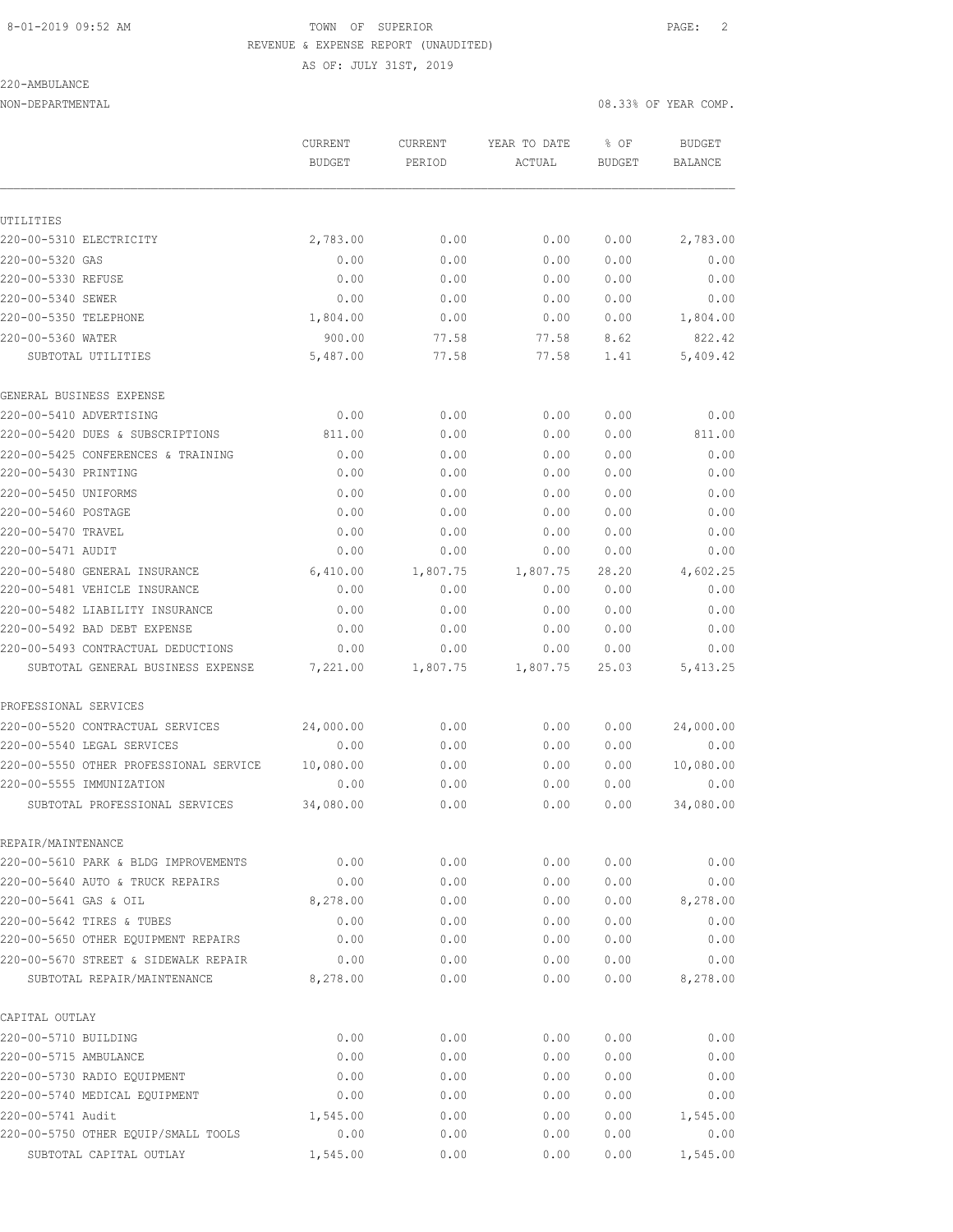### 8-01-2019 09:52 AM TOWN OF SUPERIOR PAGE: 3 REVENUE & EXPENSE REPORT (UNAUDITED) AS OF: JULY 31ST, 2019

220-AMBULANCE

NON-DEPARTMENTAL 08.33% OF YEAR COMP.

|                                    | CURRENT<br>BUDGET                    | CURRENT<br>PERIOD | YEAR TO DATE<br>ACTUAL   | $8$ OF<br>BUDGET | BUDGET<br>BALANCE |
|------------------------------------|--------------------------------------|-------------------|--------------------------|------------------|-------------------|
|                                    |                                      |                   |                          |                  |                   |
| NON-OPERATING                      |                                      |                   |                          |                  |                   |
| 220-00-5800 DEPRECIATION           | 0.00                                 | 0.00              | 0.00                     | 0.00             | 0.00              |
| SUBTOTAL NON-OPERATING             | 0.00                                 | 0.00              | 0.00                     | 0.00             | 0.00              |
| DEBT SERVICE                       |                                      |                   |                          |                  |                   |
| 220-00-5999 CONTINGENCY            | 0.00                                 | 0.00              | 0.00                     | 0.00             | 0.00              |
| SUBTOTAL DEBT SERVICE              | 0.00                                 | 0.00              | 0.00                     | 0.00             | 0.00              |
| TOTAL EXPENDITURES                 | 423,158.00                           |                   | 27,305.66 27,305.66 6.45 |                  | 395,852.34        |
| REVENUES OVER/(UNDER) EXPENDITURES | 225,469.00 ( 24,750.81) ( 24,750.81) |                   |                          |                  | 250, 219.81       |
|                                    |                                      |                   |                          |                  |                   |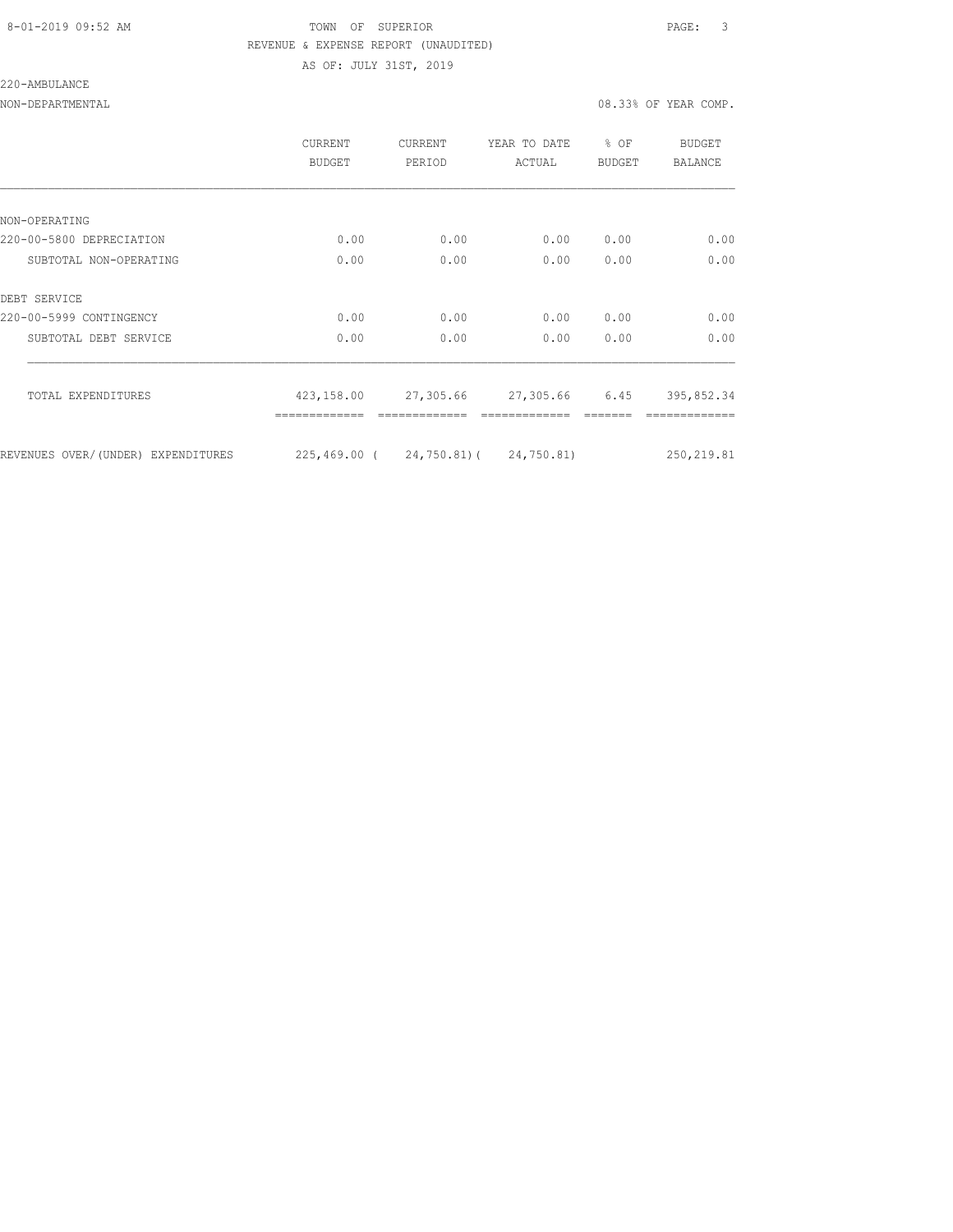### 8-01-2019 09:52 AM TOWN OF SUPERIOR PAGE: 4 REVENUE & EXPENSE REPORT (UNAUDITED) AS OF: JULY 31ST, 2019

220-AMBULANCE

|                                    | CURRENT<br><b>BUDGET</b> | CURRENT<br>PERIOD | YEAR TO DATE<br>ACTUAL | % OF<br><b>BUDGET</b> | BUDGET<br><b>BALANCE</b> |
|------------------------------------|--------------------------|-------------------|------------------------|-----------------------|--------------------------|
| FUND TOTAL REVENUES                | 648,627.00               | 2,554.85          | 2,554.85               | 0.39                  | 646,072.15               |
| FUND TOTAL EXPENDITURES            | 423,158.00               | 27,305.66         | 27,305.66              | 6.45                  | 395,852.34               |
| REVENUES OVER/(UNDER) EXPENDITURES | $225,469.00$ (           | $24,750.81$ (     | 24,750.81)             |                       | 250, 219.81              |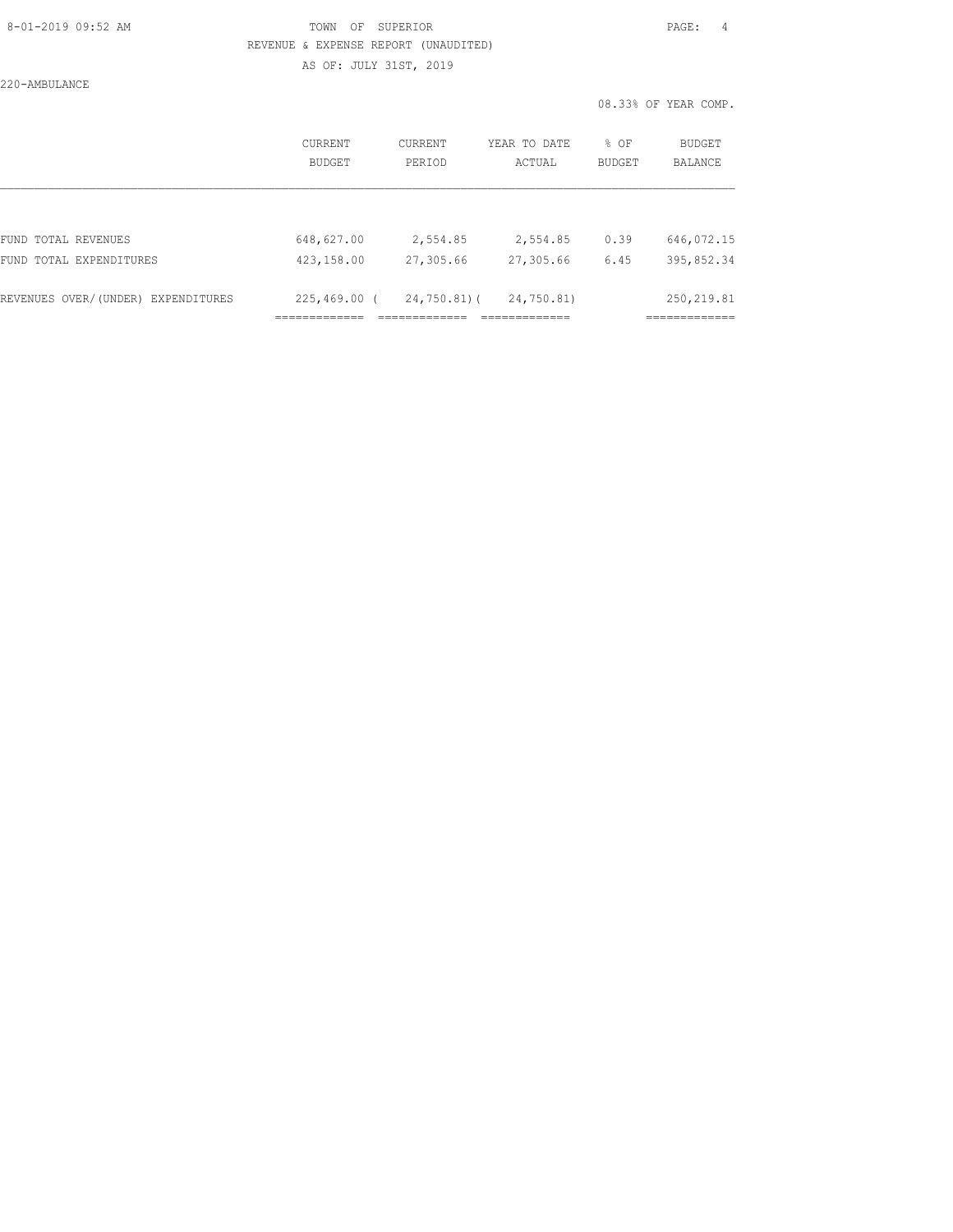## 8-01-2019 09:53 AM TOWN OF SUPERIOR PAGE: 1 REVENUE & EXPENSE REPORT (UNAUDITED) AS OF: JULY 31ST, 2019

230-CEMETARY

| NON-DEPARTMENTAL                      |                                           |                   |                                                                                                                                                                                                                                                                                                                                                                                                                                                                                                    |                       | 08.33% OF YEAR COMP.       |
|---------------------------------------|-------------------------------------------|-------------------|----------------------------------------------------------------------------------------------------------------------------------------------------------------------------------------------------------------------------------------------------------------------------------------------------------------------------------------------------------------------------------------------------------------------------------------------------------------------------------------------------|-----------------------|----------------------------|
|                                       | <b>CURRENT</b><br><b>BUDGET</b>           | CURRENT<br>PERIOD | YEAR TO DATE<br>ACTUAL                                                                                                                                                                                                                                                                                                                                                                                                                                                                             | % OF<br><b>BUDGET</b> | <b>BUDGET</b><br>BALANCE   |
| REVENUES                              |                                           |                   |                                                                                                                                                                                                                                                                                                                                                                                                                                                                                                    |                       |                            |
| BUSINESS SERVICES                     |                                           |                   |                                                                                                                                                                                                                                                                                                                                                                                                                                                                                                    |                       |                            |
| 230-00-4220 CEMETARY WORK PERMITS     | 25,000.00                                 | 0.00              | 0.00                                                                                                                                                                                                                                                                                                                                                                                                                                                                                               | 0.00                  | 25,000.00                  |
| 230-00-4240 WEEKEND FEE               | 0.00                                      | 200.00            | 200.00                                                                                                                                                                                                                                                                                                                                                                                                                                                                                             | $0.00$ (              | 200.00)                    |
| 230-00-4250 FINES                     | 0.00                                      | 0.00              | 0.00                                                                                                                                                                                                                                                                                                                                                                                                                                                                                               | 0.00                  | 0.00                       |
| SUBTOTAL BUSINESS SERVICES            | 25,000.00                                 | 200.00            | 200.00                                                                                                                                                                                                                                                                                                                                                                                                                                                                                             | 0.80                  | 24,800.00                  |
| ENTERPRISE SERVICES                   |                                           |                   |                                                                                                                                                                                                                                                                                                                                                                                                                                                                                                    |                       |                            |
| 230-00-4320 PLOT PURCHASE             | 0.00                                      | 100.00            | 100.00                                                                                                                                                                                                                                                                                                                                                                                                                                                                                             | $0.00$ (              | 100.00)                    |
| 230-00-4321 OPEN/CLOSE                | 0.00                                      | 1,000.00          | 1,000.00                                                                                                                                                                                                                                                                                                                                                                                                                                                                                           | $0.00$ (              | 1,000.00)                  |
| SUBTOTAL ENTERPRISE SERVICES          | 0.00                                      | 1,100.00          | 1,100.00                                                                                                                                                                                                                                                                                                                                                                                                                                                                                           | 0.00(                 | 1,100.00)                  |
| CONTINGENCY                           |                                           |                   |                                                                                                                                                                                                                                                                                                                                                                                                                                                                                                    |                       |                            |
| 230-00-4900 CONTINGENCY               | 0.00                                      | 0.00              | 0.00                                                                                                                                                                                                                                                                                                                                                                                                                                                                                               | 0.00                  | 0.00                       |
| SUBTOTAL CONTINGENCY                  | 0.00                                      | 0.00              | 0.00                                                                                                                                                                                                                                                                                                                                                                                                                                                                                               | 0.00                  | 0.00                       |
| TOTAL REVENUES                        | 25,000.00<br>-------------- ------------- | 1,300.00          | 1,300.00<br>$\begin{array}{cccccccccccccc} \multicolumn{2}{c}{} & \multicolumn{2}{c}{} & \multicolumn{2}{c}{} & \multicolumn{2}{c}{} & \multicolumn{2}{c}{} & \multicolumn{2}{c}{} & \multicolumn{2}{c}{} & \multicolumn{2}{c}{} & \multicolumn{2}{c}{} & \multicolumn{2}{c}{} & \multicolumn{2}{c}{} & \multicolumn{2}{c}{} & \multicolumn{2}{c}{} & \multicolumn{2}{c}{} & \multicolumn{2}{c}{} & \multicolumn{2}{c}{} & \multicolumn{2}{c}{} & \multicolumn{2}{c}{} & \multicolumn{2}{c}{} & \$ | 5.20<br>--------      | 23,700.00<br>============= |
| EXPENDITURES                          |                                           |                   |                                                                                                                                                                                                                                                                                                                                                                                                                                                                                                    |                       |                            |
| PERSONEL                              |                                           |                   |                                                                                                                                                                                                                                                                                                                                                                                                                                                                                                    |                       |                            |
| 230-00-5100 SALARIES                  | 4,729.00                                  | 628.50            | 628.50                                                                                                                                                                                                                                                                                                                                                                                                                                                                                             | 13.29                 | 4,100.50                   |
| 230-00-5101 OVERTIME                  | 0.00                                      | 36.60             | 36.60                                                                                                                                                                                                                                                                                                                                                                                                                                                                                              | $0.00$ (              | 36.60)                     |
| 230-00-5120 INMATE LABOR              | 0.00                                      | 0.00              | 0.00                                                                                                                                                                                                                                                                                                                                                                                                                                                                                               | 0.00                  | 0.00                       |
| 230-00-5151 FICA                      | 293.00                                    | 41.23             | 41.23                                                                                                                                                                                                                                                                                                                                                                                                                                                                                              | 14.07                 | 251.77                     |
| 230-00-5152 MEDICARE                  | 69.00                                     | 9.65              | 9.65                                                                                                                                                                                                                                                                                                                                                                                                                                                                                               | 13.99                 | 59.35                      |
| 230-00-5153 STATE UNEMPLOYMENT        | 22.00                                     | 0.00              | 0.00                                                                                                                                                                                                                                                                                                                                                                                                                                                                                               | 0.00                  | 22.00                      |
| 230-00-5154 WORKERS COMP INSURANCE    | 17.00                                     | 0.00              | 0.00                                                                                                                                                                                                                                                                                                                                                                                                                                                                                               | 0.00                  | 17.00                      |
| 230-00-5161 ARIZONA STATE RETIREMENT  | 558.00                                    | 80.55             | 80.55                                                                                                                                                                                                                                                                                                                                                                                                                                                                                              | 14.44                 | 477.45                     |
| 230-00-5162 LIFE INSURANCE            | 12.00                                     | 0.00              | 0.00                                                                                                                                                                                                                                                                                                                                                                                                                                                                                               | 0.00                  | 12.00                      |
| 230-00-5163 HEALTH INSURANCE          | 0.00                                      | 0.00              | 0.00                                                                                                                                                                                                                                                                                                                                                                                                                                                                                               | 0.00                  | 0.00                       |
| 230-00-5164 DENTAL INSURANCE          | 55.00                                     | 0.00              | 0.00                                                                                                                                                                                                                                                                                                                                                                                                                                                                                               | 0.00                  | 55.00                      |
| SUBTOTAL PERSONEL                     | 5,755.00                                  | 796.53            | 796.53                                                                                                                                                                                                                                                                                                                                                                                                                                                                                             | 13.84                 | 4,958.47                   |
| SUPPLIES                              |                                           |                   |                                                                                                                                                                                                                                                                                                                                                                                                                                                                                                    |                       |                            |
| 230-00-5210 OFFICE SUPPLIES           | 0.00                                      | 0.00              | 0.00                                                                                                                                                                                                                                                                                                                                                                                                                                                                                               | 0.00                  | 0.00                       |
| 230-00-5225 SAFETY SUPPLIES/EQUIPMENT | 0.00                                      | 0.00              | 0.00                                                                                                                                                                                                                                                                                                                                                                                                                                                                                               | 0.00                  | 0.00                       |
| 230-00-5230 SANITATION SUPPLIES       | 0.00                                      | 0.00              | 0.00                                                                                                                                                                                                                                                                                                                                                                                                                                                                                               | 0.00                  | 0.00                       |
| 230-00-5299 OPERATING SUPPLIES        | 1,000.00                                  | 0.00              | 0.00                                                                                                                                                                                                                                                                                                                                                                                                                                                                                               | 0.00                  | 1,000.00                   |
| SUBTOTAL SUPPLIES                     | 1,000.00                                  | 0.00              | 0.00                                                                                                                                                                                                                                                                                                                                                                                                                                                                                               | 0.00                  | 1,000.00                   |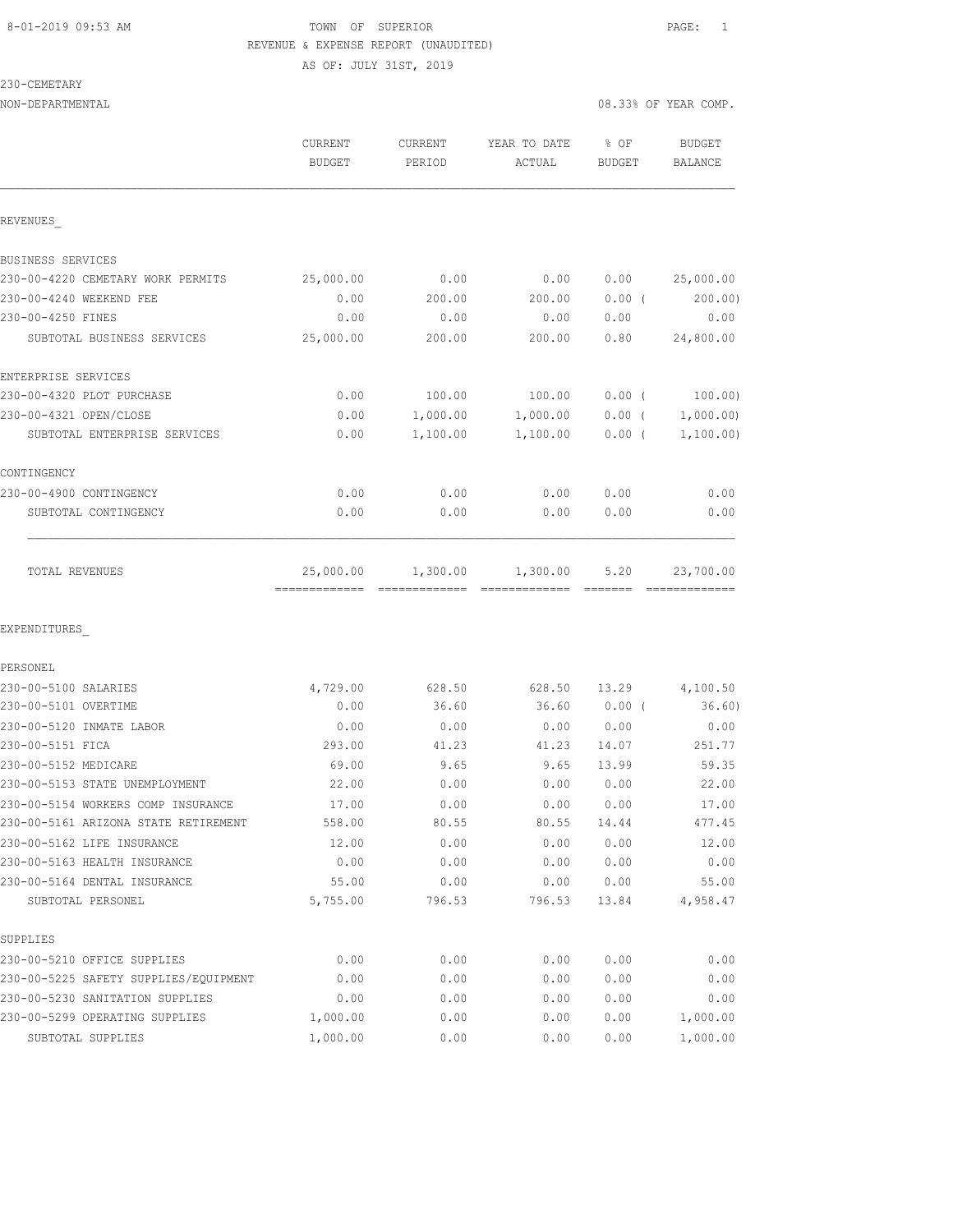### 8-01-2019 09:53 AM TOWN OF SUPERIOR PAGE: 2 REVENUE & EXPENSE REPORT (UNAUDITED)

AS OF: JULY 31ST, 2019

230-CEMETARY

NON-DEPARTMENTAL 08.33% OF YEAR COMP.

|                                        | CURRENT       | CURRENT | YEAR TO DATE | % OF   | <b>BUDGET</b>  |
|----------------------------------------|---------------|---------|--------------|--------|----------------|
|                                        | <b>BUDGET</b> | PERIOD  | ACTUAL       | BUDGET | <b>BALANCE</b> |
|                                        |               |         |              |        |                |
| UTILITIES                              |               |         |              |        |                |
| 230-00-5310 ELECTRICITY                | 601.00        | 0.00    | 0.00         | 0.00   | 601.00         |
| 230-00-5320 GAS                        | 0.00          | 0.00    | 0.00         | 0.00   | 0.00           |
| 230-00-5330 REFUSE                     | 0.00          | 0.00    | 0.00         | 0.00   | 0.00           |
| 230-00-5340 SEWER                      | 0.00          | 0.00    | 0.00         | 0.00   | 0.00           |
| 230-00-5350 TELEPHONE                  | 500.00        | 0.00    | 0.00         | 0.00   | 500.00         |
| 230-00-5360 WATER                      | 700.00        | 103.37  | 103.37       | 14.77  | 596.63         |
| SUBTOTAL UTILITIES                     | 1,801.00      | 103.37  | 103.37       | 5.74   | 1,697.63       |
| GENERAL BUSINESS EXPENSE               |               |         |              |        |                |
| 230-00-5410 ADVERTISING                | 0.00          | 0.00    | 0.00         | 0.00   | 0.00           |
| 230-00-5420 DUES & SUBSCRIPTIONS       | 0.00          | 0.00    | 0.00         | 0.00   | 0.00           |
| 230-00-5425 CONFERENCES & TRAINING     | 0.00          | 0.00    | 0.00         | 0.00   | 0.00           |
| 230-00-5430 PRINTING                   | 0.00          | 0.00    | 0.00         | 0.00   | 0.00           |
| 230-00-5450 UNIFORMS                   | 0.00          | 0.00    | 0.00         | 0.00   | 0.00           |
| 230-00-5460 POSTAGE                    | 0.00          | 0.00    | 0.00         | 0.00   | 0.00           |
| 230-00-5470 TRAVEL                     | 0.00          | 0.00    | 0.00         | 0.00   | 0.00           |
| 230-00-5471 HOST/MEALS                 | 0.00          | 0.00    | 0.00         | 0.00   | 0.00           |
| 230-00-5480 GENERAL INSURANCE          | 0.00          | 0.00    | 0.00         | 0.00   | 0.00           |
| 230-00-5481 VEHICLE INSURANCE          | 0.00          | 0.00    | 0.00         | 0.00   | 0.00           |
| 230-00-5482 LIABILITY INSURANCE        | 0.00          | 0.00    | 0.00         | 0.00   | 0.00           |
| 230-00-5492 BAD DEBT EXPENSE           | 0.00          | 0.00    | 0.00         | 0.00   | 0.00           |
| SUBTOTAL GENERAL BUSINESS EXPENSE      | 0.00          | 0.00    | 0.00         | 0.00   | 0.00           |
| PROFESSIONAL SERVICES                  |               |         |              |        |                |
| 230-00-5520 CONTRACTUAL SERVICES       | 0.00          | 0.00    | 0.00         | 0.00   | 0.00           |
| 230-00-5540 LEGAL SERVICES             | 0.00          | 0.00    | 0.00         | 0.00   | 0.00           |
| 230-00-5550 OTHER PROFESSIONAL SERVICE | 0.00          | 0.00    | 0.00         | 0.00   | 0.00           |
| SUBTOTAL PROFESSIONAL SERVICES         | 0.00          | 0.00    | 0.00         | 0.00   | 0.00           |
| REPAIR/MAINTENANCE                     |               |         |              |        |                |
| 230-00-5610 PARK & BLDG IMPROVEMENTS   | 0.00          | 0.00    | 0.00         | 0.00   | 0.00           |
| 230-00-5640 AUTO & TRUCK REPAIRS       | 0.00          | 0.00    | 0.00         | 0.00   | 0.00           |
| 230-00-5641 GAS & OIL                  | 0.00          | 0.00    | 0.00         | 0.00   | 0.00           |
| 230-00-5642 TIRES & TUBES              | 0.00          | 0.00    | 0.00         | 0.00   | 0.00           |
| 230-00-5643 INMATE FUEL                | 0.00          | 0.00    | 0.00         | 0.00   | 0.00           |
| 230-00-5650 OTHER EOUIPMENT REPAIRS    | 4,620.00      | 0.00    | 0.00         | 0.00   | 4,620.00       |
| 230-00-5670 STREET & SIDEWALK REPAIR   | 0.00          | 0.00    | 0.00         | 0.00   | 0.00           |
| SUBTOTAL REPAIR/MAINTENANCE            | 4,620.00      | 0.00    | 0.00         | 0.00   | 4,620.00       |
| CAPITAL OUTLAY                         |               |         |              |        |                |
| 230-00-5710 BUILDING                   | 0.00          | 0.00    | 0.00         | 0.00   | 0.00           |
| 230-00-5720 OFFICE EQUIPMENT           | 0.00          | 0.00    | 0.00         | 0.00   | 0.00           |
| 230-00-5750 OTHER EQUIP/SMALL TOOLS    | 0.00          | 0.00    | 0.00         | 0.00   | 0.00           |
| 230-00-5790 MACHINERY AND EQUIPMENT    | 0.00          | 0.00    | 0.00         | 0.00   | 0.00           |
| SUBTOTAL CAPITAL OUTLAY                | 0.00          | 0.00    | 0.00         | 0.00   | 0.00           |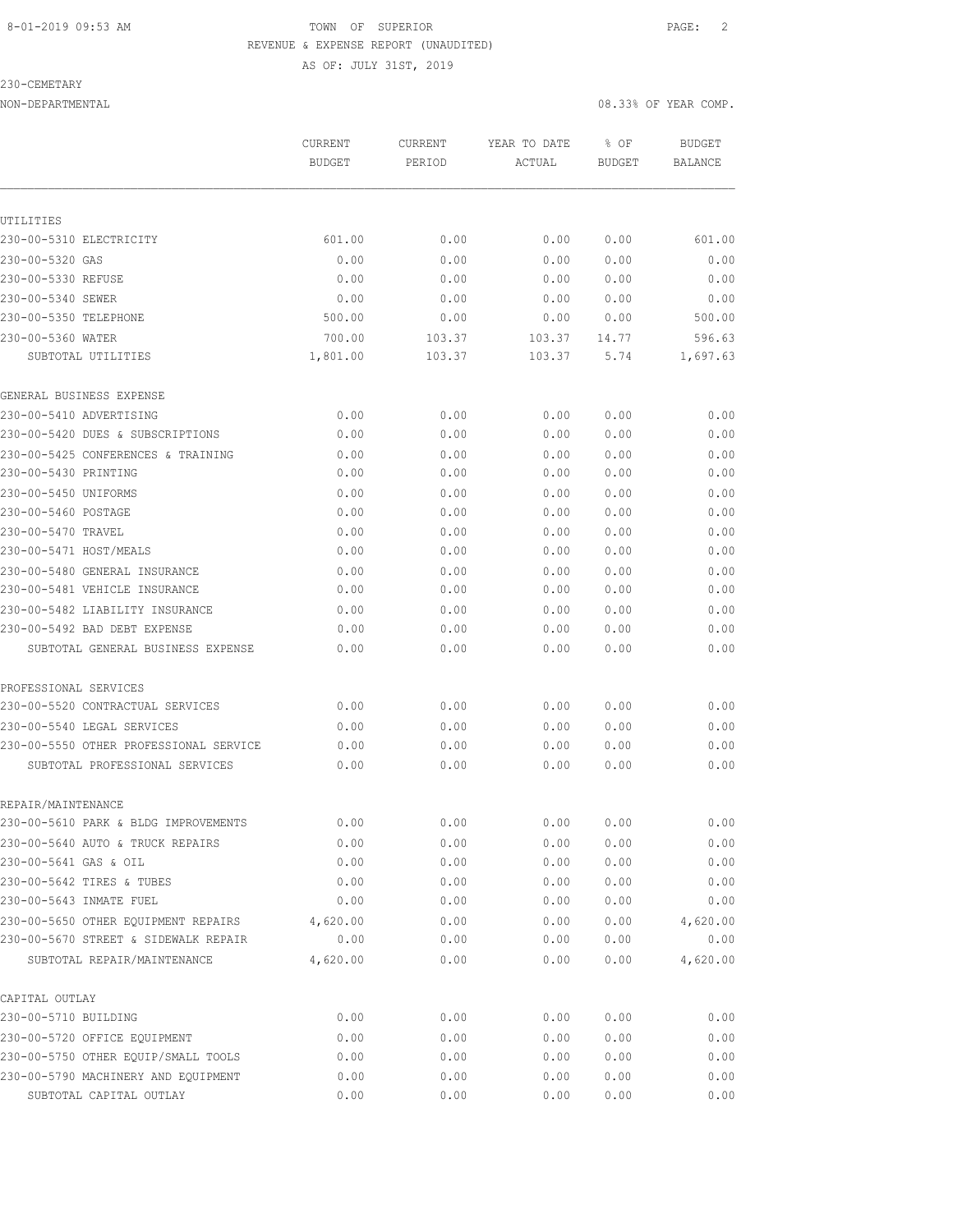### 8-01-2019 09:53 AM TOWN OF SUPERIOR PAGE: 3 REVENUE & EXPENSE REPORT (UNAUDITED) AS OF: JULY 31ST, 2019

230-CEMETARY

NON-DEPARTMENTAL 08.33% OF YEAR COMP.

|                                    | <b>CURRENT</b><br><b>BUDGET</b> | CURRENT<br>PERIOD | YEAR TO DATE<br>ACTUAL | % OF<br><b>BUDGET</b> | BUDGET<br><b>BALANCE</b> |
|------------------------------------|---------------------------------|-------------------|------------------------|-----------------------|--------------------------|
|                                    |                                 |                   |                        |                       |                          |
| NON-OPERATING                      |                                 |                   |                        |                       |                          |
| 230-00-5800 DEPRECIATION           | 0.00                            | 0.00              | 0.00                   | 0.00                  | 0.00                     |
| SUBTOTAL NON-OPERATING             | 0.00                            | 0.00              | 0.00                   | 0.00                  | 0.00                     |
| DEBT SERVICE                       |                                 |                   |                        |                       |                          |
| 230-00-5999 CONTINGENCY            | 6,671.00                        | 0.00              | 0.00                   | 0.00                  | 6,671.00                 |
| SUBTOTAL DEBT SERVICE              | 6,671.00                        | 0.00              | 0.00                   | 0.00                  | 6,671.00                 |
| TOTAL EXPENDITURES                 | 19,847.00                       | 899.90            | 899.90                 | 4.53                  | 18,947.10                |
| REVENUES OVER/(UNDER) EXPENDITURES | 5,153.00                        | 400.10            | 400.10                 |                       | 4,752.90                 |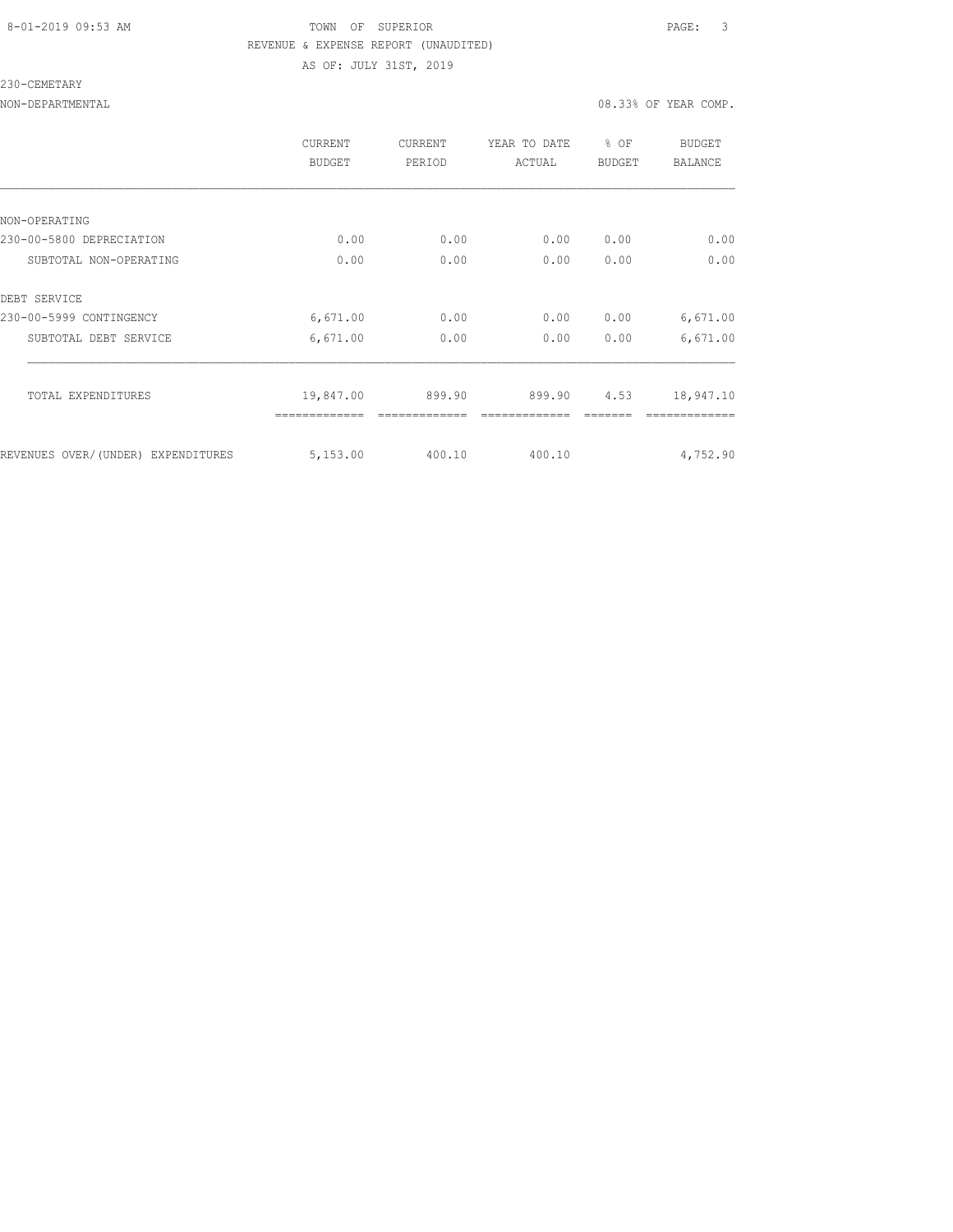### 8-01-2019 09:53 AM TOWN OF SUPERIOR PAGE: 4 REVENUE & EXPENSE REPORT (UNAUDITED) AS OF: JULY 31ST, 2019

230-CEMETARY

|                                    | CURRENT       | CURRENT  | YEAR TO DATE | % OF          | <b>BUDGET</b>  |
|------------------------------------|---------------|----------|--------------|---------------|----------------|
|                                    | <b>BUDGET</b> | PERIOD   | ACTUAL       | <b>BUDGET</b> | <b>BALANCE</b> |
| FUND TOTAL REVENUES                | 25,000.00     | 1,300.00 | 1,300.00     | 5.20          | 23,700.00      |
| FUND TOTAL EXPENDITURES            | 19,847.00     | 899.90   | 899.90       | 4.53          | 18,947.10      |
| REVENUES OVER/(UNDER) EXPENDITURES | 5,153.00      | 400.10   | 400.10       |               | 4,752.90       |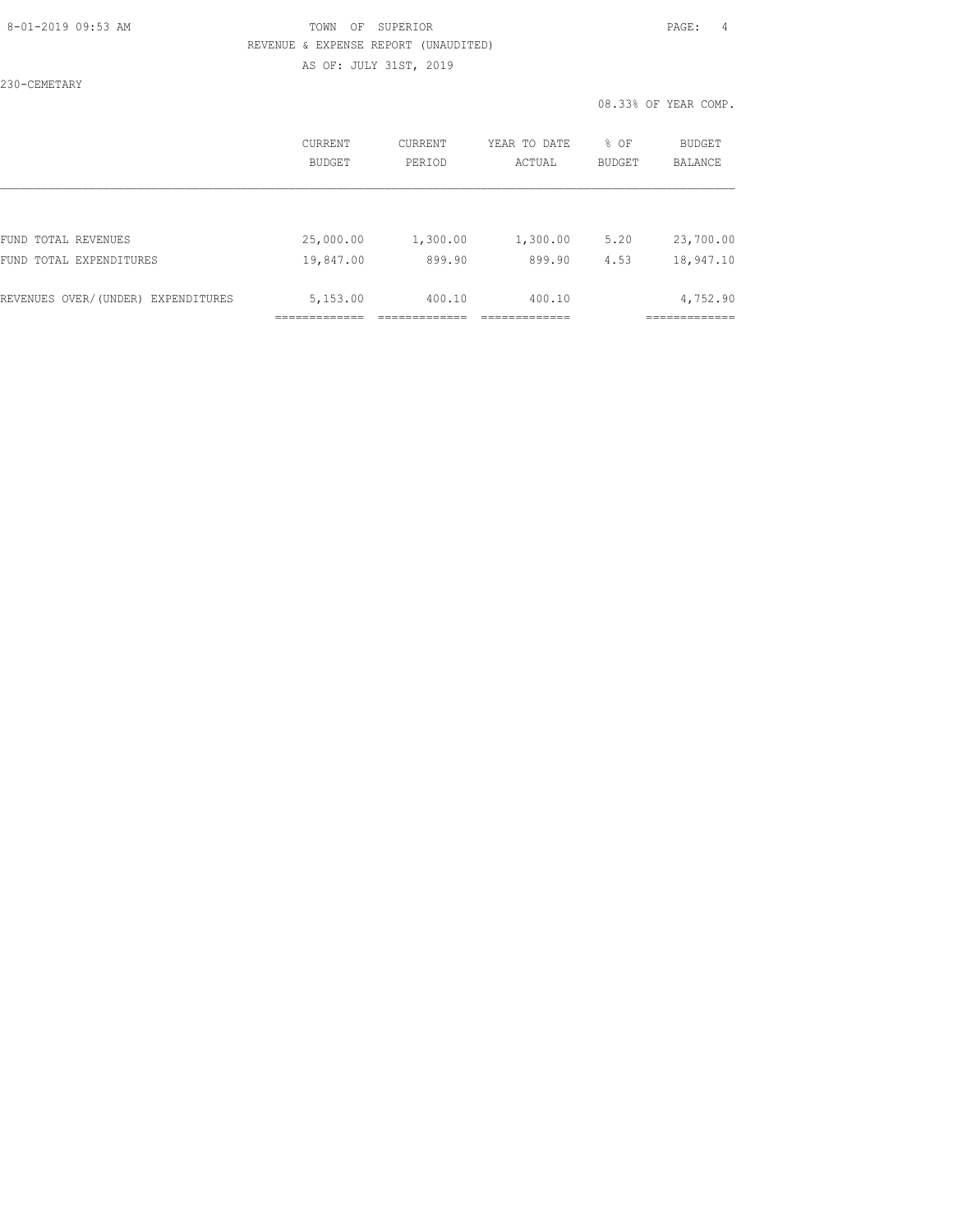### 8-01-2019 09:53 AM TOWN OF SUPERIOR PAGE: 1 REVENUE & EXPENSE REPORT (UNAUDITED)

AS OF: JULY 31ST, 2019

## 300-HIGHWAY USERS REVENUE

| NON-DEPARTMENTAL                           |                          |                   |                        | 08.33% OF YEAR COMP.  |                                 |
|--------------------------------------------|--------------------------|-------------------|------------------------|-----------------------|---------------------------------|
|                                            | CURRENT<br><b>BUDGET</b> | CURRENT<br>PERIOD | YEAR TO DATE<br>ACTUAL | % OF<br><b>BUDGET</b> | <b>BUDGET</b><br><b>BALANCE</b> |
| REVENUES                                   |                          |                   |                        |                       |                                 |
| TAXES                                      |                          |                   |                        |                       |                                 |
| 300-00-4132 HIGHWAY USERS REVENUE FUND     | 408,017.00               | 22,425.57         | 22,425.57              | 5.50                  | 385,591.43                      |
| 300-00-4133 PROPERTY TAX                   | 0.00                     | 0.00              | 0.00                   | 0.00                  | 0.00                            |
| SUBTOTAL TAXES                             | 408,017.00               | 22,425.57         | 22, 425.57             | 5.50                  | 385,591.43                      |
| CONTINGENCY                                |                          |                   |                        |                       |                                 |
| 300-00-4901 INTERFUND TRANSFER-HURF        | 60, 161.00               | 0.00              | 0.00                   | 0.00                  | 60,161.00                       |
| SUBTOTAL CONTINGENCY                       | 60,161.00                | 0.00              | 0.00                   | 0.00                  | 60,161.00                       |
| TOTAL REVENUES                             | 468,178.00               | 22, 425.57        | 22,425.57              | 4.79                  | 445,752.43                      |
| EXPENDITURES                               |                          |                   |                        |                       |                                 |
| PERSONEL                                   |                          |                   |                        |                       |                                 |
| 300-00-5100 SALARIES                       | 88,999.00                | 6, 251.24         | 6, 251.24              | 7.02                  | 82,747.76                       |
| 300-00-5101 OVERTIME                       | 2,000.00                 | 242.74            | 242.74                 | 12.14                 | 1,757.26                        |
| 300-00-5120 INMATE LABOR                   | 2,000.00                 | 91.25             | 91.25                  | 4.56                  | 1,908.75                        |
| 300-00-5151 FICA                           | 5,518.00                 | 402.63            | 402.63                 | 7.30                  | 5, 115.37                       |
| 300-00-5152 MEDICARE                       | 1,290.00                 | 94.16             | 94.16                  | 7.30                  | 1,195.84                        |
| 300-00-5153 STATE UNEMPLOYMENT             | 373.00                   | 0.00              | 0.00                   | 0.00                  | 373.00                          |
| 300-00-5154 WORKERS COMP INSURANCE         | 1,565.00                 | 0.00              | 0.00                   | 0.00                  | 1,565.00                        |
| 300-00-5161 ARIZONA STATE RETIREMENT       | 9,233.00                 | 722.51            | 722.51                 | 7.83                  | 8,510.49                        |
| 300-00-5162 LIFE INSURANCE                 | 201.00                   | 0.00              | 0.00                   | 0.00                  | 201.00                          |
| 300-00-5163 HEALTH INSURANCE               | 7,207.00                 | 0.00              | 0.00                   | 0.00                  | 7,207.00                        |
| 300-00-5164 DENTAL INSURANCE               | 924.00                   | 0.00              | 0.00                   | 0.00                  | 924.00                          |
| SUBTOTAL PERSONEL                          | 119,310.00               | 7,804.53          | 7,804.53               | 6.54                  | 111,505.47                      |
| SUPPLIES                                   |                          |                   |                        |                       |                                 |
| 300-00-5210 OFFICE SUPPLIES                | 0.00                     | 0.00              | 0.00                   | 0.00                  | 0.00                            |
| 300-00-5225 SAFETY SUPPLIES/EQUIPMENT      | 1,000.00                 | 0.00              | 0.00                   | 0.00                  | 1,000.00                        |
| 300-00-5230 SANITATION SUPPLIES            | 0.00                     | 0.00              | 0.00                   | 0.00                  | 0.00                            |
| 300-00-5299 OPERATING SUPPLIES             | 492.00                   | 0.00              | 0.00                   | 0.00                  | 492.00                          |
| SUBTOTAL SUPPLIES                          | 1,492.00                 | 0.00              | 0.00                   | 0.00                  | 1,492.00                        |
| UTILITIES                                  |                          |                   |                        |                       |                                 |
| 300-00-5310 ELECTRICITY                    | 42,246.00                | 0.00              | 0.00                   | 0.00                  | 42,246.00                       |
| 300-00-5315 APS CONTRACT                   | 39,500.00                | 0.00              | 0.00                   | 0.00                  | 39,500.00                       |
| 300-00-5320 GAS                            | 0.00                     | 0.00              | 0.00                   | 0.00                  | 0.00                            |
| 300-00-5330 REFUSE                         | 0.00                     | 0.00              | 0.00                   | 0.00                  | 0.00                            |
| 300-00-5340 SEWER<br>300-00-5350 TELEPHONE | 0.00                     | 0.00              | 0.00                   | 0.00                  | 0.00                            |
| 300-00-5360 WATER                          | 0.00<br>0.00             | 0.00<br>201.95    | 0.00<br>201.95         | 0.00<br>0.00(         | 0.00<br>201.95)                 |
| SUBTOTAL UTILITIES                         | 81,746.00                | 201.95            | 201.95                 | 0.25                  | 81,544.05                       |
|                                            |                          |                   |                        |                       |                                 |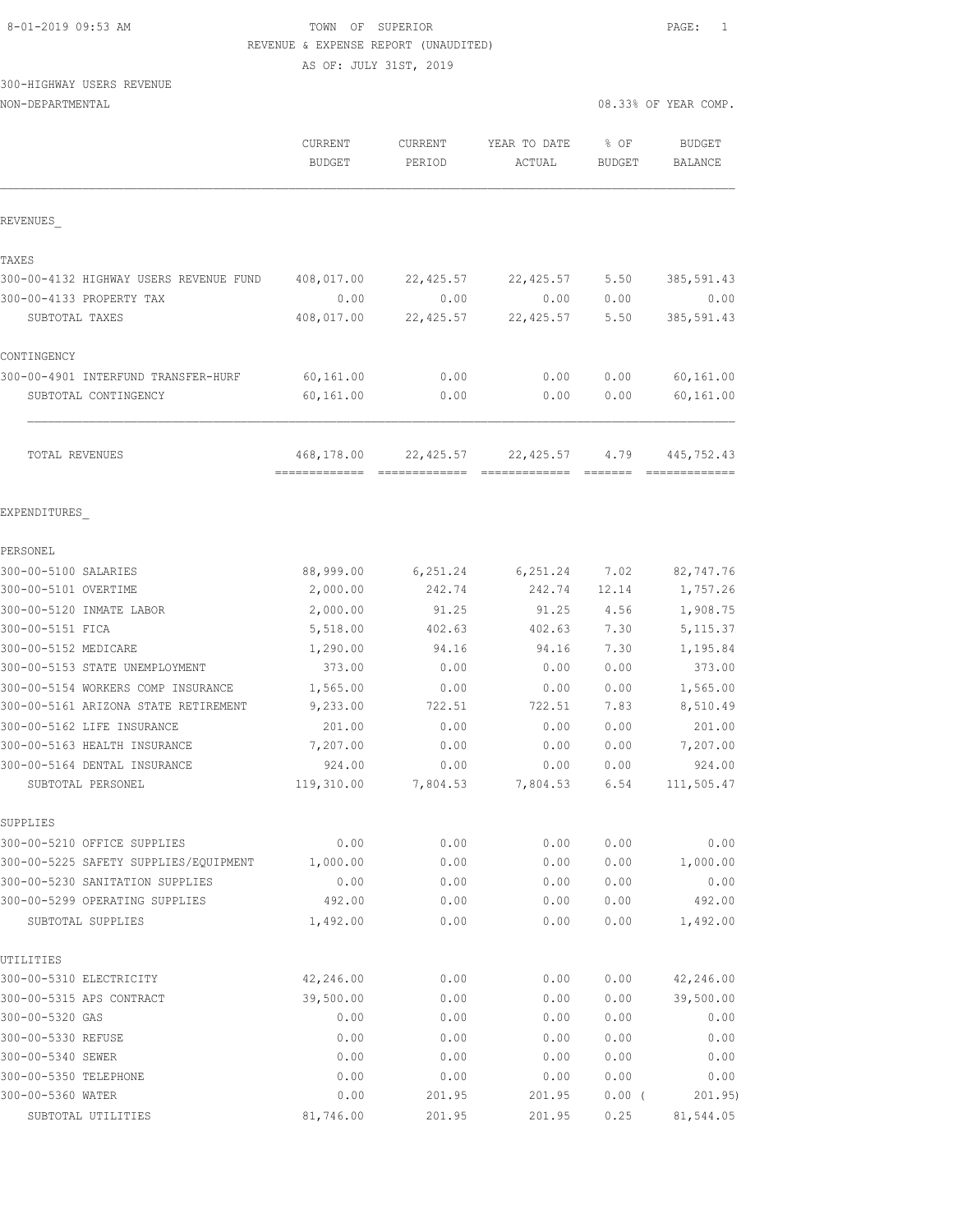#### 8-01-2019 09:53 AM TOWN OF SUPERIOR PAGE: 2 REVENUE & EXPENSE REPORT (UNAUDITED)

AS OF: JULY 31ST, 2019

### 300-HIGHWAY USERS REVENUE NON-DEPARTMENTAL 08.33% OF YEAR COMP.

|                                                                    | CURRENT<br><b>BUDGET</b> | CURRENT<br>PERIOD    | YEAR TO DATE<br>ACTUAL                         | % OF<br>BUDGET | <b>BUDGET</b><br><b>BALANCE</b> |
|--------------------------------------------------------------------|--------------------------|----------------------|------------------------------------------------|----------------|---------------------------------|
|                                                                    |                          |                      |                                                |                |                                 |
| GENERAL BUSINESS EXPENSE                                           |                          |                      |                                                |                |                                 |
| 300-00-5420 DUES & SUBSCRIPTIONS                                   | 0.00                     | 0.00                 | 0.00                                           | 0.00           | 0.00                            |
| 300-00-5450 UNIFORMS                                               | 0.00                     | 0.00                 | 0.00                                           | 0.00           | 0.00                            |
| 300-00-5471 AUDIT                                                  | 1,545.00                 | 0.00                 | 0.00                                           | 0.00           | 1,545.00                        |
| 300-00-5480 GENERAL INSURANCE<br>SUBTOTAL GENERAL BUSINESS EXPENSE | 12,205.00<br>13,750.00   | 3,615.49<br>3,615.49 | 3,615.49<br>3,615.49                           | 29.62<br>26.29 | 8,589.51<br>10, 134.51          |
| PROFESSIONAL SERVICES                                              |                          |                      |                                                |                |                                 |
| 300-00-5520 CONTRACTUAL SERVICES                                   | 0.00                     | 0.00                 | 0.00                                           | 0.00           | 0.00                            |
| 300-00-5550 OTHER PROFESSIONAL SERVICES                            | 13,000.00                | 0.00                 | 0.00                                           | 0.00           | 13,000.00                       |
| SUBTOTAL PROFESSIONAL SERVICES                                     | 13,000.00                | 0.00                 | 0.00                                           | 0.00           | 13,000.00                       |
| REPAIR/MAINTENANCE                                                 |                          |                      |                                                |                |                                 |
| 300-00-5610 PARK & BLDG IMPROVEMENTS                               | 0.00                     | 0.00                 | 0.00                                           | 0.00           | 0.00                            |
| 300-00-5640 AUTO & TRUCK REPAIRS                                   | 5,000.00                 | 0.00                 | 0.00                                           | 0.00           | 5,000.00                        |
| 300-00-5641 GAS & OIL                                              | 5,700.00                 | 0.00                 | 0.00                                           | 0.00           | 5,700.00                        |
| 300-00-5642 TIRES & TUBES                                          | 0.00                     | 0.00                 | 0.00                                           | 0.00           | 0.00                            |
| 300-00-5643 INMATE FUEL                                            | 1,000.00                 | 0.00                 | 0.00                                           | 0.00           | 1,000.00                        |
| 300-00-5650 OTHER EQUIPMENT REPAIRS                                | 4,664.00                 | 0.00                 | 0.00                                           | 0.00           | 4,664.00                        |
| 300-00-5670 STREET & SIDEWALK REPAIR                               | 0.00                     | 0.00                 | 0.00                                           | 0.00           | 0.00                            |
| 300-00-5671 CRACKSEAL                                              | 0.00                     | 0.00                 | 0.00                                           | 0.00           | 0.00                            |
| SUBTOTAL REPAIR/MAINTENANCE                                        | 16,364.00                | 0.00                 | 0.00                                           | 0.00           | 16,364.00                       |
| CAPITAL OUTLAY                                                     |                          |                      |                                                |                |                                 |
| 300-00-5750 OTHER EQUIP/SMALL TOOLS                                | 1,000.00                 | 0.00                 | 0.00                                           | 0.00           | 1,000.00                        |
| 300-00-5770 TRAFFIC SIGNS                                          | 0.00                     | 0.00                 | 0.00                                           | 0.00           | 0.00                            |
| 300-00-5790 MACHINERY & EQUIPMENT                                  | 0.00                     | 0.00                 | 0.00                                           | 0.00           | 0.00                            |
| SUBTOTAL CAPITAL OUTLAY                                            | 1,000.00                 | 0.00                 | 0.00                                           | 0.00           | 1,000.00                        |
| NON-OPERATING                                                      |                          |                      |                                                |                |                                 |
| 300-00-5800 DEPRECIATION                                           | 0.00                     | 0.00                 | 0.00                                           | 0.00           | 0.00                            |
| SUBTOTAL NON-OPERATING                                             | 0.00                     | 0.00                 | 0.00                                           | 0.00           | 0.00                            |
| DEBT SERVICE                                                       |                          |                      |                                                |                |                                 |
| 300-00-5900 PAYBACK FROM GF                                        |                          |                      | $0.00$ 178.76 178.76                           |                | $0.00$ ( 178.76)                |
| 300-00-5901 DEBT SERVICE INTEREST                                  | 0.00                     | 22.74                | 22.74                                          |                | $0.00$ ( 22.74)                 |
| 300-00-5999 CONTINGENCY                                            | 159,371.00               | 0.00                 | 0.00                                           |                | $0.00$ 159, 371.00              |
| SUBTOTAL DEBT SERVICE                                              | 159,371.00               | 201.50               | 201.50                                         | 0.13           | 159,169.50                      |
| TOTAL EXPENDITURES                                                 |                          |                      | 406,033.00 11,823.47 11,823.47 2.91 394,209.53 |                |                                 |
| REVENUES OVER/(UNDER) EXPENDITURES                                 | 62,145.00                | 10,602.10            | 10,602.10                                      |                | 51,542.90                       |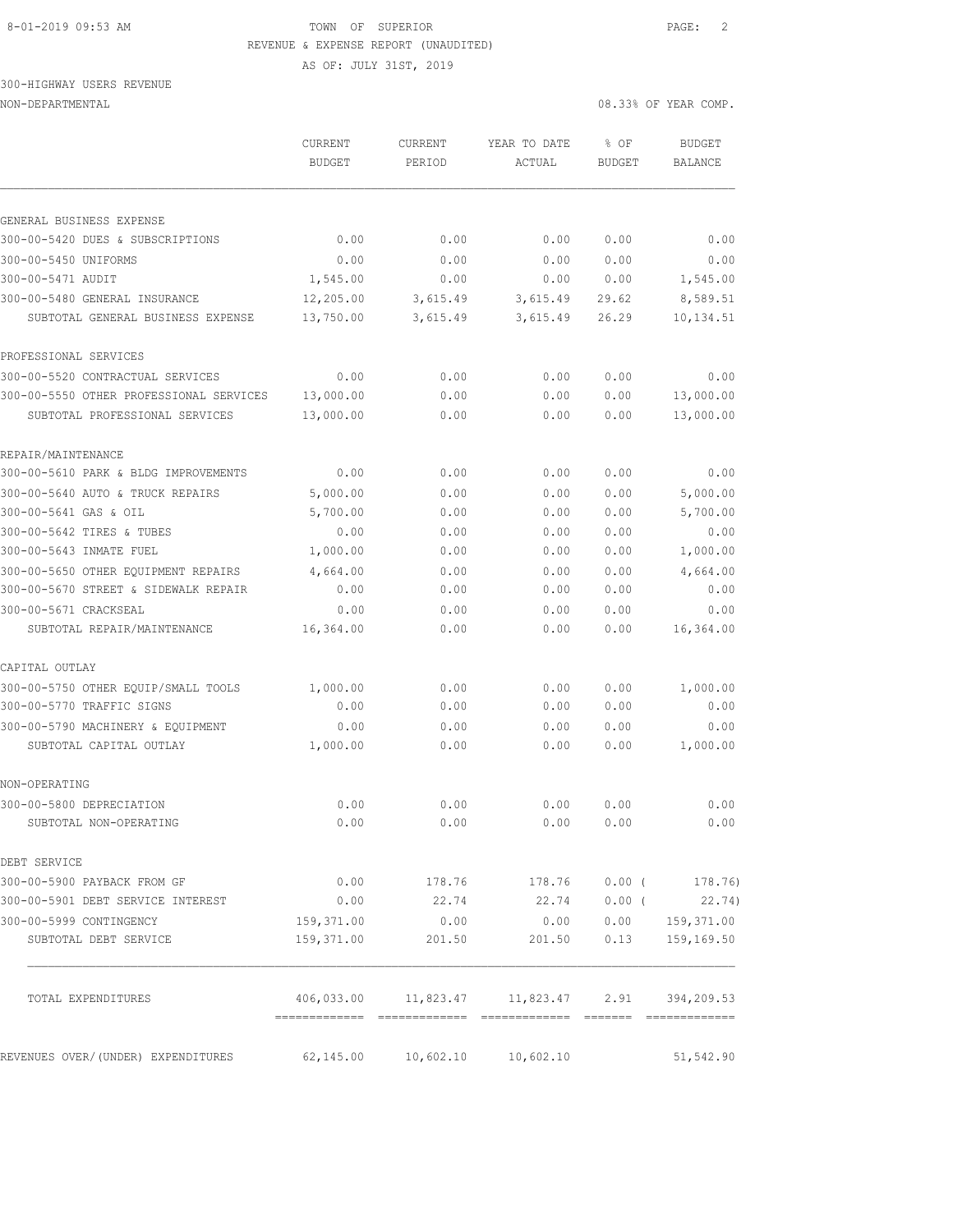### 8-01-2019 09:53 AM TOWN OF SUPERIOR PAGE: 3 REVENUE & EXPENSE REPORT (UNAUDITED) AS OF: JULY 31ST, 2019

300-HIGHWAY USERS REVENUE

|                                    | CURRENT<br><b>BUDGET</b> | <b>CURRENT</b><br>PERIOD | YEAR TO DATE<br>ACTUAL | % OF<br><b>BUDGET</b> | BUDGET<br><b>BALANCE</b> |
|------------------------------------|--------------------------|--------------------------|------------------------|-----------------------|--------------------------|
|                                    |                          |                          |                        |                       |                          |
| FUND TOTAL REVENUES                | 468,178.00               | 22,425.57                | 22,425.57              | 4.79                  | 445,752.43               |
| FUND TOTAL EXPENDITURES            | 406,033.00               | 11,823.47                | 11,823.47              | 2.91                  | 394,209.53               |
| REVENUES OVER/(UNDER) EXPENDITURES | 62,145.00                | 10,602.10                | 10,602.10              |                       | 51,542.90                |
|                                    |                          |                          |                        |                       |                          |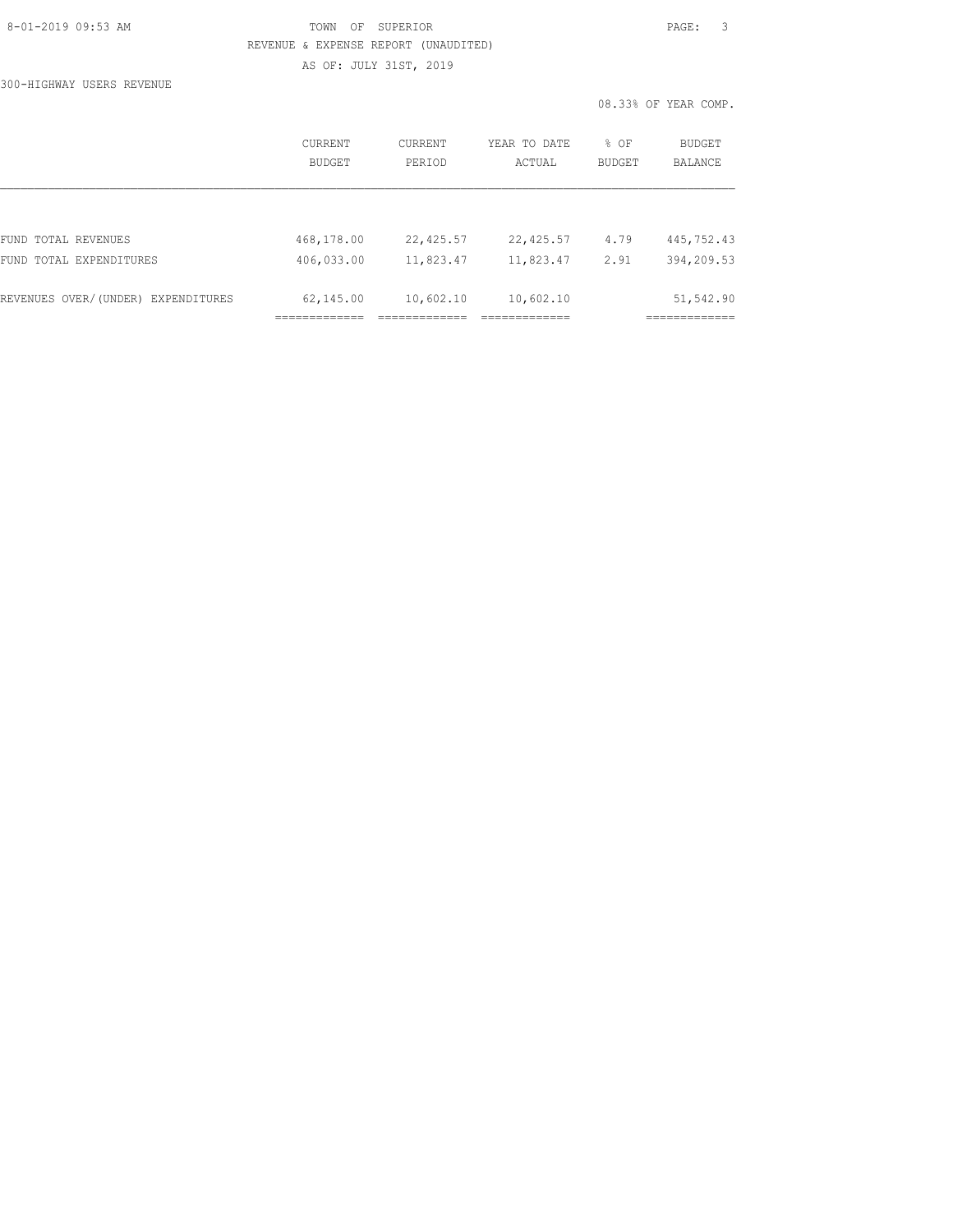### 8-01-2019 09:53 AM TOWN OF SUPERIOR PAGE: 1 REVENUE & EXPENSE REPORT (UNAUDITED)

|  | 310-EXCISE | TAX |  |
|--|------------|-----|--|
|  |            |     |  |

| NON-DEPARTMENTAL                                                     |                                           |                   |                        |                | 08.33% OF YEAR COMP.            |
|----------------------------------------------------------------------|-------------------------------------------|-------------------|------------------------|----------------|---------------------------------|
|                                                                      | CURRENT<br><b>BUDGET</b>                  | CURRENT<br>PERIOD | YEAR TO DATE<br>ACTUAL | % OF<br>BUDGET | <b>BUDGET</b><br><b>BALANCE</b> |
| REVENUES                                                             |                                           |                   |                        |                |                                 |
| TAXES                                                                |                                           |                   |                        |                |                                 |
| 310-00-4130 EXCISE TAX-1/2 SALES PINAL                               | 415,771.00                                | 12,411.31         | 12,411.31              | 2.99           | 403, 359.69                     |
| SUBTOTAL TAXES                                                       | 415,771.00                                | 12, 411.31        | 12,411.31              | 2.99           | 403,359.69                      |
| CONTINGENCY                                                          |                                           |                   |                        |                |                                 |
| 310-00-4901 INTERFUND TRANSFER                                       | 0.00                                      | 0.00              | 0.00                   | 0.00           | 0.00                            |
| 310-00-4999 OTHER FINANCING SOURCES                                  | 0.00                                      | 0.00              | 0.00                   | 0.00           | 0.00                            |
| SUBTOTAL CONTINGENCY                                                 | 0.00                                      | 0.00              | 0.00                   | 0.00           | 0.00                            |
| TOTAL REVENUES                                                       | 415,771.00<br>------------- ------------- | 12,411.31         | 12,411.31              | 2.99           | 403, 359.69<br>=============    |
| EXPENDITURES                                                         |                                           |                   |                        |                |                                 |
| PERSONEL                                                             |                                           |                   |                        |                |                                 |
| 310-00-5100 SALARIES                                                 | 56,113.00                                 | 4,465.85          | 4,465.85               | 7.96           | 51,647.15                       |
| 310-00-5101 OVERTIME                                                 | 0.00                                      | 166.09            | 166.09                 | $0.00$ (       | 166.09)                         |
| 310-00-5120 INMATE LABOR                                             | 1,550.00                                  | 91.25             | 91.25                  | 5.89           | 1,458.75                        |
| 310-00-5151 FICA                                                     | 3,479.00                                  | 287.18            | 287.18                 | 8.25           | 3, 191.82                       |
| 310-00-5152 MEDICARE                                                 | 814.00                                    | 67.17             | 67.17                  | 8.25           | 746.83                          |
| 310-00-5153 STATE UNEMPLOYMENT                                       | 216.00                                    | 0.00              | 0.00                   | 0.00           | 216.00                          |
| 310-00-5154 WORKERS COMP INSURANCE                                   | 357.00                                    | 0.00              | 0.00                   | 0.00           | 357.00                          |
| 310-00-5161 ARIZONA STATE RETIREMENT                                 | 5,775.00                                  | 518.34            | 518.34                 | 8.98           | 5,256.66                        |
| 310-00-5162 LIFE INSURANCE                                           | 117.00                                    | 0.00              | 0.00                   | 0.00           | 117.00                          |
| 310-00-5163 HEALTH INSURANCE                                         | 5,765.00                                  | 0.00              | 0.00                   | 0.00           | 5,765.00                        |
| 310-00-5164 DENTAL INSURANCE                                         | 536.00                                    | 0.00              | 0.00                   | 0.00           | 536.00                          |
| SUBTOTAL PERSONEL                                                    | 74,722.00                                 | 5,595.88          | 5,595.88               | 7.49           | 69, 126.12                      |
| SUPPLIES                                                             |                                           |                   |                        |                |                                 |
| 310-00-5210 OFFICE SUPPLIES<br>310-00-5225 SAFETY SUPPLIES/EOUIPMENT | 0.00<br>0.00                              | 0.00<br>0.00      | 0.00<br>0.00           | 0.00<br>0.00   | 0.00<br>0.00                    |
| 310-00-5230 SANITATION SUPPLIES                                      | 0.00                                      | 0.00              | 0.00                   | 0.00           | 0.00                            |
| 310-00-5299 OPERATING SUPPLIES                                       | 0.00                                      | 0.00              | 0.00                   | 0.00           | 0.00                            |
| SUBTOTAL SUPPLIES                                                    | 0.00                                      | 0.00              | 0.00                   | 0.00           | 0.00                            |
| UTILITIES                                                            |                                           |                   |                        |                |                                 |
| 310-00-5310 ELECTRICITY                                              | 1,666.00                                  | 0.00              | 0.00                   | 0.00           | 1,666.00                        |
| 310-00-5360 WATER                                                    | 0.00                                      | 201.94            | 201.94                 | $0.00$ (       | 201.94)                         |
| SUBTOTAL UTILITIES                                                   | 1,666.00                                  | 201.94            | 201.94                 | 12.12          | 1,464.06                        |
| GENERAL BUSINESS EXPENSE                                             |                                           |                   |                        |                |                                 |
| 310-00-5420 DUES & SUBSCRIPTIONS                                     | 0.00                                      | 0.00              | 0.00                   | 0.00           | 0.00                            |
| 310-00-5450 UNIFORMS                                                 | 0.00                                      | 0.00              | 0.00                   | 0.00           | 0.00                            |
| 310-00-5471 Audit                                                    | 1,545.00                                  | 0.00              | 0.00                   | 0.00           | 1,545.00                        |
| 310-00-5480 GENERAL INSURANCE                                        | 0.00                                      | 0.00              | 0.00                   | 0.00           | 0.00                            |
| SUBTOTAL GENERAL BUSINESS EXPENSE                                    | 1,545.00                                  | 0.00              | 0.00                   | 0.00           | 1,545.00                        |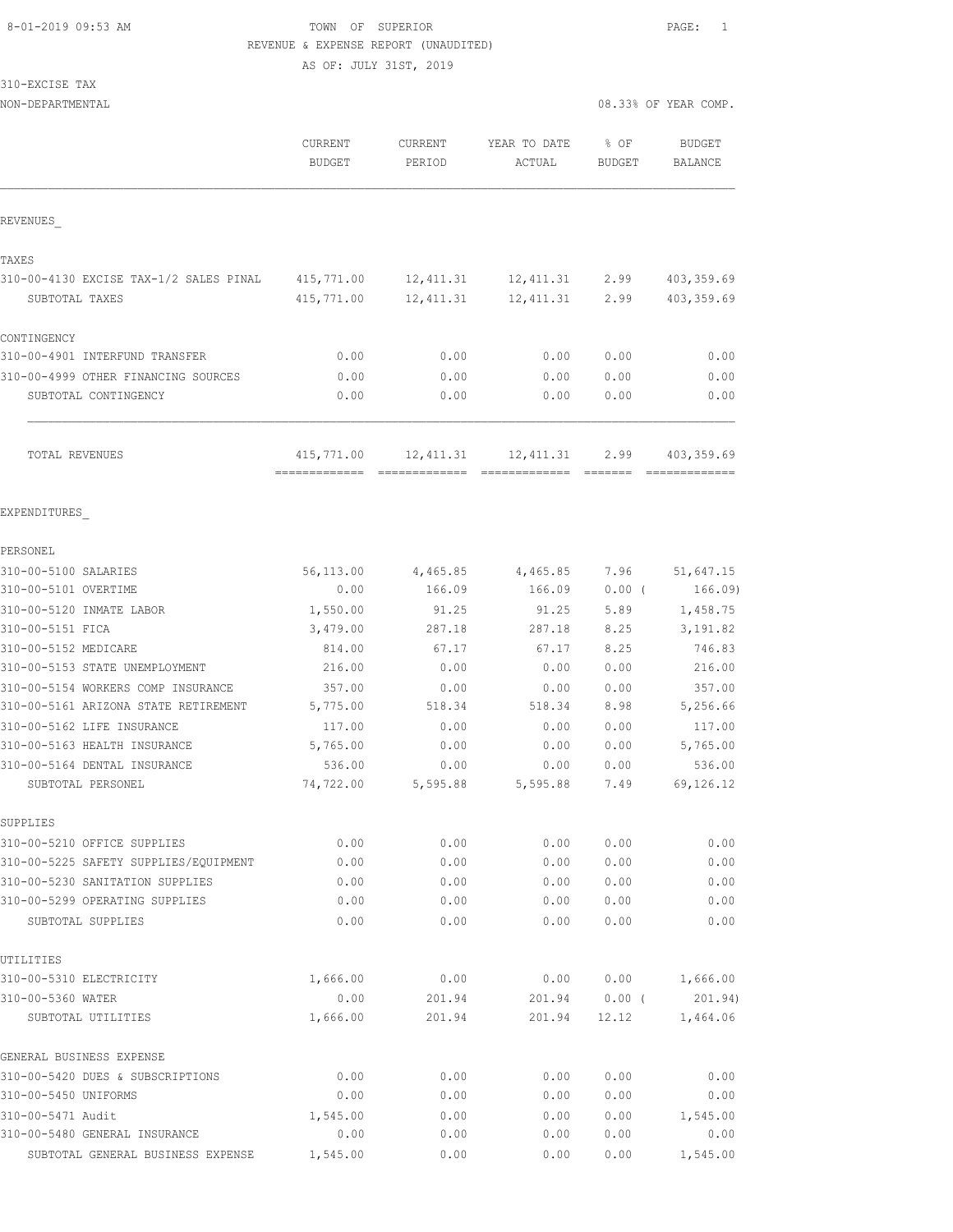## 8-01-2019 09:53 AM TOWN OF SUPERIOR PAGE: 2 REVENUE & EXPENSE REPORT (UNAUDITED)

AS OF: JULY 31ST, 2019

310-EXCISE TAX

NON-DEPARTMENTAL 08.33% OF YEAR COMP.

|                                                | CURRENT<br><b>BUDGET</b>                   | CURRENT<br>PERIOD | YEAR TO DATE<br>ACTUAL | % OF<br><b>BUDGET</b> | <b>BUDGET</b><br><b>BALANCE</b> |
|------------------------------------------------|--------------------------------------------|-------------------|------------------------|-----------------------|---------------------------------|
|                                                |                                            |                   |                        |                       |                                 |
| PROFESSIONAL SERVICES                          |                                            |                   |                        |                       |                                 |
| 310-00-5520 CONTRACTUAL SERVICES               | 0.00                                       | 0.00              | 0.00                   | 0.00                  | 0.00                            |
| 310-00-5550 OTHER PROFESSIONAL SERVICES        | 0.00                                       | 0.00              | 0.00                   | 0.00                  | 0.00                            |
| SUBTOTAL PROFESSIONAL SERVICES                 | 0.00                                       | 0.00              | 0.00                   | 0.00                  | 0.00                            |
| REPAIR/MAINTENANCE                             |                                            |                   |                        |                       |                                 |
| 310-00-5610 PARK & BLDG IMPROVEMENTS           | 0.00                                       | 0.00              | 0.00                   | 0.00                  | 0.00                            |
| 310-00-5640 AUTO & TRUCK REPAIRS               | 2,000.00                                   | 0.00              | 0.00                   | 0.00                  | 2,000.00                        |
| 310-00-5641 GAS & OIL                          | 3,000.00                                   | 0.00              | 0.00                   | 0.00                  | 3,000.00                        |
| 310-00-5642 TIRES & TUBES                      | 0.00                                       | 0.00              | 0.00                   | 0.00                  | 0.00                            |
| 310-00-5643 INMATE FUEL                        | 1,000.00                                   | 0.00              | 0.00                   | 0.00                  | 1,000.00                        |
| 310-00-5650 OTHER EQUIPMENT REPAIRS            | 5,000.00                                   | 0.00              | 0.00                   | 0.00                  | 5,000.00                        |
| 310-00-5670 STREET & SIDEWALK REPAIR           | 39,179.00                                  | 0.00              | 0.00                   | 0.00                  | 39,179.00                       |
| 310-00-5671 CRACKSEAL                          | 0.00                                       | 0.00              | 0.00                   | 0.00                  | 0.00                            |
| SUBTOTAL REPAIR/MAINTENANCE                    | 50,179.00                                  | 0.00              | 0.00                   | 0.00                  | 50,179.00                       |
| CAPITAL OUTLAY                                 |                                            |                   |                        |                       |                                 |
| 310-00-5750 OTHER EQUIP/SMALL TOOLS            | 7,000.00                                   | 0.00              | 0.00                   | 0.00                  | 7,000.00                        |
| 310-00-5770 TRAFFIC SIGNS                      | 0.00                                       | 0.00              | 0.00                   | 0.00                  | 0.00                            |
| 310-00-5790 MACHINERY & EQUIPMENT              | 0.00                                       | 0.00              | 0.00                   | 0.00                  | 0.00                            |
| SUBTOTAL CAPITAL OUTLAY                        | 7,000.00                                   | 0.00              | 0.00                   | 0.00                  | 7,000.00                        |
| NON-OPERATING                                  |                                            |                   |                        |                       |                                 |
| 310-00-5800 DEPRECIATION                       | 0.00                                       | 0.00              | 0.00                   | 0.00                  | 0.00                            |
| SUBTOTAL NON-OPERATING                         | 0.00                                       | 0.00              | 0.00                   | 0.00                  | 0.00                            |
| DEBT SERVICE                                   |                                            |                   |                        |                       |                                 |
| 310-00-5900 DEBT SERVICE: PRINCIPAL            | 0.00                                       | 178.78            | 178.78                 | 0.00(                 | 178.78)                         |
| 310-00-5901 DEBT SERVICE: INTEREST             | 0.00                                       | 22.74             | 22.74                  | $0.00$ (              | 22.74)                          |
| 310-00-5999 CONTINGENCY                        | 342,805.00                                 | 0.00              | 0.00                   | 0.00                  | 342,805.00                      |
| SUBTOTAL DEBT SERVICE                          | 342,805.00                                 | 201.52            | 201.52                 | 0.06                  | 342,603.48                      |
| TOTAL EXPENDITURES                             | 477,917.00                                 | 5,999.34          | 5,999.34               | 1.26                  | 471,917.66                      |
| REVENUES OVER/(UNDER) EXPENDITURES<br>$\left($ | -------------- -------------<br>62, 146.00 | 6,411.97          | 6,411.97               | $\left($              | 68, 557.97)                     |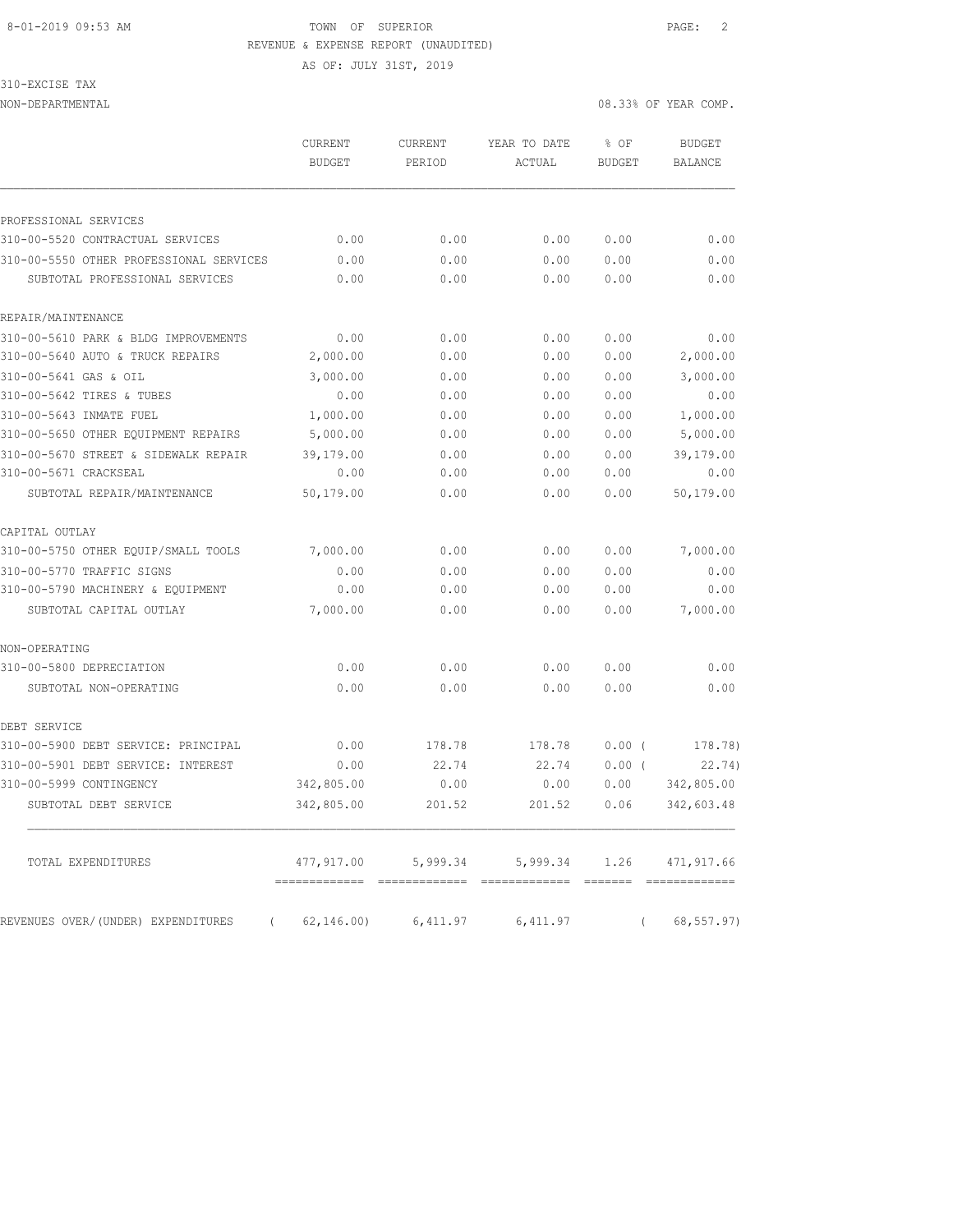### 8-01-2019 09:53 AM TOWN OF SUPERIOR PAGE: 3 REVENUE & EXPENSE REPORT (UNAUDITED) AS OF: JULY 31ST, 2019

310-EXCISE TAX

|                                    | CURRENT<br>BUDGET | CURRENT<br>PERIOD | YEAR TO DATE<br>ACTUAL | $8$ OF<br>BUDGET | BUDGET<br><b>BALANCE</b> |
|------------------------------------|-------------------|-------------------|------------------------|------------------|--------------------------|
|                                    |                   |                   |                        |                  |                          |
| FUND TOTAL REVENUES                | 415,771.00        | 12, 411.31        | 12, 411.31             | 2.99             | 403, 359.69              |
| FUND TOTAL EXPENDITURES            | 477,917.00        | 5,999.34          | 5,999.34               | 1.26             | 471,917.66               |
| REVENUES OVER/(UNDER) EXPENDITURES | 62, 146, 00       | 6,411.97          | 6,411.97               |                  | 68, 557.97)              |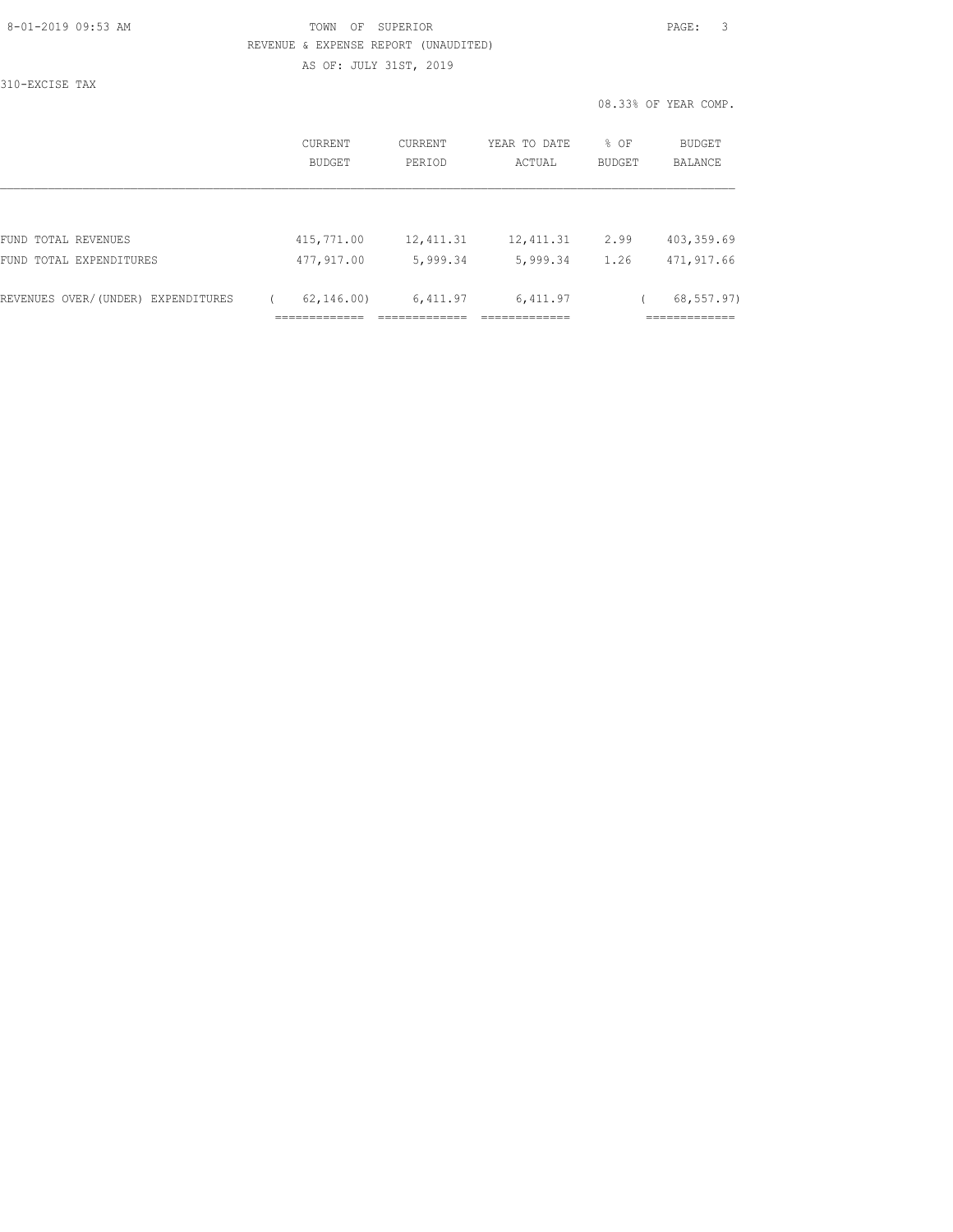#### 8-01-2019 09:53 AM TOWN OF SUPERIOR PAGE: 1 REVENUE & EXPENSE REPORT (UNAUDITED)

AS OF: JULY 31ST, 2019

## 320-LOCAL TRANS ASSISTANCE

| NON-DEPARTMENTAL |  |
|------------------|--|
|------------------|--|

|                                                  | CURRENT<br><b>BUDGET</b> | CURRENT<br>PERIOD      | YEAR TO DATE<br>ACTUAL | % OF<br><b>BUDGET</b> | <b>BUDGET</b><br><b>BALANCE</b> |
|--------------------------------------------------|--------------------------|------------------------|------------------------|-----------------------|---------------------------------|
| REVENUES                                         |                          |                        |                        |                       |                                 |
|                                                  |                          |                        |                        |                       |                                 |
| TAXES<br>320-00-4131 LOCAL TRANS ASSISTANCE FUND | 0.00                     | 0.00                   | 0.00                   | 0.00                  | 0.00                            |
| SUBTOTAL TAXES                                   | 0.00                     | 0.00                   | 0.00                   | 0.00                  | 0.00                            |
| TOTAL REVENUES                                   | 0.00                     | 0.00                   | 0.00                   | 0.00                  | 0.00                            |
| EXPENDITURES                                     | =======                  |                        |                        |                       |                                 |
|                                                  |                          |                        |                        |                       |                                 |
| SUPPLIES                                         |                          |                        |                        |                       |                                 |
| 320-00-5210 OFFICE SUPPLIES                      | 0.00                     | 0.00                   | 0.00                   | 0.00                  | 0.00                            |
| 320-00-5225 SAFETY SUPPLIES/EQUIPMENT            | 0.00                     | 0.00                   | 0.00                   | 0.00                  | 0.00                            |
| 320-00-5230 SANITATION SUPPLIES                  | 0.00                     | 0.00                   | 0.00                   | 0.00                  | 0.00                            |
| 320-00-5299 OPERATING SUPPLIES                   | 0.00                     | 0.00                   | 0.00                   | 0.00                  | 0.00                            |
| SUBTOTAL SUPPLIES                                | 0.00                     | 0.00                   | 0.00                   | 0.00                  | 0.00                            |
| PROFESSIONAL SERVICES                            |                          |                        |                        |                       |                                 |
| 320-00-5520 CONTRACTUAL SERVICES                 | 0.00                     | 0.00                   | 0.00                   | 0.00                  | 0.00                            |
| 320-00-5540 LEGAL SERVICES                       | 0.00                     | 0.00                   | 0.00                   | 0.00                  | 0.00                            |
| 320-00-5550 OTHER PROFESSIONAL SERVICE           | 0.00                     | 0.00                   | 0.00                   | 0.00                  | 0.00                            |
| SUBTOTAL PROFESSIONAL SERVICES                   | 0.00                     | 0.00                   | 0.00                   | 0.00                  | 0.00                            |
| REPAIR/MAINTENANCE                               |                          |                        |                        |                       |                                 |
| 320-00-5610 PARK & BLDG IMPROVEMENTS             | 0.00                     | 0.00                   | 0.00                   | 0.00                  | 0.00                            |
| 320-00-5640 AUTO & TRUCK REPAIRS                 | 0.00                     | 0.00                   | 0.00                   | 0.00                  | 0.00                            |
| 320-00-5641 GAS & OIL                            | 0.00                     | 0.00                   | 0.00                   | 0.00                  | 0.00                            |
| 320-00-5642 TIRES & TUBES                        | 0.00                     | 0.00                   | 0.00                   | 0.00                  | 0.00                            |
| 320-00-5650 OTHER EQUIPMENT REPAIRS              | 0.00                     | 0.00                   | 0.00                   | 0.00                  | 0.00                            |
| 320-00-5670 STREET & SIDEWALK REPAIR             | 0.00                     | 0.00                   | 0.00                   | 0.00                  | 0.00                            |
| SUBTOTAL REPAIR/MAINTENANCE                      | 0.00                     | 0.00                   | 0.00                   | 0.00                  | 0.00                            |
|                                                  |                          |                        |                        |                       |                                 |
| CAPITAL OUTLAY<br>320-00-5770 TRAFFIC SIGNS      | 0.00                     | 0.00                   | 0.00                   | 0.00                  | 0.00                            |
| SUBTOTAL CAPITAL OUTLAY                          | 0.00                     | 0.00                   | 0.00                   | 0.00                  | 0.00                            |
|                                                  |                          |                        |                        |                       |                                 |
| NON-OPERATING<br>320-00-5800 DEPRECIATION        | 0.00                     | 0.00                   | 0.00                   | 0.00                  | 0.00                            |
|                                                  |                          |                        |                        |                       |                                 |
| SUBTOTAL NON-OPERATING                           | 0.00                     | 0.00                   | 0.00                   | 0.00                  | 0.00                            |
| DEBT SERVICE                                     |                          |                        |                        |                       |                                 |
| 320-00-5999 CONTINGENCY                          | 0.00                     | 0.00                   | 0.00                   | 0.00                  | 0.00                            |
| SUBTOTAL DEBT SERVICE                            | 0.00                     | 0.00                   | 0.00                   | 0.00                  | 0.00                            |
| TOTAL EXPENDITURES                               | 0.00                     | 0.00                   | 0.00                   | 0.00                  | 0.00                            |
| REVENUES OVER/ (UNDER) EXPENDITURES              | =============<br>0.00    | --------------<br>0.00 | --------------<br>0.00 | =======               | --------------<br>0.00          |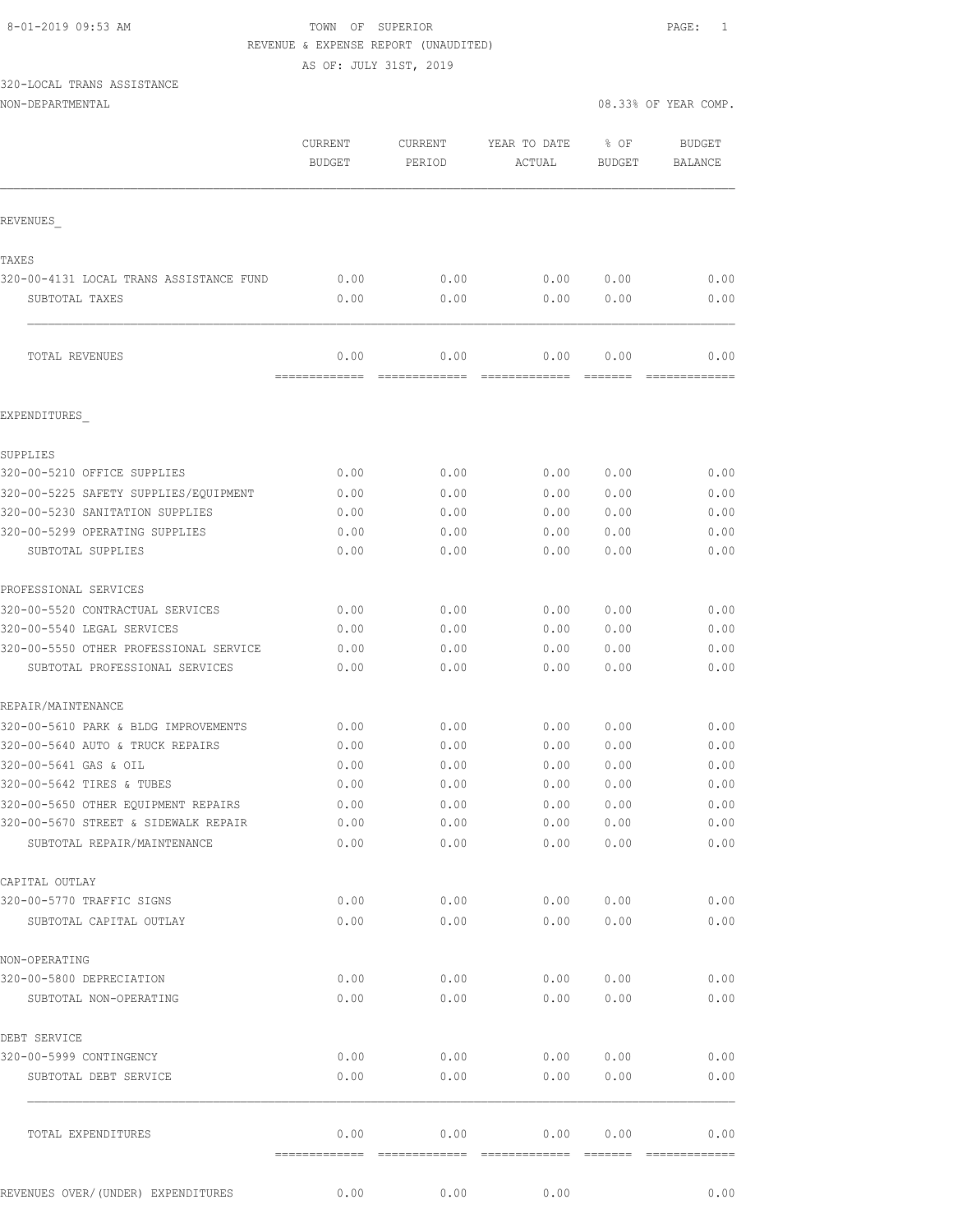### 8-01-2019 09:53 AM TOWN OF SUPERIOR PAGE: 2 REVENUE & EXPENSE REPORT (UNAUDITED) AS OF: JULY 31ST, 2019

320-LOCAL TRANS ASSISTANCE

|                                    | CURRENT<br><b>BUDGET</b> | <b>CURRENT</b><br>PERIOD | YEAR TO DATE<br>ACTUAL | % OF<br><b>BUDGET</b> | <b>BUDGET</b><br><b>BALANCE</b> |
|------------------------------------|--------------------------|--------------------------|------------------------|-----------------------|---------------------------------|
|                                    |                          |                          |                        |                       |                                 |
| FUND TOTAL REVENUES                | 0.00                     | 0.00                     | 0.00                   | 0.00                  | 0.00                            |
| FUND TOTAL EXPENDITURES            | 0.00                     | 0.00                     | 0.00                   | 0.00                  | 0.00                            |
| REVENUES OVER/(UNDER) EXPENDITURES | 0.00                     | 0.00                     | 0.00                   |                       | 0.00                            |
|                                    |                          |                          |                        |                       |                                 |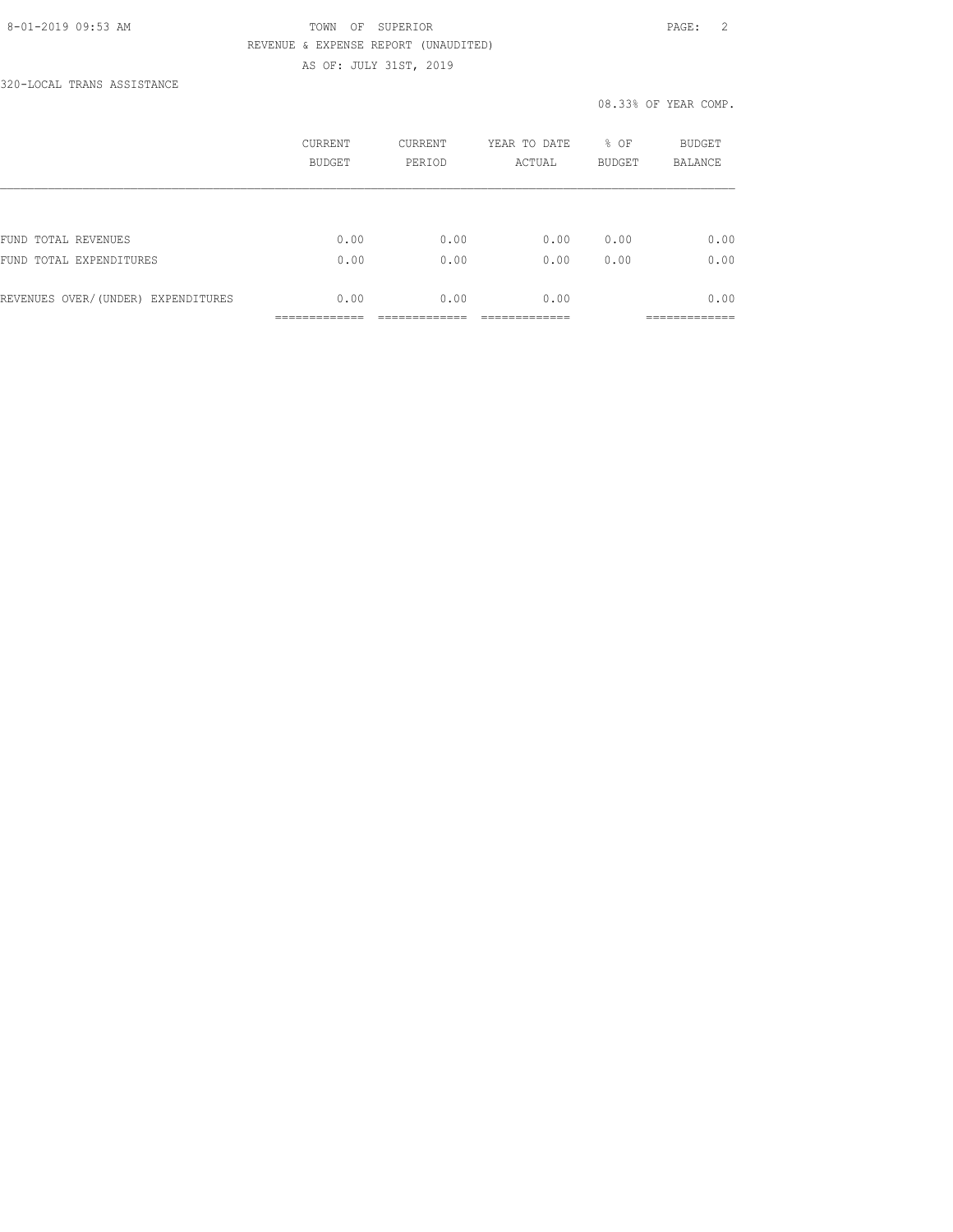#### 8-01-2019 09:53 AM TOWN OF SUPERIOR PAGE: 1 REVENUE & EXPENSE REPORT (UNAUDITED)

| 400-GADA BOND |  |
|---------------|--|
|               |  |

|                                     | CURRENT<br><b>BUDGET</b> | CURRENT<br>PERIOD | YEAR TO DATE<br>ACTUAL | $8$ OF<br><b>BUDGET</b> | BUDGET<br><b>BALANCE</b> |
|-------------------------------------|--------------------------|-------------------|------------------------|-------------------------|--------------------------|
| REVENUES                            |                          |                   |                        |                         |                          |
| CONTINGENCY                         |                          |                   |                        |                         |                          |
| 400-00-4901 INTERFUND TRANSFER-GADA | 0.00                     | 0.00              | 0.00 0.00              |                         | 0.00                     |
| SUBTOTAL CONTINGENCY                | 0.00                     | 0.00              | 0.00                   | 0.00                    | 0.00                     |
| TOTAL REVENUES                      | 0.00                     | 0.00              | 0.00                   | 0.00                    | 0.00                     |
| EXPENDITURES                        |                          |                   |                        |                         |                          |
| SUPPLIES                            |                          |                   |                        |                         |                          |
| 400-00-5299 OPERATING SUPPLIES      | 0.00                     | 0.00              |                        | 0.00 0.00               | 0.00                     |
| SUBTOTAL SUPPLIES                   | 0.00                     | 0.00              | 0.00                   | 0.00                    | 0.00                     |
| GENERAL BUSINESS EXPENSE            |                          |                   |                        |                         |                          |
| 400-00-5491 FINANCE/BANK FEES       | 0.00                     | 0.00              | 0.00                   | 0.00                    | 0.00                     |
| SUBTOTAL GENERAL BUSINESS EXPENSE   | 0.00                     | 0.00              | 0.00                   | 0.00                    | 0.00                     |
| NON-OPERATING                       |                          |                   |                        |                         |                          |
| 400-00-5810 BOND AMORTIZATIONS      | 0.00                     | 0.00              | 0.00                   | 0.00                    | 0.00                     |
| SUBTOTAL NON-OPERATING              | 0.00                     | 0.00              | 0.00                   | 0.00                    | 0.00                     |
| DEBT SERVICE                        |                          |                   |                        |                         |                          |
| 400-00-5900 DEBT SERVICE: PRINCIPAL | 0.00                     | 0.00              | 0.0000000              |                         | 0.00                     |
| 400-00-5910 GADA LOAN DEBT:SERVICE  | 0.00                     | 0.00              | 0.00                   | 0.00                    | 0.00                     |
| SUBTOTAL DEBT SERVICE               | 0.00                     | 0.00              | 0.00                   | 0.00                    | 0.00                     |
| TOTAL EXPENDITURES                  | 0.00                     | 0.00              | 0.00                   | 0.00                    | 0.00                     |
| REVENUES OVER/(UNDER) EXPENDITURES  | 0.00                     | 0.00              | 0.00                   |                         | 0.00                     |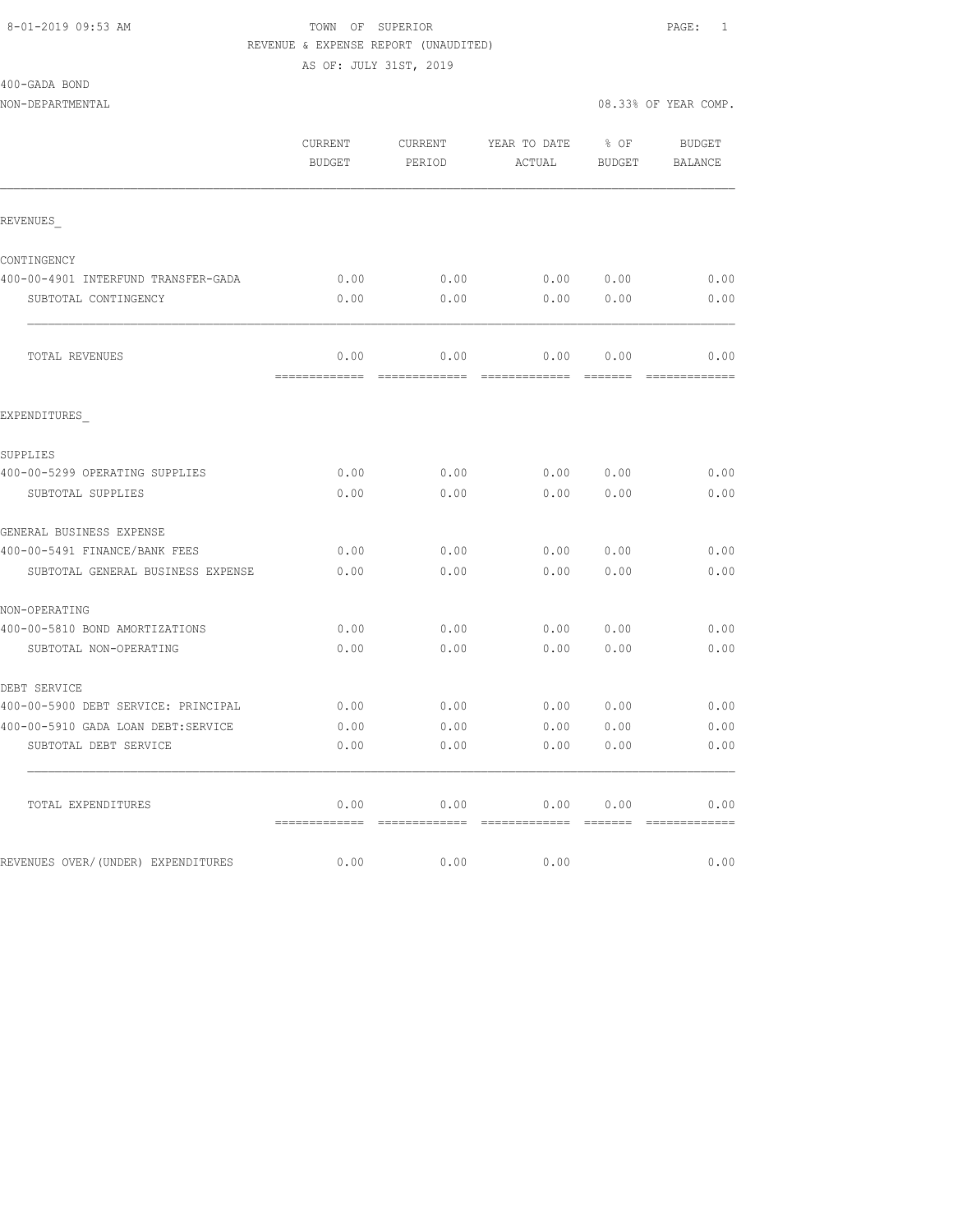## 8-01-2019 09:53 AM TOWN OF SUPERIOR PAGE: 2 REVENUE & EXPENSE REPORT (UNAUDITED)

AS OF: JULY 31ST, 2019

400-GADA BOND

|                                    | <b>CURRENT</b><br>BUDGET | CURRENT<br>PERIOD | YEAR TO DATE<br>ACTUAL | % OF<br><b>BUDGET</b> | BUDGET<br><b>BALANCE</b> |
|------------------------------------|--------------------------|-------------------|------------------------|-----------------------|--------------------------|
|                                    |                          |                   |                        |                       |                          |
| TOTAL REVENUES<br>FUND             | 0.00                     | 0.00              | 0.00                   | 0.00                  | 0.00                     |
| FUND TOTAL EXPENDITURES            | 0.00                     | 0.00              | 0.00                   | 0.00                  | 0.00                     |
| REVENUES OVER/(UNDER) EXPENDITURES | 0.00                     | 0.00              | 0.00                   |                       | 0.00                     |
|                                    |                          |                   |                        |                       | ------------             |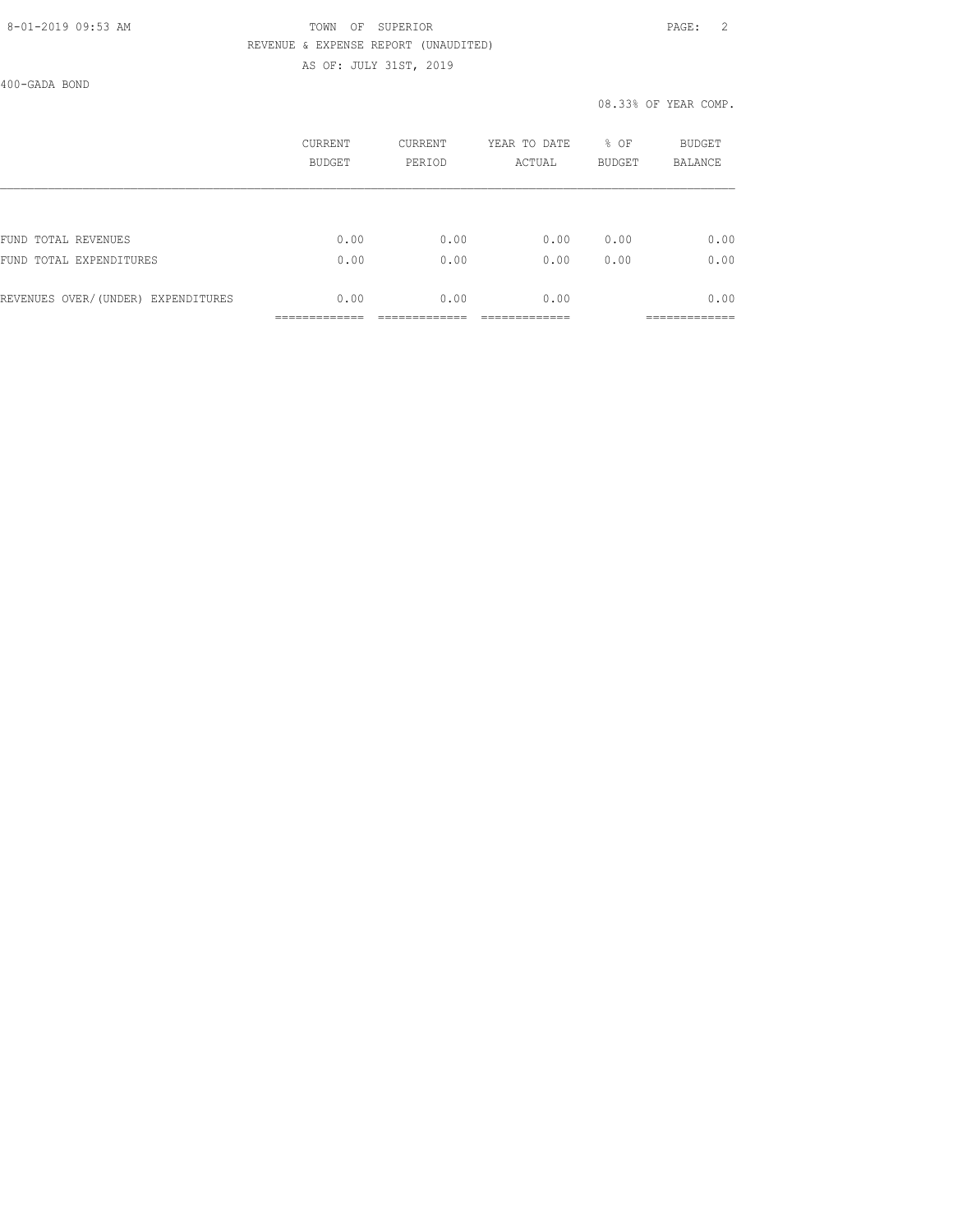### 8-01-2019 09:53 AM TOWN OF SUPERIOR PAGE: 1 REVENUE & EXPENSE REPORT (UNAUDITED) AS OF: JULY 31ST, 2019

410-MPC BOND

|                                     | CURRENT<br><b>BUDGET</b> | CURRENT<br>PERIOD | YEAR TO DATE<br>ACTUAL | % OF<br><b>BUDGET</b> | <b>BUDGET</b><br><b>BALANCE</b>                                                                                                                                                                                                                                                                                                                                                                                                                                                        |
|-------------------------------------|--------------------------|-------------------|------------------------|-----------------------|----------------------------------------------------------------------------------------------------------------------------------------------------------------------------------------------------------------------------------------------------------------------------------------------------------------------------------------------------------------------------------------------------------------------------------------------------------------------------------------|
| REVENUES                            |                          |                   |                        |                       |                                                                                                                                                                                                                                                                                                                                                                                                                                                                                        |
| BUSINESS SERVICES                   |                          |                   |                        |                       |                                                                                                                                                                                                                                                                                                                                                                                                                                                                                        |
| 410-00-4270 INTEREST INCOME         | 0.00                     | 0.00              | 0.00                   | 0.00                  | 0.00                                                                                                                                                                                                                                                                                                                                                                                                                                                                                   |
| SUBTOTAL BUSINESS SERVICES          | 0.00                     | 0.00              | 0.00                   | 0.00                  | 0.00                                                                                                                                                                                                                                                                                                                                                                                                                                                                                   |
| CONTINGENCY                         |                          |                   |                        |                       |                                                                                                                                                                                                                                                                                                                                                                                                                                                                                        |
| 410-00-4901 INTERFUND TRANSFER-MPC  | 0.00                     | 0.00              | 0.00                   | 0.00                  | 0.00                                                                                                                                                                                                                                                                                                                                                                                                                                                                                   |
| SUBTOTAL CONTINGENCY                | 0.00                     | 0.00              | 0.00                   | 0.00                  | 0.00                                                                                                                                                                                                                                                                                                                                                                                                                                                                                   |
| TOTAL REVENUES                      | 0.00                     | 0.00              | 0.00                   | 0.00                  | 0.00                                                                                                                                                                                                                                                                                                                                                                                                                                                                                   |
| EXPENDITURES                        |                          |                   |                        |                       |                                                                                                                                                                                                                                                                                                                                                                                                                                                                                        |
| SUPPLIES                            |                          |                   |                        |                       |                                                                                                                                                                                                                                                                                                                                                                                                                                                                                        |
| 410-00-5299 OPERATING SUPPLIES      | 0.00                     | 0.00              | 0.00                   | 0.00                  | 0.00                                                                                                                                                                                                                                                                                                                                                                                                                                                                                   |
| SUBTOTAL SUPPLIES                   | 0.00                     | 0.00              | 0.00                   | 0.00                  | 0.00                                                                                                                                                                                                                                                                                                                                                                                                                                                                                   |
| GENERAL BUSINESS EXPENSE            |                          |                   |                        |                       |                                                                                                                                                                                                                                                                                                                                                                                                                                                                                        |
| 410-00-5491 FINANCE/BANK FEES       | 0.00                     | 0.00              | 0.00                   | 0.00                  | 0.00                                                                                                                                                                                                                                                                                                                                                                                                                                                                                   |
| SUBTOTAL GENERAL BUSINESS EXPENSE   | 0.00                     | 0.00              | 0.00                   | 0.00                  | 0.00                                                                                                                                                                                                                                                                                                                                                                                                                                                                                   |
| NON-OPERATING                       |                          |                   |                        |                       |                                                                                                                                                                                                                                                                                                                                                                                                                                                                                        |
| 410-00-5810 BOND AMORTIZATIONS      | 0.00                     | 0.00              | 0.00                   | 0.00                  | 0.00                                                                                                                                                                                                                                                                                                                                                                                                                                                                                   |
| SUBTOTAL NON-OPERATING              | 0.00                     | 0.00              | 0.00                   | 0.00                  | 0.00                                                                                                                                                                                                                                                                                                                                                                                                                                                                                   |
| DEBT SERVICE                        |                          |                   |                        |                       |                                                                                                                                                                                                                                                                                                                                                                                                                                                                                        |
| 410-00-5900 DEBT SERVICE: PRINCIPAL | 0.00                     | 0.00              | 0.00                   | 0.00                  | 0.00                                                                                                                                                                                                                                                                                                                                                                                                                                                                                   |
| 410-00-5920 MPC BOND DEBT: SERVICE  | 0.00                     | 0.00              | 0.00                   | 0.00                  | 0.00                                                                                                                                                                                                                                                                                                                                                                                                                                                                                   |
| SUBTOTAL DEBT SERVICE               | 0.00                     | 0.00              | 0.00                   | 0.00                  | 0.00                                                                                                                                                                                                                                                                                                                                                                                                                                                                                   |
| TOTAL EXPENDITURES                  | 0.00                     | 0.00              | 0.00                   | 0.00                  | 0.00                                                                                                                                                                                                                                                                                                                                                                                                                                                                                   |
|                                     | =============            |                   |                        |                       | $\begin{array}{cccccccccccccc} \multicolumn{2}{c}{} & \multicolumn{2}{c}{} & \multicolumn{2}{c}{} & \multicolumn{2}{c}{} & \multicolumn{2}{c}{} & \multicolumn{2}{c}{} & \multicolumn{2}{c}{} & \multicolumn{2}{c}{} & \multicolumn{2}{c}{} & \multicolumn{2}{c}{} & \multicolumn{2}{c}{} & \multicolumn{2}{c}{} & \multicolumn{2}{c}{} & \multicolumn{2}{c}{} & \multicolumn{2}{c}{} & \multicolumn{2}{c}{} & \multicolumn{2}{c}{} & \multicolumn{2}{c}{} & \multicolumn{2}{c}{} & \$ |
| REVENUES OVER/(UNDER) EXPENDITURES  | 0.00                     | 0.00              | 0.00                   |                       | 0.00                                                                                                                                                                                                                                                                                                                                                                                                                                                                                   |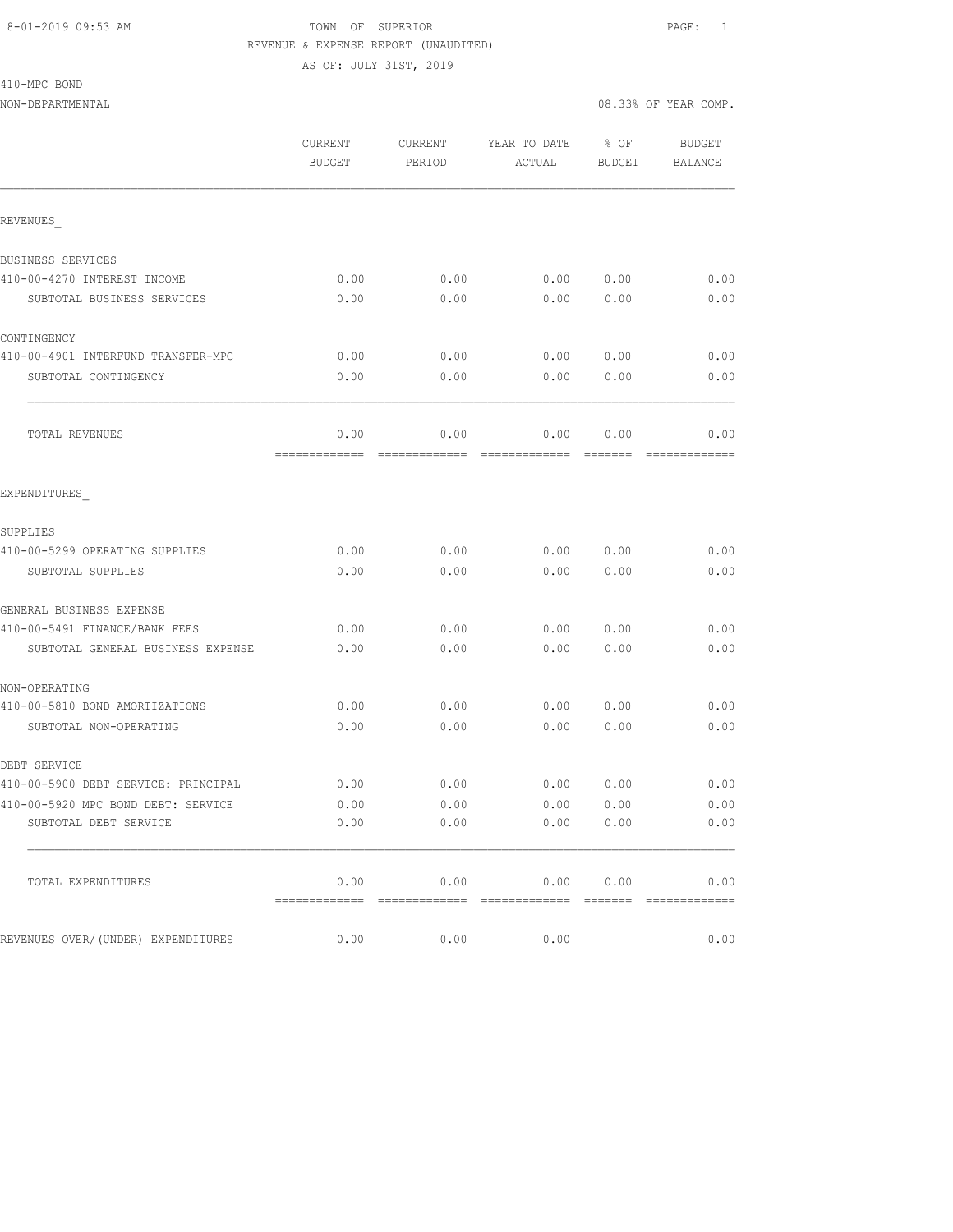### 8-01-2019 09:53 AM TOWN OF SUPERIOR PAGE: 2 REVENUE & EXPENSE REPORT (UNAUDITED) AS OF: JULY 31ST, 2019

410-MPC BOND

|                                    | CURRENT<br><b>BUDGET</b> | <b>CURRENT</b><br>PERIOD | YEAR TO DATE<br>ACTUAL | % OF<br><b>BUDGET</b> | <b>BUDGET</b><br><b>BALANCE</b> |
|------------------------------------|--------------------------|--------------------------|------------------------|-----------------------|---------------------------------|
|                                    |                          |                          |                        |                       |                                 |
| FUND TOTAL REVENUES                | 0.00                     | 0.00                     | 0.00                   | 0.00                  | 0.00                            |
| FUND TOTAL EXPENDITURES            | 0.00                     | 0.00                     | 0.00                   | 0.00                  | 0.00                            |
| REVENUES OVER/(UNDER) EXPENDITURES | 0.00                     | 0.00                     | 0.00                   |                       | 0.00                            |
|                                    |                          |                          |                        |                       |                                 |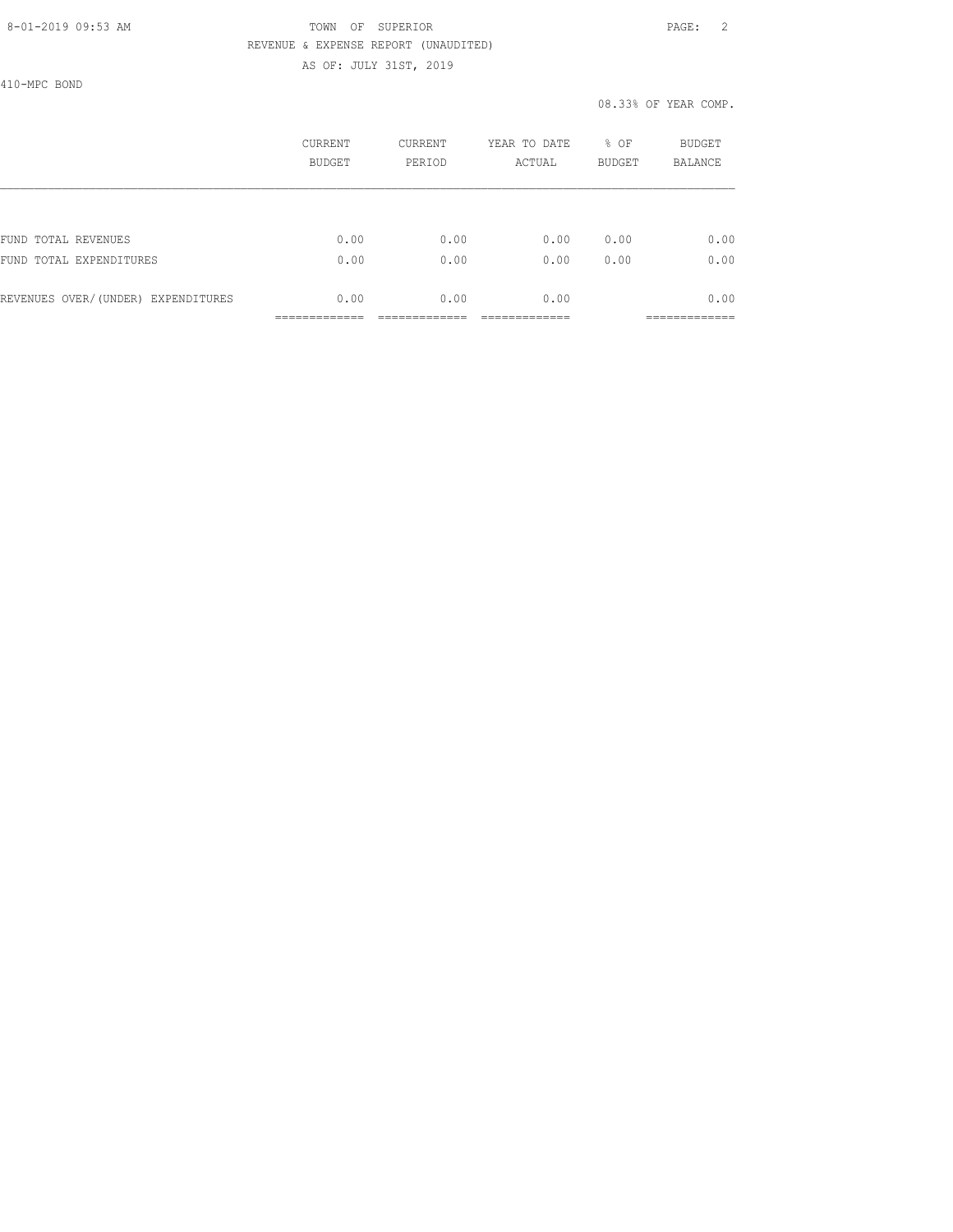## 8-01-2019 09:53 AM TOWN OF SUPERIOR PAGE: 1 REVENUE & EXPENSE REPORT (UNAUDITED) AS OF: JULY 31ST, 2019

500-GRANTS

| NON-DEPARTMENTAL                    |                                              |                       |                                                                                                                                                                                                                                                                                                                                                                                                                                                                                                |                       | 08.33% OF YEAR COMP.           |
|-------------------------------------|----------------------------------------------|-----------------------|------------------------------------------------------------------------------------------------------------------------------------------------------------------------------------------------------------------------------------------------------------------------------------------------------------------------------------------------------------------------------------------------------------------------------------------------------------------------------------------------|-----------------------|--------------------------------|
|                                     | CURRENT<br><b>BUDGET</b>                     | CURRENT<br>PERIOD     | YEAR TO DATE<br>ACTUAL                                                                                                                                                                                                                                                                                                                                                                                                                                                                         | % OF<br><b>BUDGET</b> | <b>BUDGET</b><br>BALANCE       |
| REVENUES                            |                                              |                       |                                                                                                                                                                                                                                                                                                                                                                                                                                                                                                |                       |                                |
| GRANTS                              |                                              |                       |                                                                                                                                                                                                                                                                                                                                                                                                                                                                                                |                       |                                |
| 500-00-4600 GRANT REVENUES          | 2,488,440.00                                 | 0.00                  | 0.00                                                                                                                                                                                                                                                                                                                                                                                                                                                                                           | 0.00                  | 2,488,440.00                   |
| SUBTOTAL GRANTS                     | 2,488,440.00                                 | 0.00                  | 0.00                                                                                                                                                                                                                                                                                                                                                                                                                                                                                           | 0.00                  | 2,488,440.00                   |
| CONTINGENCY                         |                                              |                       |                                                                                                                                                                                                                                                                                                                                                                                                                                                                                                |                       |                                |
| 500-00-4900 CONTINGENCY             | 0.00                                         | 0.00                  | 0.00                                                                                                                                                                                                                                                                                                                                                                                                                                                                                           | 0.00                  | 0.00                           |
| 500-00-4901 Transfers               | 0.00                                         | 0.00                  | 0.00                                                                                                                                                                                                                                                                                                                                                                                                                                                                                           | 0.00                  | 0.00                           |
| 500-00-4999 OTHER FINANCING SOURCES | 0.00                                         | 0.00                  | 0.00                                                                                                                                                                                                                                                                                                                                                                                                                                                                                           | 0.00                  | 0.00                           |
| SUBTOTAL CONTINGENCY                | 0.00                                         | 0.00                  | 0.00                                                                                                                                                                                                                                                                                                                                                                                                                                                                                           | 0.00                  | 0.00                           |
| TOTAL REVENUES                      | 2,488,440.00<br>-------------- ------------- | 0.00                  | 0.00<br>$\begin{array}{cccccccccccccc} \multicolumn{2}{c}{} & \multicolumn{2}{c}{} & \multicolumn{2}{c}{} & \multicolumn{2}{c}{} & \multicolumn{2}{c}{} & \multicolumn{2}{c}{} & \multicolumn{2}{c}{} & \multicolumn{2}{c}{} & \multicolumn{2}{c}{} & \multicolumn{2}{c}{} & \multicolumn{2}{c}{} & \multicolumn{2}{c}{} & \multicolumn{2}{c}{} & \multicolumn{2}{c}{} & \multicolumn{2}{c}{} & \multicolumn{2}{c}{} & \multicolumn{2}{c}{} & \multicolumn{2}{c}{} & \multicolumn{2}{c}{} & \$ | 0.00                  | 2,488,440.00<br>-------------- |
| EXPENDITURES                        |                                              |                       |                                                                                                                                                                                                                                                                                                                                                                                                                                                                                                |                       |                                |
| PERSONEL                            |                                              |                       |                                                                                                                                                                                                                                                                                                                                                                                                                                                                                                |                       |                                |
| 500-00-5100 SALARIES                | 0.00                                         | 0.00                  | 0.00                                                                                                                                                                                                                                                                                                                                                                                                                                                                                           | 0.00                  | 0.00                           |
| 500-00-5101 OVERTIME                | 0.00                                         | 0.00                  | 0.00                                                                                                                                                                                                                                                                                                                                                                                                                                                                                           | 0.00                  | 0.00                           |
| 500-00-5151 FICA                    | 0.00                                         | 0.00                  | 0.00                                                                                                                                                                                                                                                                                                                                                                                                                                                                                           | 0.00                  | 0.00                           |
| 500-00-5152 MEDICARE                | 0.00                                         | 0.00                  | 0.00                                                                                                                                                                                                                                                                                                                                                                                                                                                                                           | 0.00                  | 0.00                           |
| 500-00-5153 STATE UNEMPLOYMENT      | 0.00                                         | 0.00                  | 0.00                                                                                                                                                                                                                                                                                                                                                                                                                                                                                           | 0.00                  | 0.00                           |
| 500-00-5154 WORKERS COMP INSURANCE  | 0.00                                         | 0.00                  | 0.00                                                                                                                                                                                                                                                                                                                                                                                                                                                                                           | 0.00                  | 0.00                           |
| SUBTOTAL PERSONEL                   | 0.00                                         | 0.00                  | 0.00                                                                                                                                                                                                                                                                                                                                                                                                                                                                                           | 0.00                  | 0.00                           |
| SUPPLIES                            |                                              |                       |                                                                                                                                                                                                                                                                                                                                                                                                                                                                                                |                       |                                |
| 500-00-5299 OPERATING SUPPLIES      | 2,488,440.00                                 | 0.00                  | 0.00                                                                                                                                                                                                                                                                                                                                                                                                                                                                                           | 0.00                  | 2,488,440.00                   |
| SUBTOTAL SUPPLIES                   | 2,488,440.00                                 | ${\bf 0}$ . ${\bf 0}$ | 0.00                                                                                                                                                                                                                                                                                                                                                                                                                                                                                           | 0.00                  | 2,488,440.00                   |
| GENERAL BUSINESS EXPENSE            |                                              |                       |                                                                                                                                                                                                                                                                                                                                                                                                                                                                                                |                       |                                |
| 500-00-5494 GRANT MATCHING          | 0.00                                         |                       | $0.00$ 0.00                                                                                                                                                                                                                                                                                                                                                                                                                                                                                    | 0.00                  | 0.00                           |
| SUBTOTAL GENERAL BUSINESS EXPENSE   | 0.00                                         | 0.00                  | 0.00                                                                                                                                                                                                                                                                                                                                                                                                                                                                                           | 0.00                  | 0.00                           |
| TOTAL EXPENDITURES                  | 2,488,440.00                                 |                       | $0.00$ 0.00 0.00 2,488,440.00                                                                                                                                                                                                                                                                                                                                                                                                                                                                  |                       |                                |
| REVENUES OVER/(UNDER) EXPENDITURES  | 0.00                                         | 0.00                  | 0.00                                                                                                                                                                                                                                                                                                                                                                                                                                                                                           |                       | 0.00                           |
|                                     |                                              |                       |                                                                                                                                                                                                                                                                                                                                                                                                                                                                                                |                       |                                |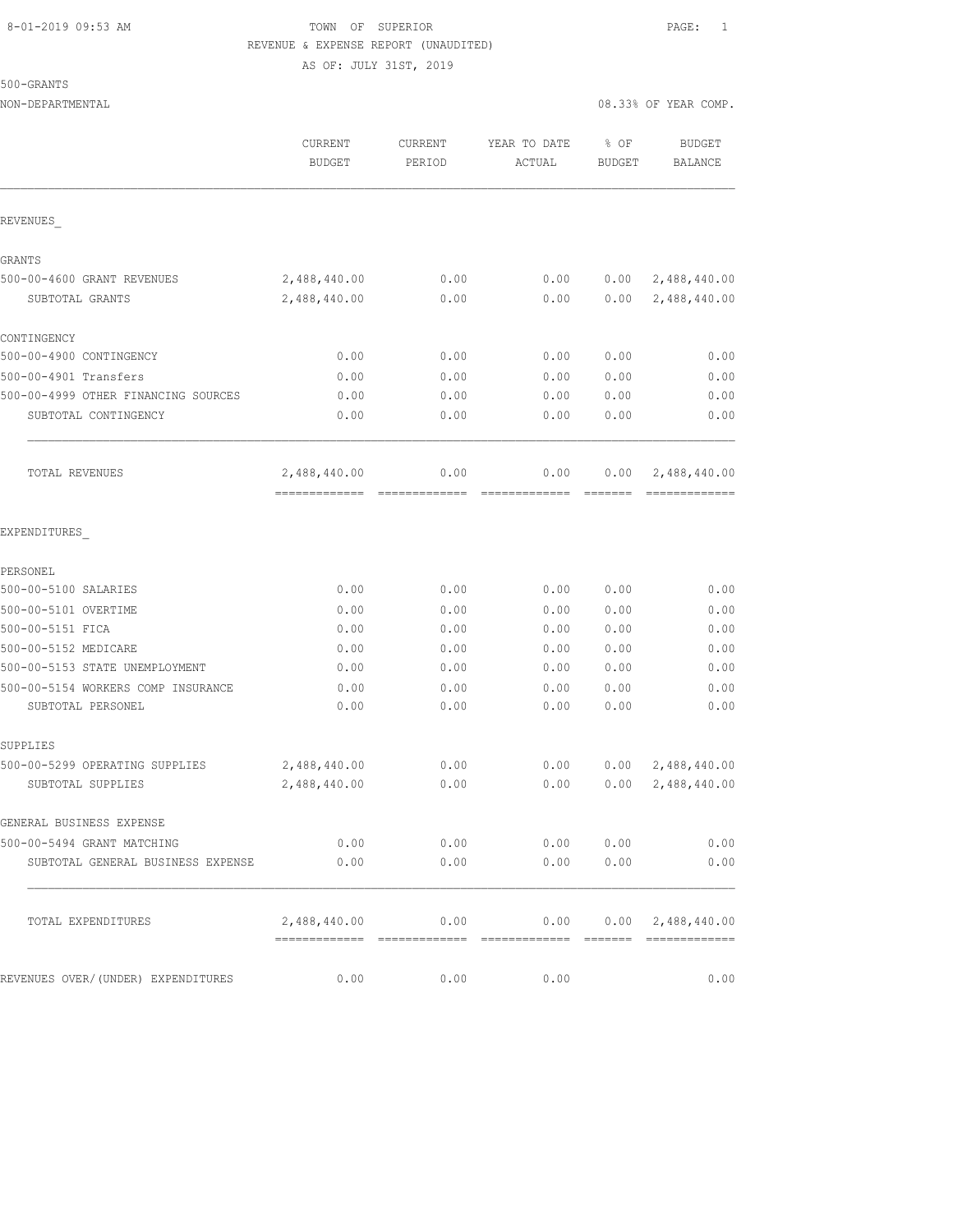### 8-01-2019 09:53 AM TOWN OF SUPERIOR PAGE: 2 REVENUE & EXPENSE REPORT (UNAUDITED) AS OF: JULY 31ST, 2019

### 500-GRANTS

|                                    | CURRENT<br><b>BUDGET</b> | <b>CURRENT</b><br>PERIOD | YEAR TO DATE % OF<br>ACTUAL | BUDGET          | BUDGET<br><b>BALANCE</b> |
|------------------------------------|--------------------------|--------------------------|-----------------------------|-----------------|--------------------------|
| REVENUES                           |                          |                          |                             |                 |                          |
| GRANTS                             |                          |                          |                             |                 |                          |
| 500-07-4600 GRANT REVENUE          | 0.00                     | 0.00                     | 0.00 0.00                   |                 | 0.00                     |
| SUBTOTAL GRANTS                    | 0.00                     | 0.00                     | 0.00                        | 0.00            | 0.00                     |
| <b>TOTAL REVENUES</b>              | 0.00<br>=============    | 0.00<br>=============    | 0.00<br>=============       | 0.00<br>------- | 0.00<br>=============    |
| EXPENDITURES                       |                          |                          |                             |                 |                          |
| <b>SUPPLIES</b>                    |                          |                          |                             |                 |                          |
| 500-07-5299 GRANT - POLICE         | 0.00                     | 0.00                     | 0.00 0.00                   |                 | 0.00                     |
| SUBTOTAL SUPPLIES                  | 0.00                     | 0.00                     | 0.00                        | 0.00            | 0.00                     |
| TOTAL EXPENDITURES                 | 0.00<br>=============    | 0.00<br>-------------    | 0.00<br>-------------       | 0.00            | 0.00<br>-------------    |
| REVENUES OVER/(UNDER) EXPENDITURES | 0.00                     | 0.00                     | 0.00                        |                 | 0.00                     |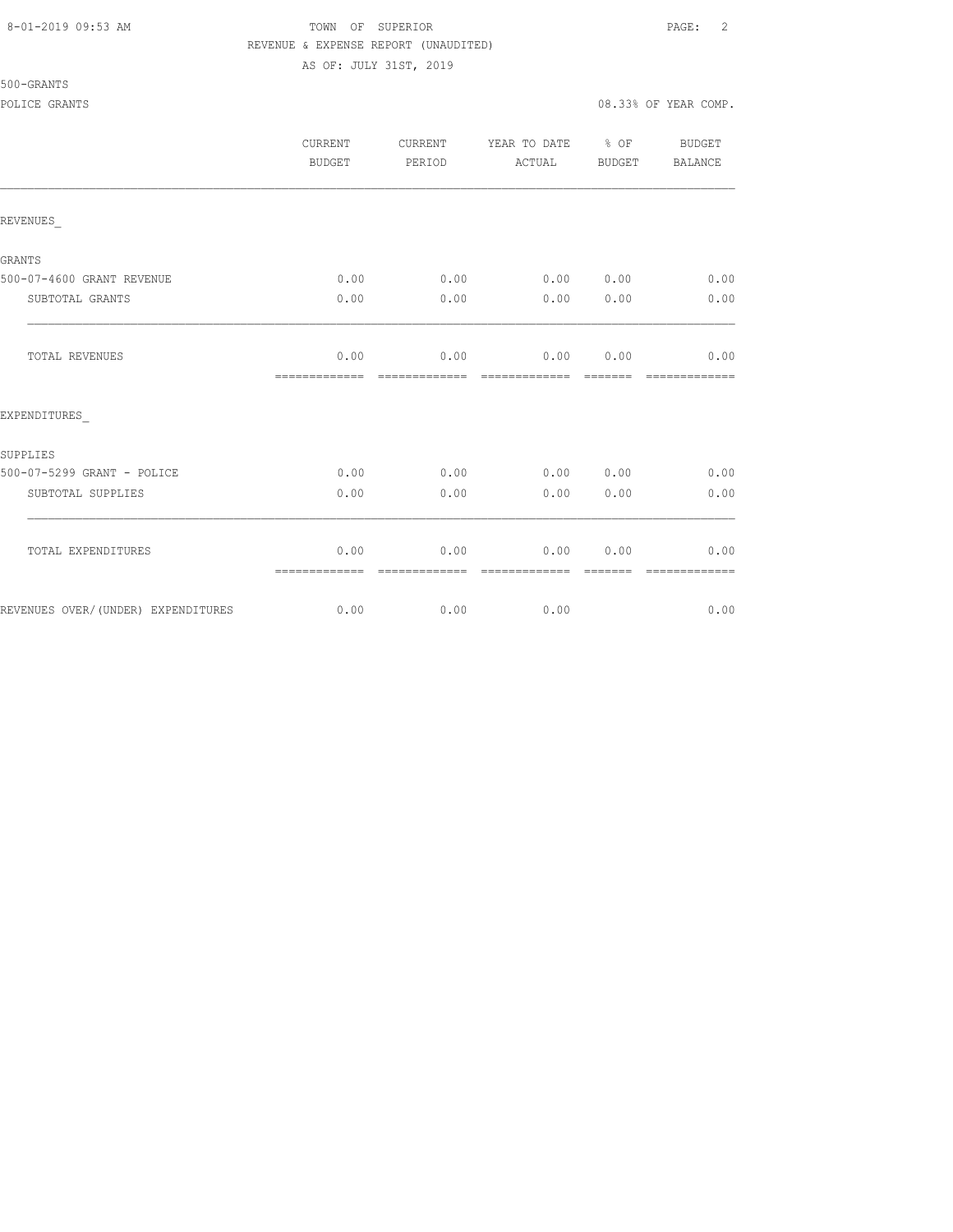#### 8-01-2019 09:53 AM TOWN OF SUPERIOR PAGE: 3 REVENUE & EXPENSE REPORT (UNAUDITED)

|                                      | CURRENT<br>BUDGET     | CURRENT<br>PERIOD     | YEAR TO DATE % OF<br>ACTUAL | BUDGET          | BUDGET<br>BALANCE     |
|--------------------------------------|-----------------------|-----------------------|-----------------------------|-----------------|-----------------------|
| REVENUES                             |                       |                       |                             |                 |                       |
| GRANTS                               |                       |                       |                             |                 |                       |
| 500-08-4600 FIRE DEPT GRANT          | 0.00                  |                       | $0.00$ $0.00$ $0.00$        |                 | 0.00                  |
| SUBTOTAL GRANTS                      | 0.00                  | 0.00                  | 0.00                        | 0.00            | 0.00                  |
| <b>TOTAL REVENUES</b>                | 0.00<br>============= | 0.00<br>============= | 0.00<br>=============       | 0.00<br>------- | 0.00<br>------------- |
| EXPENDITURES                         |                       |                       |                             |                 |                       |
| SUPPLIES                             |                       |                       |                             |                 |                       |
| 500-08-5299 FIRE DEPT GRANT EXPENSES | 0.00                  | 0.00                  | 0.00 0.00                   |                 | 0.00                  |
| SUBTOTAL SUPPLIES                    | 0.00                  | 0.00                  | 0.00                        | 0.00            | 0.00                  |
| TOTAL EXPENDITURES                   | 0.00<br>============= | 0.00                  | 0.00                        | 0.00            | 0.00                  |
| REVENUES OVER/(UNDER) EXPENDITURES   | 0.00                  | 0.00                  | 0.00                        |                 | 0.00                  |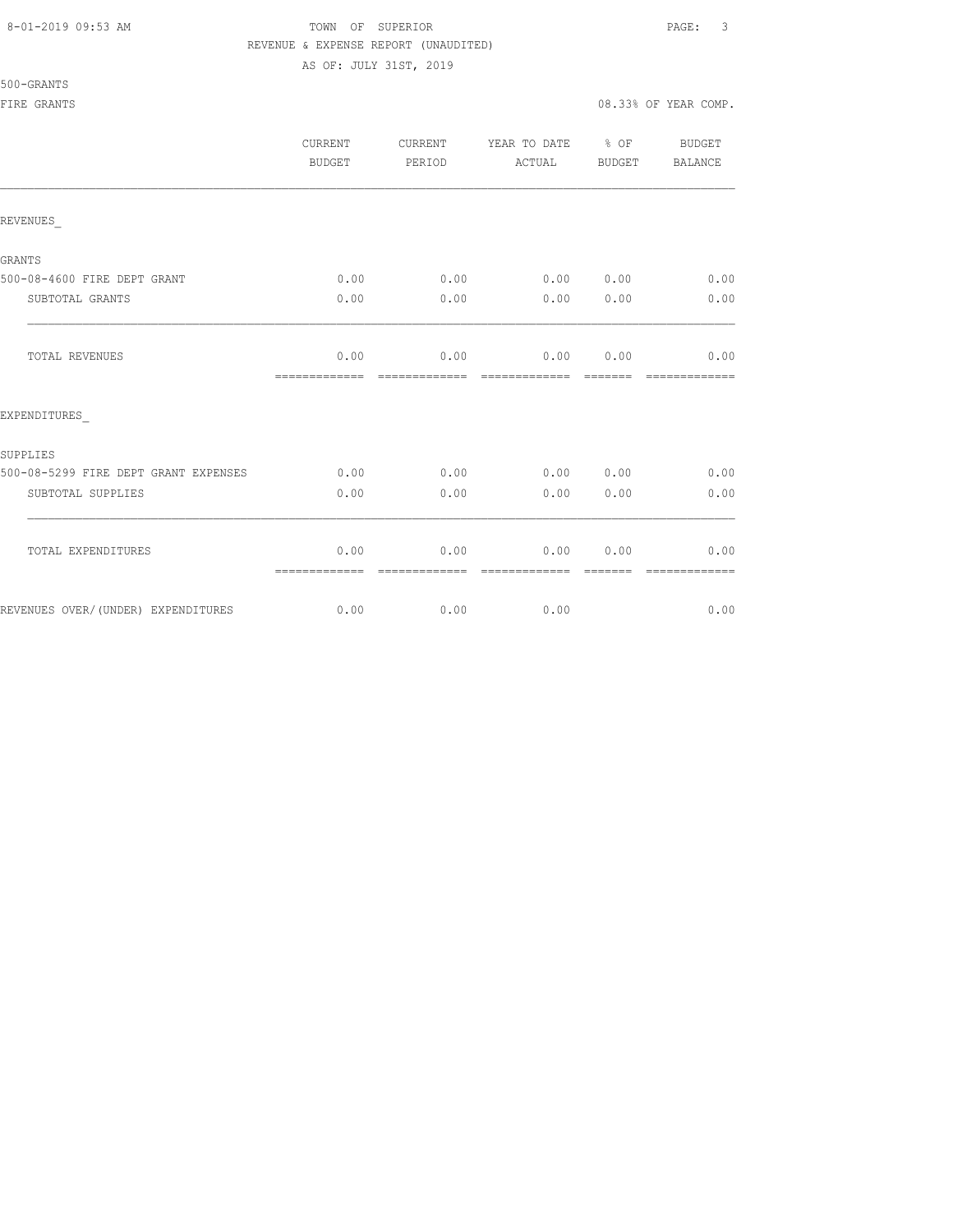## TOWN OF SUPERIOR **Example 2019** PAGE: 4 REVENUE & EXPENSE REPORT (UNAUDITED)

| 5() | . . |  | GRAN |  |  |
|-----|-----|--|------|--|--|
|     |     |  |      |  |  |

|                                       | CURRENT<br><b>BUDGET</b>                  | <b>CURRENT</b><br>PERIOD | YEAR TO DATE<br>ACTUAL | % OF<br><b>BUDGET</b>               | <b>BUDGET</b><br><b>BALANCE</b>            |
|---------------------------------------|-------------------------------------------|--------------------------|------------------------|-------------------------------------|--------------------------------------------|
| REVENUES                              |                                           |                          |                        |                                     |                                            |
| GRANTS                                |                                           |                          |                        |                                     |                                            |
| 500-12-4600 GRANT REVENUE             | 7,500.00                                  | 0.00                     | 0.00                   |                                     | $0.00$ 7,500.00                            |
| SUBTOTAL GRANTS                       | 7,500.00                                  | 0.00                     | 0.00                   | 0.00                                | 7,500.00                                   |
| TOTAL REVENUES                        | 7,500.00<br>-------------                 | 0.00                     | 0.00                   | 0.00<br>$=$ $=$ $=$ $=$ $=$ $=$ $=$ | 7,500.00<br>--------------                 |
| EXPENDITURES                          |                                           |                          |                        |                                     |                                            |
| SUPPLIES                              |                                           |                          |                        |                                     |                                            |
| 500-12-5299 OPERATING SUPPLIES        | 7,500.00                                  | 0.00                     | 0.00                   |                                     | $0.00$ 7,500.00                            |
| SUBTOTAL SUPPLIES                     | 7,500.00                                  | 0.00                     | 0.00                   | 0.00                                | 7,500.00                                   |
| PROFESSIONAL SERVICES                 |                                           |                          |                        |                                     |                                            |
| 500-12-5550 PARKS IMPROVEMENT PROJECT | 0.00                                      | 0.00                     | 0.00                   | 0.00                                | 0.00                                       |
| SUBTOTAL PROFESSIONAL SERVICES        | 0.00                                      | 0.00                     | 0.00                   | 0.00                                | 0.00                                       |
| TOTAL EXPENDITURES                    | 7,500.00<br>-------------- -------------- | 0.00                     | 0.00<br>-------------- |                                     | $0.00$ 7,500.00<br>----------------------- |
| REVENUES OVER/(UNDER) EXPENDITURES    | 0.00                                      | 0.00                     | 0.00                   |                                     | 0.00                                       |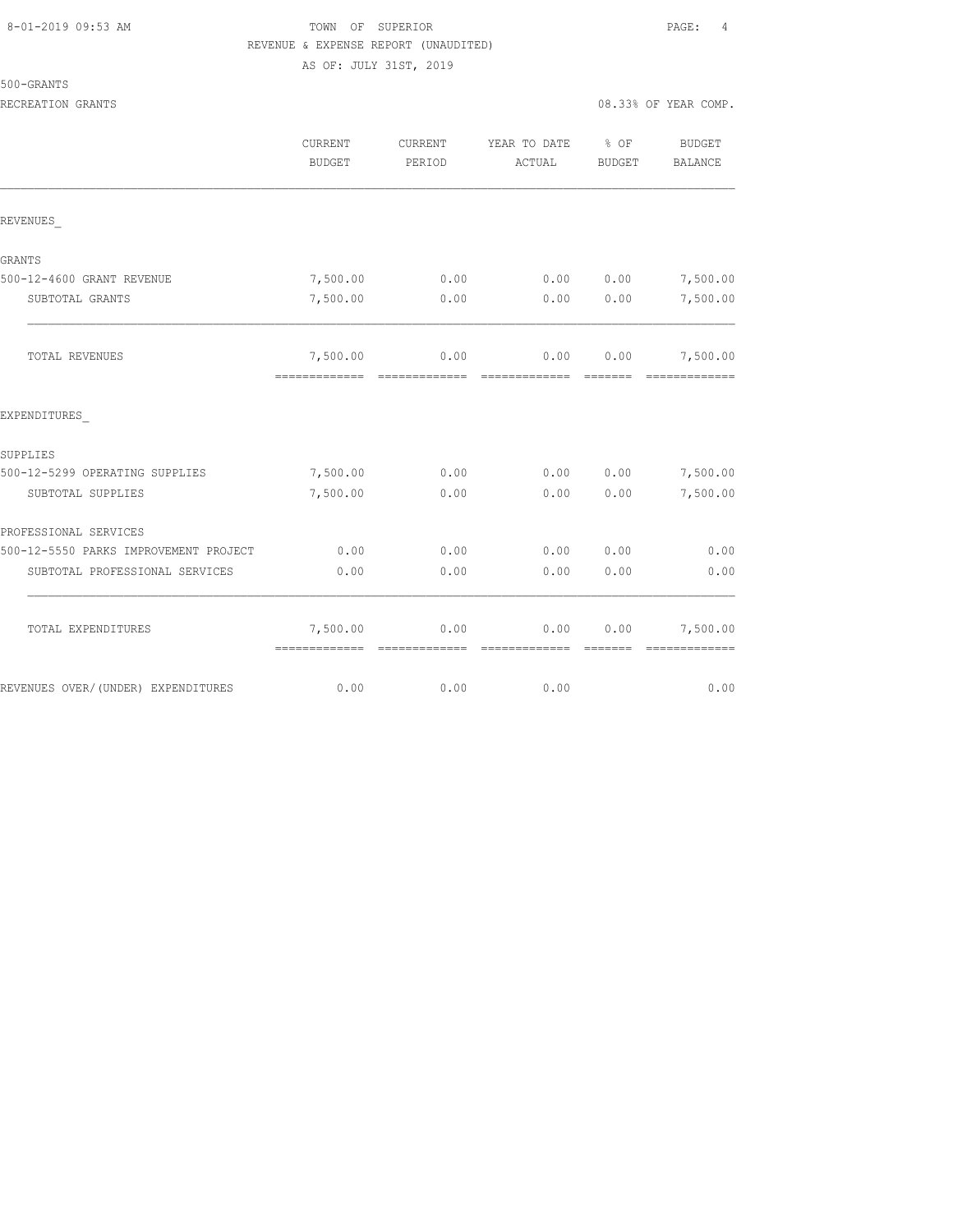## 8-01-2019 09:53 AM TOWN OF SUPERIOR PAGE: 5 REVENUE & EXPENSE REPORT (UNAUDITED)

500-GRANTS

|                                    | <b>CURRENT</b><br><b>BUDGET</b> | CURRENT<br>PERIOD     | YEAR TO DATE % OF<br>ACTUAL | BUDGET | BUDGET<br>BALANCE |
|------------------------------------|---------------------------------|-----------------------|-----------------------------|--------|-------------------|
| REVENUES                           |                                 |                       |                             |        |                   |
| GRANTS                             |                                 |                       |                             |        |                   |
| 500-30-4600 GRANT REVENUE          | 0.00                            | 0.00                  | 0.00 0.00                   |        | 0.00              |
| SUBTOTAL GRANTS                    | 0.00                            | 0.00                  | 0.00                        | 0.00   | 0.00              |
| TOTAL REVENUES                     | 0.00<br>=============           | 0.00                  | 0.00<br>-------------       | 0.00   | 0.00              |
| EXPENDITURES                       |                                 |                       |                             |        |                   |
| SUPPLIES                           |                                 |                       |                             |        |                   |
| 500-30-5299 OPERATING SUPPLIES     | 0.00                            | 0.00                  | 0.00                        | 0.00   | 0.00              |
| SUBTOTAL SUPPLIES                  | 0.00                            | 0.00                  | 0.00                        | 0.00   | 0.00              |
| TOTAL EXPENDITURES                 | 0.00<br>=============           | 0.00<br>------------- | 0.00<br>--------------      | 0.00   | 0.00              |
| REVENUES OVER/(UNDER) EXPENDITURES | 0.00                            | 0.00                  | 0.00                        |        | 0.00              |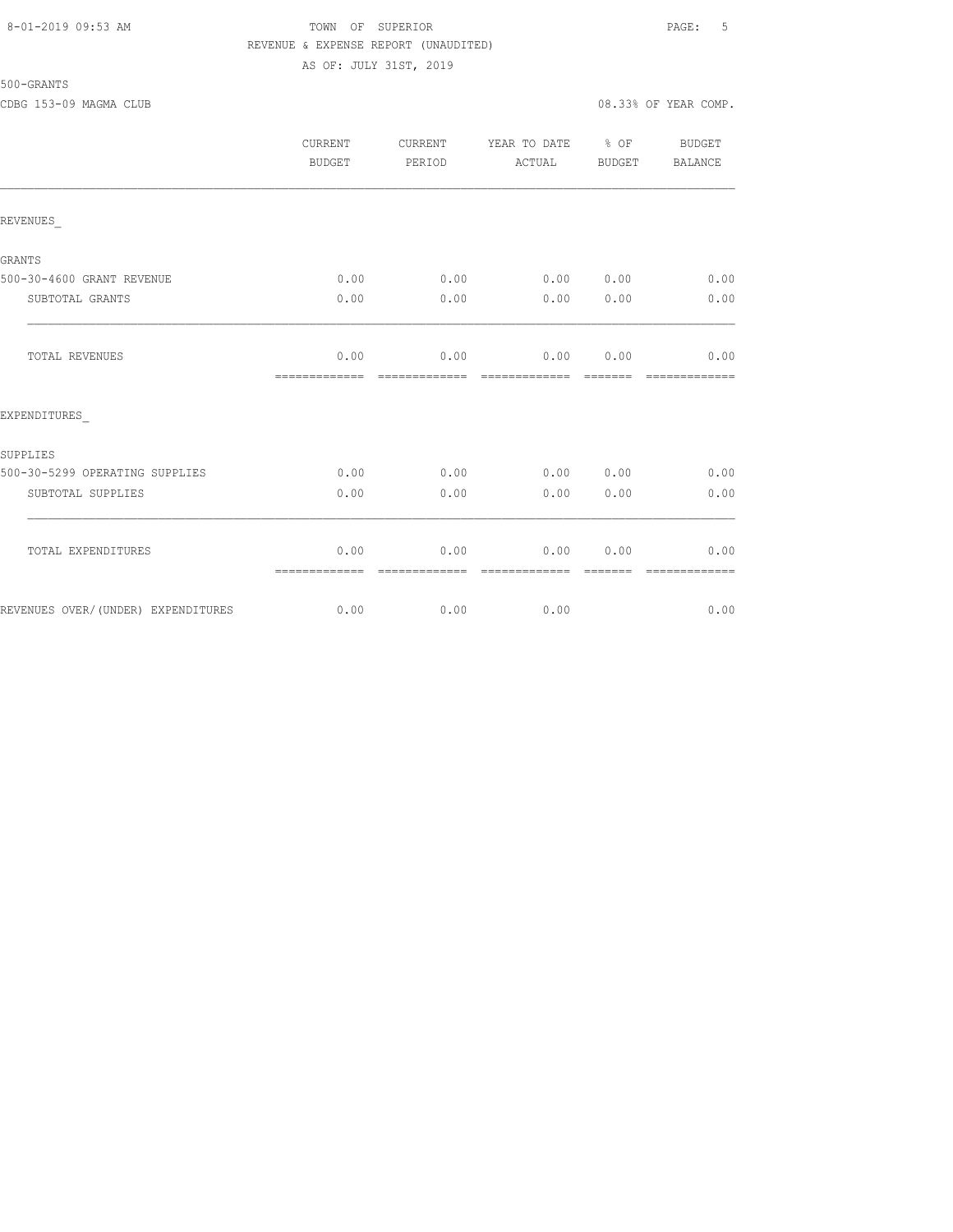#### 8-01-2019 09:53 AM TOWN OF SUPERIOR PAGE: 6 REVENUE & EXPENSE REPORT (UNAUDITED) AS OF: JULY 31ST, 2019

|                                    | CURRENT<br><b>BUDGET</b> | CURRENT<br>PERIOD     | YEAR TO DATE % OF<br>ACTUAL | BUDGET           | <b>BUDGET</b><br>BALANCE |
|------------------------------------|--------------------------|-----------------------|-----------------------------|------------------|--------------------------|
| REVENUES                           |                          |                       |                             |                  |                          |
| GRANTS                             |                          |                       |                             |                  |                          |
| 500-31-4600 GRANT REVENUE          | 0.00                     | 0.00                  | 0.00                        | 0.00             | 0.00                     |
| SUBTOTAL GRANTS                    | 0.00                     | 0.00                  | 0.00                        | 0.00             | 0.00                     |
| TOTAL REVENUES                     | 0.00<br>=============    | 0.00<br>------------- | 0.00<br>--------------      | 0.00<br>-------- | 0.00                     |
| EXPENDITURES                       |                          |                       |                             |                  |                          |
| SUPPLIES                           |                          |                       |                             |                  |                          |
| 500-31-5299 OPERATING SUPPLIES     | 0.00                     | 0.00                  | 0.00                        | 0.00             | 0.00                     |
| SUBTOTAL SUPPLIES                  | 0.00                     | 0.00                  | 0.00                        | 0.00             | 0.00                     |
| TOTAL EXPENDITURES                 | 0.00<br>=============    | 0.00<br>------------- | 0.00                        | 0.00             | 0.00                     |
| REVENUES OVER/(UNDER) EXPENDITURES | 0.00                     | 0.00                  | 0.00                        |                  | 0.00                     |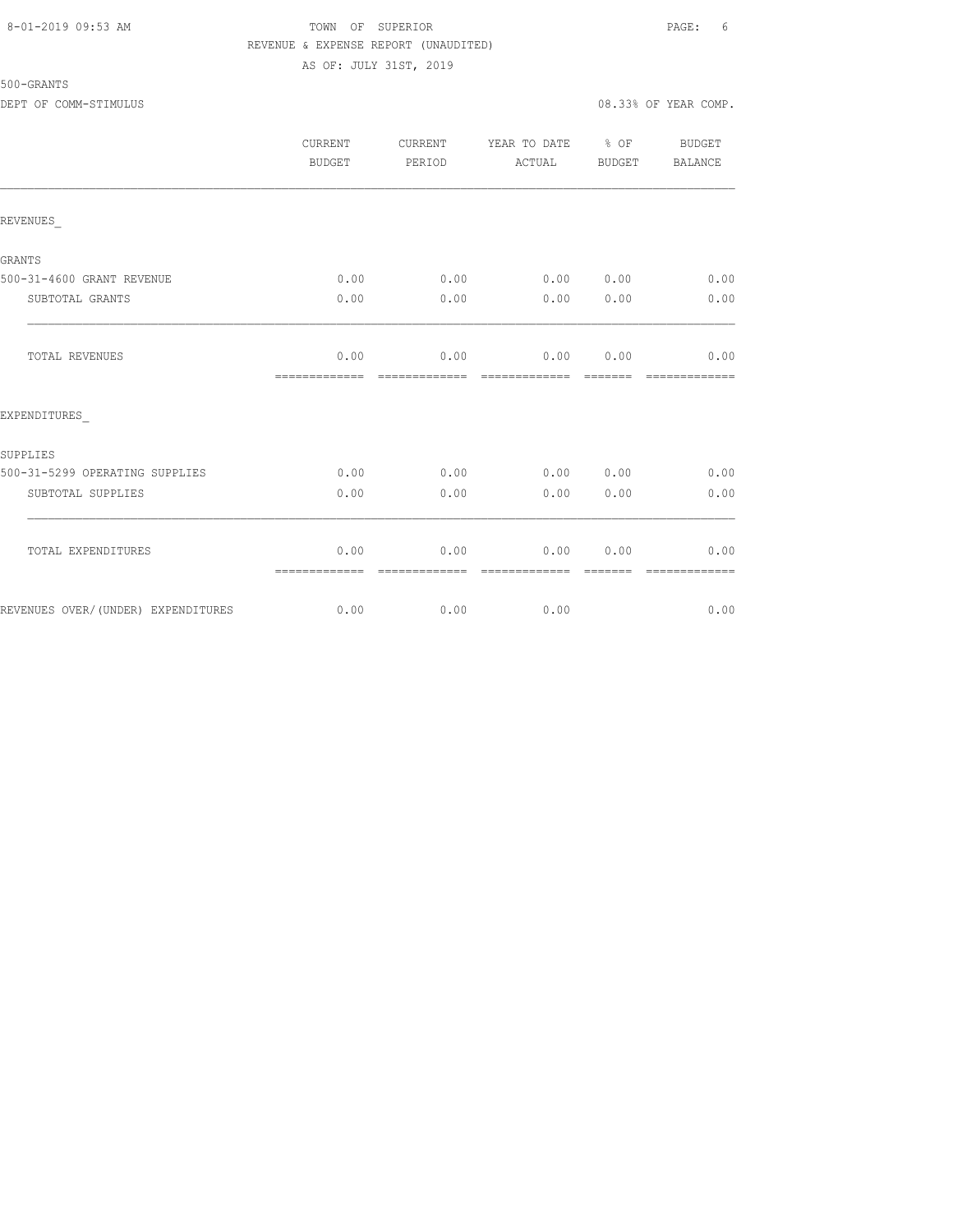#### 8-01-2019 09:53 AM TOWN OF SUPERIOR PAGE: 7 REVENUE & EXPENSE REPORT (UNAUDITED) AS OF: JULY 31ST, 2019

500-GRANTS

PINAL COUNTY-STIMULUS 08.33% OF YEAR COMP.

|                                     | <b>CURRENT</b><br>BUDGET | CURRENT<br>PERIOD     | YEAR TO DATE % OF<br>ACTUAL | BUDGET                                                                                                                                                                                                                                                                                                                                                                                                                                                                               | <b>BUDGET</b><br>BALANCE |
|-------------------------------------|--------------------------|-----------------------|-----------------------------|--------------------------------------------------------------------------------------------------------------------------------------------------------------------------------------------------------------------------------------------------------------------------------------------------------------------------------------------------------------------------------------------------------------------------------------------------------------------------------------|--------------------------|
| REVENUES                            |                          |                       |                             |                                                                                                                                                                                                                                                                                                                                                                                                                                                                                      |                          |
| GRANTS                              |                          |                       |                             |                                                                                                                                                                                                                                                                                                                                                                                                                                                                                      |                          |
| 500-32-4600 GRANT REVENUE-POOL      | 0.00                     | 0.00                  |                             | 0.00 0.00                                                                                                                                                                                                                                                                                                                                                                                                                                                                            | 0.00                     |
| SUBTOTAL GRANTS                     | 0.00                     | 0.00                  | 0.00                        | 0.00                                                                                                                                                                                                                                                                                                                                                                                                                                                                                 | 0.00                     |
| TOTAL REVENUES                      | 0.00<br>-------------    | 0.00<br>============= | 0.00 0.00                   | $\begin{array}{cccccc} \multicolumn{2}{c}{} & \multicolumn{2}{c}{} & \multicolumn{2}{c}{} & \multicolumn{2}{c}{} & \multicolumn{2}{c}{} & \multicolumn{2}{c}{} & \multicolumn{2}{c}{} & \multicolumn{2}{c}{} & \multicolumn{2}{c}{} & \multicolumn{2}{c}{} & \multicolumn{2}{c}{} & \multicolumn{2}{c}{} & \multicolumn{2}{c}{} & \multicolumn{2}{c}{} & \multicolumn{2}{c}{} & \multicolumn{2}{c}{} & \multicolumn{2}{c}{} & \multicolumn{2}{c}{} & \multicolumn{2}{c}{} & \multic$ | 0.00<br>--------------   |
| EXPENDITURES                        |                          |                       |                             |                                                                                                                                                                                                                                                                                                                                                                                                                                                                                      |                          |
| SUPPLIES                            |                          |                       |                             |                                                                                                                                                                                                                                                                                                                                                                                                                                                                                      |                          |
| 500-32-5299 OPERATING SUPPLIES-POOL | 0.00                     | 0.00                  |                             | 0.00 0.00                                                                                                                                                                                                                                                                                                                                                                                                                                                                            | 0.00                     |
| SUBTOTAL SUPPLIES                   | 0.00                     | 0.00                  | 0.00                        | 0.00                                                                                                                                                                                                                                                                                                                                                                                                                                                                                 | 0.00                     |
| TOTAL EXPENDITURES                  | 0.00<br>=============    | 0.00                  | 0.00                        | 0.00                                                                                                                                                                                                                                                                                                                                                                                                                                                                                 | 0.00                     |
| REVENUES OVER/(UNDER) EXPENDITURES  | 0.00                     | 0.00                  | 0.00                        |                                                                                                                                                                                                                                                                                                                                                                                                                                                                                      | 0.00                     |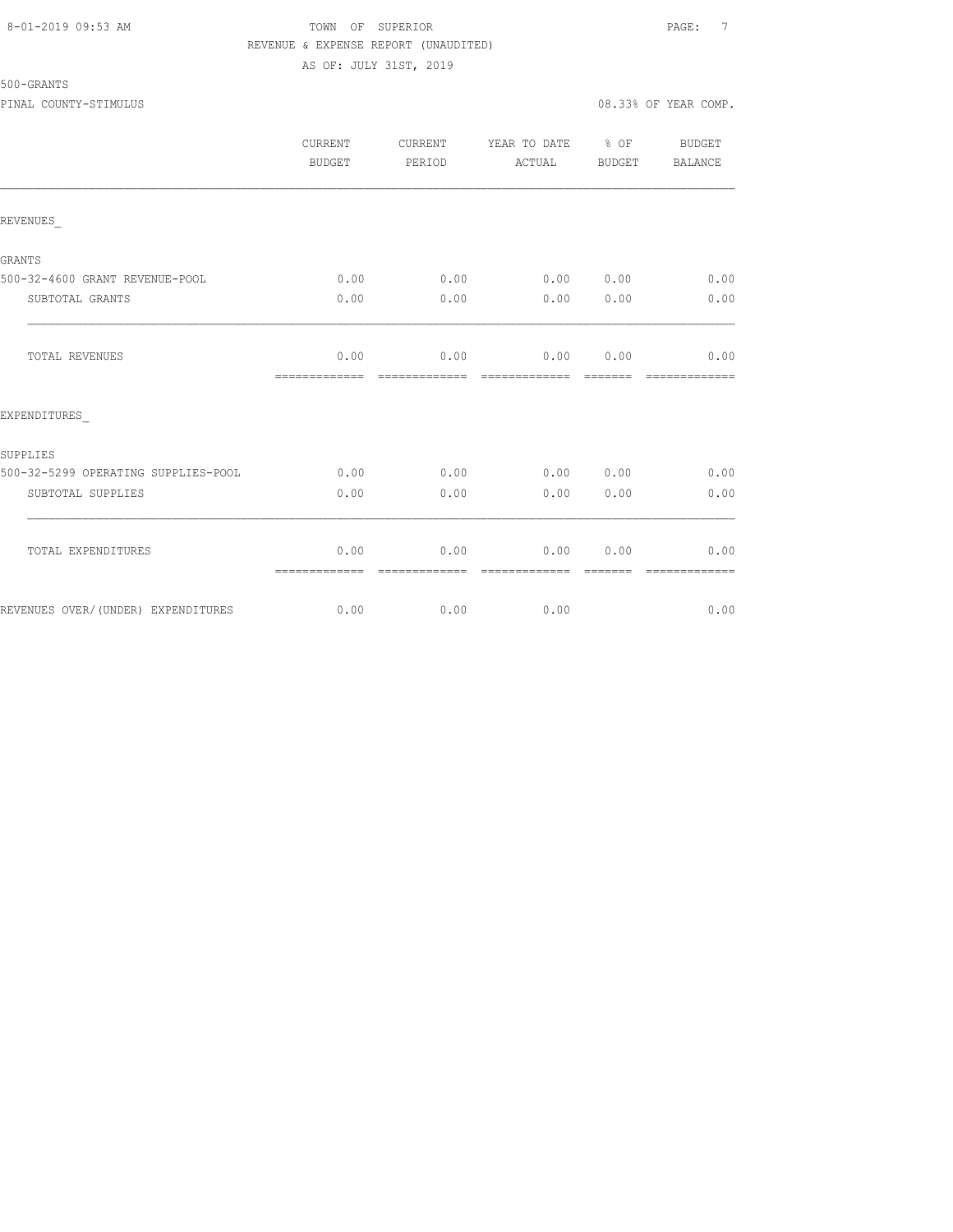### 8-01-2019 09:53 AM TOWN OF SUPERIOR PAGE: 8 REVENUE & EXPENSE REPORT (UNAUDITED) AS OF: JULY 31ST, 2019

|                                    | <b>CURRENT</b><br>BUDGET | CURRENT<br>PERIOD     | YEAR TO DATE % OF<br>ACTUAL | BUDGET | BUDGET<br>BALANCE |
|------------------------------------|--------------------------|-----------------------|-----------------------------|--------|-------------------|
| REVENUES                           |                          |                       |                             |        |                   |
| GRANTS                             |                          |                       |                             |        |                   |
| 500-34-4600 GRANT REVENUE          | 0.00                     | 0.00                  | 0.00 0.00                   |        | 0.00              |
| SUBTOTAL GRANTS                    | 0.00                     | 0.00                  | 0.00                        | 0.00   | 0.00              |
| TOTAL REVENUES                     | 0.00<br>=============    | 0.00                  | 0.00 0.00<br>=============  |        | 0.00              |
| EXPENDITURES                       |                          |                       |                             |        |                   |
| SUPPLIES                           |                          |                       |                             |        |                   |
| 500-34-5299 OPERATING SUPPLIES     | 0.00                     | 0.00                  | 0.00 0.00                   |        | 0.00              |
| SUBTOTAL SUPPLIES                  | 0.00                     | 0.00                  | 0.00                        | 0.00   | 0.00              |
| TOTAL EXPENDITURES                 | 0.00<br>=============    | 0.00<br>------------- | 0.00<br>--------------      | 0.00   | 0.00              |
| REVENUES OVER/(UNDER) EXPENDITURES | 0.00                     | 0.00                  | 0.00                        |        | 0.00              |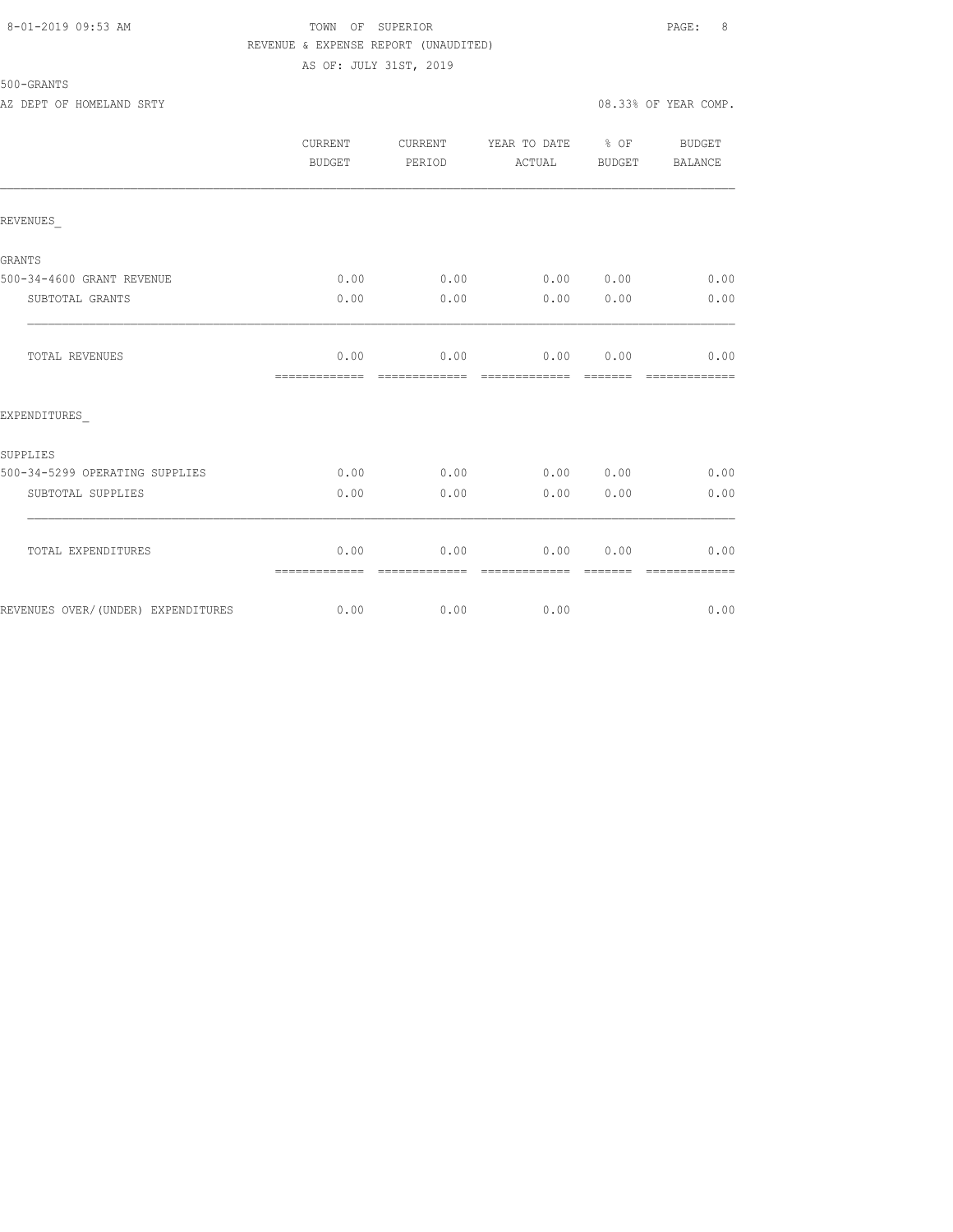#### 8-01-2019 09:53 AM TOWN OF SUPERIOR PAGE: 9 REVENUE & EXPENSE REPORT (UNAUDITED)

|                                    | <b>CURRENT</b><br><b>BUDGET</b> | CURRENT<br>PERIOD      | YEAR TO DATE % OF<br>ACTUAL | BUDGET | <b>BUDGET</b><br><b>BALANCE</b> |
|------------------------------------|---------------------------------|------------------------|-----------------------------|--------|---------------------------------|
| REVENUES                           |                                 |                        |                             |        |                                 |
| GRANTS                             |                                 |                        |                             |        |                                 |
| 500-36-4600 GRANT REVENUE-FEMA     | 0.00                            | 0.00                   | 0.00 0.00                   |        | 0.00                            |
| SUBTOTAL GRANTS                    | 0.00                            | 0.00                   | 0.00                        | 0.00   | 0.00                            |
| TOTAL REVENUES                     | 0.00<br>-------------           | 0.00<br>-------------- | 0.00<br>=============       | 0.00   | 0.00<br>=============           |
| EXPENDITURES                       |                                 |                        |                             |        |                                 |
| SUPPLIES                           |                                 |                        |                             |        |                                 |
| 500-36-5299 OPERATING SUPPLIES     | 0.00                            | 0.00                   | 0.00 0.00                   |        | 0.00                            |
| SUBTOTAL SUPPLIES                  | 0.00                            | 0.00                   | 0.00                        | 0.00   | 0.00                            |
| TOTAL EXPENDITURES                 | 0.00<br>=============           | 0.00                   | 0.00<br>--------------      | 0.00   | 0.00                            |
| REVENUES OVER/(UNDER) EXPENDITURES | 0.00                            | 0.00                   | 0.00                        |        | 0.00                            |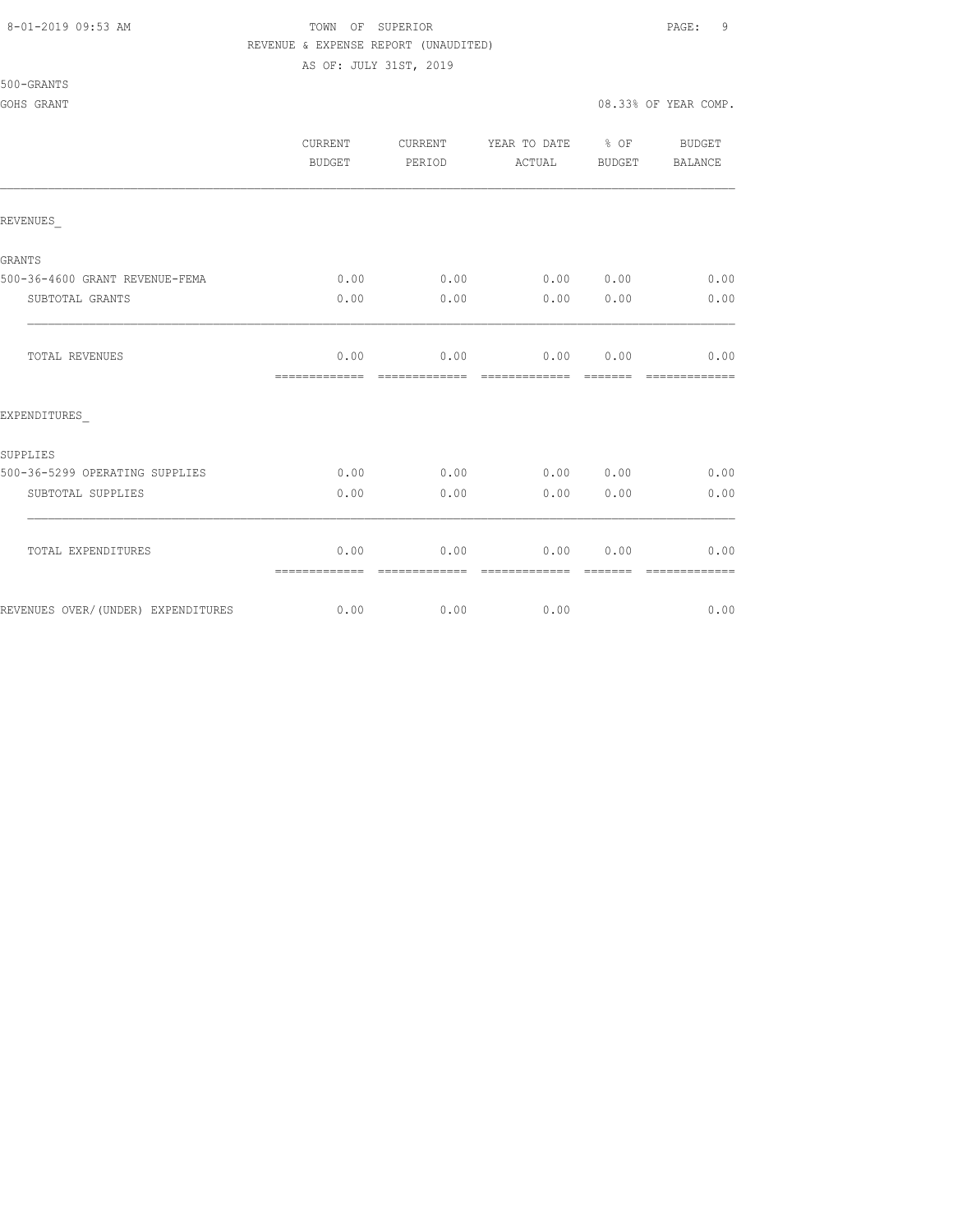### 8-01-2019 09:53 AM TOWN OF SUPERIOR PAGE: 10 REVENUE & EXPENSE REPORT (UNAUDITED) AS OF: JULY 31ST, 2019

500-GRANTS

ENERGY EFFICIENCY GRANT 08.33% OF YEAR COMP. CURRENT CURRENT YEAR TO DATE % OF BUDGET BUDGET PERIOD ACTUAL BUDGET BALANCE REVENUES\_ GRANTS 500-37-4600 GRANT REVENUE 0.00 0.00 0.00 0.00 0.00 SUBTOTAL GRANTS 0.00 0.00 0.00 0.00 0.00 TOTAL REVENUES 0.00 0.00 0.00 0.00 0.00 ============= ============= ============= ======= ============= EXPENDITURES\_ SUPPLIES 500-37-5299 OPERATING SUPPLIES 0.00 0.00 0.00 0.00 0.00 SUBTOTAL SUPPLIES 0.00 0.00 0.00 0.00 0.00  $\mathcal{L}_\text{max}$  TOTAL EXPENDITURES 0.00 0.00 0.00 0.00 0.00 ============= ============= ============= ======= ============= REVENUES OVER/(UNDER) EXPENDITURES  $0.00$  0.00 0.00 0.00 0.00 0.00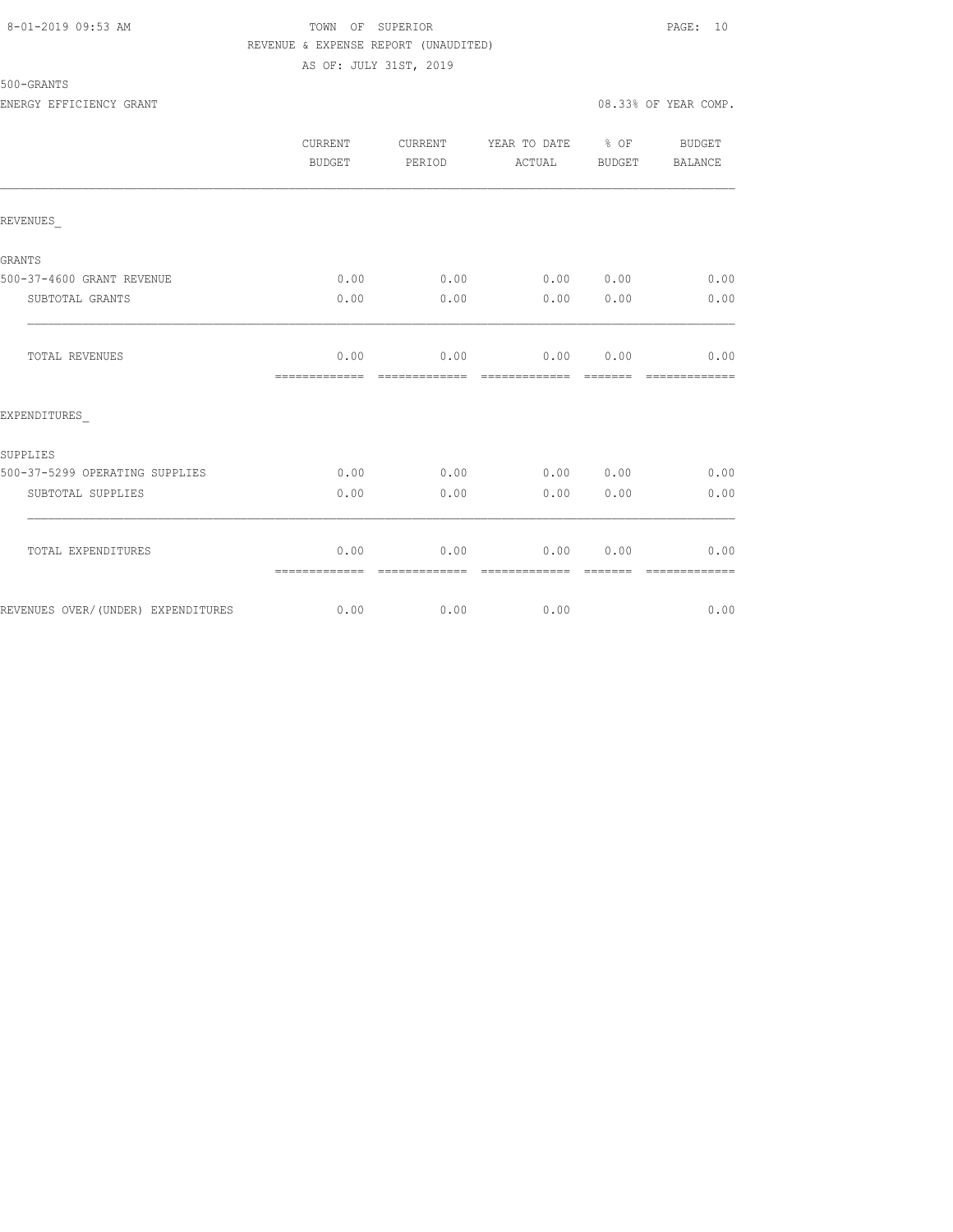#### 8-01-2019 09:53 AM TOWN OF SUPERIOR PAGE: 11 REVENUE & EXPENSE REPORT (UNAUDITED)

AS OF: JULY 31ST, 2019

|                                    | <b>CURRENT</b><br>BUDGET | CURRENT<br>PERIOD | YEAR TO DATE % OF<br>ACTUAL | BUDGET | BUDGET<br>BALANCE |
|------------------------------------|--------------------------|-------------------|-----------------------------|--------|-------------------|
| REVENUES                           |                          |                   |                             |        |                   |
| GRANTS                             |                          |                   |                             |        |                   |
| 500-38-4600 TTAC GRANT REVENUE     | 0.00                     | 0.00              | 0.00 0.00                   |        | 0.00              |
| SUBTOTAL GRANTS                    | 0.00                     | 0.00              | 0.00                        | 0.00   | 0.00              |
| TOTAL REVENUES                     | 0.00<br>=============    | 0.00              | 0.00 0.00<br>=============  |        | 0.00              |
| EXPENDITURES                       |                          |                   |                             |        |                   |
| SUPPLIES                           |                          |                   |                             |        |                   |
| 500-38-5299 TTAC GRANT EXPENES     | 0.00                     | 0.00              | 0.00 0.00                   |        | 0.00              |
| SUBTOTAL SUPPLIES                  | 0.00                     | 0.00              | 0.00                        | 0.00   | 0.00              |
| TOTAL EXPENDITURES                 | 0.00<br>=============    | 0.00              | 0.00                        | 0.00   | 0.00              |
| REVENUES OVER/(UNDER) EXPENDITURES |                          | $0.00$ 0.00       | 0.00                        |        | 0.00              |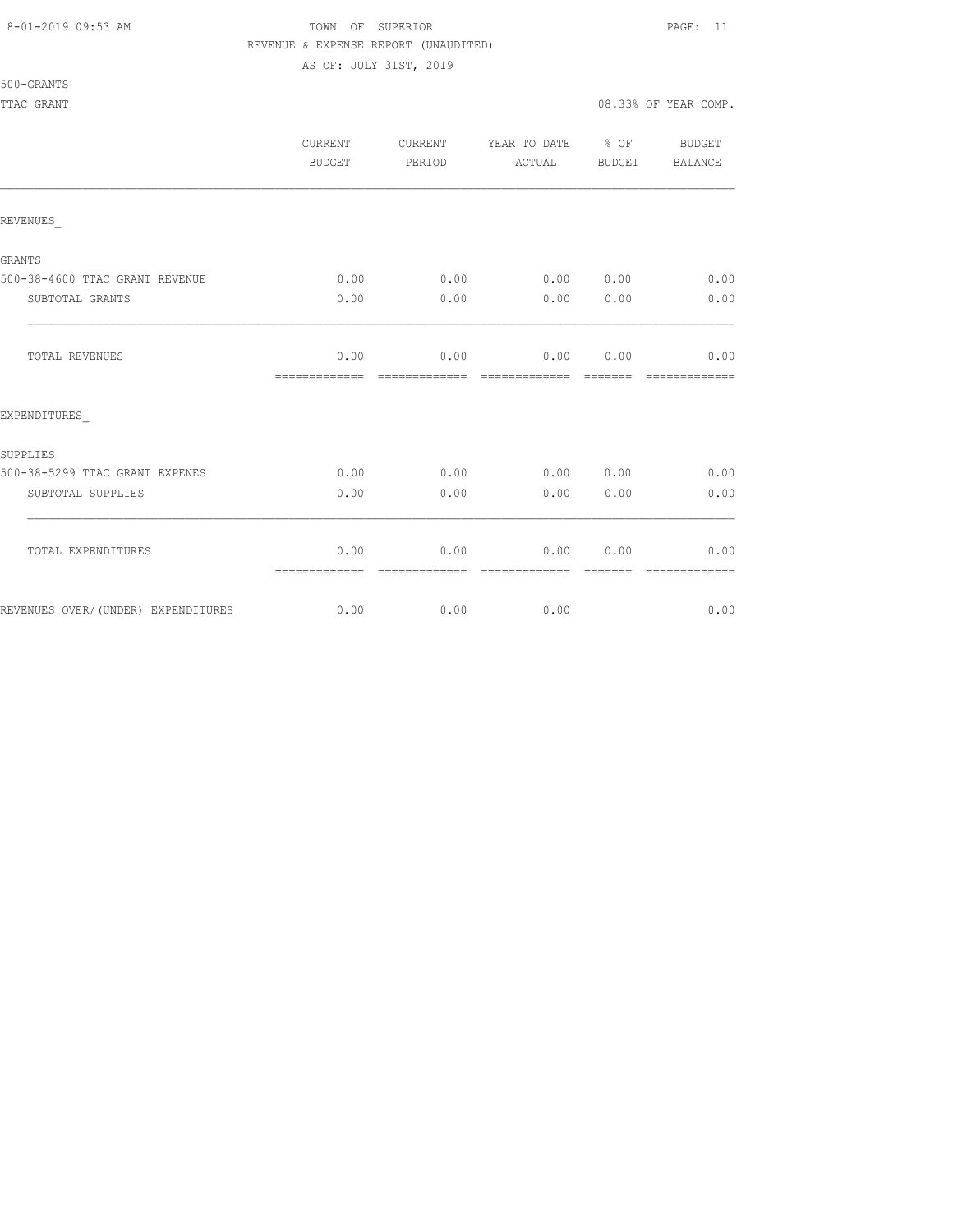#### 8-01-2019 09:53 AM TOWN OF SUPERIOR PAGE: 12 REVENUE & EXPENSE REPORT (UNAUDITED) AS OF: JULY 31ST, 2019

|                                    | <b>CURRENT</b><br>BUDGET | <b>CURRENT</b><br>PERIOD | YEAR TO DATE % OF<br>ACTUAL | BUDGET         | BUDGET<br>BALANCE     |
|------------------------------------|--------------------------|--------------------------|-----------------------------|----------------|-----------------------|
| REVENUES                           |                          |                          |                             |                |                       |
| GRANTS                             |                          |                          |                             |                |                       |
| 500-39-4600 GRANT REVENUE          | 0.00                     |                          | $0.00$ 0.00 0.00            |                | 0.00                  |
| SUBTOTAL GRANTS                    | 0.00                     | 0.00                     | 0.00                        | 0.00           | 0.00                  |
| TOTAL REVENUES                     | 0.00<br>=============    | 0.00<br>=============    | 0.00 0.00<br>-------------  | <b>COOCCOO</b> | 0.00<br>============= |
| EXPENDITURES                       |                          |                          |                             |                |                       |
| SUPPLIES                           |                          |                          |                             |                |                       |
| 500-39-5299 OPERATING SUPPLIES     | 0.00                     | 0.00                     | 0.00 0.00                   |                | 0.00                  |
| SUBTOTAL SUPPLIES                  | 0.00                     | 0.00                     | 0.00                        | 0.00           | 0.00                  |
| TOTAL EXPENDITURES                 | 0.00<br>=============    | 0.00                     | 0.00                        | 0.00           | 0.00                  |
| REVENUES OVER/(UNDER) EXPENDITURES | 0.00                     | 0.00                     | 0.00                        |                | 0.00                  |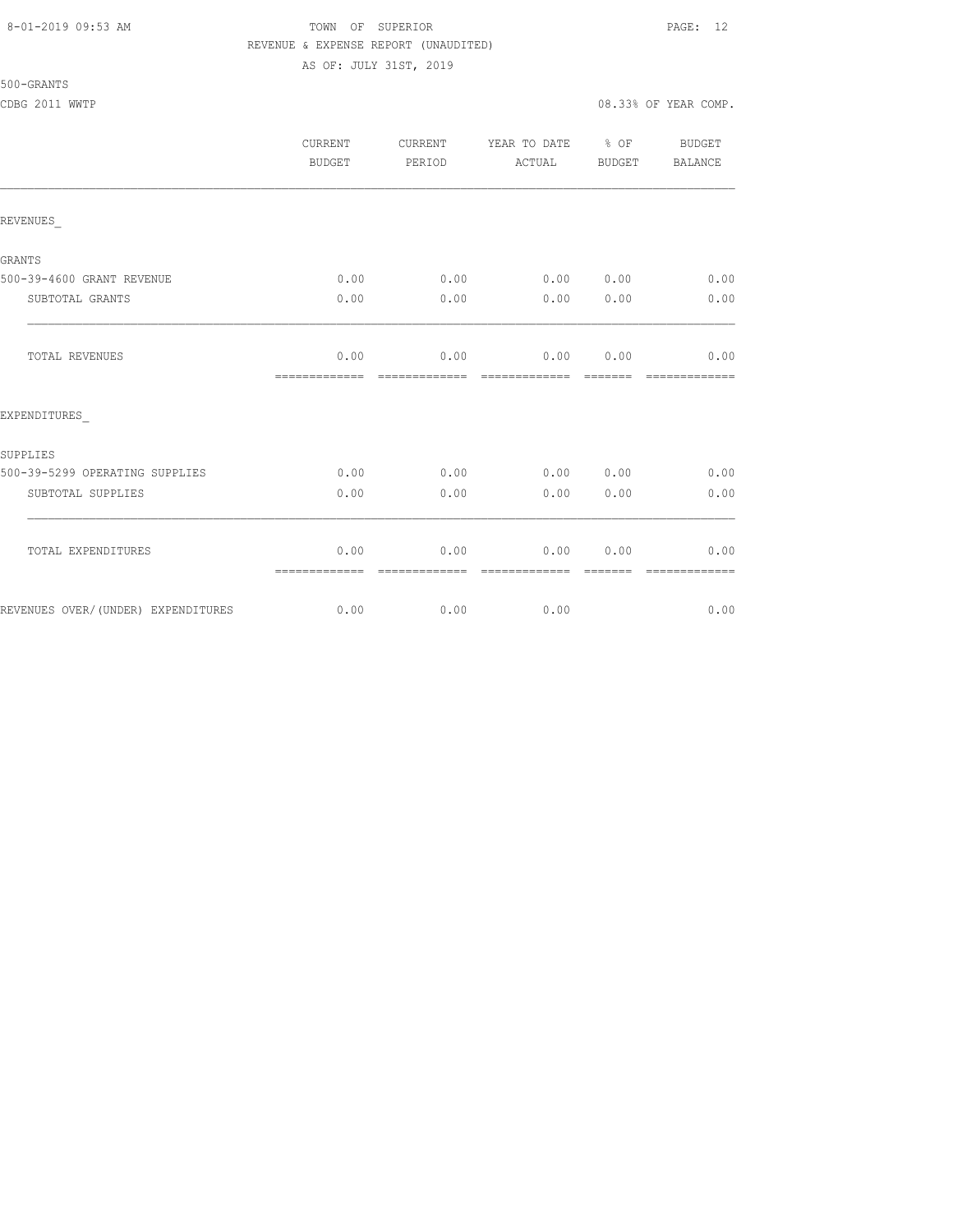#### 8-01-2019 09:53 AM TOWN OF SUPERIOR PAGE: 13 REVENUE & EXPENSE REPORT (UNAUDITED)

|                                    | CURRENT<br>BUDGET     | <b>CURRENT</b><br>PERIOD | YEAR TO DATE % OF<br>ACTUAL | BUDGET          | <b>BUDGET</b><br><b>BALANCE</b> |
|------------------------------------|-----------------------|--------------------------|-----------------------------|-----------------|---------------------------------|
| REVENUES                           |                       |                          |                             |                 |                                 |
| GRANTS                             |                       |                          |                             |                 |                                 |
| 500-40-4600 GRANT REVENUE          | 0.00                  | 0.00                     | 0.00 0.00                   |                 | 0.00                            |
| SUBTOTAL GRANTS                    | 0.00                  | 0.00                     | 0.00                        | 0.00            | 0.00                            |
| TOTAL REVENUES                     | 0.00<br>============= | 0.00                     | 0.00                        | 0.00            | 0.00<br>-------------           |
| EXPENDITURES                       |                       |                          |                             |                 |                                 |
| SUPPLIES                           |                       |                          |                             |                 |                                 |
| 500-40-5299 OPERATING EXPENSES     | 0.00                  | 0.00                     | 0.00 0.00                   |                 | 0.00                            |
| SUBTOTAL SUPPLIES                  | 0.00                  | 0.00                     | 0.00                        | 0.00            | 0.00                            |
| TOTAL EXPENDITURES                 | 0.00<br>============= | 0.00<br>-------------    | 0.00<br>--------------      | 0.00<br>------- | 0.00<br>-------------           |
| REVENUES OVER/(UNDER) EXPENDITURES | 0.00                  | 0.00                     | 0.00                        |                 | 0.00                            |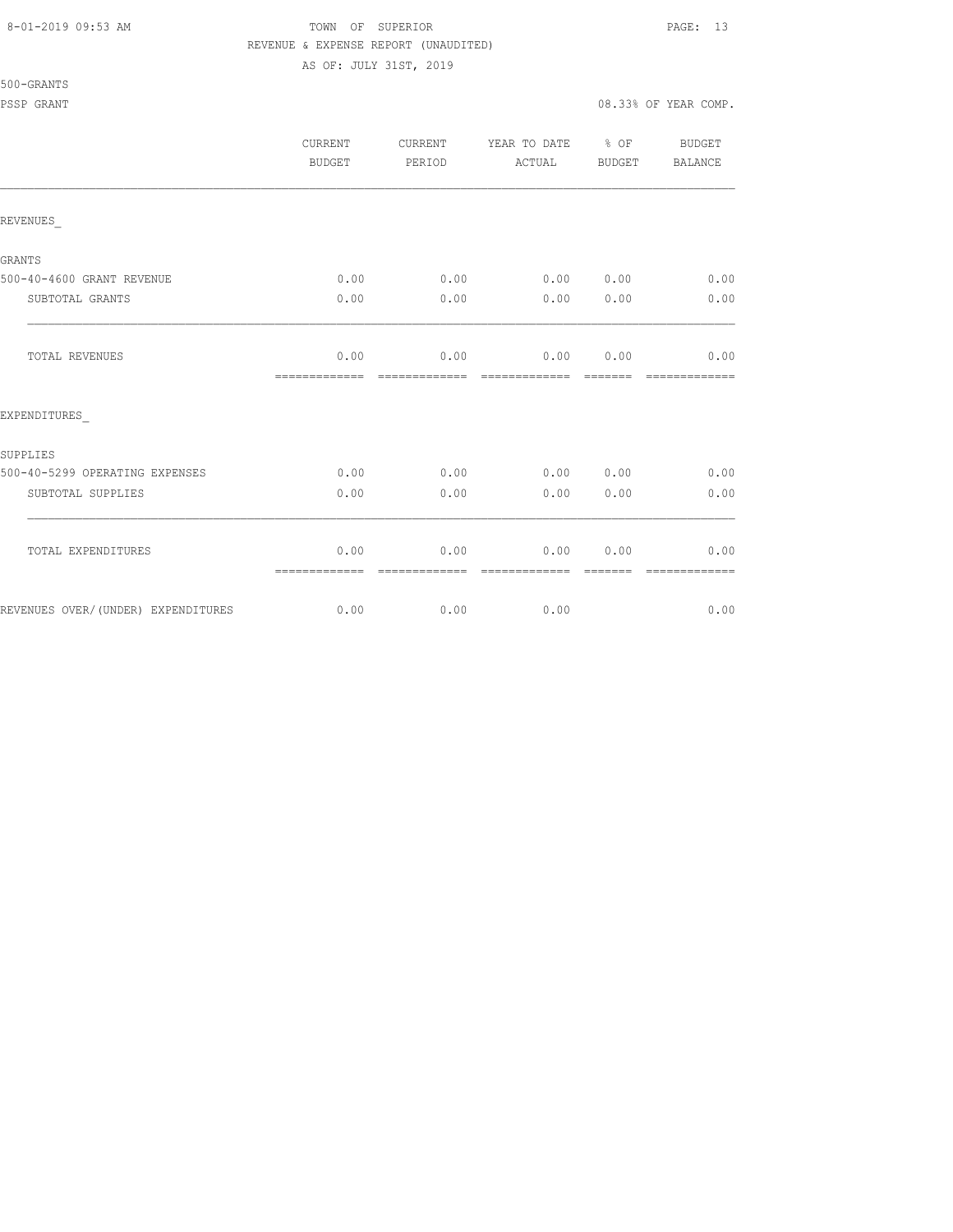500-GRANTS

#### 8-01-2019 09:53 AM TOWN OF SUPERIOR PAGE: 14 REVENUE & EXPENSE REPORT (UNAUDITED)

AS OF: JULY 31ST, 2019

RESOLUTION COPPER GIVING **EXECUTE A** COMP.

|                                                                   | <b>CURRENT</b><br><b>BUDGET</b> | <b>CURRENT</b><br>PERIOD | YEAR TO DATE<br>ACTUAL | % OF<br><b>BUDGET</b> | <b>BUDGET</b><br><b>BALANCE</b> |
|-------------------------------------------------------------------|---------------------------------|--------------------------|------------------------|-----------------------|---------------------------------|
| REVENUES                                                          |                                 |                          |                        |                       |                                 |
| GRANTS                                                            |                                 |                          |                        |                       |                                 |
| 500-41-4600 GRANT REVENUE-RCC EMRGNCY                             | 0.00                            | 0.00                     | 0.00                   | 0.00                  | 0.00                            |
| SUBTOTAL GRANTS                                                   | 0.00                            | 0.00                     | 0.00                   | 0.00                  | 0.00                            |
| TOTAL REVENUES                                                    | 0.00<br>=============           | 0.00<br>=========        | 0.00<br>=============  | 0.00<br>=======       | 0.00                            |
| EXPENDITURES                                                      |                                 |                          |                        |                       |                                 |
| PERSONEL                                                          |                                 |                          |                        |                       |                                 |
| 500-41-5100 SALARIES                                              | 0.00                            | 0.00                     | 0.00                   | 0.00                  | 0.00                            |
| 500-41-5101 OVERTIME                                              | 0.00                            | 0.00                     | 0.00                   | 0.00                  | 0.00                            |
| 500-41-5151 F.I.C.A.                                              | 0.00                            | 0.00                     | 0.00                   | 0.00                  | 0.00                            |
| 500-41-5152 MEDICARE                                              | 0.00                            | 0.00                     | 0.00                   | 0.00                  | 0.00                            |
| 500-41-5153 STATE UNEMPLOYMENT INS                                | 0.00                            | 0.00                     | 0.00                   | 0.00                  | 0.00                            |
| 500-41-5154 WORKMENS COMPENSATION                                 | 0.00                            | 0.00                     | 0.00                   | 0.00                  | 0.00                            |
| 500-41-5160 A.P.S.R.S.                                            | 0.00                            | 0.00                     | 0.00                   | 0.00                  | 0.00                            |
| 500-41-5161 AZ STATE RETIREMENT                                   | 0.00                            | 0.00                     | 0.00                   | 0.00                  | 0.00                            |
| SUBTOTAL PERSONEL                                                 | 0.00                            | 0.00                     | 0.00                   | 0.00                  | 0.00                            |
| SUPPLIES                                                          |                                 |                          |                        |                       |                                 |
| 500-41-5299 OPERATING SUPPLIES-RCC EMRGN                          | 0.00                            | 0.00                     | 0.00                   | 0.00                  | 0.00                            |
| SUBTOTAL SUPPLIES                                                 | 0.00                            | 0.00                     | 0.00                   | 0.00                  | 0.00                            |
| UTILITIES                                                         |                                 |                          |                        |                       |                                 |
| 500-41-5370 RADIO EQUIPMENT                                       | 0.00                            | 0.00                     | 0.00                   | 0.00                  | 0.00                            |
| SUBTOTAL UTILITIES                                                | 0.00                            | 0.00                     | 0.00                   | 0.00                  | 0.00                            |
| GENERAL BUSINESS EXPENSE                                          |                                 |                          |                        |                       |                                 |
| 500-41-5425 CONFERENCES & TRAINING                                | 0.00                            | 0.00                     | 0.00                   | 0.00                  | 0.00                            |
| 500-41-5450 UNIFORM PURCHASE<br>SUBTOTAL GENERAL BUSINESS EXPENSE | 0.00<br>0.00                    | 0.00<br>0.00             | 0.00<br>0.00           | 0.00<br>0.00          | 0.00<br>0.00                    |
|                                                                   |                                 |                          |                        |                       |                                 |
| PROFESSIONAL SERVICES                                             |                                 |                          |                        |                       |                                 |
| 500-41-5550 PROFESSIONAL SERVICES                                 | 0.00                            | 0.00                     | 0.00                   | 0.00                  | 0.00                            |
| 500-41-5555 HEALTH AND SAFETY<br>SUBTOTAL PROFESSIONAL SERVICES   | 0.00<br>0.00                    | 0.00<br>0.00             | 0.00<br>0.00           | 0.00<br>0.00          | 0.00<br>0.00                    |
| REPAIR/MAINTENANCE                                                |                                 |                          |                        |                       |                                 |
| 500-41-5640 VEHICLE REPAIRS                                       | 0.00                            | 0.00                     | 0.00                   | 0.00                  | 0.00                            |
| 500-41-5642 TIRES AND TUBES                                       | 0.00                            | 0.00                     | 0.00                   | 0.00                  | 0.00                            |
| 500-41-5650 OTHER EQUIPMENT REPAIRS                               | 0.00                            | 0.00                     | 0.00                   | 0.00                  | 0.00                            |
| SUBTOTAL REPAIR/MAINTENANCE                                       | 0.00                            | 0.00                     | 0.00                   | 0.00                  | 0.00                            |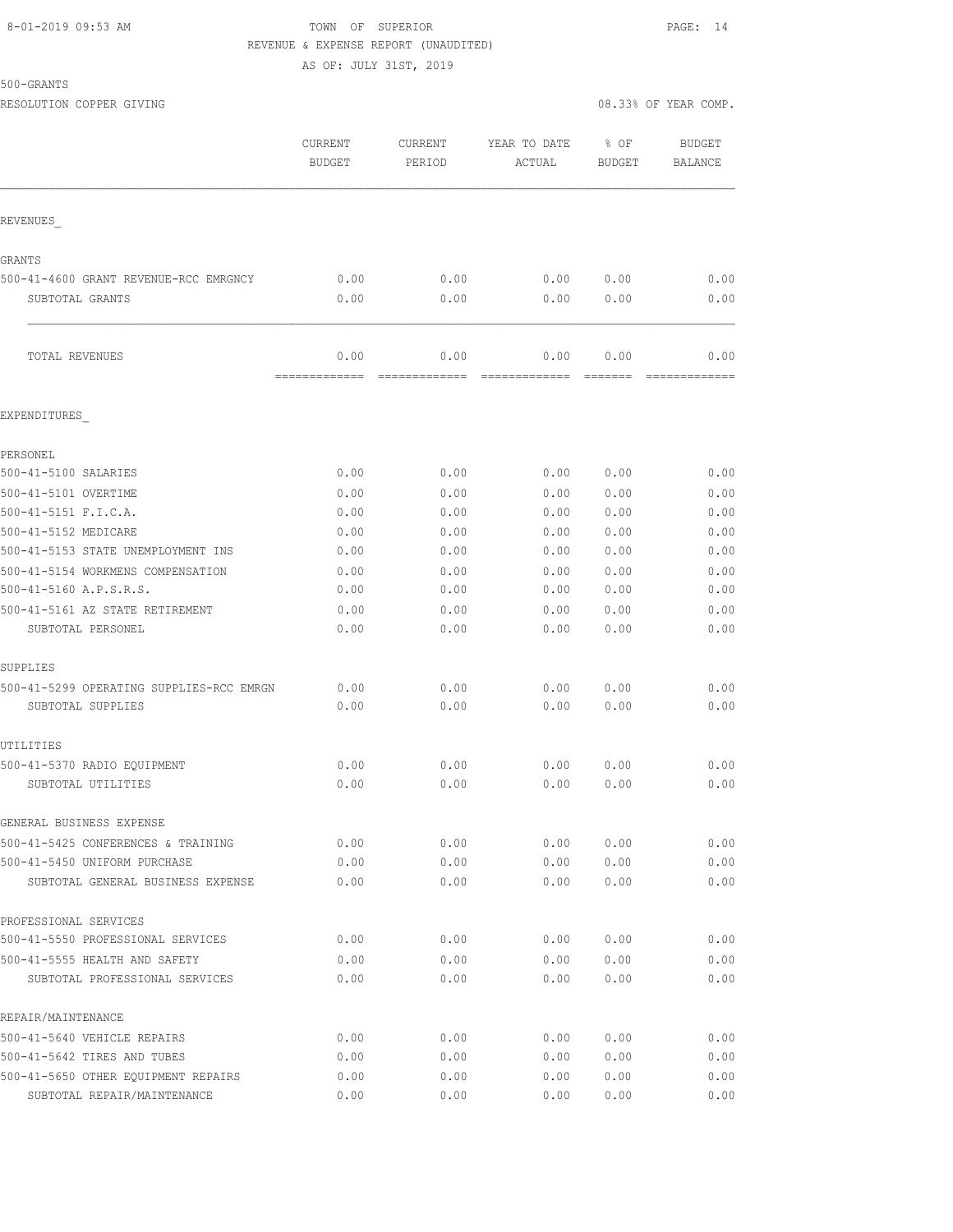### 8-01-2019 09:53 AM TOWN OF SUPERIOR PAGE: 15 REVENUE & EXPENSE REPORT (UNAUDITED) AS OF: JULY 31ST, 2019

#### 500-GRANTS

RESOLUTION COPPER GIVING  $08.33\%$  OF YEAR COMP.

|                                    | <b>CURRENT</b><br><b>BUDGET</b> | <b>CURRENT</b><br>PERIOD | YEAR TO DATE<br>ACTUAL | % OF<br><b>BUDGET</b> | <b>BUDGET</b><br><b>BALANCE</b> |
|------------------------------------|---------------------------------|--------------------------|------------------------|-----------------------|---------------------------------|
|                                    |                                 |                          |                        |                       |                                 |
| CAPITAL OUTLAY                     |                                 |                          |                        |                       |                                 |
| 500-41-5740 MEDICAL EQUIPMENT      | 0.00                            | 0.00                     | 0.00                   | 0.00                  | 0.00                            |
| 500-41-5750 FIRE/PPE               | 0.00                            | 0.00                     | 0.00                   | 0.00                  | 0.00                            |
| 500-41-5780 SOFTWARE               | 0.00                            | 0.00                     | 0.00                   | 0.00                  | 0.00                            |
| SUBTOTAL CAPITAL OUTLAY            | 0.00                            | 0.00                     | 0.00                   | 0.00                  | 0.00                            |
| DEBT SERVICE                       |                                 |                          |                        |                       |                                 |
| 500-41-5999 CAPITAL OUTLAY         | 0.00                            | 0.00                     | 0.00                   | 0.00                  | 0.00                            |
| SUBTOTAL DEBT SERVICE              | 0.00                            | 0.00                     | 0.00                   | 0.00                  | 0.00                            |
| TOTAL EXPENDITURES                 | 0.00                            | 0.00                     | 0.00                   | 0.00                  | 0.00                            |
|                                    |                                 |                          |                        |                       |                                 |
| REVENUES OVER/(UNDER) EXPENDITURES | 0.00                            | 0.00                     | 0.00                   |                       | 0.00                            |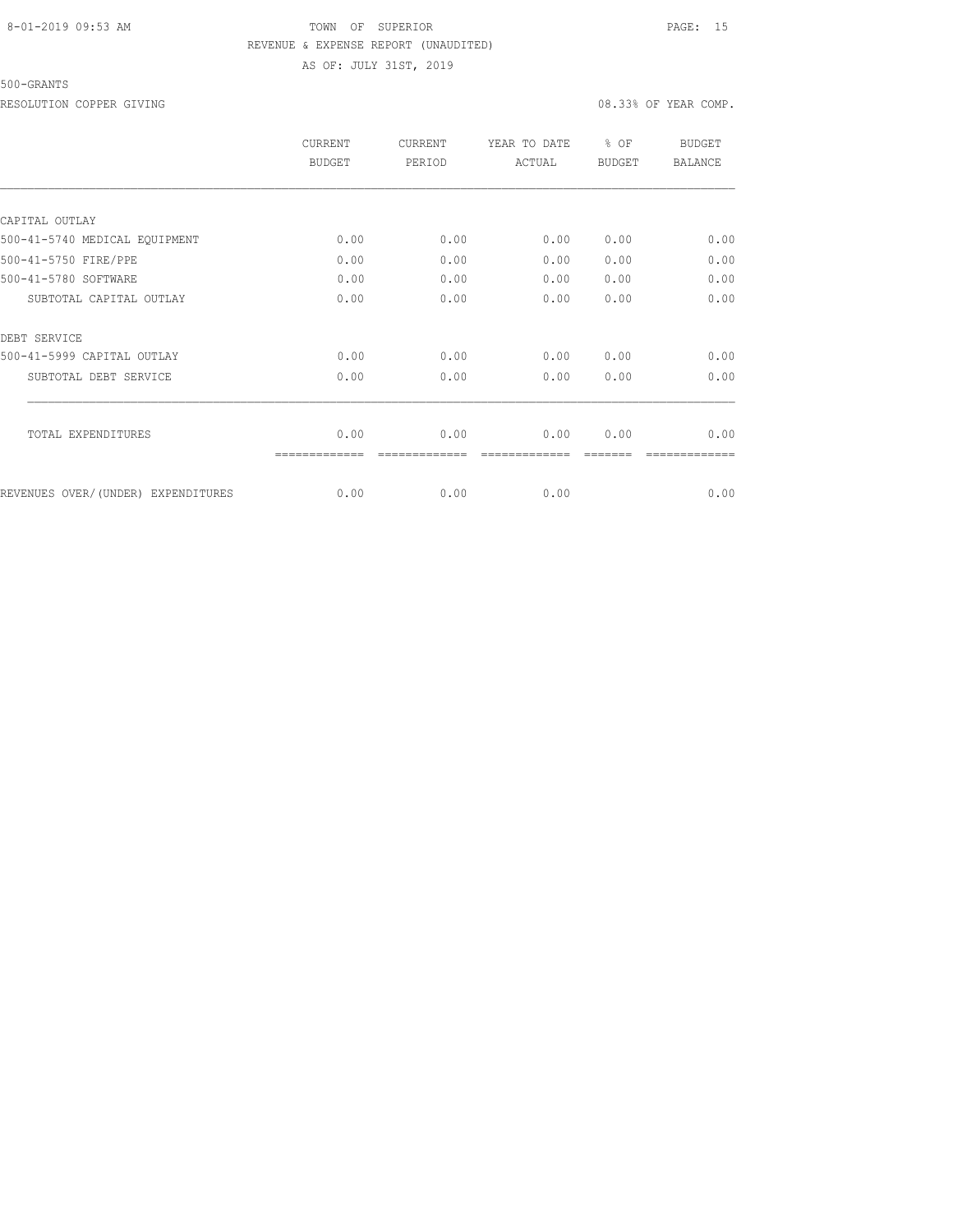#### 8-01-2019 09:53 AM TOWN OF SUPERIOR PAGE: 16 REVENUE & EXPENSE REPORT (UNAUDITED)

| 500<br>'–GRANT |  |
|----------------|--|
|----------------|--|

|                                    | <b>CURRENT</b><br>BUDGET | CURRENT<br>PERIOD     | YEAR TO DATE % OF<br>ACTUAL | BUDGET          | BUDGET<br>BALANCE     |
|------------------------------------|--------------------------|-----------------------|-----------------------------|-----------------|-----------------------|
| REVENUES                           |                          |                       |                             |                 |                       |
| GRANTS                             |                          |                       |                             |                 |                       |
| 500-42-4600 REVENUE                | 0.00                     | 0.00                  | 0.000000                    |                 | 0.00                  |
| SUBTOTAL GRANTS                    | 0.00                     | 0.00                  | 0.00                        | 0.00            | 0.00                  |
| TOTAL REVENUES                     | 0.00<br>=============    | 0.00<br>============= | 0.00<br>=============       | 0.00<br>======= | 0.00<br>============= |
| EXPENDITURES                       |                          |                       |                             |                 |                       |
| SUPPLIES                           |                          |                       |                             |                 |                       |
| 500-42-5299 OPERATING SUPPLIES     | 0.00                     | 0.00                  | 0.00 0.00                   |                 | 0.00                  |
| SUBTOTAL SUPPLIES                  | 0.00                     | 0.00                  | 0.00                        | 0.00            | 0.00                  |
| TOTAL EXPENDITURES                 | 0.00<br>=============    | 0.00                  | 0.00                        | 0.00            | 0.00                  |
| REVENUES OVER/(UNDER) EXPENDITURES | 0.00                     | 0.00                  | 0.00                        |                 | 0.00                  |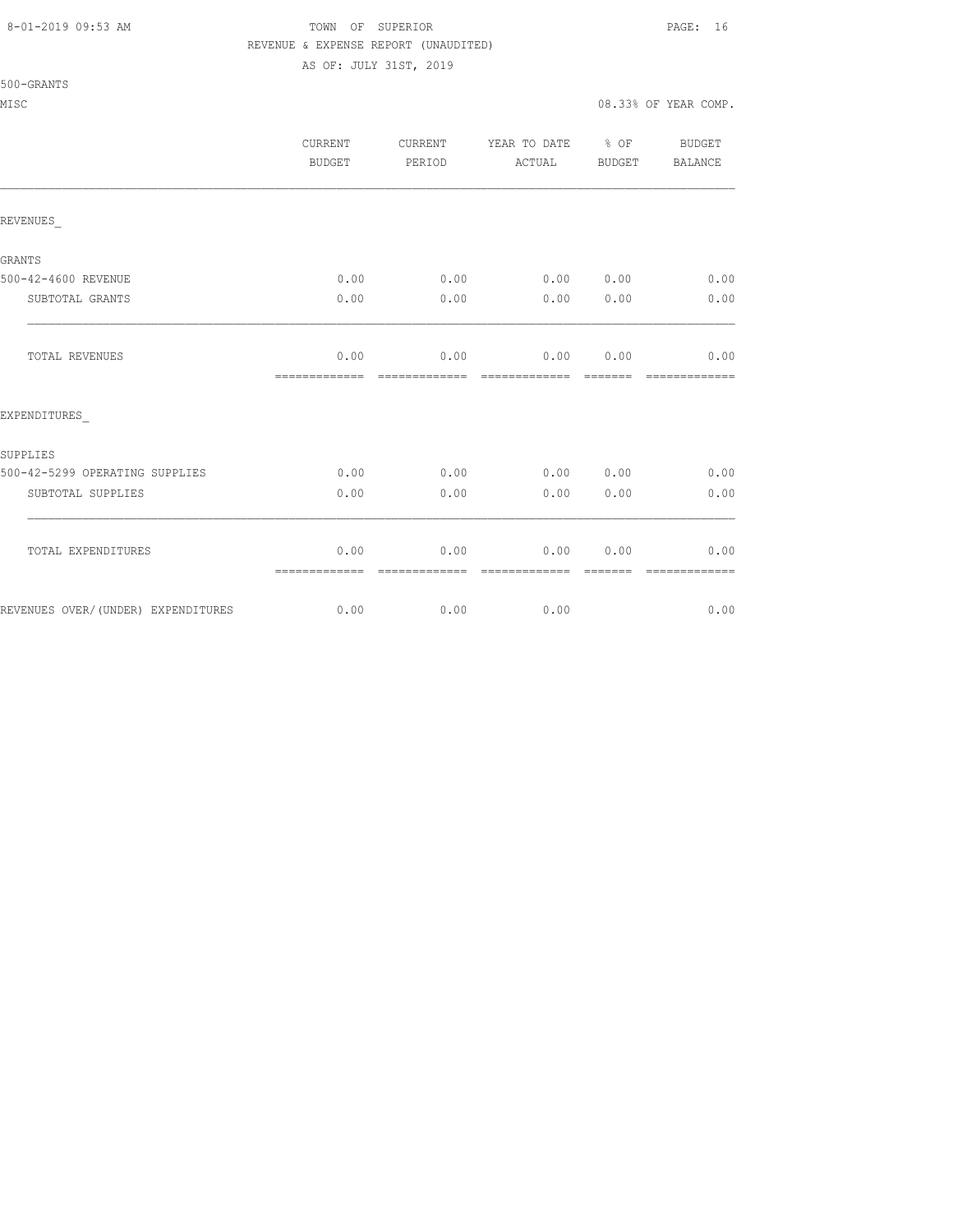#### 8-01-2019 09:53 AM TOWN OF SUPERIOR PAGE: 17 REVENUE & EXPENSE REPORT (UNAUDITED)

AS OF: JULY 31ST, 2019

#### 500-GRANTS

AIRPORT GRANTS 6000 COMP.

|                                 | <b>CURRENT</b><br><b>BUDGET</b> | <b>CURRENT</b><br>PERIOD | YEAR TO DATE % OF<br>ACTUAL | BUDGET    | <b>BUDGET</b><br>BALANCE                                                                                                                                                                                                                                                                                                                                                                                                                                                                       |
|---------------------------------|---------------------------------|--------------------------|-----------------------------|-----------|------------------------------------------------------------------------------------------------------------------------------------------------------------------------------------------------------------------------------------------------------------------------------------------------------------------------------------------------------------------------------------------------------------------------------------------------------------------------------------------------|
| REVENUES                        |                                 |                          |                             |           |                                                                                                                                                                                                                                                                                                                                                                                                                                                                                                |
| <b>GRANTS</b>                   |                                 |                          |                             |           |                                                                                                                                                                                                                                                                                                                                                                                                                                                                                                |
| 500-45-4600 Airport Master Plan | 0.00                            | 0.00                     |                             | 0.00 0.00 | 0.00                                                                                                                                                                                                                                                                                                                                                                                                                                                                                           |
| SUBTOTAL GRANTS                 | 0.00                            | 0.00                     | 0.00                        | 0.00      | 0.00                                                                                                                                                                                                                                                                                                                                                                                                                                                                                           |
| TOTAL REVENUES                  | 0.00<br>=============           | 0.00<br>essessessesse    | ------------- -----         | 0.00 0.00 | 0.00<br>$\begin{array}{cccccccccc} \multicolumn{2}{c}{} & \multicolumn{2}{c}{} & \multicolumn{2}{c}{} & \multicolumn{2}{c}{} & \multicolumn{2}{c}{} & \multicolumn{2}{c}{} & \multicolumn{2}{c}{} & \multicolumn{2}{c}{} & \multicolumn{2}{c}{} & \multicolumn{2}{c}{} & \multicolumn{2}{c}{} & \multicolumn{2}{c}{} & \multicolumn{2}{c}{} & \multicolumn{2}{c}{} & \multicolumn{2}{c}{} & \multicolumn{2}{c}{} & \multicolumn{2}{c}{} & \multicolumn{2}{c}{} & \multicolumn{2}{c}{} & \mult$ |
| EXPENDITURES                    |                                 |                          |                             |           |                                                                                                                                                                                                                                                                                                                                                                                                                                                                                                |
| SUPPLIES                        |                                 |                          |                             |           |                                                                                                                                                                                                                                                                                                                                                                                                                                                                                                |
| 500-45-5299 AIRPORT MASTER PLAN | 0.00                            | 0.00                     |                             | 0.00 0.00 | 0.00                                                                                                                                                                                                                                                                                                                                                                                                                                                                                           |
| SUBTOTAL SUPPLIES               | 0.00                            | 0.00                     | 0.00                        | 0.00      | 0.00                                                                                                                                                                                                                                                                                                                                                                                                                                                                                           |
| TOTAL EXPENDITURES              | 0.00                            | 0.00                     | 0.00                        | 0.00      | 0.00                                                                                                                                                                                                                                                                                                                                                                                                                                                                                           |
|                                 | -------------                   | -------------            |                             |           | -------------                                                                                                                                                                                                                                                                                                                                                                                                                                                                                  |

REVENUES OVER/(UNDER) EXPENDITURES 0.00 0.00 0.00 0.00 0.00 0.00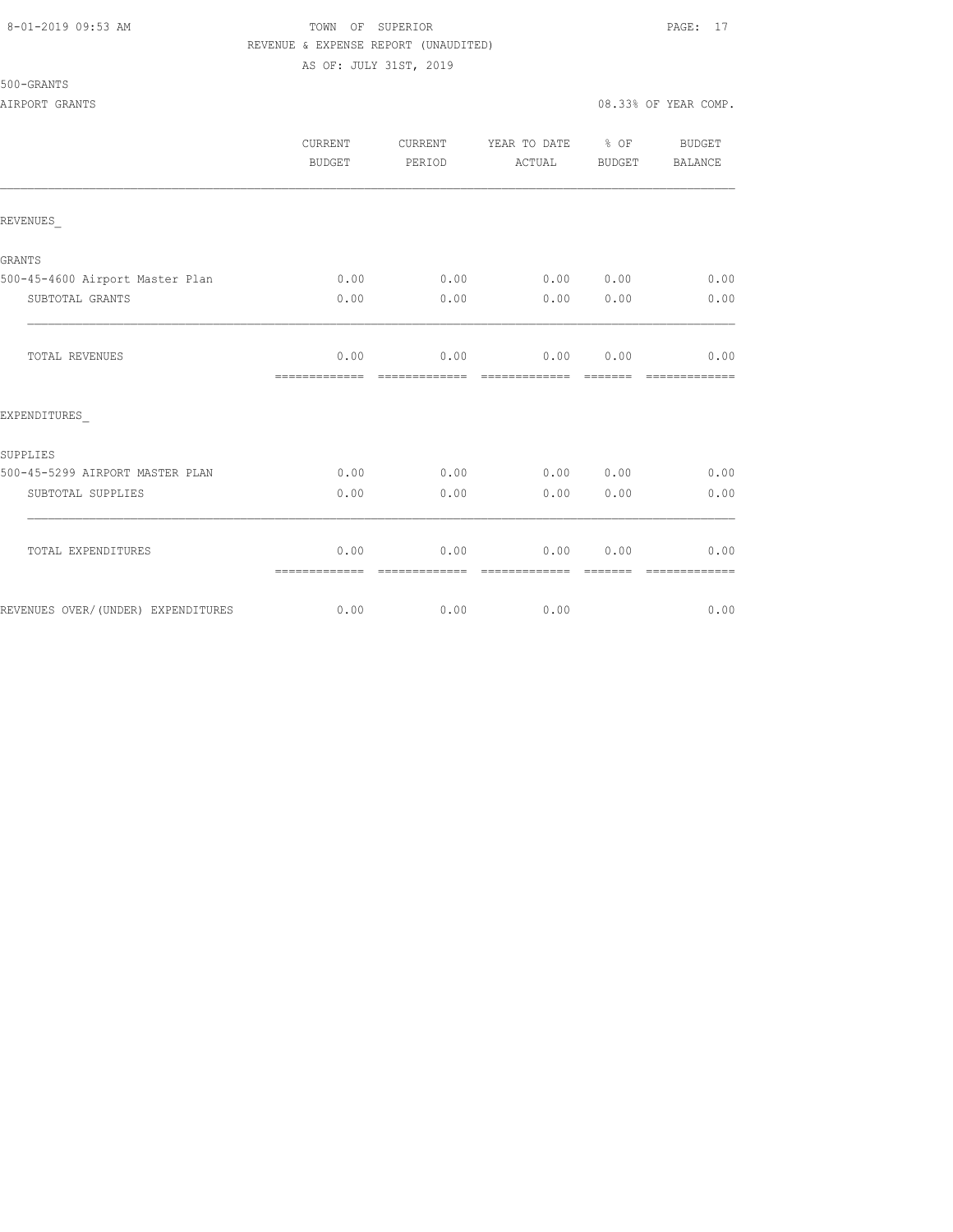#### 8-01-2019 09:53 AM TOWN OF SUPERIOR PAGE: 18 REVENUE & EXPENSE REPORT (UNAUDITED) AS OF: JULY 31ST, 2019

|                                    | <b>CURRENT</b><br>BUDGET | CURRENT<br>PERIOD     | YEAR TO DATE % OF BUDGET<br>ACTUAL | BUDGET           | <b>BALANCE</b>        |
|------------------------------------|--------------------------|-----------------------|------------------------------------|------------------|-----------------------|
| REVENUES                           |                          |                       |                                    |                  |                       |
| GRANTS                             |                          |                       |                                    |                  |                       |
| 500-46-4600 FIRE TRUCK RESTORATION | 0.00                     | 0.00                  | 0.00 0.00                          |                  | 0.00                  |
| SUBTOTAL GRANTS                    | 0.00                     | 0.00                  | 0.00                               | 0.00             | 0.00                  |
| TOTAL REVENUES                     | 0.00                     |                       | $0.00$ $0.00$ $0.00$               |                  | 0.00                  |
| EXPENDITURES                       |                          |                       |                                    |                  |                       |
| SUPPLIES                           |                          |                       |                                    |                  |                       |
| 500-46-5299 FIRE TRUCK RESTORATION | 0.00                     | 0.00                  | 0.0000000                          |                  | 0.00                  |
| SUBTOTAL SUPPLIES                  | 0.00                     | 0.00                  | 0.00                               | 0.00             | 0.00                  |
| TOTAL EXPENDITURES                 | 0.00<br>=============    | 0.00<br>essessessesse | 0.00<br>=============              | 0.00<br>-------- | 0.00<br>============= |
| REVENUES OVER/(UNDER) EXPENDITURES | 0.00                     | 0.00                  | 0.00                               |                  | 0.00                  |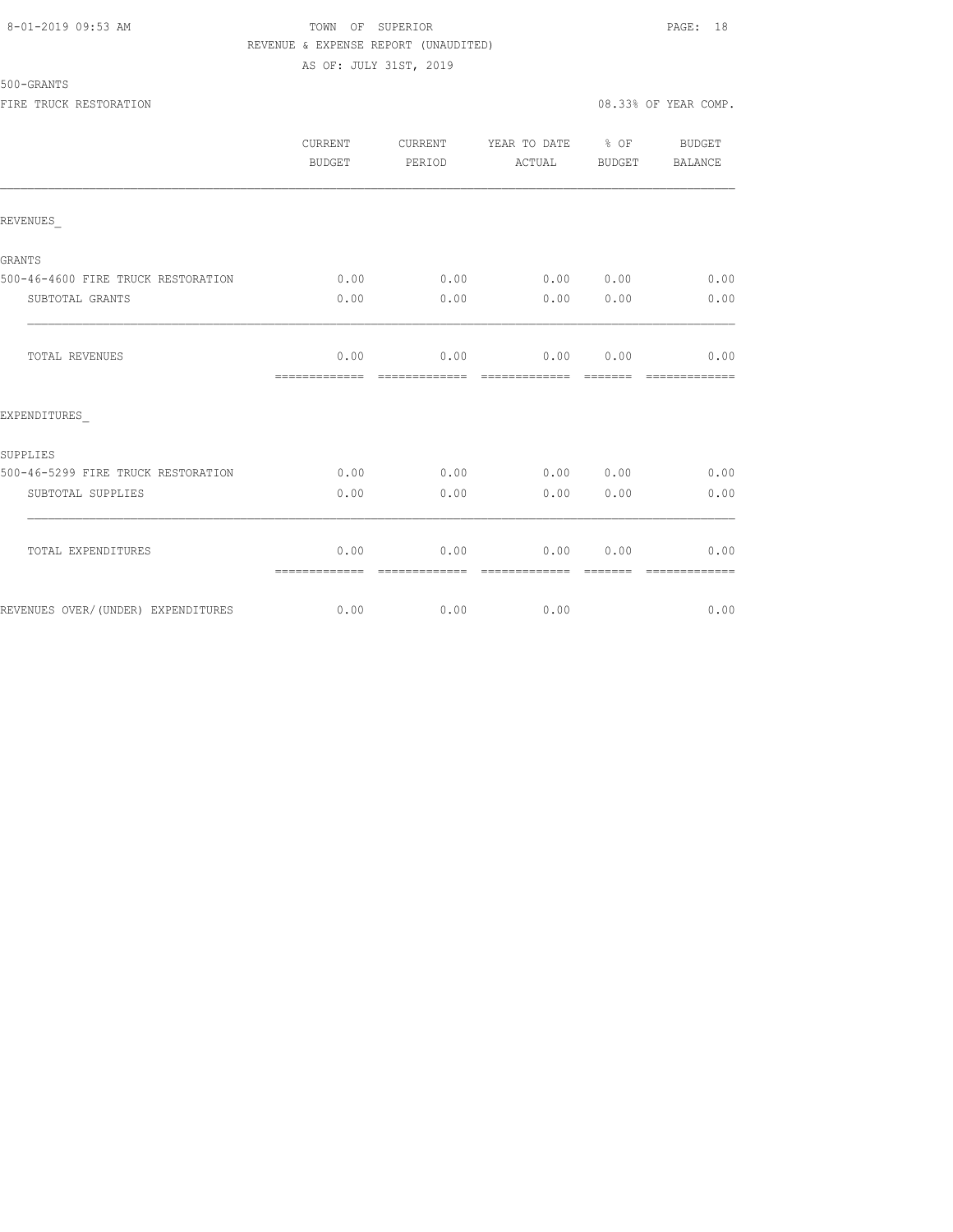#### 8-01-2019 09:53 AM TOWN OF SUPERIOR PAGE: 19 REVENUE & EXPENSE REPORT (UNAUDITED)

AS OF: JULY 31ST, 2019

|                                     | CURRENT<br>BUDGET     | CURRENT<br>PERIOD     | YEAR TO DATE % OF<br>ACTUAL    | BUDGET                  | BUDGET<br>BALANCE     |
|-------------------------------------|-----------------------|-----------------------|--------------------------------|-------------------------|-----------------------|
| REVENUES                            |                       |                       |                                |                         |                       |
| GRANTS                              |                       |                       |                                |                         |                       |
| 500-47-4600 FOURTH OF JULY REVENUE  | 0.00                  | 0.00                  | $0.00$ $0.00$ $0.00$ $0.00$    |                         |                       |
| SUBTOTAL GRANTS                     | 0.00                  | 0.00                  | 0.00                           | 0.00                    | 0.00                  |
| <b>TOTAL REVENUES</b>               | 0.00<br>============= | 0.00<br>============= | $0.00$ $0.00$<br>============= | $=$ $=$ $=$ $=$ $=$ $=$ | 0.00<br>============= |
| EXPENDITURES                        |                       |                       |                                |                         |                       |
| SUPPLIES                            |                       |                       |                                |                         |                       |
| 500-47-5299 FOURTH OF JULY EXPENSES | 0.00                  | 0.00                  | 0.00 0.00                      |                         | 0.00                  |
| SUBTOTAL SUPPLIES                   | 0.00                  | 0.00                  | 0.00                           | 0.00                    | 0.00                  |
| TOTAL EXPENDITURES                  | 0.00<br>============= | 0.00<br>------------- | 0.00<br>=============          | 0.00                    | 0.00<br>============= |
| REVENUES OVER/(UNDER) EXPENDITURES  | 0.00                  |                       | $0.00$ 0.00                    |                         | 0.00                  |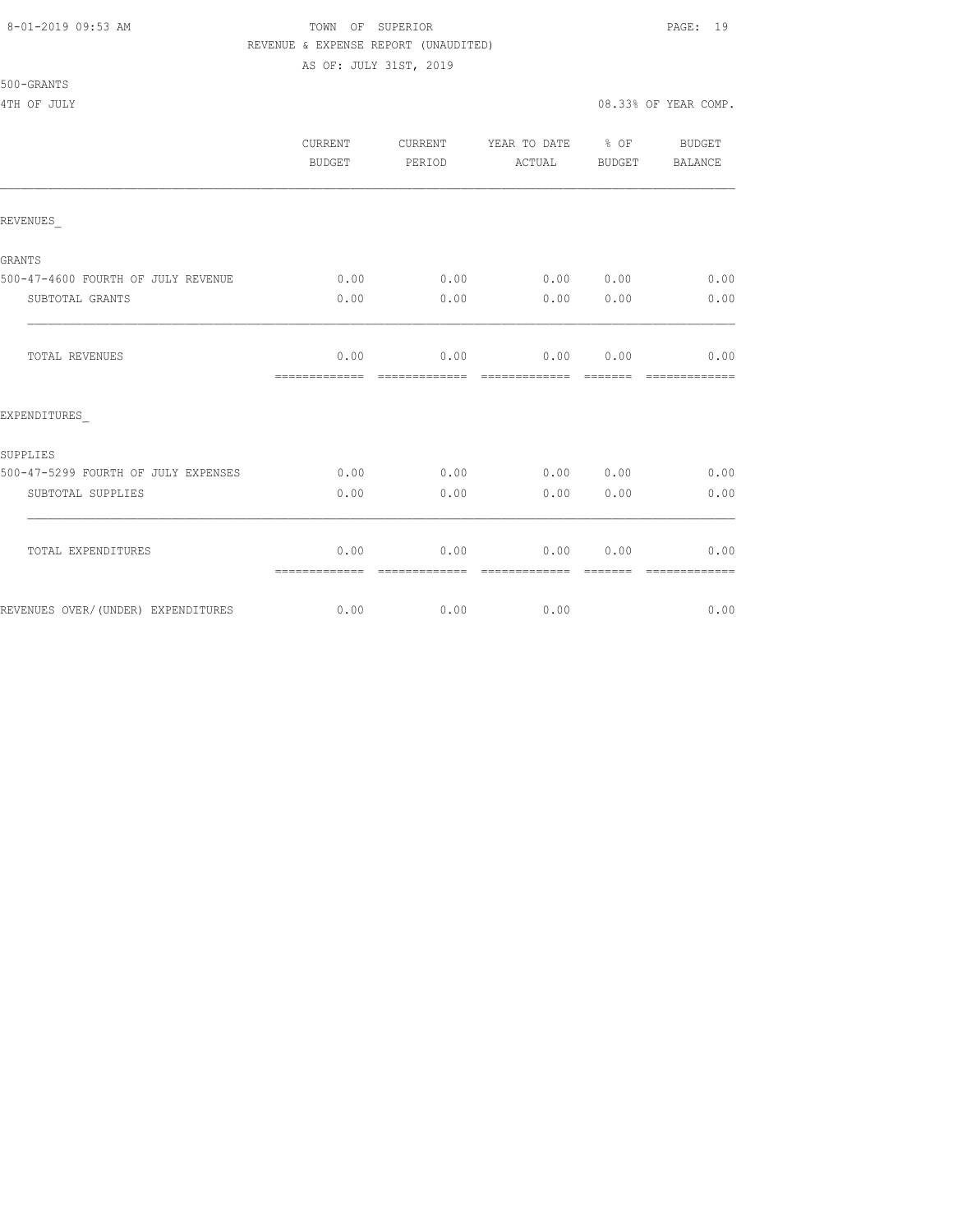#### 8-01-2019 09:53 AM TOWN OF SUPERIOR PAGE: 20 REVENUE & EXPENSE REPORT (UNAUDITED) AS OF: JULY 31ST, 2019

|                                       | CURRENT<br><b>BUDGET</b> | CURRENT<br>PERIOD     | YEAR TO DATE % OF<br>ACTUAL                                                                                                                                                                                                                                                                                                                                                                                                                                                                    | BUDGET           | BUDGET<br>BALANCE     |
|---------------------------------------|--------------------------|-----------------------|------------------------------------------------------------------------------------------------------------------------------------------------------------------------------------------------------------------------------------------------------------------------------------------------------------------------------------------------------------------------------------------------------------------------------------------------------------------------------------------------|------------------|-----------------------|
| REVENUES                              |                          |                       |                                                                                                                                                                                                                                                                                                                                                                                                                                                                                                |                  |                       |
| <b>GRANTS</b>                         |                          |                       |                                                                                                                                                                                                                                                                                                                                                                                                                                                                                                |                  |                       |
| 500-48-4600 FIRE DEPT GRANT REVENUE   | 0.00                     | 0.00                  | 0.00                                                                                                                                                                                                                                                                                                                                                                                                                                                                                           | 0.00             | 0.00                  |
| SUBTOTAL GRANTS                       | 0.00                     | 0.00                  | 0.00                                                                                                                                                                                                                                                                                                                                                                                                                                                                                           | 0.00             | 0.00                  |
| TOTAL REVENUES                        | 0.00<br>=============    | -------------         | $0.00$ $0.00$ $0.00$                                                                                                                                                                                                                                                                                                                                                                                                                                                                           |                  | 0.00<br>============= |
| EXPENDITURES                          |                          |                       |                                                                                                                                                                                                                                                                                                                                                                                                                                                                                                |                  |                       |
| SUPPLIES                              |                          |                       |                                                                                                                                                                                                                                                                                                                                                                                                                                                                                                |                  |                       |
| 500-48-5299 FIRE DEPT - GRANT EXPENSE | 0.00                     | 0.00                  | 0.00                                                                                                                                                                                                                                                                                                                                                                                                                                                                                           | 0.00             | 0.00                  |
| SUBTOTAL SUPPLIES                     | 0.00                     | 0.00                  | 0.00                                                                                                                                                                                                                                                                                                                                                                                                                                                                                           | 0.00             | 0.00                  |
| TOTAL EXPENDITURES                    | 0.00<br>=============    | 0.00<br>============= | 0.00<br>$\begin{array}{cccccccccc} \multicolumn{2}{c}{} & \multicolumn{2}{c}{} & \multicolumn{2}{c}{} & \multicolumn{2}{c}{} & \multicolumn{2}{c}{} & \multicolumn{2}{c}{} & \multicolumn{2}{c}{} & \multicolumn{2}{c}{} & \multicolumn{2}{c}{} & \multicolumn{2}{c}{} & \multicolumn{2}{c}{} & \multicolumn{2}{c}{} & \multicolumn{2}{c}{} & \multicolumn{2}{c}{} & \multicolumn{2}{c}{} & \multicolumn{2}{c}{} & \multicolumn{2}{c}{} & \multicolumn{2}{c}{} & \multicolumn{2}{c}{} & \mult$ | 0.00<br>-------- | 0.00<br>============= |
| REVENUES OVER/(UNDER) EXPENDITURES    | 0.00                     | 0.00                  | 0.00                                                                                                                                                                                                                                                                                                                                                                                                                                                                                           |                  | 0.00                  |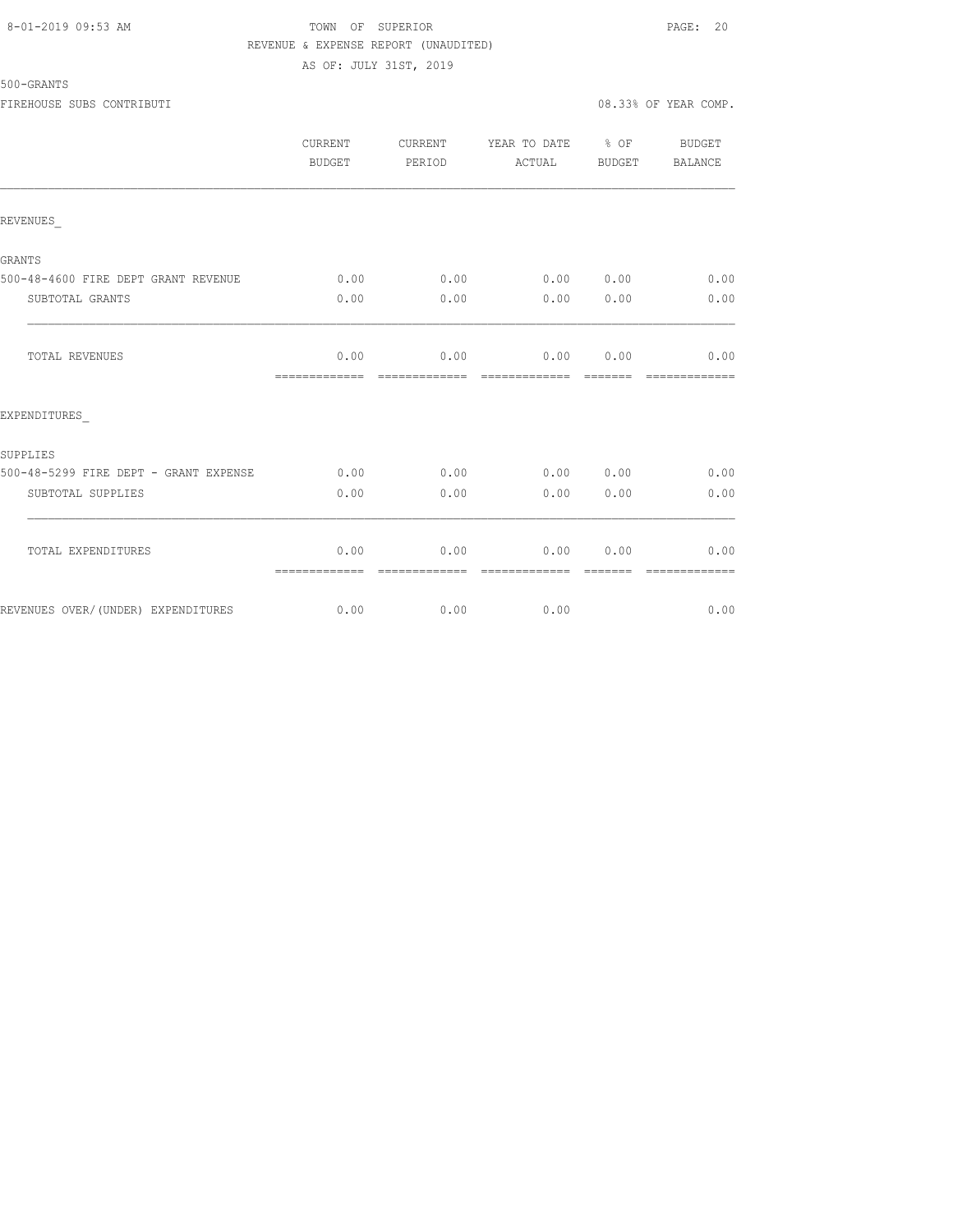#### 8-01-2019 09:53 AM TOWN OF SUPERIOR PAGE: 21 REVENUE & EXPENSE REPORT (UNAUDITED)

AS OF: JULY 31ST, 2019

|                                      | CURRENT<br>BUDGET     | <b>CURRENT</b><br>PERIOD | YEAR TO DATE % OF<br>ACTUAL | BUDGET | BUDGET<br>BALANCE |
|--------------------------------------|-----------------------|--------------------------|-----------------------------|--------|-------------------|
| REVENUES                             |                       |                          |                             |        |                   |
| GRANTS                               |                       |                          |                             |        |                   |
| 500-49-4600 ECONOMIC DEVELOP PROJECT | 0.00                  | 0.00                     | 0.00 0.00                   |        | 0.00              |
| SUBTOTAL GRANTS                      | 0.00                  | 0.00                     | 0.00                        | 0.00   | 0.00              |
| TOTAL REVENUES                       | 0.00<br>============= | 0.00                     | 0.00                        | 0.00   | 0.00              |
| EXPENDITURES                         |                       |                          |                             |        |                   |
| SUPPLIES                             |                       |                          |                             |        |                   |
| 500-49-5299 ED EXPENDITURES          | 0.00                  | 0.00                     | 0.00 0.00                   |        | 0.00              |
| SUBTOTAL SUPPLIES                    | 0.00                  | 0.00                     | 0.00                        | 0.00   | 0.00              |
| TOTAL EXPENDITURES                   | 0.00<br>============= | 0.00                     | 0.00                        | 0.00   | 0.00              |
| REVENUES OVER/(UNDER) EXPENDITURES   | 0.00                  | 0.00                     | 0.00                        |        | 0.00              |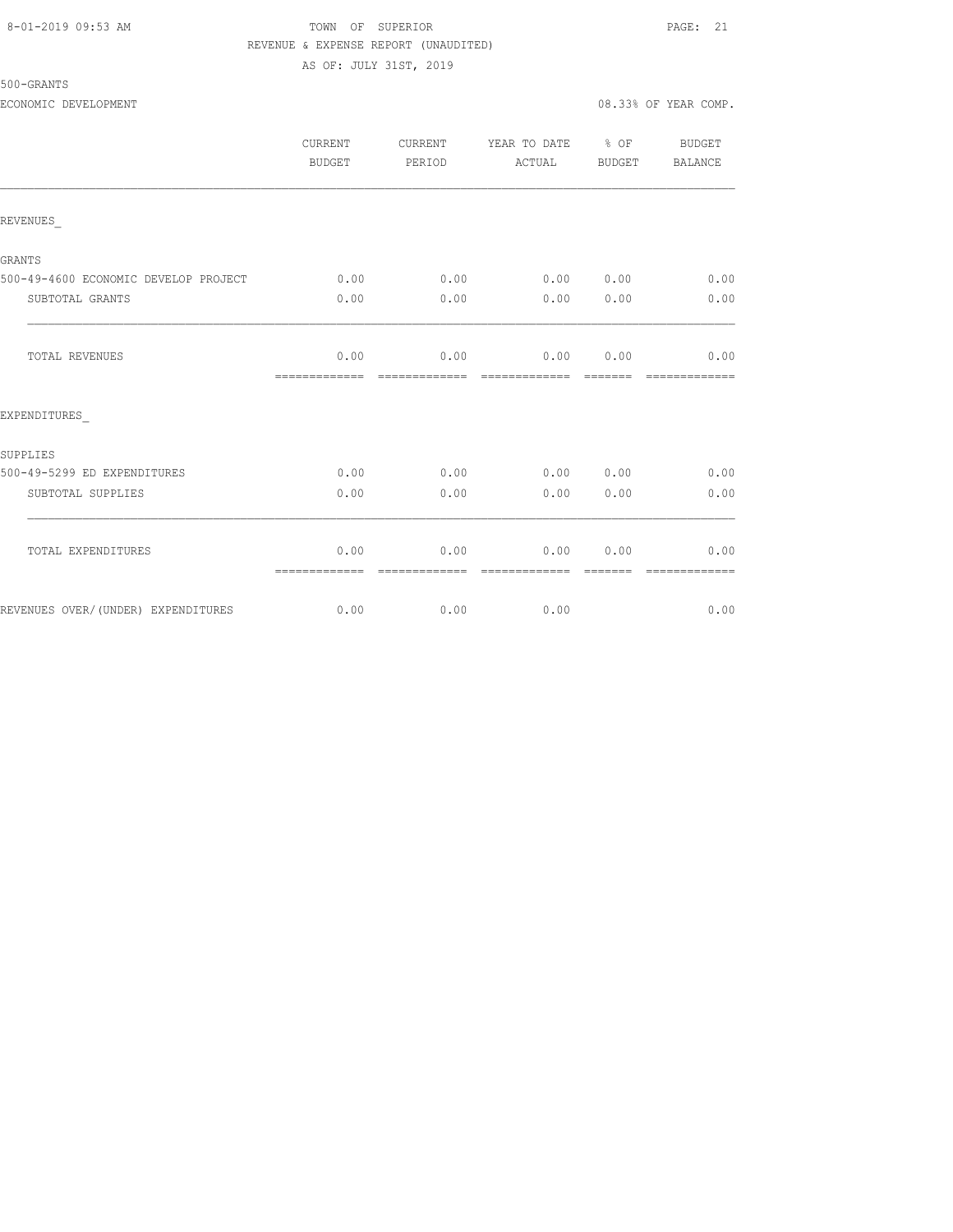500-GRANTS

#### 8-01-2019 09:53 AM TOWN OF SUPERIOR PAGE: 22 REVENUE & EXPENSE REPORT (UNAUDITED)

AS OF: JULY 31ST, 2019

CONTINGENCY 08.33% OF YEAR COMP.

|                                    | CURRENT<br>BUDGET     | CURRENT<br>PERIOD     | YEAR TO DATE 8 OF<br>ACTUAL | <b>BUDGET</b> | BUDGET<br>BALANCE     |
|------------------------------------|-----------------------|-----------------------|-----------------------------|---------------|-----------------------|
| REVENUES                           |                       |                       |                             |               |                       |
| GRANTS                             |                       |                       |                             |               |                       |
| 500-99-4600 GRANT REVENUE          | 0.00                  | 0.00                  | 0.00 0.00                   |               | 0.00                  |
| SUBTOTAL GRANTS                    | 0.00                  | 0.00                  | 0.00                        | 0.00          | 0.00                  |
| <b>TOTAL REVENUES</b>              | 0.00                  | 0.00                  | 0.00 0.00                   |               | 0.00                  |
|                                    | --------------        | -------------         | -------------               | -------       | -------------         |
| EXPENDITURES                       |                       |                       |                             |               |                       |
| SUPPLIES                           |                       |                       |                             |               |                       |
| 500-99-5299 OPERATING SUPPLIES     | 0.00                  | 0.00                  | 0.00 0.00                   |               | 0.00                  |
| SUBTOTAL SUPPLIES                  | 0.00                  | 0.00                  | 0.00                        | 0.00          | 0.00                  |
| TOTAL EXPENDITURES                 | 0.00<br>============= | 0.00<br>============= | 0.00<br>=============       | 0.00          | 0.00<br>============= |
| REVENUES OVER/(UNDER) EXPENDITURES | 0.00                  | 0.00                  | 0.00                        |               | 0.00                  |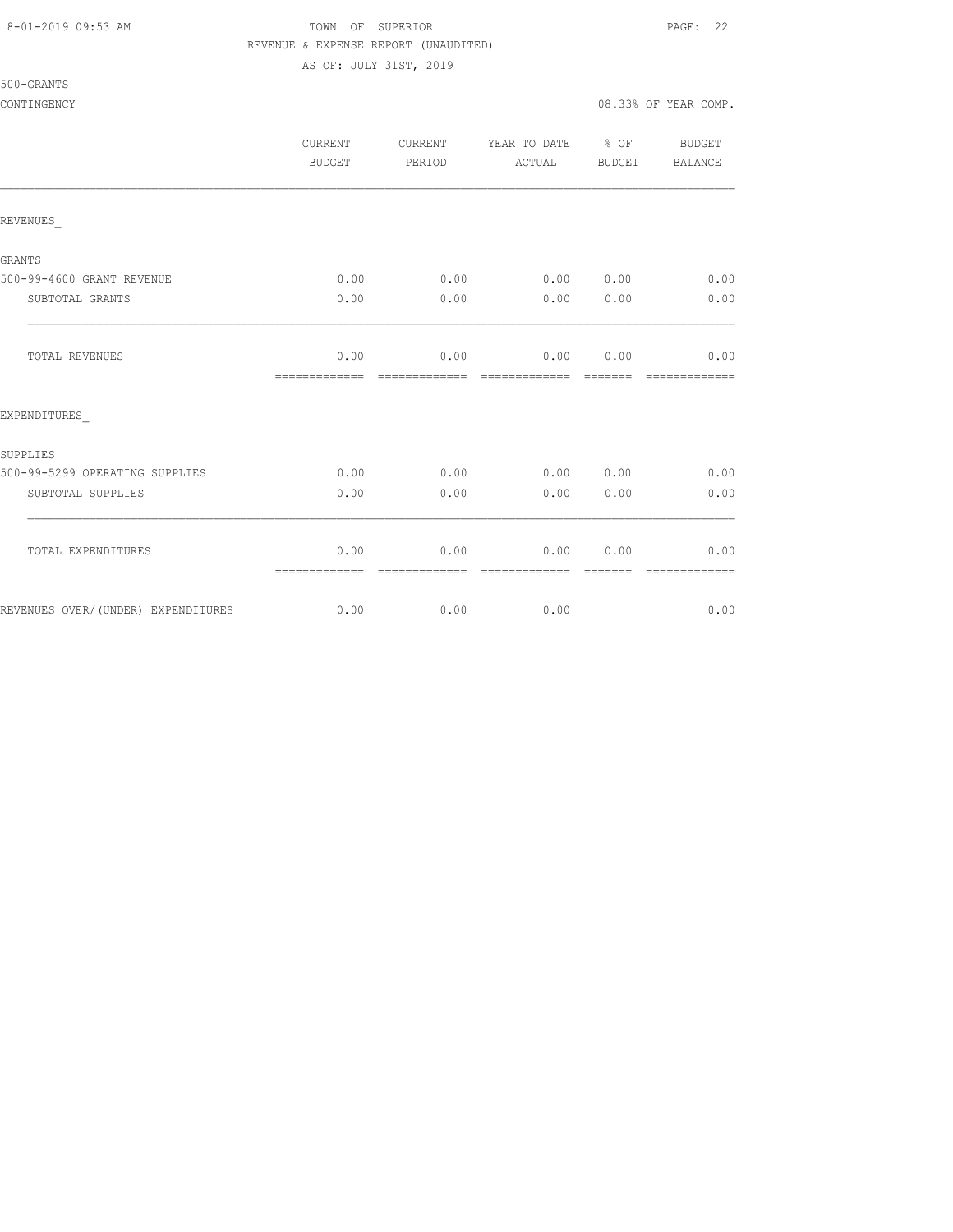#### 8-01-2019 09:53 AM TOWN OF SUPERIOR PAGE: 23 REVENUE & EXPENSE REPORT (UNAUDITED) AS OF: JULY 31ST, 2019

500-GRANTS

|                                    | <b>CURRENT</b><br>BUDGET | <b>CURRENT</b><br>PERIOD | YEAR TO DATE<br>ACTUAL | % OF<br><b>BUDGET</b> | BUDGET<br><b>BALANCE</b>     |
|------------------------------------|--------------------------|--------------------------|------------------------|-----------------------|------------------------------|
| FUND TOTAL REVENUES                | 2,495,940.00             | 0.00                     | 0.00                   | 0.00                  |                              |
| FUND TOTAL EXPENDITURES            | 2,495,940.00             | 0.00                     | 0.00                   | 0.00                  | 2,495,940.00<br>2,495,940.00 |
| REVENUES OVER/(UNDER) EXPENDITURES | 0.00                     | 0.00                     | 0.00                   |                       | 0.00                         |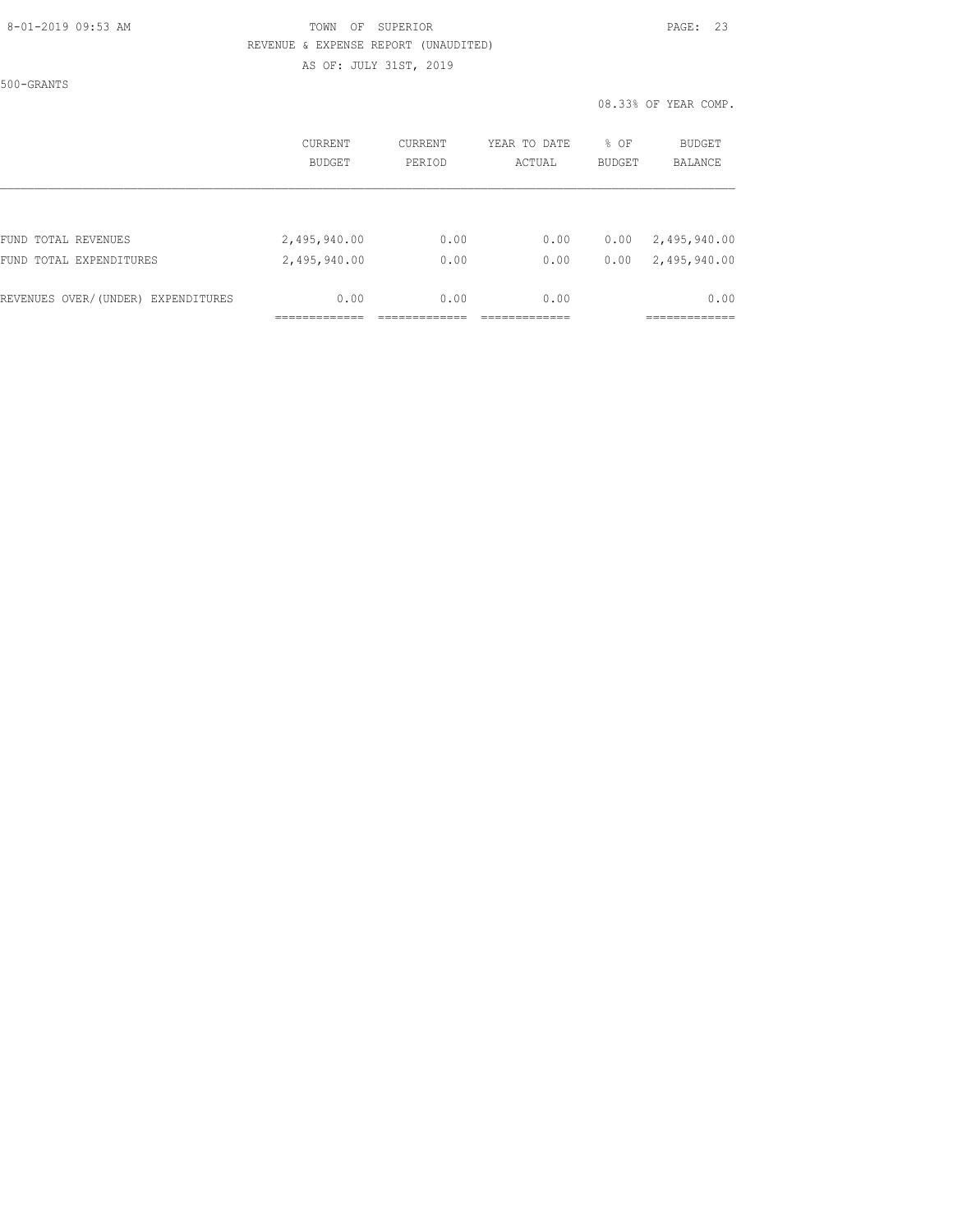| 8-01-2019 09:53 AM |
|--------------------|
|                    |

### TOWN OF SUPERIOR **Example 2019** PAGE: 1 REVENUE & EXPENSE REPORT (UNAUDITED) AS OF: JULY 31ST, 2019

# 510-Emergency Services

| NON-DEPARTMENTAL |  |
|------------------|--|
|                  |  |

|                                    | CURRENT<br>BUDGET | CURRENT<br>PERIOD | YEAR TO DATE<br>ACTUAL | % OF<br><b>BUDGET</b> | BUDGET<br>BALANCE |
|------------------------------------|-------------------|-------------------|------------------------|-----------------------|-------------------|
| REVENUES                           |                   |                   |                        |                       |                   |
| CONTINGENCY                        |                   |                   |                        |                       |                   |
| 510-00-4901 Transfers              | 0.00              | 0.00              | 0.00                   | 0.00                  | 0.00              |
| SUBTOTAL CONTINGENCY               | 0.00              | 0.00              | 0.00                   | 0.00                  | 0.00              |
|                                    |                   |                   |                        |                       |                   |
| <b>TOTAL REVENUES</b>              | 0.00              | 0.00              | 0.00                   | 0.00                  | 0.00              |
| REVENUES OVER/(UNDER) EXPENDITURES | 0.00              | 0.00              | 0.00                   |                       | 0.00              |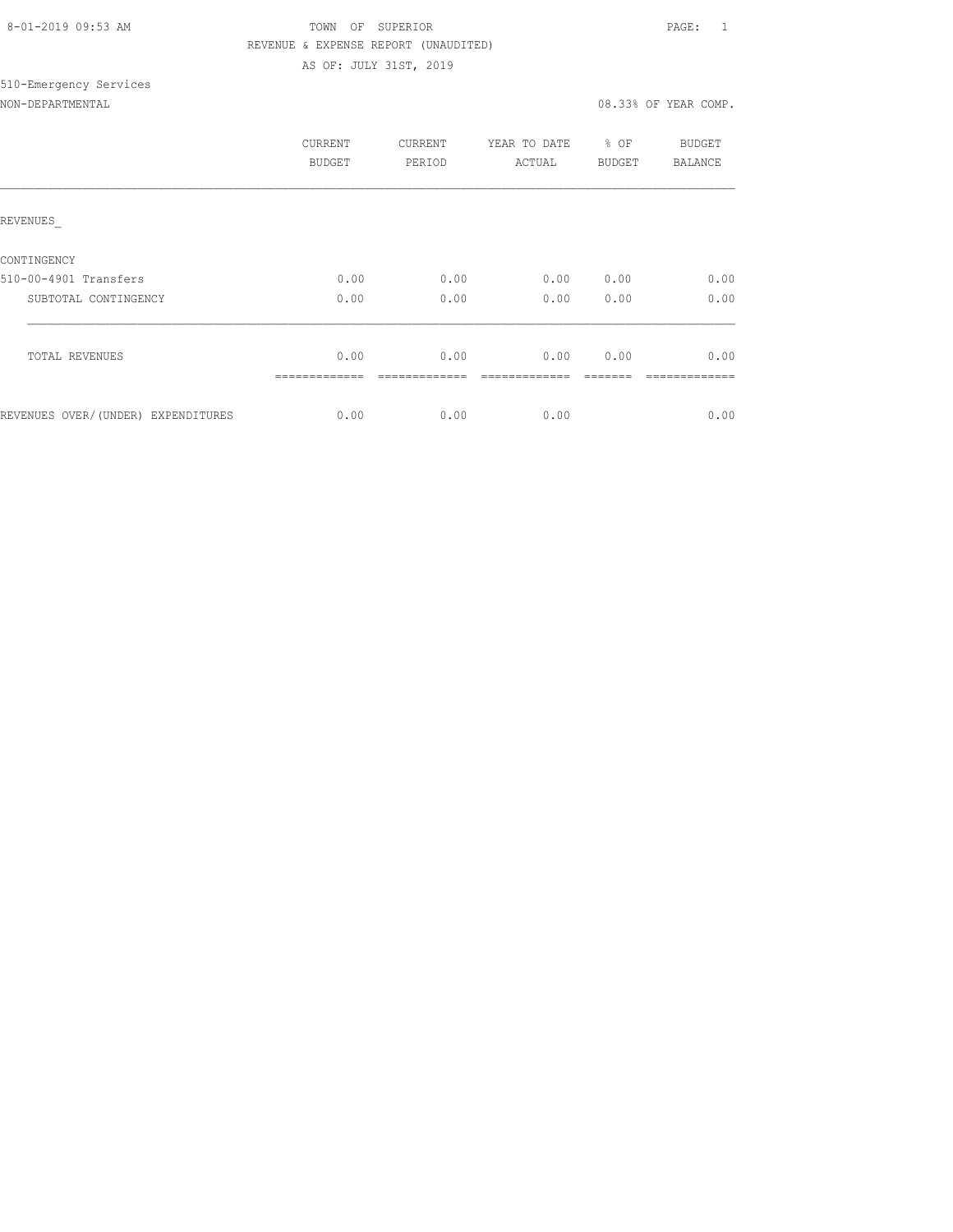#### 8-01-2019 09:53 AM TOWN OF SUPERIOR PAGE: 2 REVENUE & EXPENSE REPORT (UNAUDITED)

AS OF: JULY 31ST, 2019

# 510-Emergency Services

RC EMERGENCY SERV-FIRE **All and Service Computer**  $\sim$  08.33% OF YEAR COMP.

|                                          | CURRENT<br><b>BUDGET</b> | <b>CURRENT</b><br>PERIOD | YEAR TO DATE<br>ACTUAL | % OF<br><b>BUDGET</b> | <b>BUDGET</b><br><b>BALANCE</b> |
|------------------------------------------|--------------------------|--------------------------|------------------------|-----------------------|---------------------------------|
| REVENUES                                 |                          |                          |                        |                       |                                 |
| BUSINESS SERVICES                        |                          |                          |                        |                       |                                 |
| 510-42-4252 OTHER OPERATING SUPPLIES     | 0.00                     | 0.00                     | 0.00                   | 0.00                  | 0.00                            |
| SUBTOTAL BUSINESS SERVICES               | 0.00                     | 0.00                     | 0.00                   | 0.00                  | 0.00                            |
| GRANTS                                   |                          |                          |                        |                       |                                 |
| 510-42-4600 GRANT REVENUE                | 0.00                     | 0.00                     | 0.00                   | 0.00                  | 0.00                            |
| SUBTOTAL GRANTS                          | 0.00                     | 0.00                     | 0.00                   | 0.00                  | 0.00                            |
| TOTAL REVENUES                           | 0.00<br>-------------    | 0.00<br>=============    | 0.00<br>=============  | 0.00<br>=======       | 0.00<br>=============           |
| EXPENDITURES                             |                          |                          |                        |                       |                                 |
| PERSONEL                                 |                          |                          |                        |                       |                                 |
| 510-42-5100 SALARIES                     | 0.00                     | 0.00                     | 0.00                   | 0.00                  | 0.00                            |
| 510-42-5152 MEDICARE                     | 0.00                     | 0.00                     | 0.00                   | 0.00                  | 0.00                            |
| 510-42-5153 State Unemployment Insurance | 0.00                     | 0.00                     | 0.00                   | 0.00                  | 0.00                            |
| 510-42-5154 Workmen's Compensation       | 0.00                     | 0.00                     | 0.00                   | 0.00                  | 0.00                            |
| 510-42-5160 A.P.S.R.S.                   | 0.00                     | 0.00                     | 0.00                   | 0.00                  | 0.00                            |
| 510-42-5161 AZ STATE RETIREMENT          | 0.00                     | 0.00                     | 0.00                   | 0.00                  | 0.00                            |
| SUBTOTAL PERSONEL                        | 0.00                     | 0.00                     | 0.00                   | 0.00                  | 0.00                            |
| SUPPLIES                                 |                          |                          |                        |                       |                                 |
| 510-42-5299 OTHER OPERATING SUPPLIES     | 0.00                     | 0.00                     | 0.00                   | 0.00                  | 0.00                            |
| SUBTOTAL SUPPLIES                        | 0.00                     | 0.00                     | 0.00                   | 0.00                  | 0.00                            |
| UTILITIES                                |                          |                          |                        |                       |                                 |
| 510-42-5370 RADIO EQUIPMENT              | 0.00                     | 0.00                     | 0.00                   | 0.00                  | 0.00                            |
| SUBTOTAL UTILITIES                       | 0.00                     | 0.00                     | 0.00                   | 0.00                  | 0.00                            |
| GENERAL BUSINESS EXPENSE                 |                          |                          |                        |                       |                                 |
| 510-42-5425 CONFERENCE & TRAINING        | 0.00                     | 0.00                     | 0.00                   | 0.00                  | 0.00                            |
| 510-42-5430 PRINTING                     | 0.00                     | 0.00                     | 0.00                   | 0.00                  | 0.00                            |
| 510-42-5450 UNIFORM PURCHASE             | 0.00                     | 0.00                     | 0.00                   | 0.00                  | 0.00                            |
| SUBTOTAL GENERAL BUSINESS EXPENSE        | 0.00                     | 0.00                     | 0.00                   | 0.00                  | 0.00                            |
| PROFESSIONAL SERVICES                    |                          |                          |                        |                       |                                 |
| 510-42-5550 PROFESSIONAL SERVICES        | 0.00                     | 0.00                     | 0.00                   | 0.00                  | 0.00                            |
| 510-42-5555 HEALTH & SAFETY              | 0.00                     | 0.00                     | 0.00                   | 0.00                  | 0.00                            |
| SUBTOTAL PROFESSIONAL SERVICES           | 0.00                     | 0.00                     | 0.00                   | 0.00                  | 0.00                            |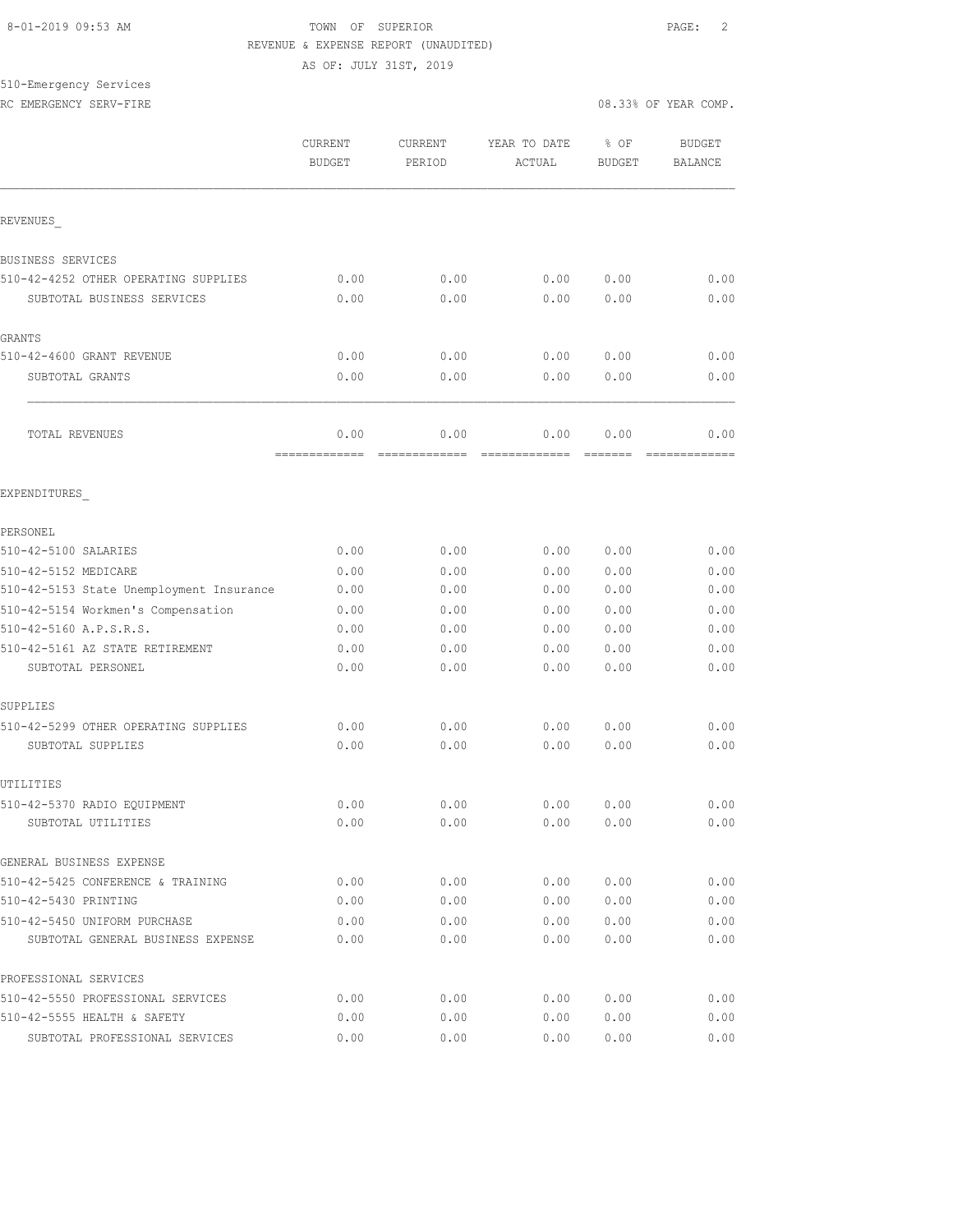#### 8-01-2019 09:53 AM TOWN OF SUPERIOR PAGE: 3 REVENUE & EXPENSE REPORT (UNAUDITED)

AS OF: JULY 31ST, 2019

510-Emergency Services RC EMERGENCY SERV-FIRE **All and Service Computer**  $\sim$  08.33% OF YEAR COMP.

|                                     | CURRENT               | <b>CURRENT</b>        | YEAR TO DATE           | % OF          | BUDGET         |
|-------------------------------------|-----------------------|-----------------------|------------------------|---------------|----------------|
|                                     | <b>BUDGET</b>         | PERIOD                | ACTUAL                 | <b>BUDGET</b> | <b>BALANCE</b> |
|                                     |                       |                       |                        |               |                |
| REPAIR/MAINTENANCE                  |                       |                       |                        |               |                |
| 510-42-5640 VEHICLE REPAIRS         | 0.00                  | 0.00                  | 0.00                   | 0.00          | 0.00           |
| 510-42-5642 TIRES & TUBES           | 0.00                  | 0.00                  | 0.00                   | 0.00          | 0.00           |
| 510-42-5650 OTHER EQUIPMENT REPAIRS | 0.00                  | 0.00                  | 0.00                   | 0.00          | 0.00           |
| SUBTOTAL REPAIR/MAINTENANCE         | 0.00                  | 0.00                  | 0.00                   | 0.00          | 0.00           |
| CAPITAL OUTLAY                      |                       |                       |                        |               |                |
| 510-42-5740 MEDICAL EQUIPMENT       | 0.00                  | 0.00                  | 0.00                   | 0.00          | 0.00           |
| 510-42-5750 FIRE/PPE                | 0.00                  | 0.00                  | 0.00                   | 0.00          | 0.00           |
| 510-42-5780 SOFTWARE                | 0.00                  | 0.00                  | 0.00                   | 0.00          | 0.00           |
| SUBTOTAL CAPITAL OUTLAY             | 0.00                  | 0.00                  | 0.00                   | 0.00          | 0.00           |
| DEBT SERVICE                        |                       |                       |                        |               |                |
| 510-42-5999 CAPITAL OUTLAY          | 0.00                  | 0.00                  | 0.00                   | 0.00          | 0.00           |
| SUBTOTAL DEBT SERVICE               | 0.00                  | 0.00                  | 0.00                   | 0.00          | 0.00           |
|                                     |                       |                       |                        |               |                |
| TOTAL EXPENDITURES                  | 0.00<br>============= | 0.00<br>------------- | 0.00<br>-------------- | 0.00          | 0.00           |
| REVENUES OVER/(UNDER) EXPENDITURES  | 0.00                  | 0.00                  | 0.00                   |               | 0.00           |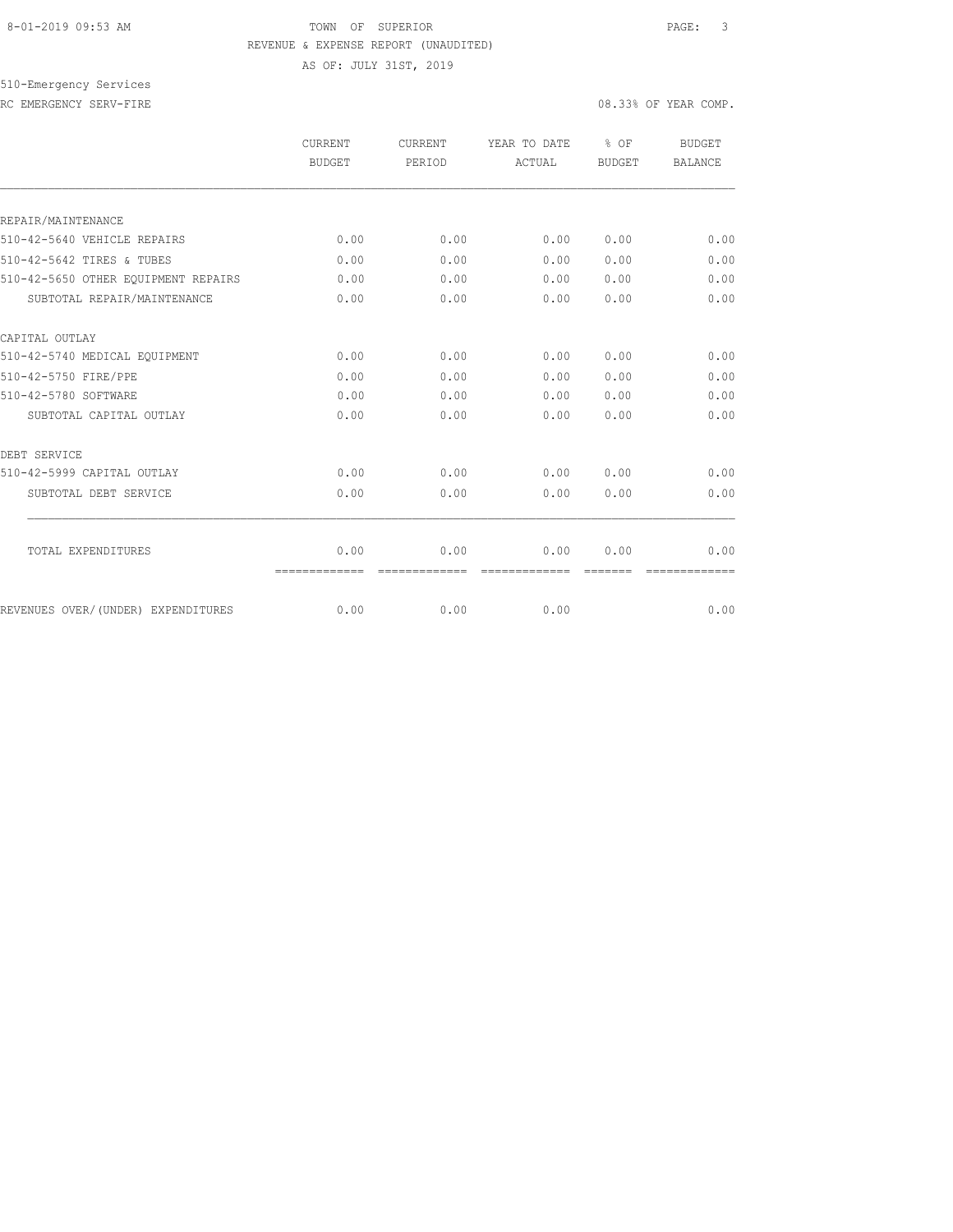### 8-01-2019 09:53 AM TOWN OF SUPERIOR PAGE: 4 REVENUE & EXPENSE REPORT (UNAUDITED)

AS OF: JULY 31ST, 2019

## 510-Emergency Services

RC EMERGENCY SERV-POLICE

| 08.33% OF YEAR COMP. |  |  |
|----------------------|--|--|
|                      |  |  |

| REVENUES                                                      | 200,000.00<br>200,000.00 |                      |                      |                |                             |
|---------------------------------------------------------------|--------------------------|----------------------|----------------------|----------------|-----------------------------|
|                                                               |                          |                      |                      |                |                             |
| <b>GRANTS</b>                                                 |                          |                      |                      |                |                             |
| 510-41-4600 Grant Revenue                                     |                          | 0.00                 | 0.00                 | 0.00           | 200,000.00                  |
| SUBTOTAL GRANTS                                               |                          | 0.00                 | 0.00                 | 0.00           | 200,000.00                  |
| TOTAL REVENUES                                                | 200,000.00               | 0.00                 | 0.00                 | 0.00           | 200,000.00                  |
| EXPENDITURES                                                  |                          |                      |                      |                |                             |
| SUPPLIES                                                      |                          |                      |                      |                |                             |
| 510-41-5299 Other Operating Supplies                          | 4,000.00                 | 169.72               | 169.72               | 4.24           | 3,830.28                    |
| SUBTOTAL SUPPLIES                                             | 4,000.00                 | 169.72               | 169.72               | 4.24           | 3,830.28                    |
| UTILITIES                                                     |                          |                      |                      |                |                             |
| 510-41-5370 Radio Equipment                                   | 3,000.00                 | 0.00                 | 0.00                 | 0.00           | 3,000.00                    |
| SUBTOTAL UTILITIES                                            | 3,000.00                 | 0.00                 | 0.00                 | 0.00           | 3,000.00                    |
| GENERAL BUSINESS EXPENSE                                      |                          |                      |                      |                |                             |
| 510-41-5425 Conferences & Training                            | 9,000.00                 | 0.00                 | 0.00                 | 0.00           | 9,000.00                    |
| 510-41-5430 PRINTING                                          | 2,000.00                 | 338.60               | 338.60               | 16.93          | 1,661.40                    |
| 510-41-5450 Uniform Purchases                                 | 11,500.00                | 0.00                 | 0.00                 | 0.00           | 11,500.00                   |
| SUBTOTAL GENERAL BUSINESS EXPENSE                             | 22,500.00                | 338.60               | 338.60               | 1.50           | 22, 161.40                  |
| PROFESSIONAL SERVICES                                         |                          |                      |                      |                |                             |
| 510-41-5550 Professional Services                             | 0.00                     | 0.00                 | 0.00                 | 0.00           | 0.00                        |
| 510-41-5555 Health & Safety<br>SUBTOTAL PROFESSIONAL SERVICES | 3,500.00<br>3,500.00     | 1,910.00<br>1,910.00 | 1,910.00<br>1,910.00 | 54.57<br>54.57 | 1,590.00<br>1,590.00        |
| REPAIR/MAINTENANCE                                            |                          |                      |                      |                |                             |
| 510-41-5640 Vehicle Repairs                                   | 56,000.00                | 302.59               | 302.59               | 0.54           | 55,697.41                   |
| 510-41-5642 Tires and Tubes                                   | 3,000.00                 | 0.00                 | 0.00                 | 0.00           | 3,000.00                    |
| 510-41-5650 OTHER EQUIPMENT REPAIRS                           | 3,000.00                 | 0.00                 | 0.00                 | 0.00           | 3,000.00                    |
| SUBTOTAL REPAIR/MAINTENANCE                                   | 62,000.00                | 302.59               | 302.59               | 0.49           | 61,697.41                   |
| CAPITAL OUTLAY                                                |                          |                      |                      |                |                             |
| 510-41-5740 Medical Equipment                                 | 0.00                     | 0.00                 | 0.00                 | 0.00           | 0.00                        |
| 510-41-5750 Fire/PPE                                          | 0.00                     | 0.00                 | 0.00                 | 0.00           | 0.00                        |
| 510-41-5780 Software                                          | 5,000.00                 | 0.00                 | 0.00                 | 0.00           | 5,000.00                    |
| SUBTOTAL CAPITAL OUTLAY                                       | 5,000.00                 | 0.00                 | 0.00                 | 0.00           | 5,000.00                    |
| DEBT SERVICE                                                  |                          |                      |                      |                |                             |
| 510-41-5999 Capital Outlay                                    | 100,000.00               | 0.00                 | 0.00                 | 0.00           | 100,000.00                  |
| SUBTOTAL DEBT SERVICE                                         | 100,000.00               | 0.00                 | 0.00                 | 0.00           | 100,000.00                  |
| TOTAL EXPENDITURES                                            | 200,000.00               | 2,720.91             | 2,720.91             | 1.36           | 197,279.09<br>------------- |
| REVENUES OVER/(UNDER) EXPENDITURES                            | $0.00$ (                 | 2,720.91)(           | 2,720.91)            |                | 2,720.91                    |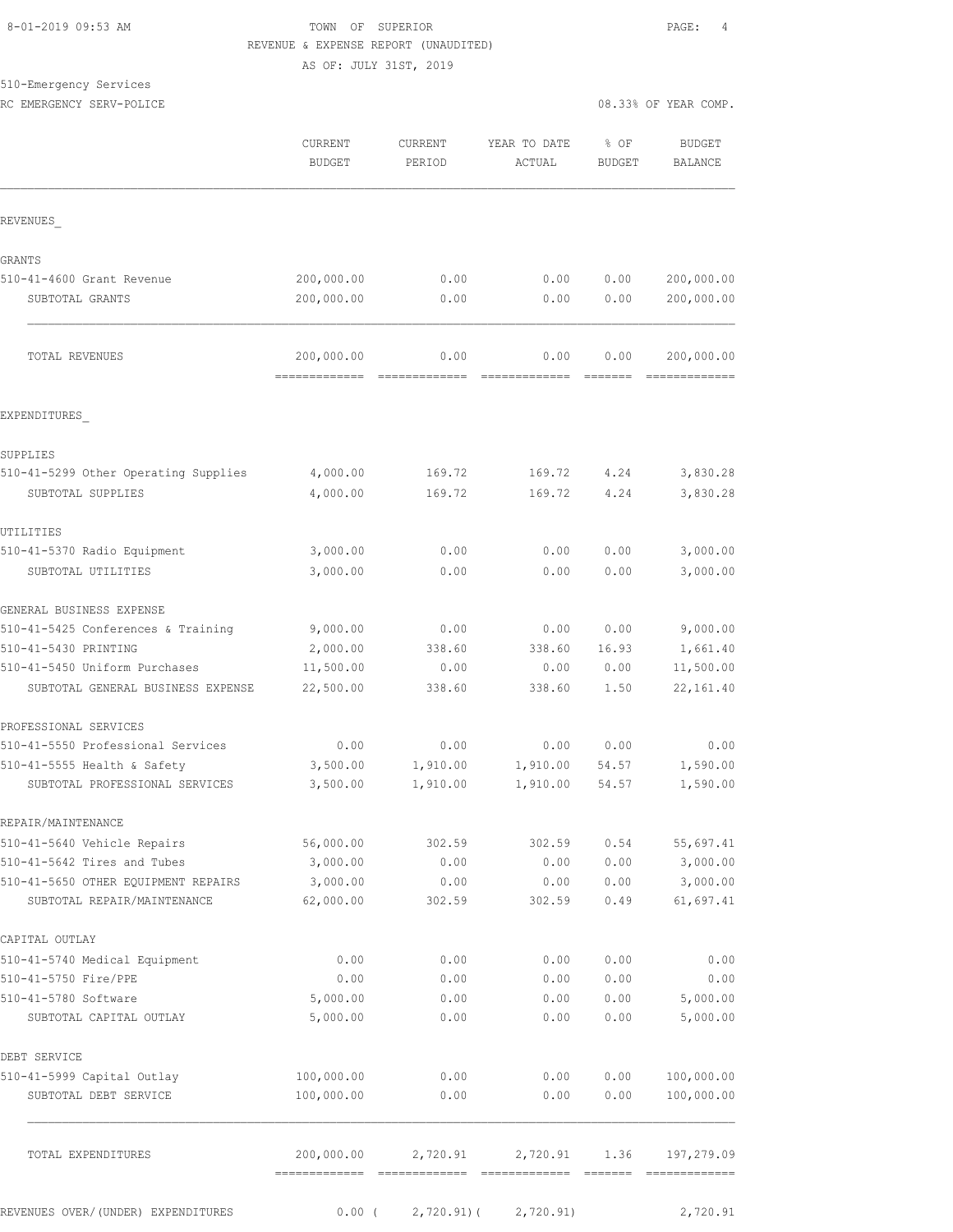#### 8-01-2019 09:53 AM TOWN OF SUPERIOR PAGE: 5 REVENUE & EXPENSE REPORT (UNAUDITED) AS OF: JULY 31ST, 2019

510-Emergency Services

|                                    | <b>CURRENT</b> | CURRENT      | YEAR TO DATE | % OF          | BUDGET         |
|------------------------------------|----------------|--------------|--------------|---------------|----------------|
|                                    | <b>BUDGET</b>  | PERIOD       | ACTUAL       | <b>BUDGET</b> | <b>BALANCE</b> |
| FUND TOTAL REVENUES                | 200,000.00     | 0.00         | 0.00         | 0.00          | 200,000.00     |
| FUND TOTAL EXPENDITURES            | 200,000.00     | 2,720.91     | 2,720.91     | 1.36          | 197,279.09     |
| REVENUES OVER/(UNDER) EXPENDITURES | $0.00$ (       | $2,720.91$ ( | 2,720.91)    |               | 2,720.91       |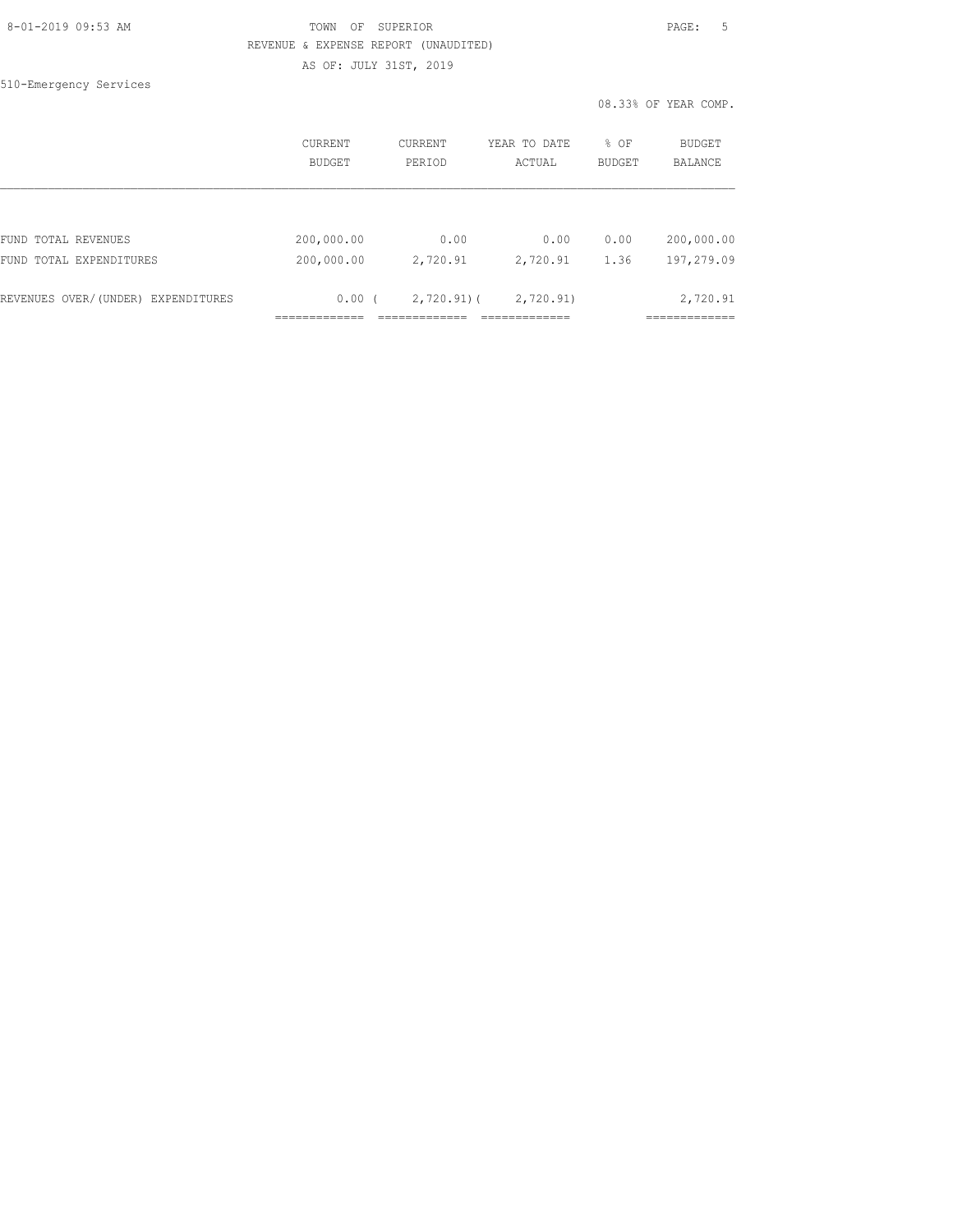| 8-01-2019 09:53 AM |  |
|--------------------|--|
|                    |  |

### TOWN OF SUPERIOR **Example 2010** PAGE: 1 REVENUE & EXPENSE REPORT (UNAUDITED)

| 511-RESOLUTION GRANTS |  |
|-----------------------|--|
|                       |  |

|                                     | CURRENT<br><b>BUDGET</b>             | CURRENT<br>PERIOD | YEAR TO DATE % OF<br>ACTUAL                    | BUDGET | BUDGET<br>BALANCE |
|-------------------------------------|--------------------------------------|-------------------|------------------------------------------------|--------|-------------------|
| REVENUES                            |                                      |                   |                                                |        |                   |
| GRANTS                              |                                      |                   |                                                |        |                   |
| 511-01-4600 GRANT REVENUE           | 0.00                                 | 0.00              | 0.00 0.00                                      |        | 0.00              |
| SUBTOTAL GRANTS                     | 0.00                                 | 0.00              | 0.00                                           | 0.00   | 0.00              |
| TOTAL REVENUES                      | 0.00                                 | 0.00              | 0.00 0.00                                      |        | 0.00              |
| EXPENDITURES                        |                                      |                   |                                                |        |                   |
| SUPPLIES                            |                                      |                   |                                                |        |                   |
| 511-01-5299 OPERATING SUPPLIES      | 0.00                                 | 0.00              | $0.00$ $0.00$                                  |        | 0.00              |
| SUBTOTAL SUPPLIES                   | 0.00                                 | 0.00              | 0.00                                           | 0.00   | 0.00              |
| PROFESSIONAL SERVICES               |                                      |                   |                                                |        |                   |
| 511-01-5530 ENGINEERING EXPENSES    | 0.00                                 | 0.00              | 0.00                                           | 0.00   | 0.00              |
| SUBTOTAL PROFESSIONAL SERVICES      | 0.00                                 | 0.00              | 0.00                                           | 0.00   | 0.00              |
| CAPITAL OUTLAY                      |                                      |                   |                                                |        |                   |
| 511-01-5710 BUILDING                | 0.00                                 | 0.00              | 0.0000000                                      |        | 0.00              |
| SUBTOTAL CAPITAL OUTLAY             | 0.00                                 | 0.00              | 0.00                                           | 0.00   | 0.00              |
| TOTAL EXPENDITURES                  | 0.00<br>-------------- ------------- | 0.00              | 0.00<br>_============== ======= ============== | 0.00   | 0.00              |
| REVENUES OVER/ (UNDER) EXPENDITURES | 0.00                                 | 0.00              | 0.00                                           |        | 0.00              |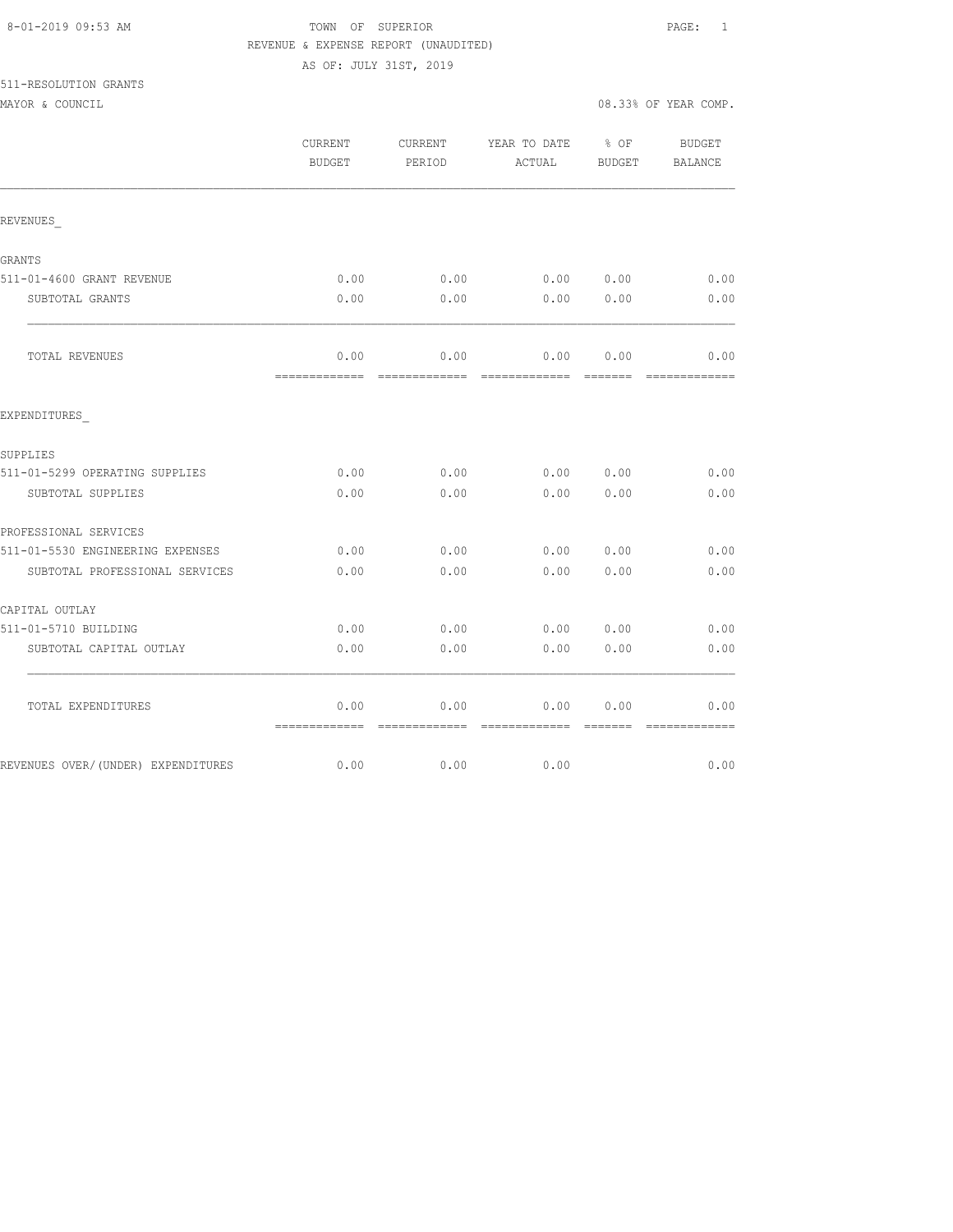### TOWN OF SUPERIOR **Example 2** PAGE: 2 REVENUE & EXPENSE REPORT (UNAUDITED)

| 511-RESOLUTION GRANTS |  |
|-----------------------|--|
|-----------------------|--|

|                                     | CURRENT<br><b>BUDGET</b> | CURRENT<br>PERIOD     | YEAR TO DATE<br>ACTUAL                                                                                                                                                                                                                                                                                                                                                                                                                                                                         | $\frac{1}{6}$ OF<br>BUDGET                                                                                                                                                                                                                                                                                                                                                                                                                                                                     | <b>BUDGET</b><br>BALANCE |
|-------------------------------------|--------------------------|-----------------------|------------------------------------------------------------------------------------------------------------------------------------------------------------------------------------------------------------------------------------------------------------------------------------------------------------------------------------------------------------------------------------------------------------------------------------------------------------------------------------------------|------------------------------------------------------------------------------------------------------------------------------------------------------------------------------------------------------------------------------------------------------------------------------------------------------------------------------------------------------------------------------------------------------------------------------------------------------------------------------------------------|--------------------------|
| REVENUES                            |                          |                       |                                                                                                                                                                                                                                                                                                                                                                                                                                                                                                |                                                                                                                                                                                                                                                                                                                                                                                                                                                                                                |                          |
| GRANTS                              |                          |                       |                                                                                                                                                                                                                                                                                                                                                                                                                                                                                                |                                                                                                                                                                                                                                                                                                                                                                                                                                                                                                |                          |
| 511-12-4600 GRANT REVENUE           | 0.00                     | 0.00                  | 0.00 0.00                                                                                                                                                                                                                                                                                                                                                                                                                                                                                      |                                                                                                                                                                                                                                                                                                                                                                                                                                                                                                | 0.00                     |
| SUBTOTAL GRANTS                     | 0.00                     | 0.00                  | 0.00                                                                                                                                                                                                                                                                                                                                                                                                                                                                                           | 0.00                                                                                                                                                                                                                                                                                                                                                                                                                                                                                           | 0.00                     |
| TOTAL REVENUES                      | 0.00<br>=============    | 0.00<br>============= | 0.00<br>$\begin{array}{cccccccccc} \multicolumn{2}{c}{} & \multicolumn{2}{c}{} & \multicolumn{2}{c}{} & \multicolumn{2}{c}{} & \multicolumn{2}{c}{} & \multicolumn{2}{c}{} & \multicolumn{2}{c}{} & \multicolumn{2}{c}{} & \multicolumn{2}{c}{} & \multicolumn{2}{c}{} & \multicolumn{2}{c}{} & \multicolumn{2}{c}{} & \multicolumn{2}{c}{} & \multicolumn{2}{c}{} & \multicolumn{2}{c}{} & \multicolumn{2}{c}{} & \multicolumn{2}{c}{} & \multicolumn{2}{c}{} & \multicolumn{2}{c}{} & \mult$ | 0.00<br>$\begin{array}{cccccccccc} \multicolumn{2}{c}{} & \multicolumn{2}{c}{} & \multicolumn{2}{c}{} & \multicolumn{2}{c}{} & \multicolumn{2}{c}{} & \multicolumn{2}{c}{} & \multicolumn{2}{c}{} & \multicolumn{2}{c}{} & \multicolumn{2}{c}{} & \multicolumn{2}{c}{} & \multicolumn{2}{c}{} & \multicolumn{2}{c}{} & \multicolumn{2}{c}{} & \multicolumn{2}{c}{} & \multicolumn{2}{c}{} & \multicolumn{2}{c}{} & \multicolumn{2}{c}{} & \multicolumn{2}{c}{} & \multicolumn{2}{c}{} & \mult$ | 0.00<br>=============    |
| EXPENDITURES                        |                          |                       |                                                                                                                                                                                                                                                                                                                                                                                                                                                                                                |                                                                                                                                                                                                                                                                                                                                                                                                                                                                                                |                          |
| SUPPLIES                            |                          |                       |                                                                                                                                                                                                                                                                                                                                                                                                                                                                                                |                                                                                                                                                                                                                                                                                                                                                                                                                                                                                                |                          |
| 511-12-5299 OPERATING SUPPLIES      | 0.00                     | 0.00                  | 0.00 0.00                                                                                                                                                                                                                                                                                                                                                                                                                                                                                      |                                                                                                                                                                                                                                                                                                                                                                                                                                                                                                | 0.00                     |
| SUBTOTAL SUPPLIES                   | 0.00                     | 0.00                  | 0.00                                                                                                                                                                                                                                                                                                                                                                                                                                                                                           | 0.00                                                                                                                                                                                                                                                                                                                                                                                                                                                                                           | 0.00                     |
| PROFESSIONAL SERVICES               |                          |                       |                                                                                                                                                                                                                                                                                                                                                                                                                                                                                                |                                                                                                                                                                                                                                                                                                                                                                                                                                                                                                |                          |
| 511-12-5530 ENGINEERING EXPENSES    | 0.00                     | 0.00                  | 0.00 0.00                                                                                                                                                                                                                                                                                                                                                                                                                                                                                      |                                                                                                                                                                                                                                                                                                                                                                                                                                                                                                | 0.00                     |
| SUBTOTAL PROFESSIONAL SERVICES      | 0.00                     | 0.00                  | 0.00                                                                                                                                                                                                                                                                                                                                                                                                                                                                                           | 0.00                                                                                                                                                                                                                                                                                                                                                                                                                                                                                           | 0.00                     |
| CAPITAL OUTLAY                      |                          |                       |                                                                                                                                                                                                                                                                                                                                                                                                                                                                                                |                                                                                                                                                                                                                                                                                                                                                                                                                                                                                                |                          |
| 511-12-5710 BUILDING                | 0.00                     | 0.00                  | 0.00                                                                                                                                                                                                                                                                                                                                                                                                                                                                                           | 0.00                                                                                                                                                                                                                                                                                                                                                                                                                                                                                           | 0.00                     |
| SUBTOTAL CAPITAL OUTLAY             | 0.00                     | 0.00                  | 0.00                                                                                                                                                                                                                                                                                                                                                                                                                                                                                           | 0.00                                                                                                                                                                                                                                                                                                                                                                                                                                                                                           | 0.00                     |
| TOTAL EXPENDITURES                  | 0.00<br>=============    | 0.00<br>============= | 0.00<br>=============                                                                                                                                                                                                                                                                                                                                                                                                                                                                          | 0.00<br><b>COOCCOO</b>                                                                                                                                                                                                                                                                                                                                                                                                                                                                         | 0.00<br>=============    |
| REVENUES OVER/ (UNDER) EXPENDITURES | 0.00                     | 0.00                  | 0.00                                                                                                                                                                                                                                                                                                                                                                                                                                                                                           |                                                                                                                                                                                                                                                                                                                                                                                                                                                                                                | 0.00                     |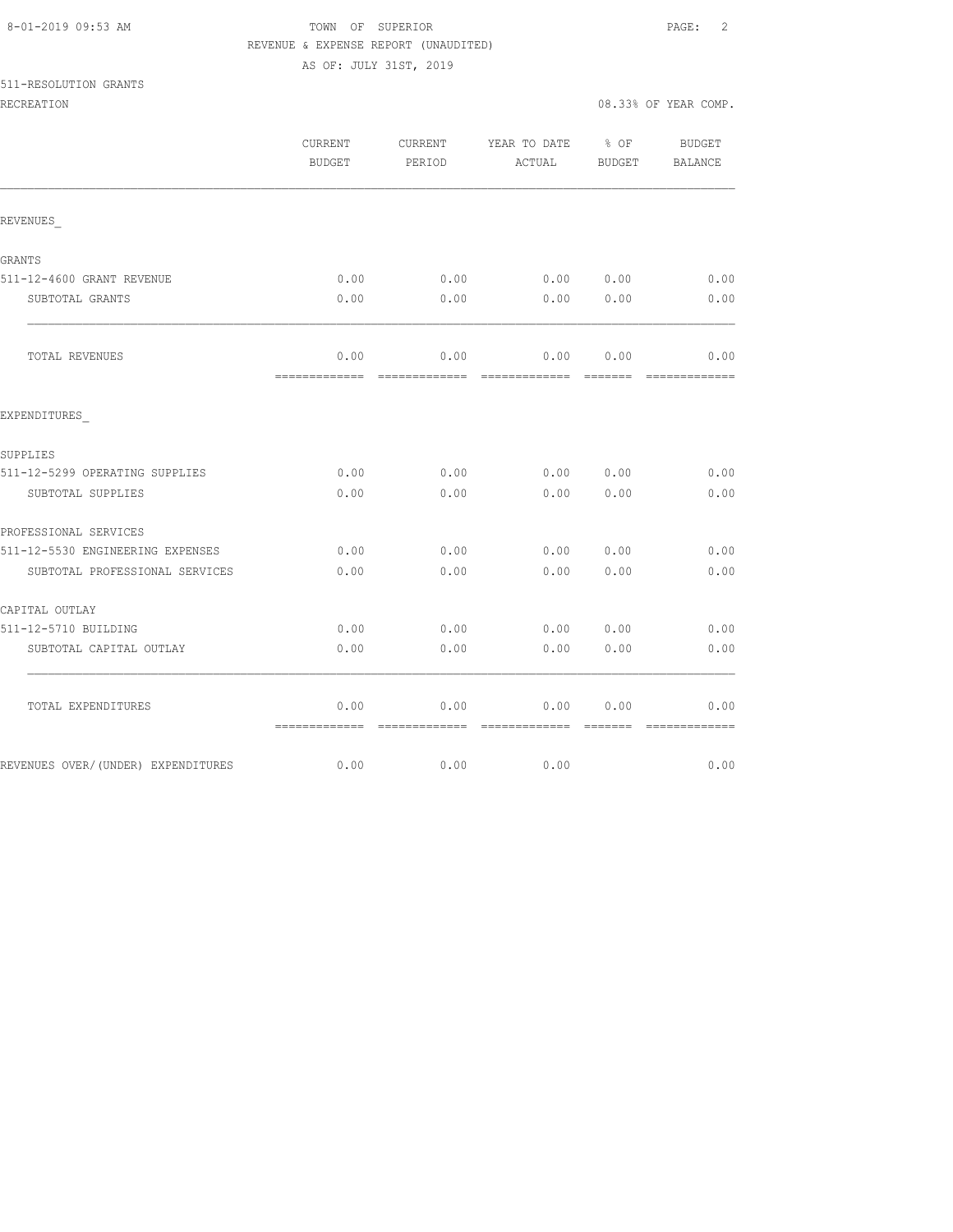### TOWN OF SUPERIOR **Example 2019** PAGE: 3 REVENUE & EXPENSE REPORT (UNAUDITED)

| 511-RESOLUTION GRANTS |  |
|-----------------------|--|
|                       |  |

|                                     | CURRENT<br><b>BUDGET</b>             | CURRENT<br>PERIOD | YEAR TO DATE % OF<br>ACTUAL | BUDGET           | BUDGET<br>BALANCE                                                                                                                                                                                                                                                                                                                                                                                                                                                                              |
|-------------------------------------|--------------------------------------|-------------------|-----------------------------|------------------|------------------------------------------------------------------------------------------------------------------------------------------------------------------------------------------------------------------------------------------------------------------------------------------------------------------------------------------------------------------------------------------------------------------------------------------------------------------------------------------------|
| REVENUES                            |                                      |                   |                             |                  |                                                                                                                                                                                                                                                                                                                                                                                                                                                                                                |
| GRANTS                              |                                      |                   |                             |                  |                                                                                                                                                                                                                                                                                                                                                                                                                                                                                                |
| 511-19-4600 GRANT REVENUE           | 0.00                                 | 0.00              | 0.00 0.00                   |                  | 0.00                                                                                                                                                                                                                                                                                                                                                                                                                                                                                           |
| SUBTOTAL GRANTS                     | 0.00                                 | 0.00              | 0.00                        | 0.00             | 0.00                                                                                                                                                                                                                                                                                                                                                                                                                                                                                           |
| TOTAL REVENUES                      | 0.00                                 | 0.00              | 0.00                        | 0.00             | 0.00<br>$\begin{array}{cccccccccc} \multicolumn{2}{c}{} & \multicolumn{2}{c}{} & \multicolumn{2}{c}{} & \multicolumn{2}{c}{} & \multicolumn{2}{c}{} & \multicolumn{2}{c}{} & \multicolumn{2}{c}{} & \multicolumn{2}{c}{} & \multicolumn{2}{c}{} & \multicolumn{2}{c}{} & \multicolumn{2}{c}{} & \multicolumn{2}{c}{} & \multicolumn{2}{c}{} & \multicolumn{2}{c}{} & \multicolumn{2}{c}{} & \multicolumn{2}{c}{} & \multicolumn{2}{c}{} & \multicolumn{2}{c}{} & \multicolumn{2}{c}{} & \mult$ |
| EXPENDITURES                        |                                      |                   |                             |                  |                                                                                                                                                                                                                                                                                                                                                                                                                                                                                                |
| SUPPLIES                            |                                      |                   |                             |                  |                                                                                                                                                                                                                                                                                                                                                                                                                                                                                                |
| 511-19-5299 OPERATING SUPPLIES      | 0.00                                 | 0.00              | 0.0000000                   |                  | 0.00                                                                                                                                                                                                                                                                                                                                                                                                                                                                                           |
| SUBTOTAL SUPPLIES                   | 0.00                                 | 0.00              | 0.00                        | 0.00             | 0.00                                                                                                                                                                                                                                                                                                                                                                                                                                                                                           |
| PROFESSIONAL SERVICES               |                                      |                   |                             |                  |                                                                                                                                                                                                                                                                                                                                                                                                                                                                                                |
| 511-19-5530 ENGINEERING EXPENSES    | 0.00                                 | 0.00              | 0.00 0.00                   |                  | 0.00                                                                                                                                                                                                                                                                                                                                                                                                                                                                                           |
| SUBTOTAL PROFESSIONAL SERVICES      | 0.00                                 | 0.00              | 0.00                        | 0.00             | 0.00                                                                                                                                                                                                                                                                                                                                                                                                                                                                                           |
| CAPITAL OUTLAY                      |                                      |                   |                             |                  |                                                                                                                                                                                                                                                                                                                                                                                                                                                                                                |
| 511-19-5710 BUILDING                | 0.00                                 | 0.00              | 0.00 0.00                   |                  | 0.00                                                                                                                                                                                                                                                                                                                                                                                                                                                                                           |
| SUBTOTAL CAPITAL OUTLAY             | 0.00                                 | 0.00              | 0.00                        | 0.00             | 0.00                                                                                                                                                                                                                                                                                                                                                                                                                                                                                           |
| TOTAL EXPENDITURES                  | 0.00<br>-------------- ------------- | 0.00              | 0.00                        | 0.00<br>-------- | 0.00                                                                                                                                                                                                                                                                                                                                                                                                                                                                                           |
| REVENUES OVER/ (UNDER) EXPENDITURES | 0.00                                 | 0.00              | 0.00                        |                  | 0.00                                                                                                                                                                                                                                                                                                                                                                                                                                                                                           |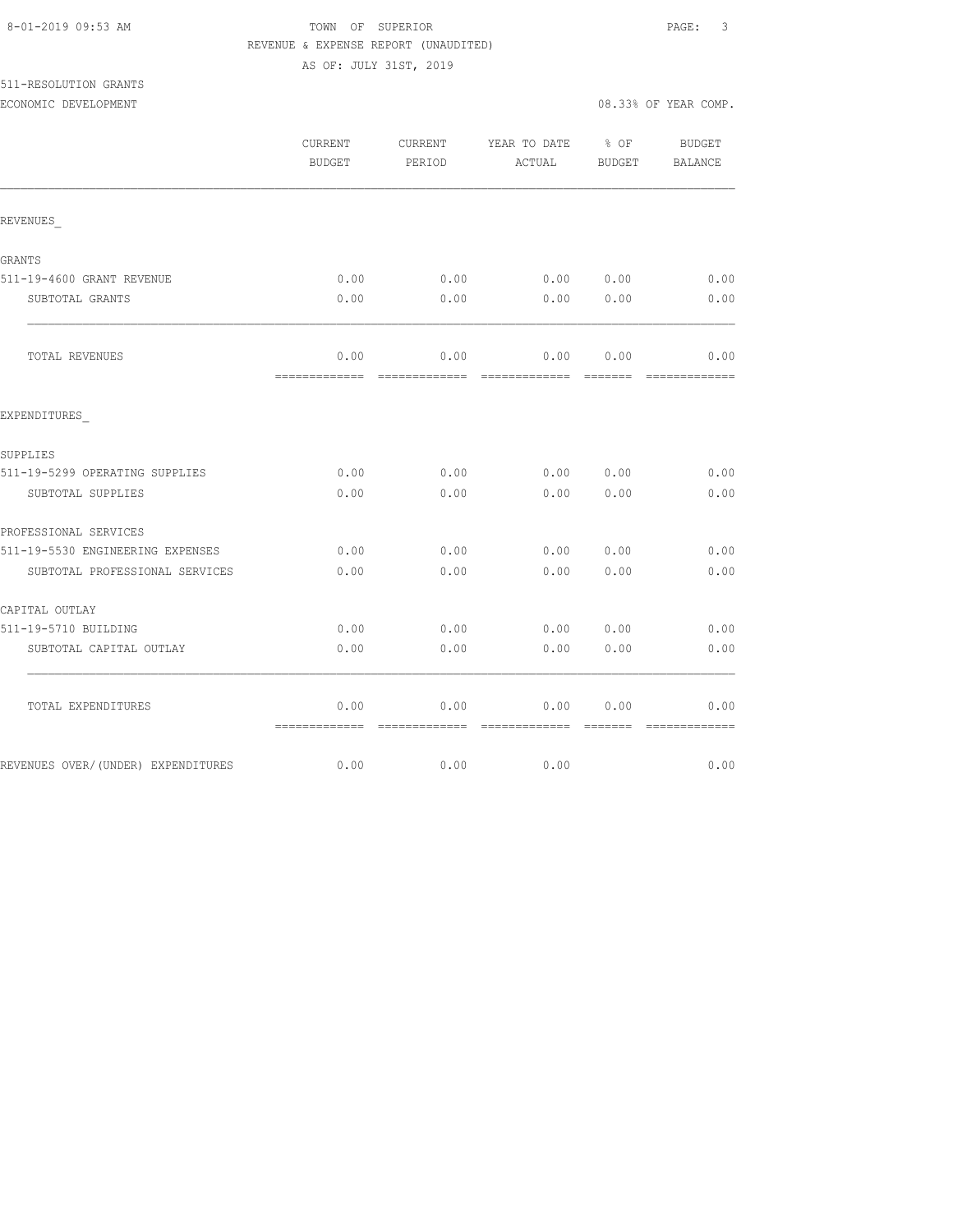### 8-01-2019 09:53 AM TOWN OF SUPERIOR PAGE: 4 REVENUE & EXPENSE REPORT (UNAUDITED) AS OF: JULY 31ST, 2019

511-RESOLUTION GRANTS

|                                    | CURRENT<br>BUDGET | CURRENT<br>PERIOD | YEAR TO DATE<br>ACTUAL | % OF<br><b>BUDGET</b> | BUDGET<br><b>BALANCE</b> |
|------------------------------------|-------------------|-------------------|------------------------|-----------------------|--------------------------|
|                                    |                   |                   |                        |                       |                          |
| FUND TOTAL REVENUES                | 0.00              | 0.00              | 0.00                   | 0.00                  | 0.00                     |
| FUND<br>TOTAL EXPENDITURES         | 0.00              | 0.00              | 0.00                   | 0.00                  | 0.00                     |
| REVENUES OVER/(UNDER) EXPENDITURES | 0.00              | 0.00              | 0.00                   |                       | 0.00                     |
|                                    |                   |                   |                        |                       |                          |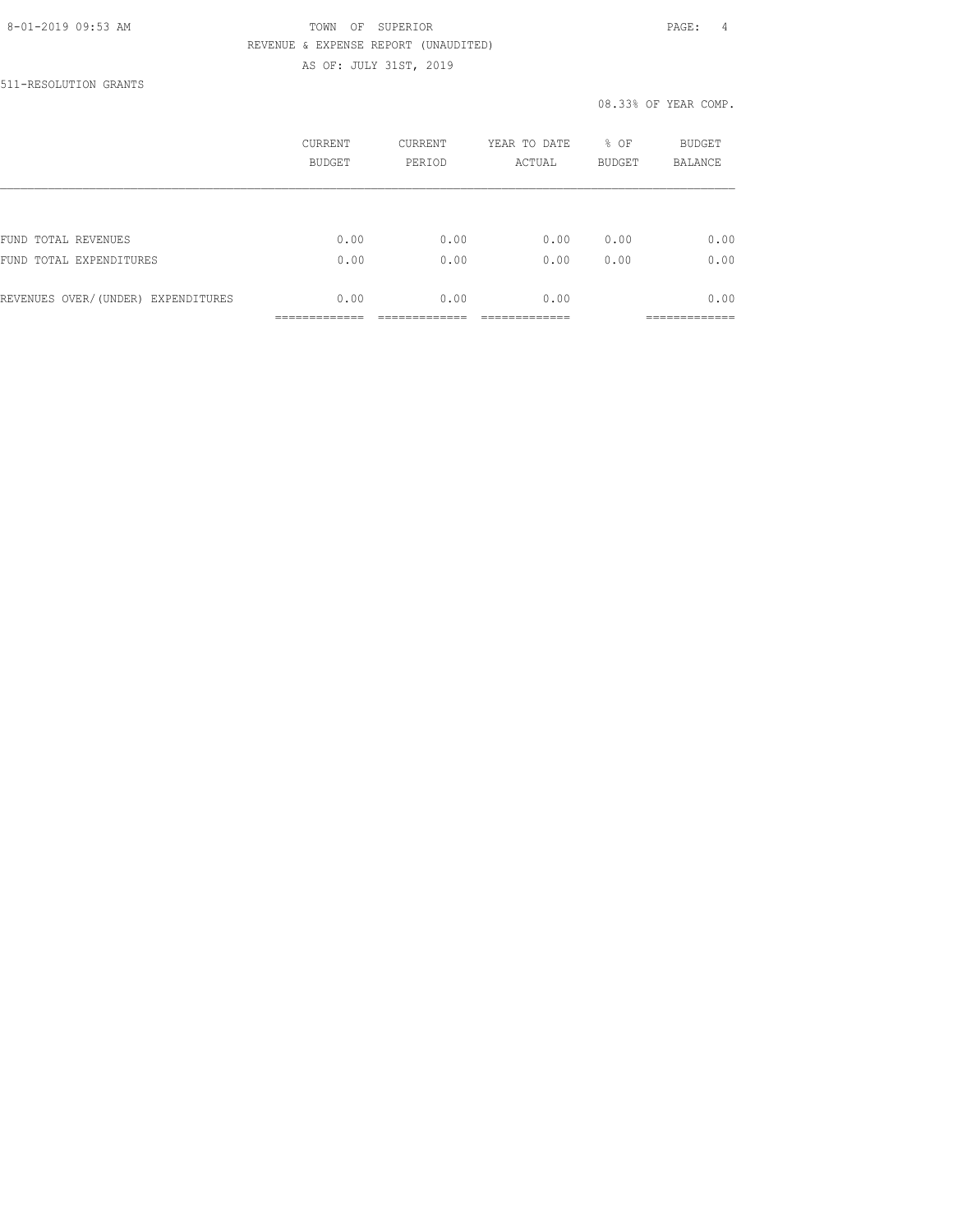#### 8-01-2019 09:53 AM TOWN OF SUPERIOR PAGE: 1 REVENUE & EXPENSE REPORT (UNAUDITED)

AS OF: JULY 31ST, 2019

### 800-FIRE DEPT PENSION

|                                       | CURRENT<br>BUDGET                       | CURRENT<br>PERIOD | YEAR TO DATE<br>ACTUAL                                                                                                                                                                                                                                                                                                                                                                                                                                                                         | % OF<br>BUDGET            | <b>BUDGET</b><br>BALANCE |
|---------------------------------------|-----------------------------------------|-------------------|------------------------------------------------------------------------------------------------------------------------------------------------------------------------------------------------------------------------------------------------------------------------------------------------------------------------------------------------------------------------------------------------------------------------------------------------------------------------------------------------|---------------------------|--------------------------|
|                                       |                                         |                   |                                                                                                                                                                                                                                                                                                                                                                                                                                                                                                |                           |                          |
| REVENUES                              |                                         |                   |                                                                                                                                                                                                                                                                                                                                                                                                                                                                                                |                           |                          |
| BUSINESS SERVICES                     |                                         |                   |                                                                                                                                                                                                                                                                                                                                                                                                                                                                                                |                           |                          |
| 800-00-4270 INTEREST INCOME           | 0.00                                    | 0.00              |                                                                                                                                                                                                                                                                                                                                                                                                                                                                                                | 0.0000000                 | 0.00                     |
| SUBTOTAL BUSINESS SERVICES            | 0.00                                    | 0.00              | 0.00                                                                                                                                                                                                                                                                                                                                                                                                                                                                                           | 0.00                      | 0.00                     |
| MISCELLANEOUS                         |                                         |                   |                                                                                                                                                                                                                                                                                                                                                                                                                                                                                                |                           |                          |
| 800-00-4830 FIREFIGHTER PENSION FUND  | 0.00                                    | 0.00              | 0.00                                                                                                                                                                                                                                                                                                                                                                                                                                                                                           | 0.00                      | 0.00                     |
| SUBTOTAL MISCELLANEOUS                | 0.00                                    | 0.00              | 0.00                                                                                                                                                                                                                                                                                                                                                                                                                                                                                           | 0.00                      | 0.00                     |
| CONTINGENCY                           |                                         |                   |                                                                                                                                                                                                                                                                                                                                                                                                                                                                                                |                           |                          |
| 800-00-4902 FUND BALANCE CARRYFORWARD | 0.00                                    | 0.00              | 0.00                                                                                                                                                                                                                                                                                                                                                                                                                                                                                           | 0.00                      | 0.00                     |
| 800-00-4950 GAIN (LOSS)               | 0.00                                    | 0.00              | 0.00                                                                                                                                                                                                                                                                                                                                                                                                                                                                                           | 0.00                      | 0.00                     |
| SUBTOTAL CONTINGENCY                  | 0.00                                    | 0.00              | 0.00                                                                                                                                                                                                                                                                                                                                                                                                                                                                                           | 0.00                      | 0.00                     |
| TOTAL REVENUES                        | 0.00<br>=============================== | 0.00              | 0.00                                                                                                                                                                                                                                                                                                                                                                                                                                                                                           | 0.00                      | 0.00<br>=============    |
| EXPENDITURES                          |                                         |                   |                                                                                                                                                                                                                                                                                                                                                                                                                                                                                                |                           |                          |
| SUPPLIES                              |                                         |                   |                                                                                                                                                                                                                                                                                                                                                                                                                                                                                                |                           |                          |
| 800-00-5299 OPERATING SUPPLIES        | 0.00                                    | 0.00              | 0.00                                                                                                                                                                                                                                                                                                                                                                                                                                                                                           | 0.00                      | 0.00                     |
| SUBTOTAL SUPPLIES                     | 0.00                                    | 0.00              | 0.00                                                                                                                                                                                                                                                                                                                                                                                                                                                                                           | 0.00                      | 0.00                     |
| DEBT SERVICE                          |                                         |                   |                                                                                                                                                                                                                                                                                                                                                                                                                                                                                                |                           |                          |
| 800-00-5900 PENSION PAYMENTS          | 0.00                                    | 0.00              | 0.00                                                                                                                                                                                                                                                                                                                                                                                                                                                                                           | 0.00                      | 0.00                     |
| SUBTOTAL DEBT SERVICE                 | 0.00                                    | 0.00              | 0.00                                                                                                                                                                                                                                                                                                                                                                                                                                                                                           | 0.00                      | 0.00                     |
| TOTAL EXPENDITURES                    | 0.00<br>------------- -------------     | 0.00              | 0.00<br>$\begin{array}{cccccccccc} \multicolumn{2}{c}{} & \multicolumn{2}{c}{} & \multicolumn{2}{c}{} & \multicolumn{2}{c}{} & \multicolumn{2}{c}{} & \multicolumn{2}{c}{} & \multicolumn{2}{c}{} & \multicolumn{2}{c}{} & \multicolumn{2}{c}{} & \multicolumn{2}{c}{} & \multicolumn{2}{c}{} & \multicolumn{2}{c}{} & \multicolumn{2}{c}{} & \multicolumn{2}{c}{} & \multicolumn{2}{c}{} & \multicolumn{2}{c}{} & \multicolumn{2}{c}{} & \multicolumn{2}{c}{} & \multicolumn{2}{c}{} & \mult$ | 0.00<br><b>Experience</b> | 0.00<br>=============    |
| REVENUES OVER/(UNDER) EXPENDITURES    | 0.00                                    | 0.00              | 0.00                                                                                                                                                                                                                                                                                                                                                                                                                                                                                           |                           | 0.00                     |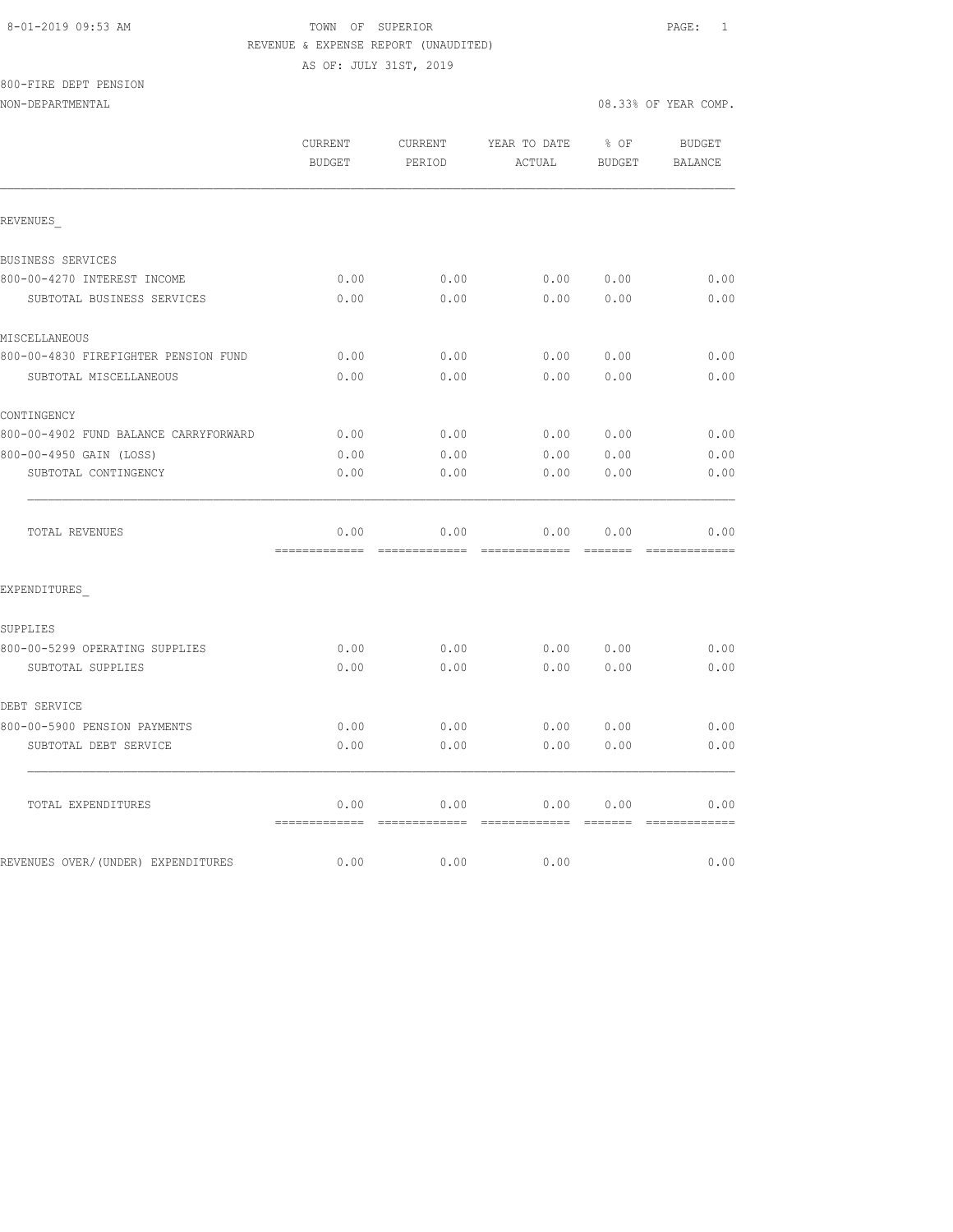### 8-01-2019 09:53 AM TOWN OF SUPERIOR PAGE: 2 REVENUE & EXPENSE REPORT (UNAUDITED) AS OF: JULY 31ST, 2019

800-FIRE DEPT PENSION

|                                    | CURRENT<br>BUDGET | CURRENT<br>PERIOD | YEAR TO DATE<br>ACTUAL | % OF<br><b>BUDGET</b> | BUDGET<br><b>BALANCE</b> |
|------------------------------------|-------------------|-------------------|------------------------|-----------------------|--------------------------|
|                                    |                   |                   |                        |                       |                          |
| FUND TOTAL REVENUES                | 0.00              | 0.00              | 0.00                   | 0.00                  | 0.00                     |
| FUND<br>TOTAL EXPENDITURES         | 0.00              | 0.00              | 0.00                   | 0.00                  | 0.00                     |
| REVENUES OVER/(UNDER) EXPENDITURES | 0.00              | 0.00              | 0.00                   |                       | 0.00                     |
|                                    |                   |                   |                        |                       |                          |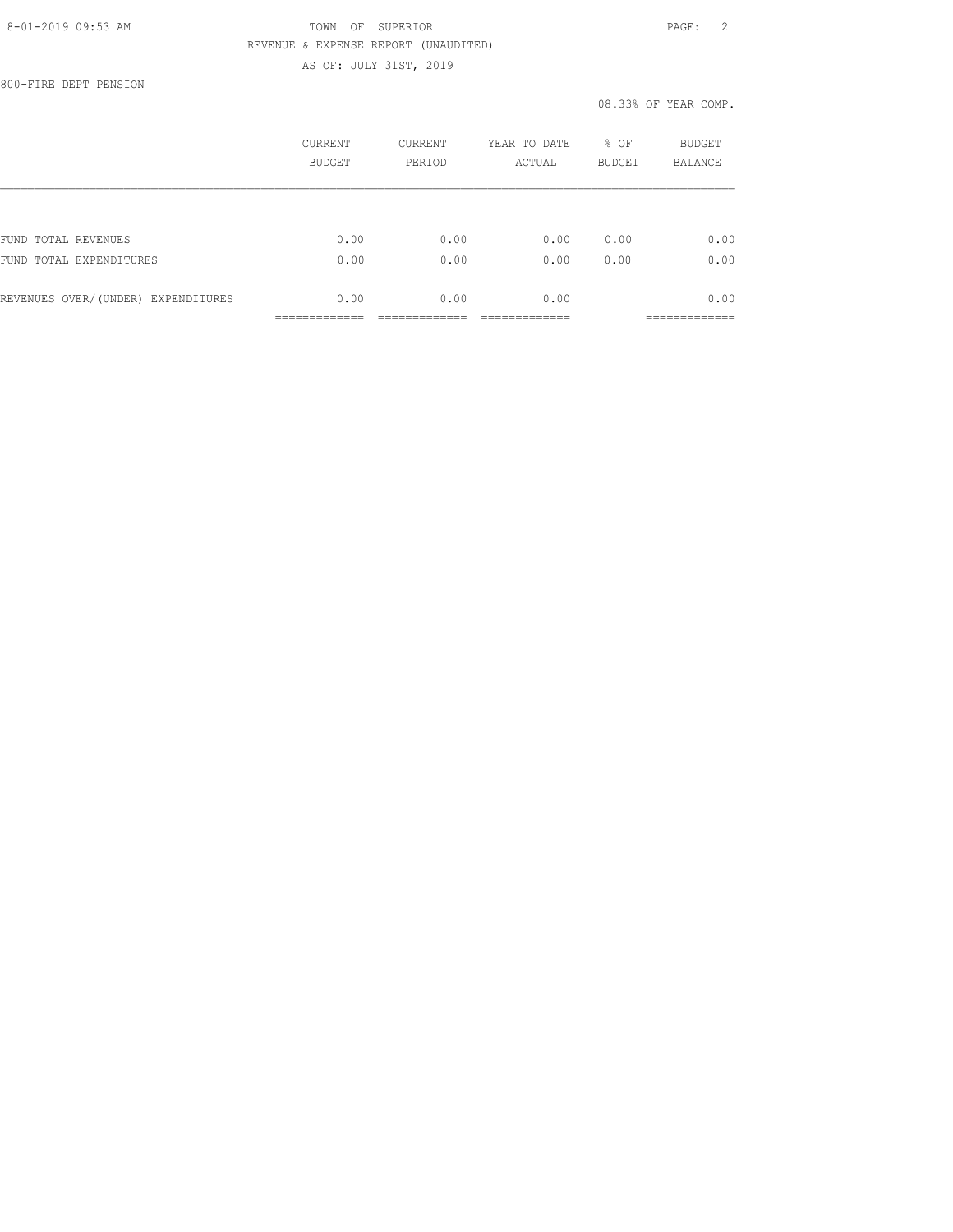#### 8-01-2019 09:53 AM TOWN OF SUPERIOR PAGE: 1 REVENUE & EXPENSE REPORT (UNAUDITED) AS OF: JULY 31ST, 2019

| 810-LGIP |
|----------|
|----------|

NON-DEPARTMENTAL 08.33% OF YEAR COMP.

|                                | CURRENT<br><b>BUDGET</b> | <b>CURRENT</b><br>PERIOD | YEAR TO DATE % OF<br>ACTUAL | BUDGET                                                                                                                                                                                                                                                                                                                                                                                                                                                                                                                   | <b>BUDGET</b><br><b>BALANCE</b> |
|--------------------------------|--------------------------|--------------------------|-----------------------------|--------------------------------------------------------------------------------------------------------------------------------------------------------------------------------------------------------------------------------------------------------------------------------------------------------------------------------------------------------------------------------------------------------------------------------------------------------------------------------------------------------------------------|---------------------------------|
| REVENUES                       |                          |                          |                             |                                                                                                                                                                                                                                                                                                                                                                                                                                                                                                                          |                                 |
| BUSINESS SERVICES              |                          |                          |                             |                                                                                                                                                                                                                                                                                                                                                                                                                                                                                                                          |                                 |
| 810-00-4270 INTEREST REVENUE   | 0.00                     | 0.00                     |                             | 0.0000000                                                                                                                                                                                                                                                                                                                                                                                                                                                                                                                | 0.00                            |
| SUBTOTAL BUSINESS SERVICES     | 0.00                     | 0.00                     | 0.00                        | 0.00                                                                                                                                                                                                                                                                                                                                                                                                                                                                                                                     | 0.00                            |
| TOTAL REVENUES                 | 0.00<br>=============    | 0.00<br>--------------   | 0.00                        | 0.00<br>--------                                                                                                                                                                                                                                                                                                                                                                                                                                                                                                         | 0.00<br>-------------           |
| EXPENDITURES                   |                          |                          |                             |                                                                                                                                                                                                                                                                                                                                                                                                                                                                                                                          |                                 |
| SUPPLIES                       |                          |                          |                             |                                                                                                                                                                                                                                                                                                                                                                                                                                                                                                                          |                                 |
| 810-00-5299 OPERATING SUPPLIES | 0.00                     | 0.00                     | 0.000000                    |                                                                                                                                                                                                                                                                                                                                                                                                                                                                                                                          | 0.00                            |
| SUBTOTAL SUPPLIES              | 0.00                     | 0.00                     | 0.00                        | 0.00                                                                                                                                                                                                                                                                                                                                                                                                                                                                                                                     | 0.00                            |
| TOTAL EXPENDITURES             | 0.00                     | 0.00                     | 0.00 0.00                   |                                                                                                                                                                                                                                                                                                                                                                                                                                                                                                                          | 0.00                            |
|                                | =============            | =============            | =============               | $\qquad \qquad = \qquad \qquad = \qquad \qquad = \qquad \qquad = \qquad \qquad = \qquad \qquad = \qquad \qquad = \qquad \qquad = \qquad \qquad = \qquad \qquad = \qquad \qquad = \qquad \qquad = \qquad \qquad = \qquad \qquad = \qquad \qquad = \qquad \qquad = \qquad \qquad = \qquad \qquad = \qquad \qquad = \qquad \qquad = \qquad \qquad = \qquad \qquad = \qquad \qquad = \qquad \qquad = \qquad \qquad = \qquad \qquad = \qquad \qquad = \qquad \qquad = \qquad \qquad = \qquad \qquad = \qquad \qquad = \qquad$ | =============                   |

REVENUES OVER/(UNDER) EXPENDITURES 0.00 0.00 0.00 0.00 0.00 0.00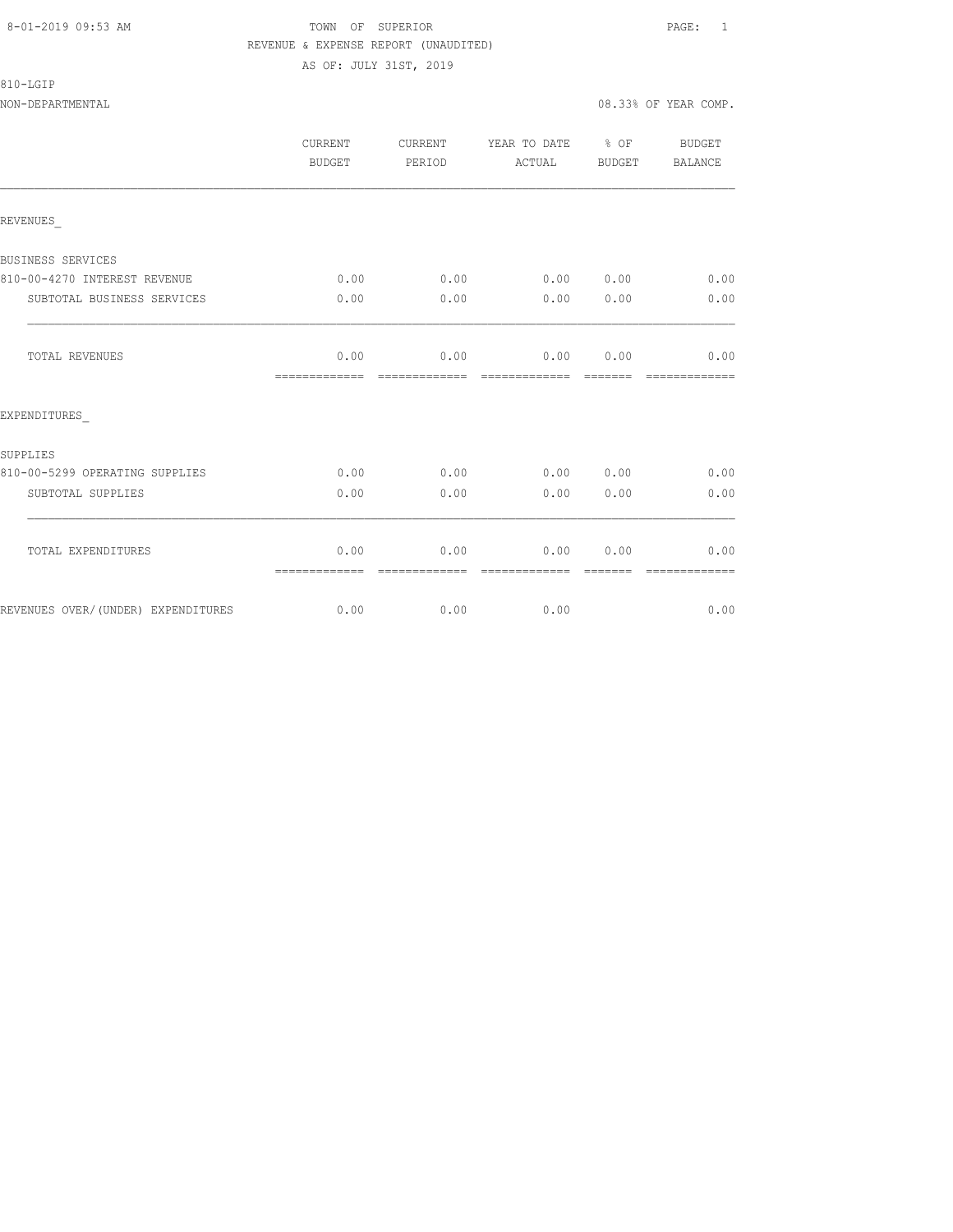#### 8-01-2019 09:53 AM TOWN OF SUPERIOR PAGE: 2 REVENUE & EXPENSE REPORT (UNAUDITED) AS OF: JULY 31ST, 2019

810-LGIP

|                                    | CURRENT<br>BUDGET | CURRENT<br>PERIOD | YEAR TO DATE<br>ACTUAL | % OF<br><b>BUDGET</b> | <b>BUDGET</b><br><b>BALANCE</b> |
|------------------------------------|-------------------|-------------------|------------------------|-----------------------|---------------------------------|
|                                    |                   |                   |                        |                       |                                 |
| FUND TOTAL REVENUES                | 0.00              | 0.00              | 0.00                   | 0.00                  | 0.00                            |
| FUND TOTAL EXPENDITURES            | 0.00              | 0.00              | 0.00                   | 0.00                  | 0.00                            |
| REVENUES OVER/(UNDER) EXPENDITURES | 0.00              | 0.00              | 0.00                   |                       | 0.00                            |
|                                    |                   |                   |                        |                       |                                 |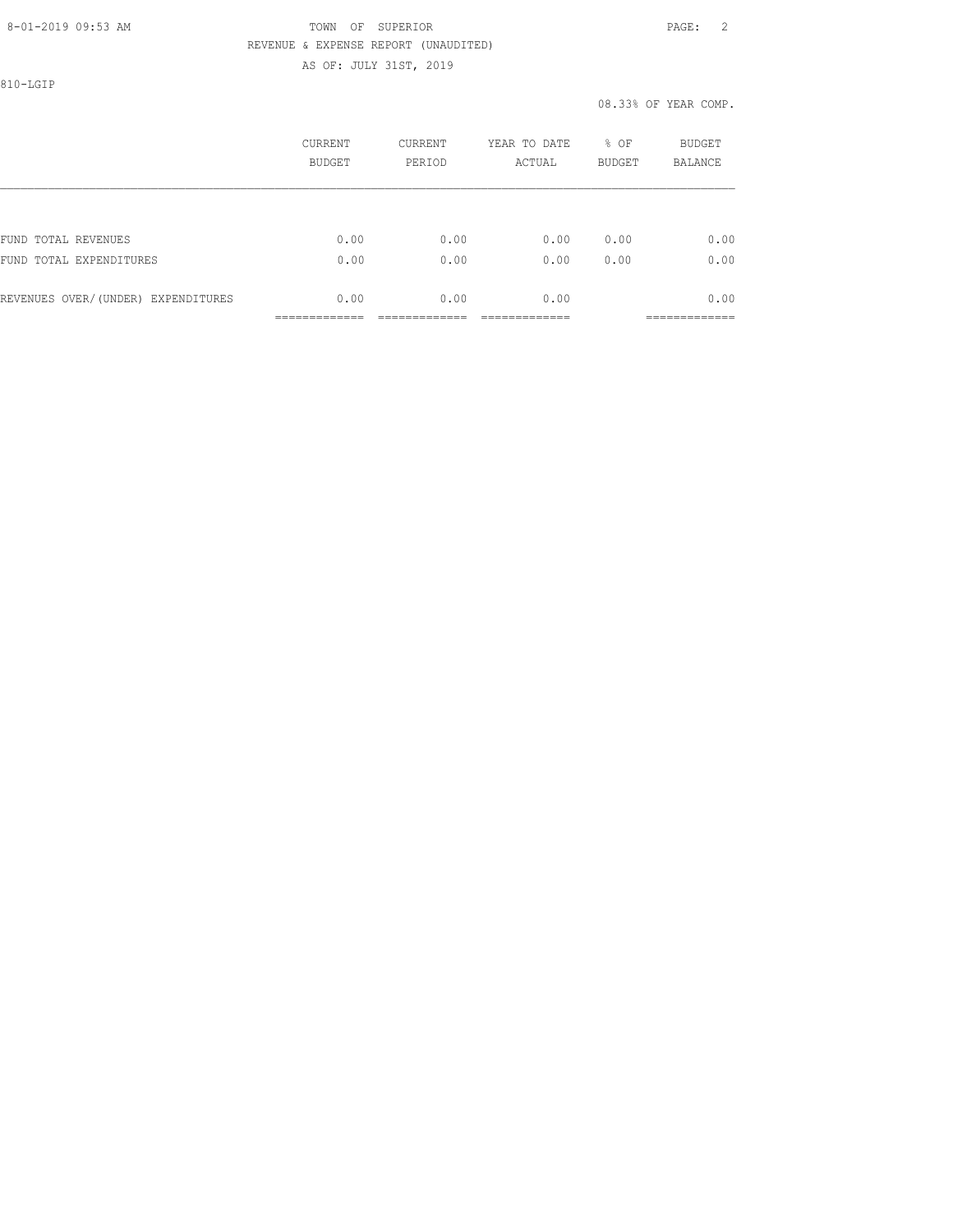### 8-01-2019 09:53 AM TOWN OF SUPERIOR PAGE: 1 REVENUE & EXPENSE REPORT (UNAUDITED)

AS OF: JULY 31ST, 2019

820-EXPLORERS

|                                    | <b>CURRENT</b><br><b>BUDGET</b> | CURRENT<br>PERIOD     | YEAR TO DATE % OF<br>ACTUAL | <b>BUDGET</b>    | <b>BUDGET</b><br>BALANCE |
|------------------------------------|---------------------------------|-----------------------|-----------------------------|------------------|--------------------------|
| REVENUES                           |                                 |                       |                             |                  |                          |
| MISCELLANEOUS                      |                                 |                       |                             |                  |                          |
| 820-00-4820 OTHER INCOME           | 0.00                            | 0.00                  | 0.00 0.00                   |                  | 0.00                     |
| SUBTOTAL MISCELLANEOUS             | 0.00                            | 0.00                  | 0.00                        | 0.00             | 0.00                     |
| <b>TOTAL REVENUES</b>              | 0.00<br>=============           | 0.00<br>------------- | 0.00<br>--------------      | 0.00<br>-------- | 0.00                     |
| EXPENDITURES                       |                                 |                       |                             |                  |                          |
| SUPPLIES                           |                                 |                       |                             |                  |                          |
| 820-00-5299 OPERATING SUPPLIES     | 0.00                            | 0.00                  | 0.00                        | 0.00             | 0.00                     |
| SUBTOTAL SUPPLIES                  | 0.00                            | 0.00                  | 0.00                        | 0.00             | 0.00                     |
| TOTAL EXPENDITURES                 | 0.00<br>=============           | 0.00                  | 0.00<br>=============       | 0.00             | 0.00                     |
| REVENUES OVER/(UNDER) EXPENDITURES | 0.00                            | 0.00                  | 0.00                        |                  | 0.00                     |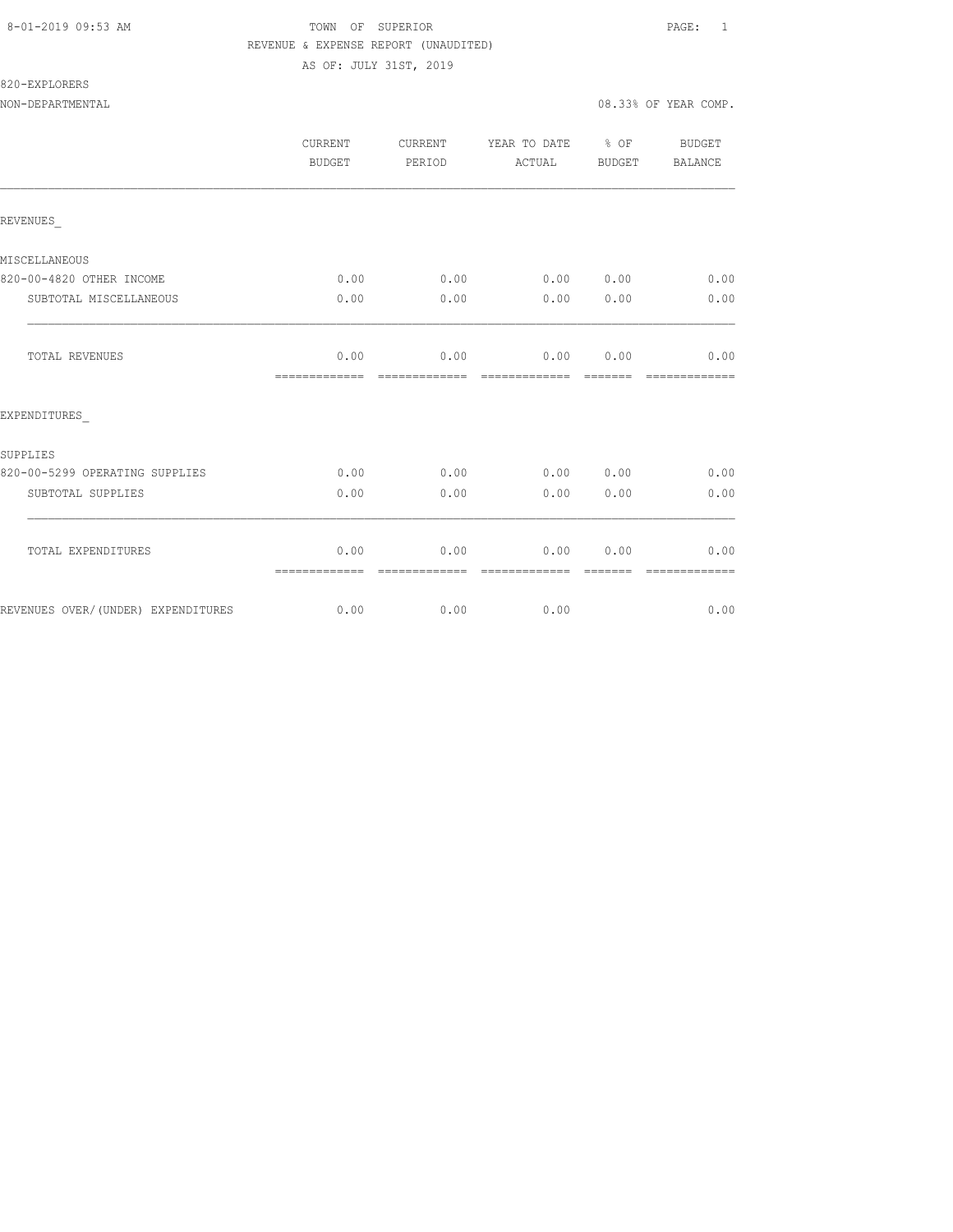### 8-01-2019 09:53 AM TOWN OF SUPERIOR PAGE: 2 REVENUE & EXPENSE REPORT (UNAUDITED)

AS OF: JULY 31ST, 2019

820-EXPLORERS

|                                    | CURRENT<br><b>BUDGET</b> | CURRENT<br>PERIOD | YEAR TO DATE<br>ACTUAL | % OF<br><b>BUDGET</b> | BUDGET<br><b>BALANCE</b> |
|------------------------------------|--------------------------|-------------------|------------------------|-----------------------|--------------------------|
|                                    |                          |                   |                        |                       |                          |
| FUND TOTAL REVENUES                | 0.00                     | 0.00              | 0.00                   | 0.00                  | 0.00                     |
| FUND TOTAL EXPENDITURES            | 0.00                     | 0.00              | 0.00                   | 0.00                  | 0.00                     |
| REVENUES OVER/(UNDER) EXPENDITURES | 0.00                     | 0.00              | 0.00                   |                       | 0.00                     |
|                                    |                          |                   |                        |                       | ------------             |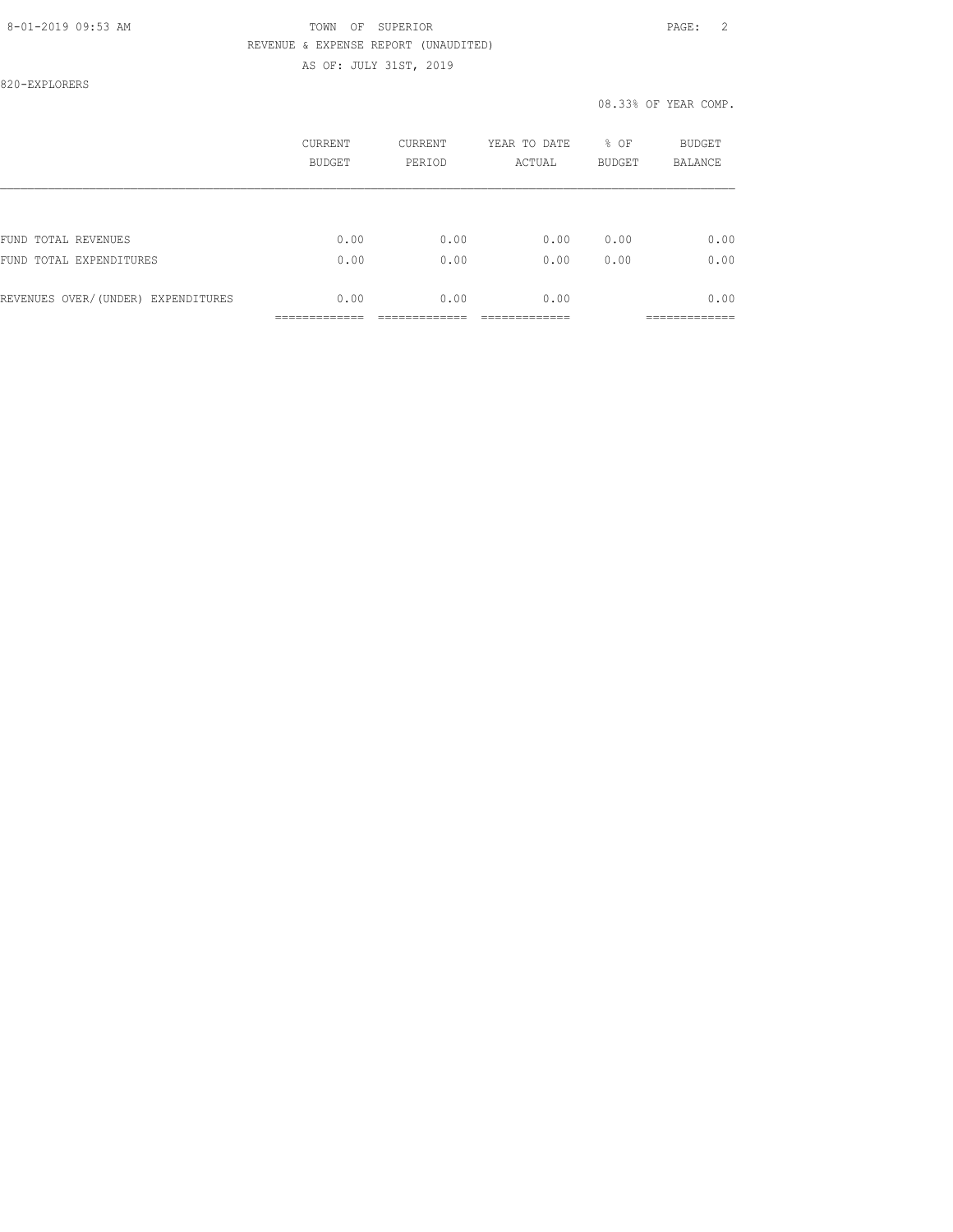### 8-01-2019 09:53 AM TOWN OF SUPERIOR PAGE: 1 REVENUE & EXPENSE REPORT (UNAUDITED)

| 830-TOYS FOR TOTS |  |  |
|-------------------|--|--|
|                   |  |  |

|                                    | <b>CURRENT</b><br>BUDGET | CURRENT<br>PERIOD     | YEAR TO DATE<br>ACTUAL | $8$ OF<br>BUDGET | <b>BUDGET</b><br><b>BALANCE</b> |
|------------------------------------|--------------------------|-----------------------|------------------------|------------------|---------------------------------|
| REVENUES                           |                          |                       |                        |                  |                                 |
| GRANTS                             |                          |                       |                        |                  |                                 |
| 830-00-4600 OTHER REVENUE          | 0.00                     | 0.00                  | 0.00 0.00              |                  | 0.00                            |
| SUBTOTAL GRANTS                    | 0.00                     | 0.00                  | 0.00                   | 0.00             | 0.00                            |
| TOTAL REVENUES                     | 0.00<br>=============    | 0.00                  | 0.00<br>-------------- | 0.00             | 0.00                            |
| EXPENDITURES                       |                          |                       |                        |                  |                                 |
| SUPPLIES                           |                          |                       |                        |                  |                                 |
| 830-00-5299 OPERATING SUPPLIES     | 0.00                     | 0.00                  | 0.00                   | 0.00             | 0.00                            |
| SUBTOTAL SUPPLIES                  | 0.00                     | 0.00                  | 0.00                   | 0.00             | 0.00                            |
| TOTAL EXPENDITURES                 | 0.00<br>=============    | 0.00<br>------------- | 0.00<br>-------------- | 0.00<br>-------- | 0.00<br>-------------           |
| REVENUES OVER/(UNDER) EXPENDITURES | 0.00                     | 0.00                  | 0.00                   |                  | 0.00                            |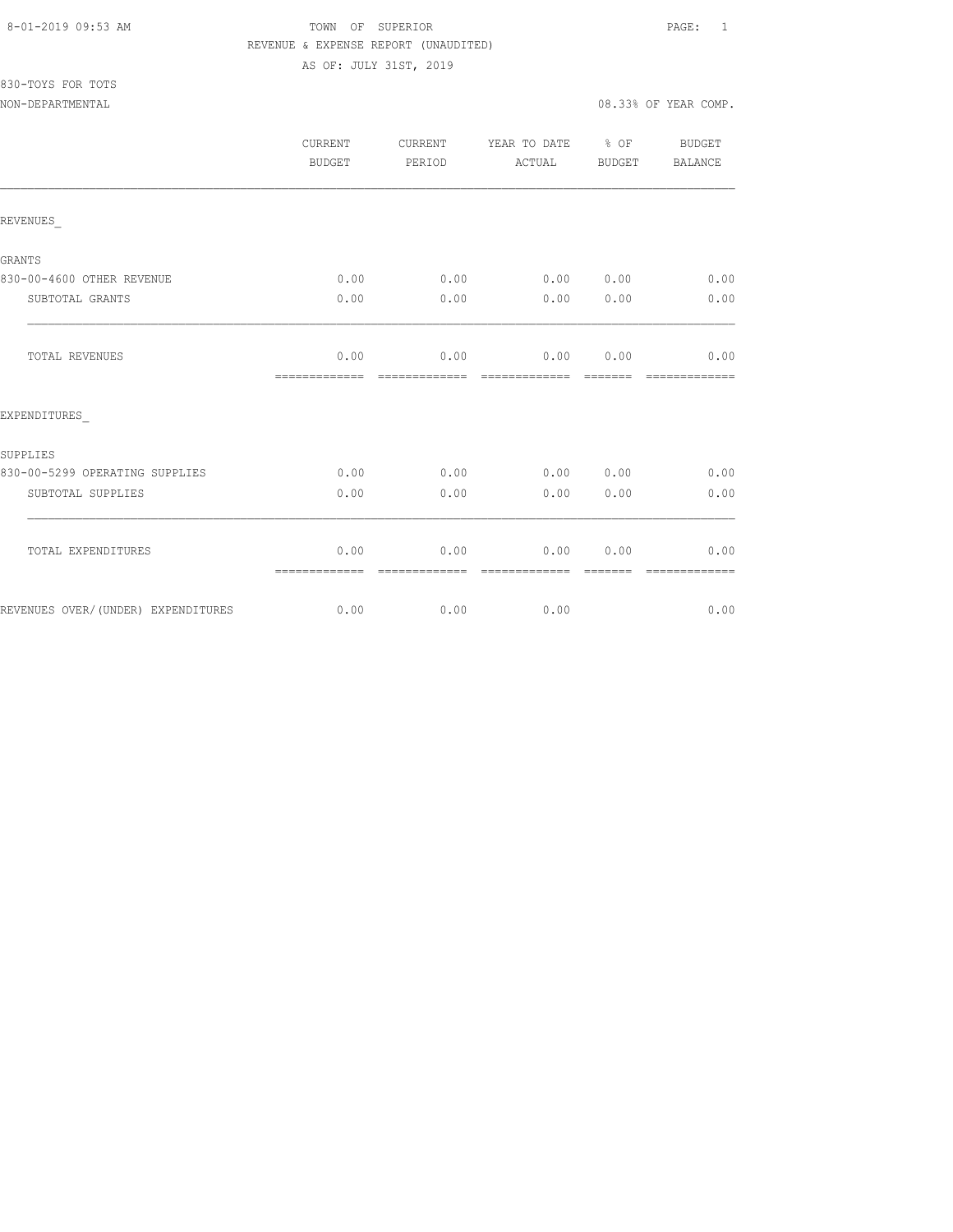#### 8-01-2019 09:53 AM TOWN OF SUPERIOR PAGE: 2 REVENUE & EXPENSE REPORT (UNAUDITED) AS OF: JULY 31ST, 2019

830-TOYS FOR TOTS

|                                    | CURRENT<br>BUDGET | CURRENT<br>PERIOD | YEAR TO DATE<br>ACTUAL | % OF<br><b>BUDGET</b> | BUDGET<br><b>BALANCE</b> |
|------------------------------------|-------------------|-------------------|------------------------|-----------------------|--------------------------|
|                                    |                   |                   |                        |                       |                          |
| FUND TOTAL REVENUES                | 0.00              | 0.00              | 0.00                   | 0.00                  | 0.00                     |
| FUND TOTAL EXPENDITURES            | 0.00              | 0.00              | 0.00                   | 0.00                  | 0.00                     |
| REVENUES OVER/(UNDER) EXPENDITURES | 0.00              | 0.00              | 0.00                   |                       | 0.00                     |
|                                    |                   |                   |                        |                       | _________                |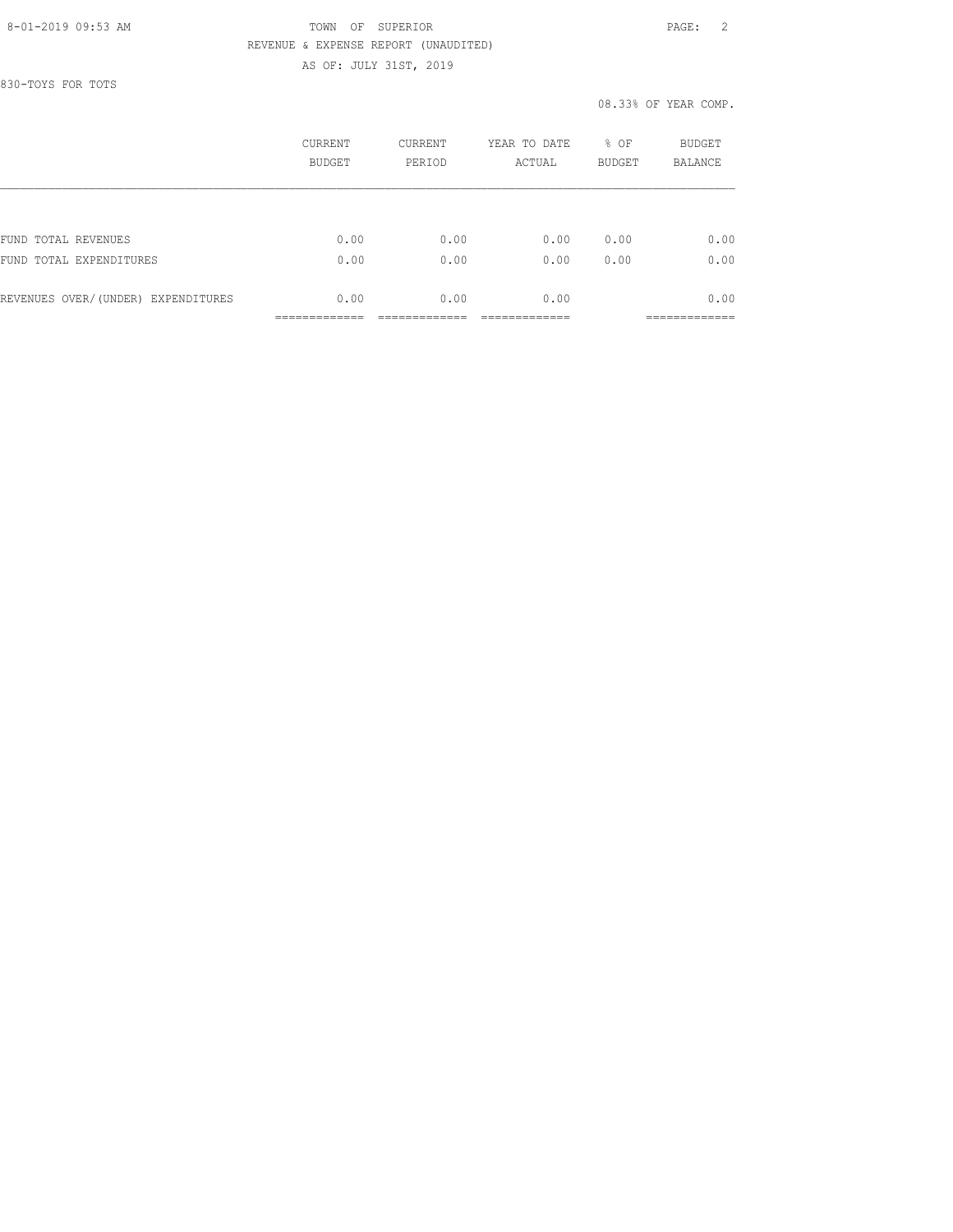| 8-01-2019 09:53 AM |  |
|--------------------|--|
|                    |  |

# TOWN OF SUPERIOR **Example 2019** PAGE: 1 REVENUE & EXPENSE REPORT (UNAUDITED)

AS OF: JULY 31ST, 2019

# 840-GENERAL FIXED ASSETS

|                                    | CURRENT<br><b>BUDGET</b> | CURRENT<br>PERIOD | YEAR TO DATE<br>ACTUAL | % OF<br><b>BUDGET</b> | BUDGET<br><b>BALANCE</b> |
|------------------------------------|--------------------------|-------------------|------------------------|-----------------------|--------------------------|
|                                    |                          |                   |                        |                       |                          |
| EXPENDITURES                       |                          |                   |                        |                       |                          |
| SUPPLIES                           |                          |                   |                        |                       |                          |
| 840-00-5299 OPERATING SUPPLIES     | 0.00                     | 0.00              | 0.00                   | 0.00                  | 0.00                     |
| SUBTOTAL SUPPLIES                  | 0.00                     | 0.00              | 0.00                   | 0.00                  | 0.00                     |
| NON-OPERATING                      |                          |                   |                        |                       |                          |
| 840-00-5800 DEPRECIATION           | 0.00                     | 0.00              | 0.00                   | 0.00                  | 0.00                     |
| SUBTOTAL NON-OPERATING             | 0.00                     | 0.00              | 0.00                   | 0.00                  | 0.00                     |
|                                    |                          |                   |                        |                       |                          |
| TOTAL EXPENDITURES                 | 0.00                     | 0.00              | 0.00                   | 0.00                  | 0.00                     |
| REVENUES OVER/(UNDER) EXPENDITURES | 0.00                     | 0.00              | 0.00                   |                       | 0.00                     |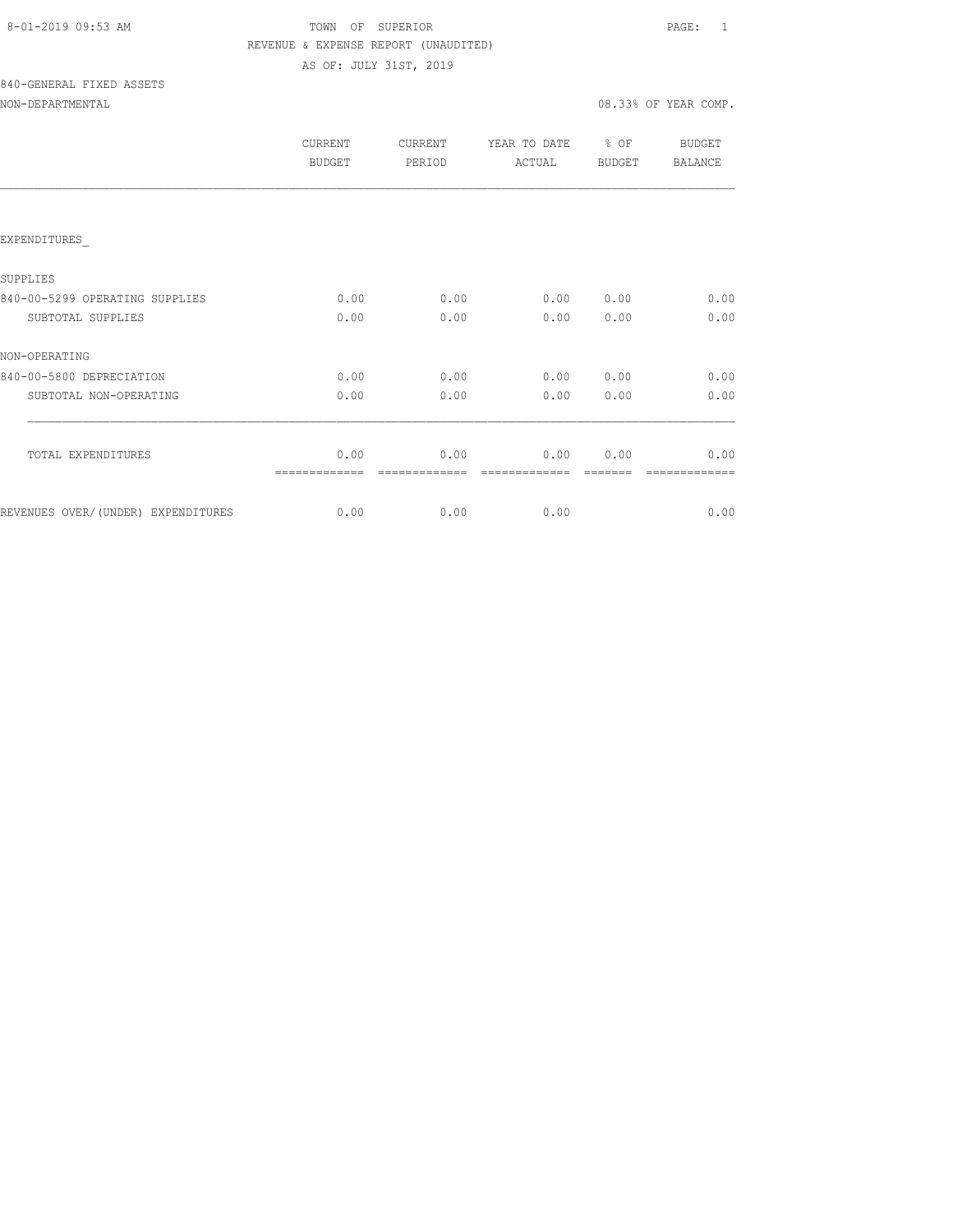# 8-01-2019 09:53 AM TOWN OF SUPERIOR PAGE: 2 REVENUE & EXPENSE REPORT (UNAUDITED) AS OF: JULY 31ST, 2019

840-GENERAL FIXED ASSETS

## 08.33% OF YEAR COMP.

|                                    | CURRENT<br>BUDGET | CURRENT<br>PERIOD | YEAR TO DATE<br>ACTUAL | % OF<br><b>BUDGET</b> | BUDGET<br><b>BALANCE</b> |
|------------------------------------|-------------------|-------------------|------------------------|-----------------------|--------------------------|
|                                    |                   |                   |                        |                       |                          |
| FUND TOTAL REVENUES                | 0.00              | 0.00              | 0.00                   | 0.00                  | 0.00                     |
| FUND TOTAL EXPENDITURES            | 0.00              | 0.00              | 0.00                   | 0.00                  | 0.00                     |
| REVENUES OVER/(UNDER) EXPENDITURES | 0.00              | 0.00              | 0.00                   |                       | 0.00                     |
|                                    |                   |                   |                        |                       | __________               |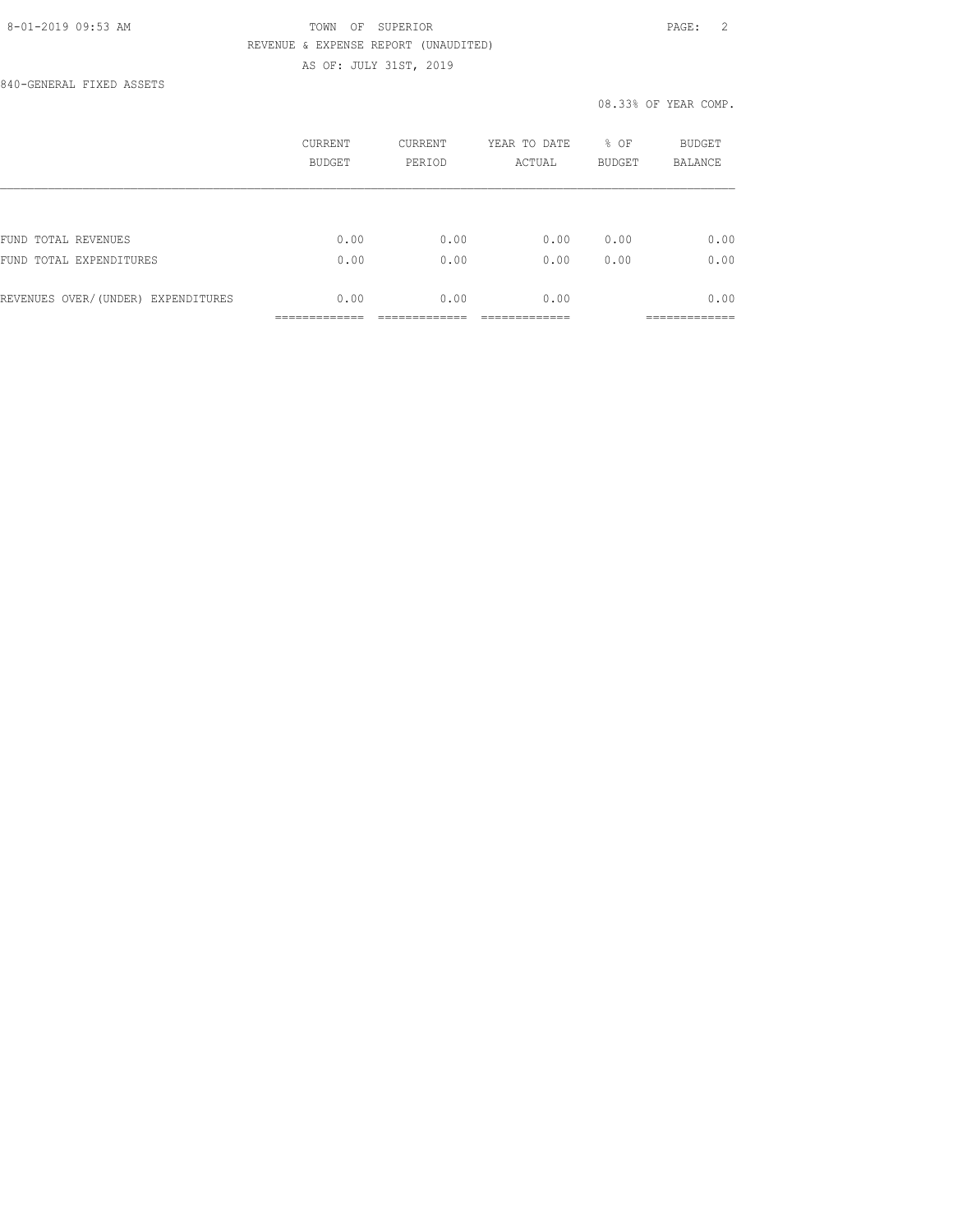| 8-01-2019 09:53 AM |  |
|--------------------|--|
|                    |  |

850-GENERAL L/T DEBT

# TOWN OF SUPERIOR **Example 2010** PAGE: 1 REVENUE & EXPENSE REPORT (UNAUDITED) AS OF: JULY 31ST, 2019

NON-DEPARTMENTAL 08.33% OF YEAR COMP.

|                                    | CURRENT<br><b>BUDGET</b> | CURRENT<br>PERIOD | YEAR TO DATE<br>ACTUAL | % OF<br><b>BUDGET</b> | BUDGET<br>BALANCE |
|------------------------------------|--------------------------|-------------------|------------------------|-----------------------|-------------------|
|                                    |                          |                   |                        |                       |                   |
| EXPENDITURES                       |                          |                   |                        |                       |                   |
| SUPPLIES                           |                          |                   |                        |                       |                   |
| 850-00-5299 OPERATING SUPPLIES     | 0.00                     | 0.00              | 0.00                   | 0.00                  | 0.00              |
| SUBTOTAL SUPPLIES                  | 0.00                     | 0.00              | 0.00                   | 0.00                  | 0.00              |
| TOTAL EXPENDITURES                 | 0.00                     | 0.00              |                        | 0.00000.00            | 0.00              |
|                                    |                          |                   |                        |                       |                   |
| REVENUES OVER/(UNDER) EXPENDITURES | 0.00                     | 0.00              | 0.00                   |                       | 0.00              |